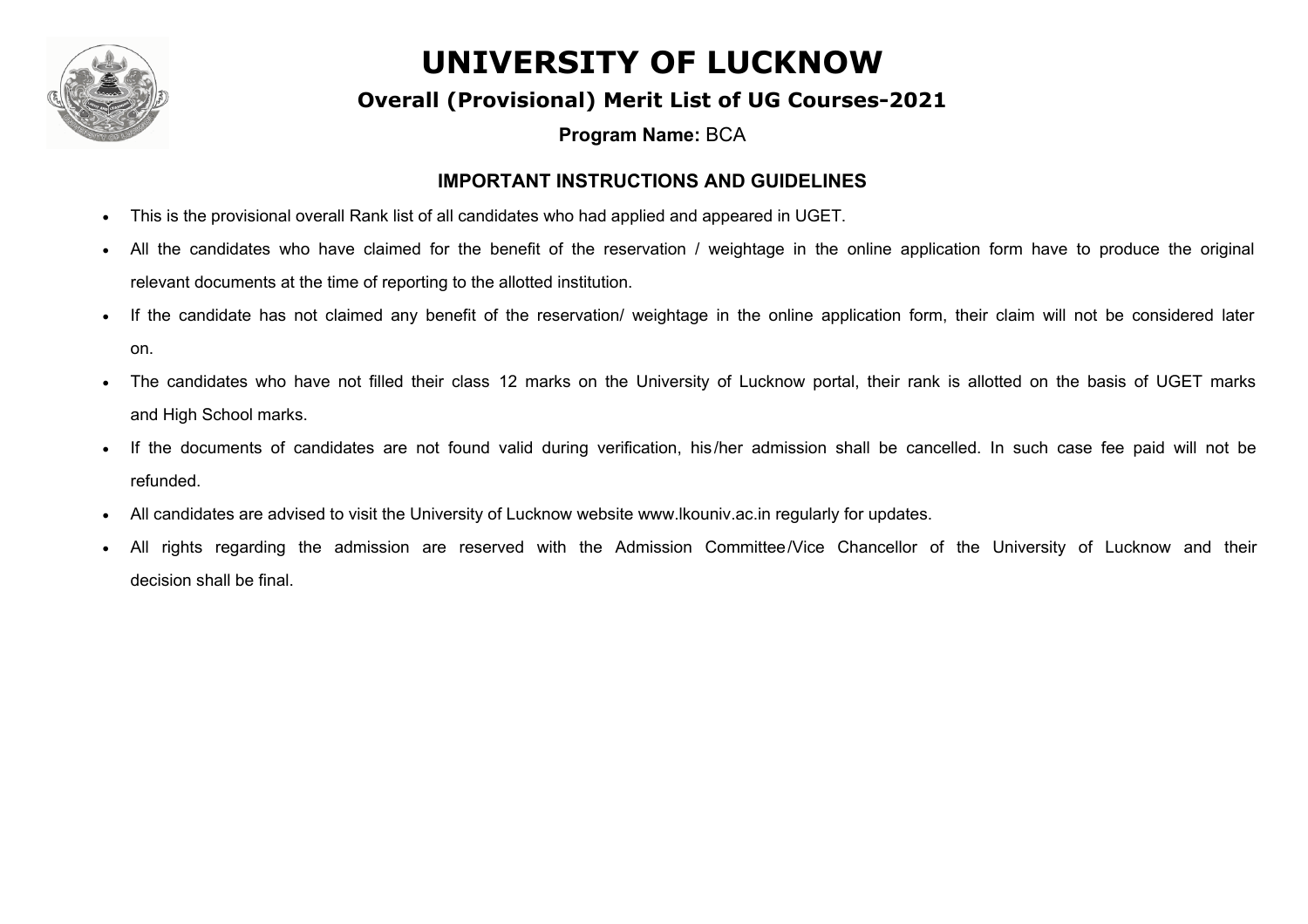

### **Overall (Provisional) Merit List of UG Courses-2021**

| Roll No.   | <b>Student Name</b>  | <b>Father's Name</b>               | <b>DoB</b> | Gender | Cat.       | Sub Cat.  | Hs.<br>(%) | Inter<br>(%) | <b>Entrance</b><br><b>Test</b> | NCC 'B'<br>Marks | <b>Sports</b><br>Marks | Final<br>Index | Rank           | Cat.<br>Rank   | <b>EWS</b><br>Rank | <b>PH</b> | <b>FF</b><br>Rank   Rank | <b>DP</b><br>Rank |
|------------|----------------------|------------------------------------|------------|--------|------------|-----------|------------|--------------|--------------------------------|------------------|------------------------|----------------|----------------|----------------|--------------------|-----------|--------------------------|-------------------|
|            |                      |                                    |            |        |            |           |            |              | <b>Marks</b>                   |                  |                        |                |                |                |                    |           |                          |                   |
| 2185300182 | <b>TANYA</b>         | JAY PRAKASH GUPTA                  | 30/10/2002 | F.     |            |           | 89.33      | 89.40        | 140                            |                  |                        | 140.000        | -1             |                |                    |           |                          |                   |
| 2185000367 | DIVYAL GUPTA         | NEELESH GUPTA                      | 10/02/2003 | M      |            |           | 93.00      | 91.80        | 138                            |                  |                        | 138.000        | $\overline{2}$ |                |                    |           |                          |                   |
| 2185100390 | VIKAS KUMAR          | VINOD KUMAR SINGH                  | 27/04/2003 | M      | OBC        |           | 94.60      | 95.60        | 134                            |                  |                        | 134.000        | 3              | <b>OBC - 1</b> |                    |           |                          |                   |
| 2185100271 | <b>ARNAV SINGH</b>   | VIRESH CHANDRA VERMA               | 18/12/2003 | M      | <b>OBC</b> | <b>UE</b> | 89.40      | 89.20        | 132                            |                  |                        | 132.000        | $\overline{4}$ | $OBC - 2$      |                    |           |                          |                   |
| 2185100050 | ABHINAV ANAND        | <b>GURUCHARAN</b>                  | 06/01/2004 | M      | <b>SC</b>  |           | 85.50      | 0.00         | 132                            |                  |                        | 132.000        | 5              | $SC - 1$       |                    |           |                          |                   |
| 2185200528 | SAYED MOHAMMAD UZER  | SYED MOHAMMED AOUN                 | 04/01/2005 | M      |            |           | 93.00      | 98.00        | 128                            |                  |                        | 128.000        | 6              |                |                    |           |                          |                   |
| 2185300279 | VINAY KUMAR MAURYA   | RAM AWADH MAURYA                   | 12/11/2003 | M      | OBC        |           | 89.33      | 92.40        | 128                            |                  |                        | 128.000        | $\overline{7}$ | $OBC - 3$      |                    |           |                          |                   |
| 2185000107 | <b>ANSHIKA SINGH</b> | ARUN SINGH                         | 05/06/2004 | F      |            |           | 97.20      | 88.00        | 128                            |                  |                        | 128.000        | 8              |                |                    |           |                          |                   |
| 2185300207 | UDAY KUMAR VERMA     | SHRI NATH VARMA                    | 09/03/2003 | M      | OBC        |           | 80.80      | 75.00        | 128                            |                  |                        | 128.000        | 9              | OBC - 4        |                    |           |                          |                   |
| 2185200406 | RUPALI SINGH DEV     | HARISH CHANDRA SINGH<br><b>DFV</b> | 22/11/2004 | F.     |            |           | 93.67      | 0.00         | 128                            |                  |                        | 128.000        | 10             |                |                    |           |                          |                   |
| 2185100316 | KRISHNA HANDA        | UMESH KUMAR HANDA                  | 30/08/2002 | M      |            |           | 90.83      | 95.40        | 126                            |                  |                        | 126.000        | 11             |                |                    |           |                          |                   |
| 2185200581 | SHIVAM SHARMA        | POORAN MAL SHARMA                  | 10/01/2004 | M      |            |           | 75.00      | 75.80        | 126                            |                  |                        | 126.000        | 12             |                |                    |           |                          |                   |
| 2185100048 | ABHIMANYU SINGH      | <b>AMIT SINGH</b>                  | 19/02/2002 | M      |            |           | 90.00      | 74.00        | 126                            |                  |                        | 126.000        | 13             |                |                    |           |                          |                   |
| 2185000239 | <b>ATIF MOIN</b>     | <b>MOIN ULLAH</b>                  | 01/12/2004 | M      |            |           | 94.57      | 91.00        | 124                            |                  |                        | 124.000        | 14             |                |                    |           |                          |                   |
| 2185100060 | ABHISHEK AGRAHARI    | GIRJA SHANKAR AGRAHARI             | 09/10/2004 | M      |            |           | 92.40      | 90.80        | 124                            |                  |                        | 124.000        | 15             |                |                    |           |                          |                   |
| 2185200337 | <b>RANJEET SINGH</b> | RASHPAL SINGH                      | 20/04/2002 | M      |            |           | 94.80      | 88.60        | 124                            |                  |                        | 124.000        | 16             |                |                    |           |                          |                   |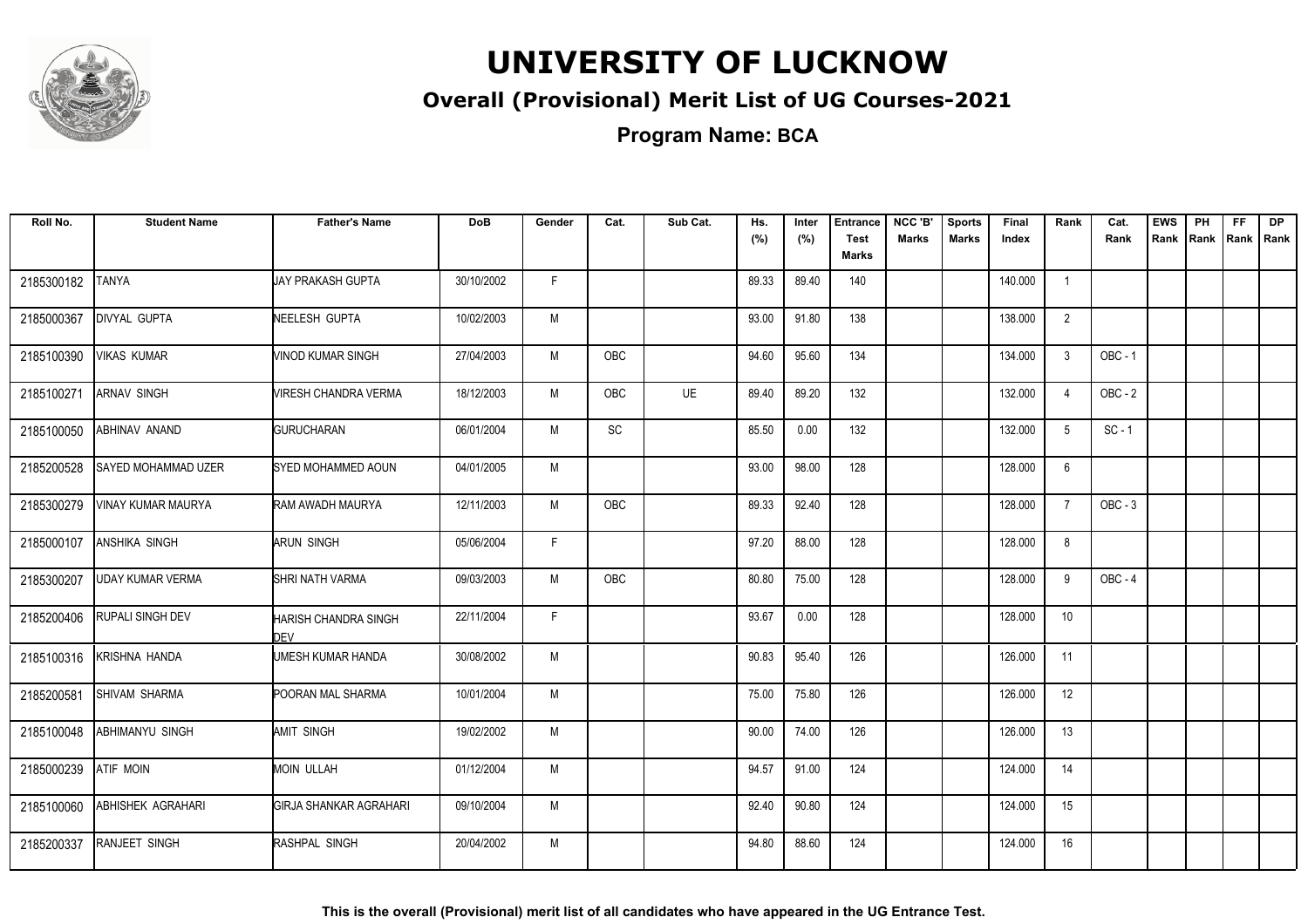

### **Overall (Provisional) Merit List of UG Courses-2021**

**Program Name: BCA**

| Roll No.   | <b>Student Name</b>     | <b>Father's Name</b>        | <b>DoB</b> | Gender | Cat. | Sub Cat. | Hs.<br>(%) | Inter<br>(%) | <b>Entrance</b><br><b>Test</b><br>Marks | NCC 'B'<br><b>Marks</b> | <b>Sports</b><br><b>Marks</b> | Final<br>Index | Rank | Cat.<br>Rank | <b>EWS</b><br>Rank | PH<br>Rank | FF.<br>Rank   Rank | <b>DP</b> |
|------------|-------------------------|-----------------------------|------------|--------|------|----------|------------|--------------|-----------------------------------------|-------------------------|-------------------------------|----------------|------|--------------|--------------------|------------|--------------------|-----------|
| 2185300305 | VISHAL KUMAR PATEL      | SURYABHAN SINGH             | 02/09/2002 | M      | OBC  |          | 85.00      | 83.80        | 124                                     |                         |                               | 124.000        | 17   | $OBC - 5$    |                    |            |                    |           |
| 2185000490 | HITARTH SRIVASTAVA      | RAJNISH SRIVASTAVA          | 18/12/2001 | M      |      |          | 85.67      | 82.40        | 124                                     |                         |                               | 124.000        | 18   |              |                    |            |                    |           |
| 2185000180 | <b>ARNIKET RAI</b>      | UMESH RAI                   | 03/07/2002 | M      |      |          | 86.60      | 71.00        | 124                                     |                         |                               | 124.000        | 19   |              |                    |            |                    |           |
| 2185200318 | RAJ SINGH               | <b>MUKESH SINGH</b>         | 14/01/2004 | M      |      |          | 87.00      | 0.00         | 124                                     |                         |                               | 124.000        | 20   |              |                    |            |                    |           |
| 2185100330 | OM MEHROTRA             | KISHAN MEHROTRA             | 24/07/2003 | M      |      |          | 95.80      | 97.83        | 122                                     |                         |                               | 122.000        | 21   |              |                    |            |                    |           |
| 2185300163 | <b>SWATI SUBHALAXMI</b> | PANKAJ KUMAR SAHU           | 31/12/2003 | F      |      |          | 94.17      | 96.60        | 122                                     |                         |                               | 122.000        | 22   |              |                    |            |                    |           |
| 2185200183 | PARV GUPTA              | DHARMENDRA GUPTA            | 16/10/2003 | M      |      |          | 91.50      | 92.33        | 122                                     |                         |                               | 122.000        | 23   |              |                    |            |                    |           |
| 2185100026 | ABDULLAH ANZAR          | <b>MOHD BABAR KHAN</b>      | 04/01/2004 | M      |      |          | 91.00      | 90.40        | 122                                     |                         |                               | 122.000        | 24   |              |                    |            |                    |           |
| 2185300289 | <b>VIRAJ RAJ SINGH</b>  | RAJEEV SINGH                | 02/10/2003 | M      | OBC  |          | 79.60      | 82.40        | 122                                     |                         |                               | 122.000        | 25   | $OBC - 6$    |                    |            |                    |           |
| 2185000231 | ASHWANI KUMAR OM        | OM PRAKASH                  | 02/11/2002 | M      | SC   |          | 70.60      | 73.20        | 122                                     |                         |                               | 122.000        | 26   | $SC - 2$     |                    |            |                    |           |
| 2185100235 | ALOK KUMAR MAURYA       | OM PRAKASH MAURYA           | 05/06/2002 | M      | OBC  |          | 88.83      | 94.20        | 120                                     |                         |                               | 120.000        | 27   | $OBC - 7$    |                    |            |                    |           |
| 2185300022 | SHREYA AWASTHI          | VED PRAKASH AWASTHI         | 05/12/2003 | F      |      |          | 94.60      | 81.20        | 120                                     |                         |                               | 120.000        | 28   |              |                    |            |                    |           |
| 2185200065 | MOHD AHSAN QIDWAI       | MOHD MASROOR ALAM<br>QIDWAI | 02/06/2002 | M      |      |          | 85.50      | 78.40        | 120                                     |                         |                               | 120.000        | 29   |              |                    |            |                    |           |
| 2185000170 | ARCHANA YADAV           | AMAR DEV YADAV              | 13/07/2003 | F      | OBC  |          | 96.20      | 93.00        | 118                                     |                         |                               | 118.000        | 30   | OBC-8        |                    |            |                    |           |
| 2185000575 | <b>KRISH YADAV</b>      | AMAR SINGH YADAV            | 04/10/2002 | M      | OBC  |          | 87.33      | 90.80        | 118                                     |                         |                               | 118.000        | 31   | $OBC - 9$    |                    |            |                    |           |
| 2185000062 | ANIMA BHALLA            | RATAN BHALLA                | 20/09/2003 | F      |      |          | 94.17      | 90.40        | 118                                     |                         |                               | 118.000        | 32   |              |                    |            |                    |           |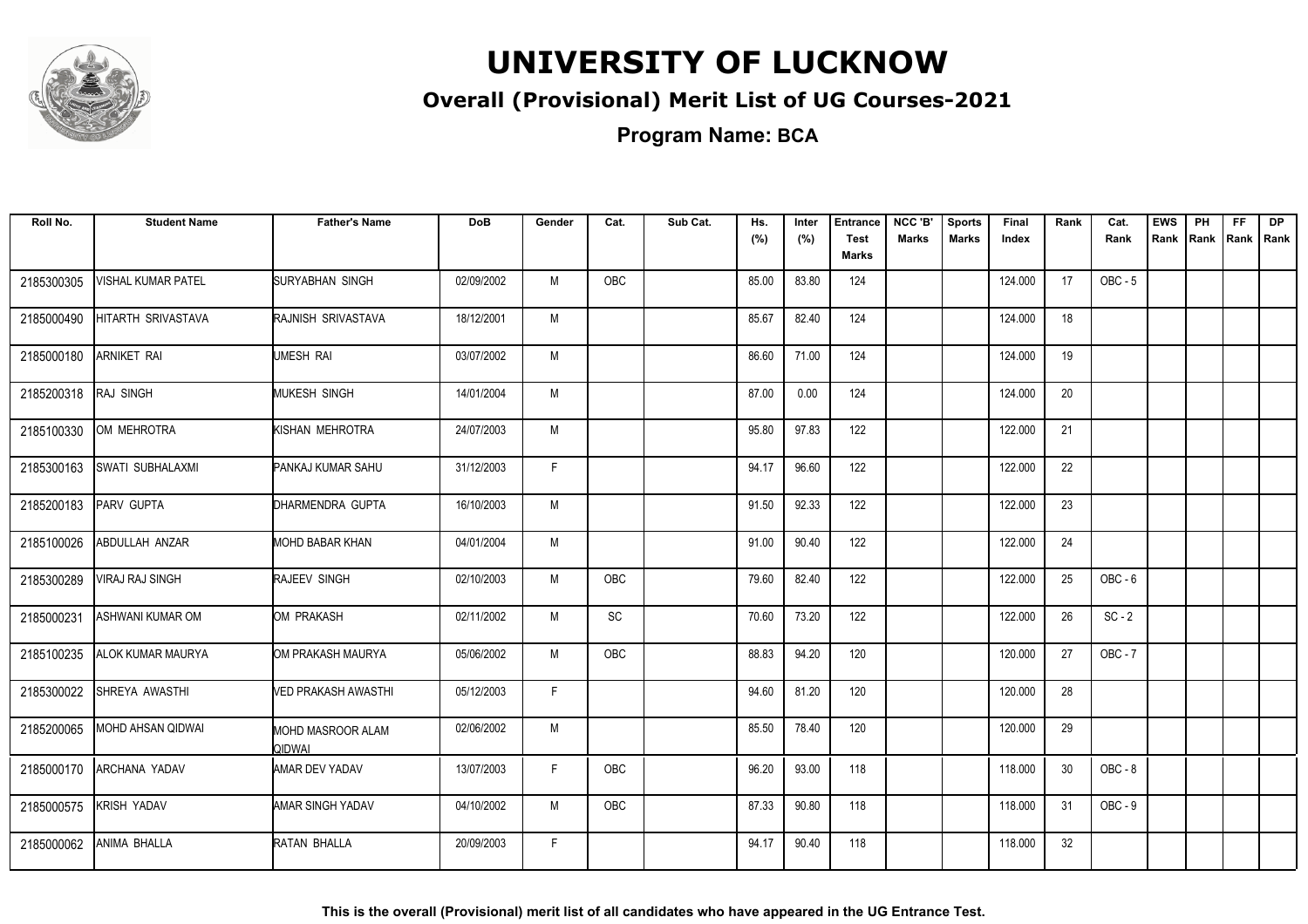

### **Overall (Provisional) Merit List of UG Courses-2021**

**Program Name: BCA**

| Roll No.   | <b>Student Name</b>  | <b>Father's Name</b>                    | <b>DoB</b> | Gender | Cat.       | Sub Cat. | Hs.<br>(%) | Inter<br>(%) | <b>Entrance</b><br><b>Test</b><br>Marks | NCC 'B'<br><b>Marks</b> | <b>Sports</b><br><b>Marks</b> | Final<br>Index | Rank | Cat.<br>Rank | <b>EWS</b>   | PH | FF. | <b>DP</b><br>Rank Rank Rank Rank |
|------------|----------------------|-----------------------------------------|------------|--------|------------|----------|------------|--------------|-----------------------------------------|-------------------------|-------------------------------|----------------|------|--------------|--------------|----|-----|----------------------------------|
| 2185100396 | <b>VIVEK RAI</b>     | MUSAFIR RAI                             | 28/03/2003 | M      |            |          | 90.20      | 89.00        | 118                                     |                         |                               | 118.000        | 33   |              |              |    |     |                                  |
| 2185000441 | HARSH JAISWAL        | <b>VIVEK KUMAR JAISWAL</b>              | 05/09/2003 | M      | OBC        |          | 88.17      | 85.80        | 118                                     |                         |                               | 118.000        | 34   | OBC - 10     |              |    |     |                                  |
| 2185100251 | <b>AMAN MISHRA</b>   | RAM ACHAL MISHRA                        | 22/02/2003 | M      |            | DP NCC   | 97.00      | 90.60        | 114                                     | 2.850                   |                               | 116.850        | 35   |              | $\mathbf{1}$ |    |     | $\overline{1}$                   |
| 2185000536 | KARTIK SHUKLA        | LALIT SHUKLA                            | 10/11/2002 | M      |            |          | 86.80      | 95.60        | 116                                     |                         |                               | 116.000        | 36   |              |              |    |     |                                  |
| 2185100218 | AKSHAT SRIVASTAVA    | AJAY KUMAR SRIVASTAVA                   | 28/01/2003 | M      |            |          | 92.00      | 94.40        | 116                                     |                         |                               | 116.000        | 37   |              |              |    |     |                                  |
| 2185000263 | AYAN AHMAD           | MAHFOOZ AHMAD                           | 12/07/2004 | M      | OBC        |          | 87.00      | 94.00        | 116                                     |                         |                               | 116.000        | 38   | OBC - 11     |              |    |     |                                  |
| 2185000402 | <b>GARIMA SHARMA</b> | DAYA KRISHNA SHARMA                     | 18/09/2004 | F.     |            |          | 87.20      | 93.60        | 116                                     |                         |                               | 116.000        | 39   |              |              |    |     |                                  |
| 2185100100 | ADARSH MISHRA        | <b>ASHOK MISHRA</b>                     | 13/06/2002 | M      |            |          | 88.75      | 84.50        | 116                                     |                         |                               | 116.000        | 40   |              |              |    |     |                                  |
| 2185000012 | AMAN DEEP SINGH      | ARBIND KUMAR SINGH                      | 26/10/2001 | M      |            |          | 92.00      | 78.60        | 116                                     |                         |                               | 116.000        | 41   |              |              |    |     |                                  |
| 2185000579 | KRISHNA DIVYANSH     | RADHEY KRISHNA                          | 02/12/2003 | M      |            |          | 69.33      | 61.60        | 116                                     |                         |                               | 116.000        | 42   |              |              |    |     |                                  |
| 2185000398 | <b>GARGEE YADAV</b>  | SANJEEV KUMAR YADAV                     | 09/02/2004 | F      |            |          | 91.40      | 90.20        | 114                                     |                         |                               | 114.000        | 43   |              |              |    |     |                                  |
| 2185000155 | ANUSHKA BORA         | ANAND SINGH BORA                        | 24/11/2002 | F.     |            |          | 93.60      | 87.80        | 114                                     |                         |                               | 114.000        | 44   |              |              |    |     |                                  |
| 2185000593 | KUNAL GUPTA          | <b>MANOJ KUMAR GUPTA</b>                | 22/10/2003 | M      | <b>OBC</b> |          | 91.83      | 86.40        | 114                                     |                         |                               | 114.000        | 45   | OBC - 12     |              |    |     |                                  |
| 2185100139 | ADITYA NARAYAN       | <b>RAJESH KUMAR</b><br><b>CHOUDHARY</b> | 05/01/2004 | M      | OBC        |          | 87.60      | 86.00        | 114                                     |                         |                               | 114.000        | 46   | OBC - 13     |              |    |     |                                  |
| 2185200111 | NAUSHIN HAYAT        | MOHD JAVED HAYAT                        | 22/03/2003 | F      | OBC        |          | 88.60      | 85.00        | 114                                     |                         |                               | 114.000        | 47   | OBC - 14     |              |    |     |                                  |
| 2185000399 | <b>GARGI SINGH</b>   | <b>RAMESH KUMAR SINGH</b>               | 18/02/2004 | F.     |            |          | 95.00      | 79.20        | 114                                     |                         |                               | 114.000        | 48   |              |              |    |     |                                  |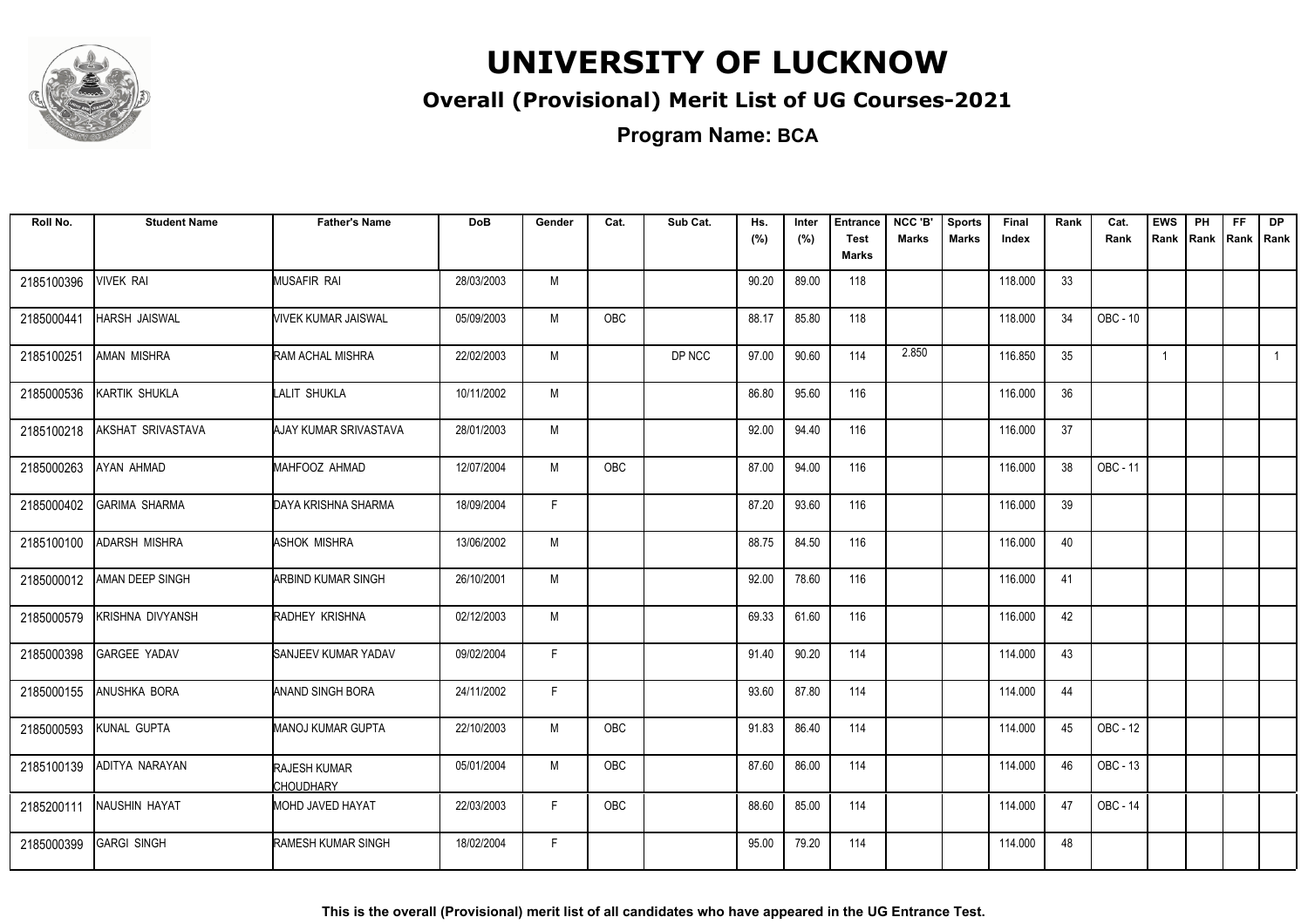

### **Overall (Provisional) Merit List of UG Courses-2021**

**Program Name: BCA**

| Roll No.   | <b>Student Name</b>     | <b>Father's Name</b>                | <b>DoB</b> | Gender | Cat.       | Sub Cat. | Hs.<br>(%) | Inter<br>(%) | <b>Entrance</b><br><b>Test</b><br><b>Marks</b> | NCC 'B'<br><b>Marks</b> | <b>Sports</b><br><b>Marks</b> | Final<br>Index | Rank | Cat.<br>Rank | <b>EWS</b><br>Rank | PH<br>Rank Rank | FF | <b>DP</b><br>I Rank |
|------------|-------------------------|-------------------------------------|------------|--------|------------|----------|------------|--------------|------------------------------------------------|-------------------------|-------------------------------|----------------|------|--------------|--------------------|-----------------|----|---------------------|
| 2185000396 | GAGANDEEP SINGH         | SHAILESH SINGH                      | 30/11/2003 | M      |            |          | 78.20      | 72.00        | 114                                            |                         |                               | 114.000        | 49   |              |                    |                 |    |                     |
| 2185000472 | HARSHVARDHAN SINGH      | <b>DINESH PRIYADARSHI</b>           | 16/02/2001 | М      |            |          | 72.80      | 69.83        | 114                                            |                         |                               | 114.000        | 50   |              |                    |                 |    |                     |
| 2185200408 | SAAD AHMAD              | SHOEB AHMAD                         | 04/11/2002 | M      |            |          | 88.50      | 92.80        | 112                                            |                         |                               | 112.000        | 51   |              |                    |                 |    |                     |
| 2185000139 | ANUPAM SINGH            | VANSHGOPAL SINGH                    | 01/09/2003 | M      |            |          | 80.50      | 80.00        | 112                                            |                         |                               | 112.000        | 52   |              | $\overline{2}$     |                 |    |                     |
| 2185200063 | MOHD ZAID               | ASHFAQ AHMAD                        | 10/09/2003 | M      |            |          | 74.20      | 74.20        | 112                                            |                         |                               | 112.000        | 53   |              |                    |                 |    |                     |
| 2185300055 | SHUBHAM PRAJAPATI       | <b>SUBHASH CHANDRA</b><br>PRAJAPATI | 03/07/2003 | M      | <b>OBC</b> |          | 69.67      | 72.40        | 112                                            |                         |                               | 112.000        | 54   | OBC - 15     |                    |                 |    |                     |
| 2185000645 | MANVENDRA SINGH         | <b>SANJAY KUMAR SINGH</b>           | 17/10/2005 | M      |            |          | 80.80      | 69.00        | 112                                            |                         |                               | 112.000        | 55   |              |                    |                 |    |                     |
| 2185000169 | ARCHANA KUSHWAHA        | RAJESH KUMAR<br>KUSHWAHA            | 18/04/2002 | F.     | OBC        |          | 82.83      | 67.20        | 112                                            |                         |                               | 112.000        | 56   | OBC - 16     |                    |                 |    |                     |
| 2185200180 | PARTH MEHROTRA          | SANJAY MEHROTRA                     | 30/12/2004 | M      |            |          | 92.40      | 0.00         | 112                                            |                         |                               | 112.000        | 57   |              |                    |                 |    |                     |
| 2185300051 | <b>SHUBH SAXENA</b>     | SANJAY SAXENA                       | 28/02/2004 | M      |            |          | 92.17      | 92.33        | 110                                            |                         |                               | 110.000        | 58   |              |                    |                 |    |                     |
| 2185300156 | <b>SUYASH MISHRA</b>    | <b>PIYUSH KUMAR MISHRA</b>          | 20/03/2004 | M      |            |          | 84.40      | 91.80        | 110                                            |                         |                               | 110.000        | 59   |              |                    |                 |    |                     |
| 2185300284 | <b>VIPIN CHAUHAN</b>    | LAXMAN CHAUHAN                      | 31/01/2004 | M      | <b>OBC</b> |          | 92.71      | 89.17        | 110                                            |                         |                               | 110.000        | 60   | OBC - 17     |                    |                 |    |                     |
| 2185000032 | AMIYA MISHRA            | RAJEEV MISHRA                       | 18/09/2003 | M      |            |          | 82.80      | 89.00        | 110                                            |                         |                               | 110.000        | 61   |              | 3                  |                 |    |                     |
| 2185000104 | <b>ANSHIKA MISHRA</b>   | <b>ARUN KUMAR MISHRA</b>            | 04/08/2003 | F      |            |          | 73.20      | 88.60        | 110                                            |                         |                               | 110.000        | 62   |              |                    |                 |    |                     |
| 2185100057 | <b>ABHINIT TRIPATHI</b> | <b>SURENDRA KUMAR</b><br>Itripathi  | 09/10/2004 | M      |            |          | 82.00      | 86.20        | 110                                            |                         |                               | 110.000        | 63   |              |                    |                 |    |                     |
| 2185200442 | SAKSHI SAKET            | <b>I</b> SAKET NIGAM                | 30/09/2002 | F      |            |          | 86.83      | 82.20        | 110                                            |                         |                               | 110.000        | 64   |              |                    |                 |    |                     |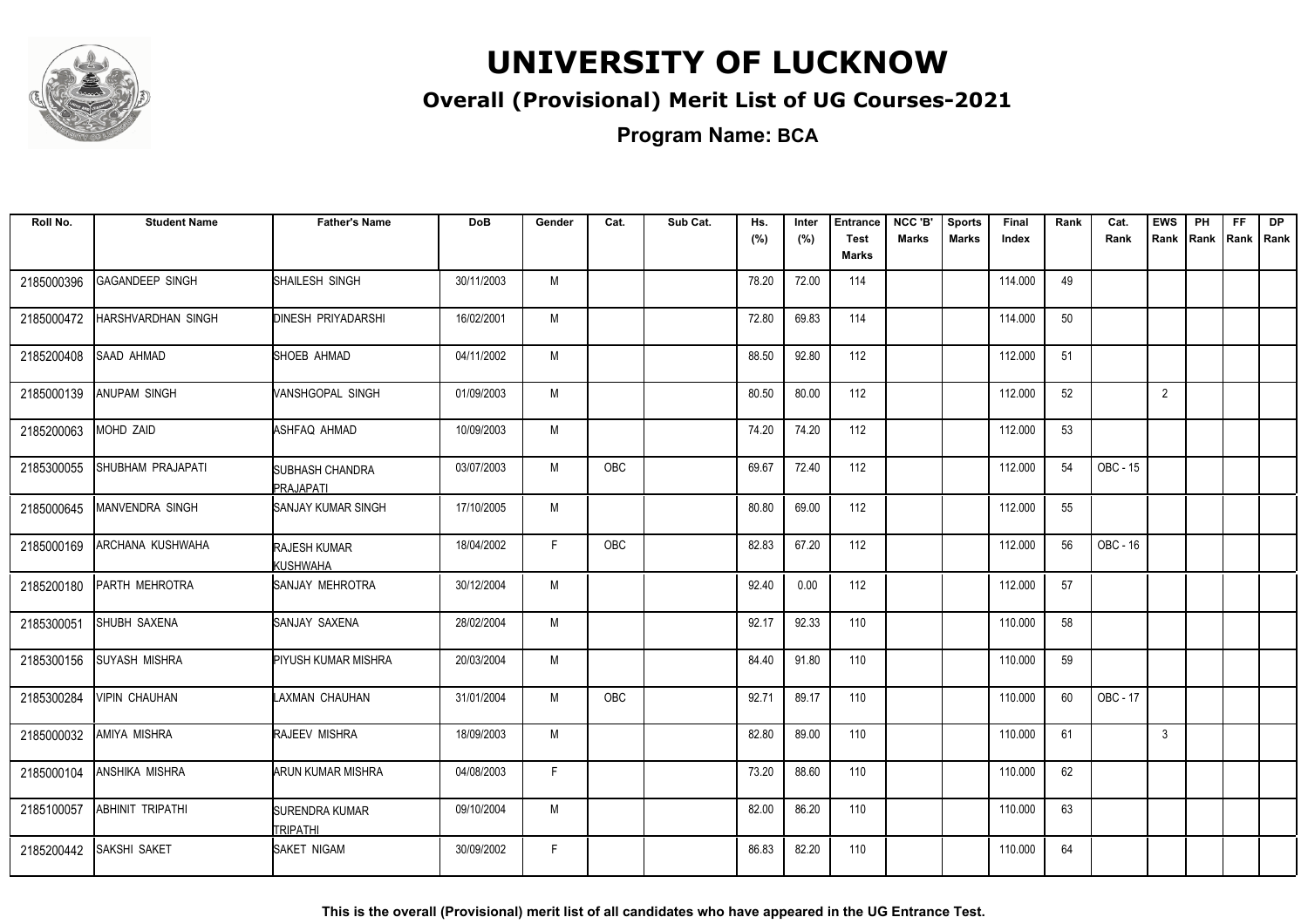

### **Overall (Provisional) Merit List of UG Courses-2021**

| Roll No.   | <b>Student Name</b>     | <b>Father's Name</b>     | <b>DoB</b> | Gender | Cat.       | Sub Cat.  | Hs.<br>(%) | Inter<br>(%) | <b>Entrance</b><br><b>Test</b><br>Marks | NCC 'B'<br><b>Marks</b> | <b>Sports</b><br><b>Marks</b> | Final<br>Index | Rank | Cat.<br>Rank | <b>EWS</b><br>Rank | PH | FF. | <b>DP</b><br>Rank Rank Rank |
|------------|-------------------------|--------------------------|------------|--------|------------|-----------|------------|--------------|-----------------------------------------|-------------------------|-------------------------------|----------------|------|--------------|--------------------|----|-----|-----------------------------|
| 2185100064 | <b>ABHISHEK DWIVEDI</b> | DINESH KUMAR DWIVEDI     | 09/02/2003 | M      |            |           | 82.33      | 81.17        | 110                                     |                         |                               | 110.000        | 65   |              |                    |    |     |                             |
| 2185000518 | <b>JAY VARDHAN</b>      | SUDESH K TIWARI          | 21/04/2003 | M      |            |           | 84.80      | 81.00        | 110                                     |                         |                               | 110.000        | 66   |              |                    |    |     |                             |
| 2185000060 | ANIL KUMAR GUPTA        | <b>LAL CHAND GUPTA</b>   | 02/05/2004 | M      | OBC        |           | 82.83      | 78.80        | 110                                     |                         |                               | 110.000        | 67   | OBC - 18     |                    |    |     |                             |
| 2185100313 | KASHIKA MISHRA          | ALOK KUMAR MISHRA        | 08/03/2004 | F      |            | <b>DP</b> | 84.80      | 77.00        | 110                                     |                         |                               | 110.000        | 68   |              |                    |    |     | $\overline{2}$              |
| 2185200084 | MOHD. AREEB ISLAM       | MOHD. ISLAM AHSAN        | 20/03/2002 | M      | OBC        |           | 75.50      | 69.20        | 110                                     |                         |                               | 110.000        | 69   | OBC - 19     |                    |    |     |                             |
| 2185200154 | NITESH PAL              | KAILASH NATH             | 05/01/2004 | M      | <b>OBC</b> |           | 87.67      | 61.40        | 110                                     |                         |                               | 110.000        | 70   | OBC - 20     |                    |    |     |                             |
| 2185300316 | <b>VIVEK YADAV</b>      | <b>BRIJ KISHOR YADAV</b> | 30/09/2003 | M      | OBC        |           | 96.00      | 95.20        | 108                                     |                         |                               | 108.000        | 71   | OBC - 21     |                    |    |     |                             |
| 2185200080 | <b>MOHD WARIS</b>       | NISAR AHMAD              | 28/09/2002 | M      | <b>OBC</b> |           | 94.60      | 95.20        | 108                                     |                         |                               | 108.000        | 72   | OBC - 22     |                    |    |     |                             |
| 2185300096 | <b>SOMIT AGARWAL</b>    | ALOK KUMAR AGRAWAL       | 13/11/2002 | M      |            |           | 89.67      | 95.20        | 108                                     |                         |                               | 108.000        | 73   |              |                    |    |     |                             |
| 2185000163 | ANYA BHALLA             | RAKESH BHALLA            | 05/03/2004 | F      |            |           | 91.67      | 94.80        | 108                                     |                         |                               | 108.000        | 74   |              |                    |    |     |                             |
| 2185000389 | <b>ESHU PATEL</b>       | DEEPAK KUMAR VERMA       | 31/07/2003 | F      | <b>OBC</b> |           | 93.00      | 94.60        | 108                                     |                         |                               | 108.000        | 75   | OBC - 23     |                    |    |     |                             |
| 2185000361 | <b>DINESH KUMAR</b>     | NAGINA PRASAD            | 30/08/2002 | M      | OBC        |           | 92.60      | 93.20        | 108                                     |                         |                               | 108.000        | 76   | OBC - 24     |                    |    |     |                             |
| 2185000626 | <b>MANAS SINGH</b>      | <b>MAHENDRA SINGH</b>    | 11/05/2005 | M      |            |           | 96.40      | 92.17        | 108                                     |                         |                               | 108.000        | 77   |              | $\overline{4}$     |    |     |                             |
| 2185000202 | ARYAN GUPTA             | SHIV SEWAK GUPTA         | 27/01/2005 | M      | OBC        |           | 96.60      | 91.33        | 108                                     |                         |                               | 108.000        | 78   | OBC - 25     |                    |    |     |                             |
| 2185200182 | PARTH SINGH DEOPA       | JEEVENDER SINGH          | 16/04/2003 | M      |            |           | 88.40      | 90.80        | 108                                     |                         |                               | 108.000        | 79   |              |                    |    |     |                             |
| 2185000600 | KUSHAGRA SHUKLA         | RAM KUMAR SHUKLA         | 09/02/2003 | M      |            |           | 92.17      | 90.40        | 108                                     |                         |                               | 108.000        | 80   |              |                    |    |     |                             |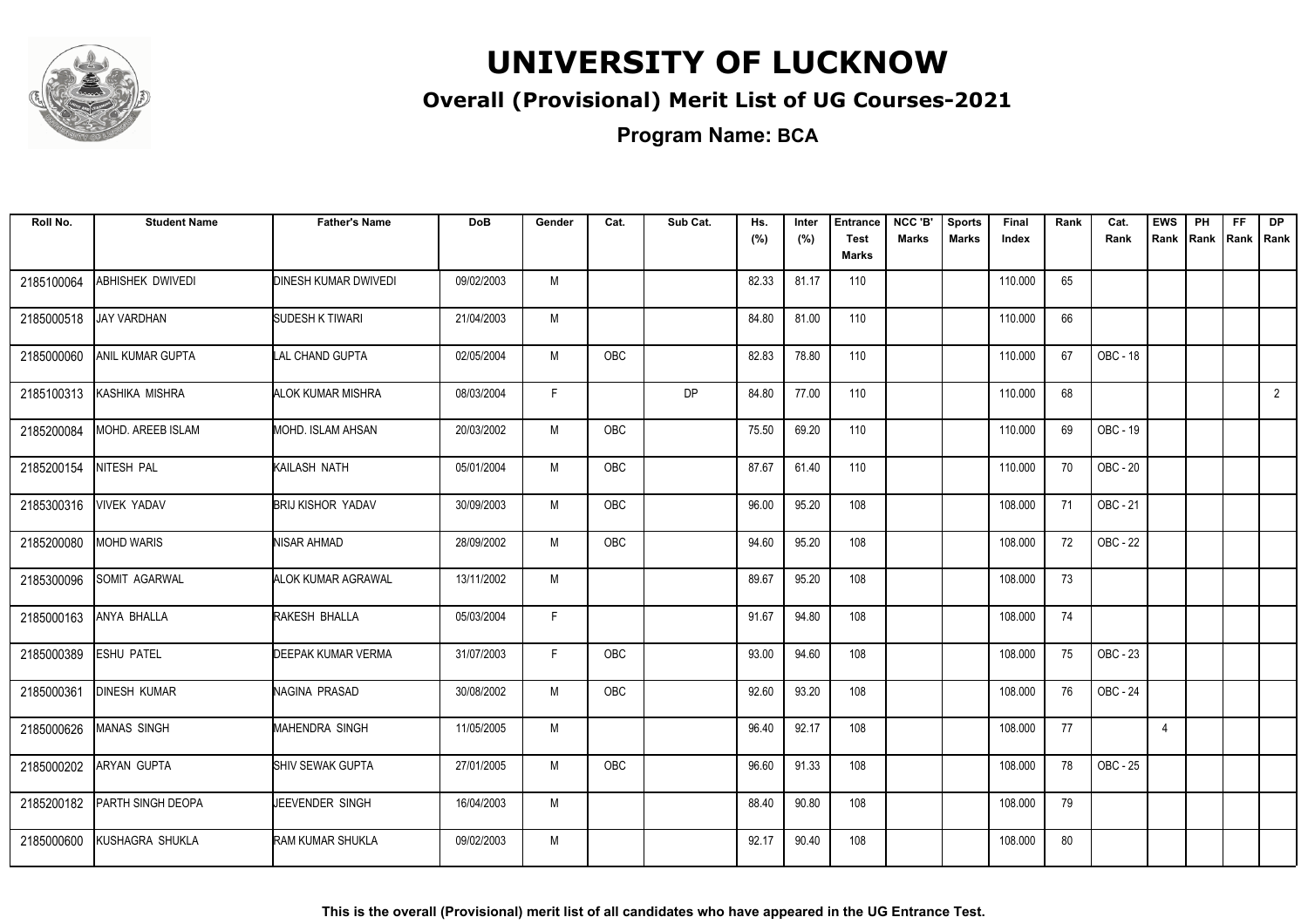

### **Overall (Provisional) Merit List of UG Courses-2021**

**Program Name: BCA**

| Roll No.   | <b>Student Name</b>      | <b>Father's Name</b>              | <b>DoB</b> | Gender       | Cat.       | Sub Cat. | Hs.   | Inter | <b>Entrance</b>      | NCC 'B'      | <b>Sports</b> | Final   | Rank | Cat.     | <b>EWS</b> | PH        | FF | <b>DP</b> |
|------------|--------------------------|-----------------------------------|------------|--------------|------------|----------|-------|-------|----------------------|--------------|---------------|---------|------|----------|------------|-----------|----|-----------|
|            |                          |                                   |            |              |            |          | (%)   | (%)   | <b>Test</b><br>Marks | <b>Marks</b> | <b>Marks</b>  | Index   |      | Rank     | Rank       | Rank Rank |    | Rank      |
| 2185100378 | <b>SUJIT SINGH</b>       | LALIT NARAYAN SINGH               | 06/03/2003 | M            |            |          | 89.60 | 84.20 | 108                  |              |               | 108.000 | 81   |          |            |           |    |           |
| 2185100197 | AKASH RAI                | RAJESH KUMAR RAI                  | 12/10/2004 | М            |            |          | 88.40 | 84.00 | 108                  |              |               | 108.000 | 82   |          |            |           |    |           |
| 2185000429 | <b>HARDIK PANDEY</b>     | <b>SURESH PANDEY</b>              | 03/10/2002 | M            |            |          | 79.80 | 79.80 | 108                  |              |               | 108.000 | 83   |          |            |           |    |           |
| 2185200562 | SHASHWAT SRIVASTAVA      | PANKAJ KUMAR<br>ISRIVASTAVA       | 11/05/2002 | M            |            |          | 88.00 | 78.40 | 108                  |              |               | 108.000 | 84   |          |            |           |    |           |
| 2185000615 | MADHVENDRA TRIVEDI       | ADITYA PRAKASH TRIVEDI            | 20/09/2002 | M            |            |          | 88.67 | 78.00 | 108                  |              |               | 108.000 | 85   |          |            |           |    |           |
| 2185300273 | <b>VIKESH MAURYA</b>     | <b>PHOOLMAN MAURYA</b>            | 10/06/2002 | M            |            |          | 68.33 | 76.40 | 108                  |              |               | 108.000 | 86   |          |            |           |    |           |
| 2185000388 | EHTISHAM UMAR ANSARI     | ALTAF UMAR ANSARI                 | 02/08/2001 | M            | <b>OBC</b> |          | 87.40 | 69.00 | 108                  |              |               | 108.000 | 87   | OBC - 26 |            |           |    |           |
| 2185300338 | YASHASVIKA RUJALI SAXENA | JUGAL KISHORE SAXENA              | 05/03/2004 | F.           |            |          | 93.67 | 0.00  | 108                  |              |               | 108.000 | 88   |          |            |           |    |           |
| 2185200034 | MOHAMMAD AQUIB ATEEQUE   | MOHAMMAD ATEEQUE                  | 29/07/2002 | M            |            |          | 90.80 | 0.00  | 108                  |              |               | 108.000 | 89   |          |            |           |    |           |
| 2185200357 | RIDDHI                   | SHIV SHANKER PANDEY               | 23/08/2005 | F            |            |          | 89.60 | 95.00 | 106                  |              |               | 106.000 | 90   |          |            |           |    |           |
| 2185200496 | SARABJEET KAUR           | HARBHAJAN SINGH                   | 07/09/2002 | $\mathsf{F}$ |            |          | 96.00 | 94.80 | 106                  |              |               | 106.000 | 91   |          |            |           |    |           |
| 2185200464 | SAMPOORN PANDE           | SHOBHIT PANDE                     | 01/09/2002 | M            |            |          | 91.00 | 90.33 | 106                  |              |               | 106.000 | 92   |          |            |           |    |           |
| 2185100076 | ABHISHEK RAI             | RISHIKESH RAI                     | 23/03/2003 | M            |            |          | 79.80 | 89.40 | 106                  |              |               | 106.000 | 93   |          | 5          |           |    |           |
| 2185000517 | JATIN AWASTHI            | RAJESH KUMAR AWASTHI              | 29/04/2004 | М            |            |          | 86.83 | 89.00 | 106                  |              |               | 106.000 | 94   |          |            |           |    |           |
| 2185100286 | <b>DEVANSHI SHUKLA</b>   | AKHIL SHUKLA                      | 14/11/2002 | F            |            |          | 77.67 | 88.00 | 106                  |              |               | 106.000 | 95   |          |            |           |    |           |
| 2185000096 | ANSH SRIVASTAVA          | RAJESH KUMAR<br><b>SRIVASTAVA</b> | 28/10/2002 | M            |            |          | 88.00 | 87.00 | 106                  |              |               | 106.000 | 96   |          |            |           |    |           |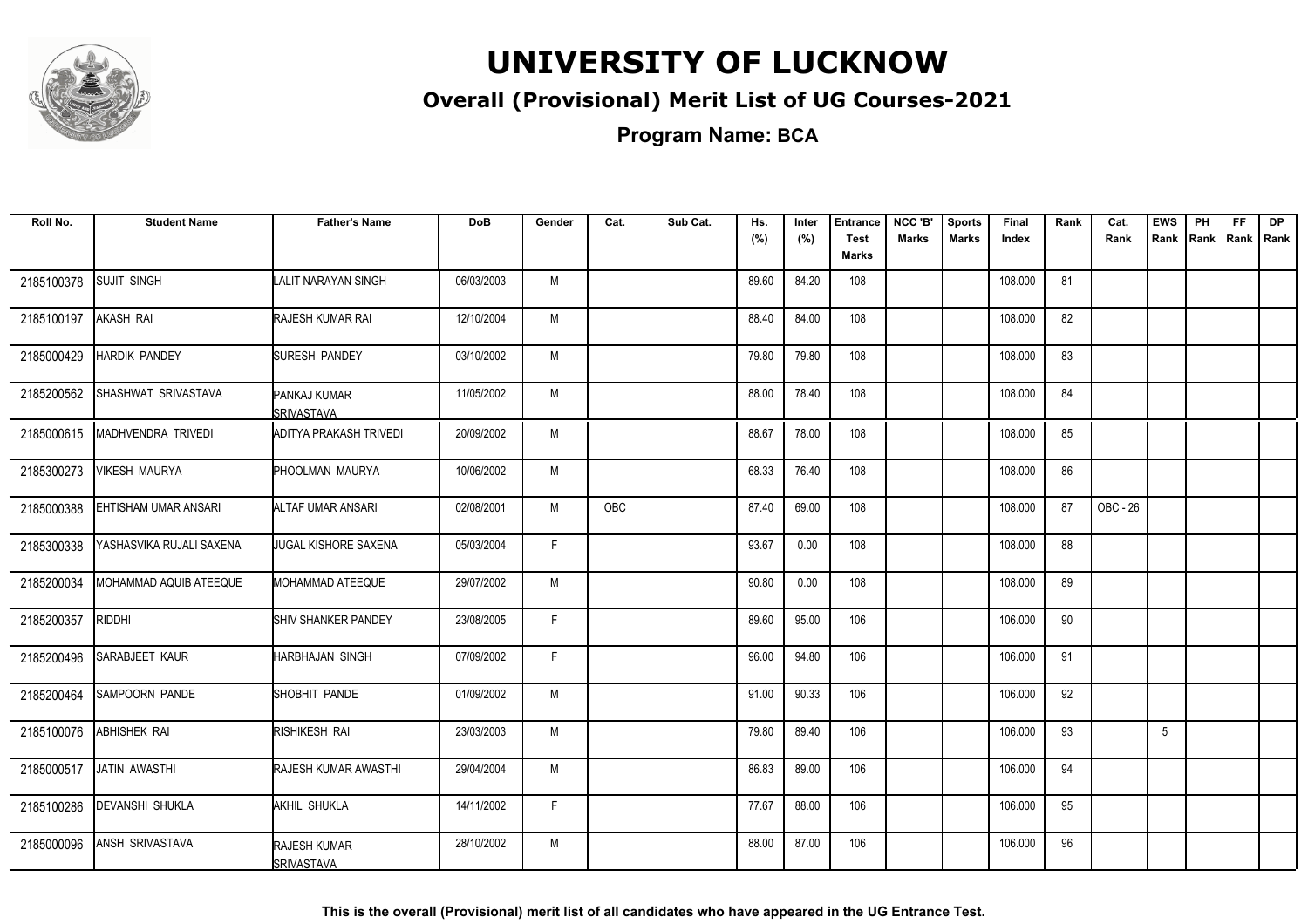

### **Overall (Provisional) Merit List of UG Courses-2021**

**Program Name: BCA**

| Roll No.   | <b>Student Name</b>                  | <b>Father's Name</b>       | <b>DoB</b> | Gender | Cat.       | Sub Cat.  | Hs.<br>(%) | Inter<br>(%) | <b>Entrance</b><br><b>Test</b><br><b>Marks</b> | NCC 'B'<br><b>Marks</b> | <b>Sports</b><br><b>Marks</b> | Final<br>Index | Rank | Cat.<br>Rank | <b>EWS</b><br>Rank | PH | FF.<br>Rank Rank | <b>DP</b><br>Rank |
|------------|--------------------------------------|----------------------------|------------|--------|------------|-----------|------------|--------------|------------------------------------------------|-------------------------|-------------------------------|----------------|------|--------------|--------------------|----|------------------|-------------------|
| 2185000351 | <b>DEVESH GUPTA</b>                  | ALANKAR GUPTA              | 22/02/2002 | M      |            |           | 88.50      | 84.20        | 106                                            |                         |                               | 106.000        | 97   |              |                    |    |                  |                   |
| 2185300241 | VAIBHAV VERMA                        | JAGAT PAL SINGH            | 05/12/2003 | M      |            |           | 78.67      | 82.20        | 106                                            |                         |                               | 106.000        | 98   |              |                    |    |                  |                   |
| 2185000061 | ANIMA                                | VIKAS RANJAN               | 06/01/2003 | F      |            |           | 92.00      | 81.80        | 106                                            |                         |                               | 106.000        | 99   |              |                    |    |                  |                   |
| 2185000622 | <b>MANAS KHARE</b>                   | <b>ANOOP KHARE</b>         | 16/01/2002 | M      |            |           | 64.33      | 81.00        | 106                                            |                         |                               | 106.000        | 100  |              |                    |    |                  |                   |
| 2185100280 | <b>BHANU PRATAP BARADIYA</b>         | OMPRAKASH BARADIYA         | 15/04/2003 | M      | <b>SC</b>  | <b>DP</b> | 83.40      | 79.40        | 106                                            |                         |                               | 106.000        | 101  | $SC - 3$     |                    |    |                  | $\mathbf{3}$      |
| 2185300217 | UMESH PANDEY                         | <b>ONKAR PANDEY</b>        | 15/02/2002 | M      |            |           | 90.00      | 77.60        | 106                                            |                         |                               | 106.000        | 102  |              | 6                  |    |                  |                   |
| 2185200040 | MOHAMMAD KAIF KHAN                   | MOHAMMAD MUSHTAQ<br>KHAN   | 23/05/2003 | M      |            |           | 79.00      | 76.20        | 106                                            |                         |                               | 106.000        | 103  |              |                    |    |                  |                   |
| 2185200552 | <b>SHASHANK DUBEY</b>                | <b>KRISHNA MOHAN DUBEY</b> | 31/07/2002 | M      |            |           | 83.17      | 74.67        | 106                                            |                         |                               | 106.000        | 104  |              |                    |    |                  |                   |
| 2185300255 | VARUN PRATAP SINGH<br><b>RATHORE</b> | NIRAJ SINGH RATHORE        | 15/06/2004 | M      |            |           | 70.83      | 73.00        | 106                                            |                         |                               | 106.000        | 105  |              |                    |    |                  |                   |
| 2185000218 | ASHISH SINGH                         | SHATRUGHAN SINGH           | 30/03/2004 | M      |            |           | 79.80      | 72.60        | 106                                            |                         |                               | 106.000        | 106  |              | $\overline{7}$     |    |                  |                   |
| 2185200298 | RAGHVENDRA SINGH                     | <b>DINESH KUMAR SINGH</b>  | 13/03/2002 | M      |            |           | 94.33      | 91.00        | 104                                            |                         |                               | 104.000        | 107  |              |                    |    |                  |                   |
| 2185300307 | <b>VISHAL SARUP MATHUR</b>           | <b>NIVEK MATHUR</b>        | 25/08/2003 | M      |            |           | 85.50      | 89.00        | 104                                            |                         |                               | 104.000        | 108  |              |                    |    |                  |                   |
| 2185100336 | PRAKHAR SINGH                        | <b>MADAN GOPAL</b>         | 12/08/2002 | M      | <b>OBC</b> |           | 82.00      | 88.40        | 104                                            |                         |                               | 104.000        | 109  | OBC - 27     |                    |    |                  |                   |
| 2185100152 | ADITYA YADAV                         | <b>ASHOK KUMAR YADAV</b>   | 04/06/2003 | M      | OBC        |           | 86.50      | 88.20        | 104                                            |                         |                               | 104.000        | 110  | OBC - 28     |                    |    |                  |                   |
| 2185100329 | NITIN DWIVEDI                        | ARUN KUMAR DUVEDI          | 06/02/2004 | M      |            | <b>DP</b> | 89.83      | 87.80        | 104                                            |                         |                               | 104.000        | 111  |              |                    |    |                  | $\overline{4}$    |
| 2185200086 | <b>MOHIT KUMAR SINGH</b>             | RAMESH SINGH               | 12/07/2004 | M      | <b>OBC</b> |           | 76.20      | 87.00        | 104                                            |                         |                               | 104.000        | 112  | OBC - 29     |                    |    |                  |                   |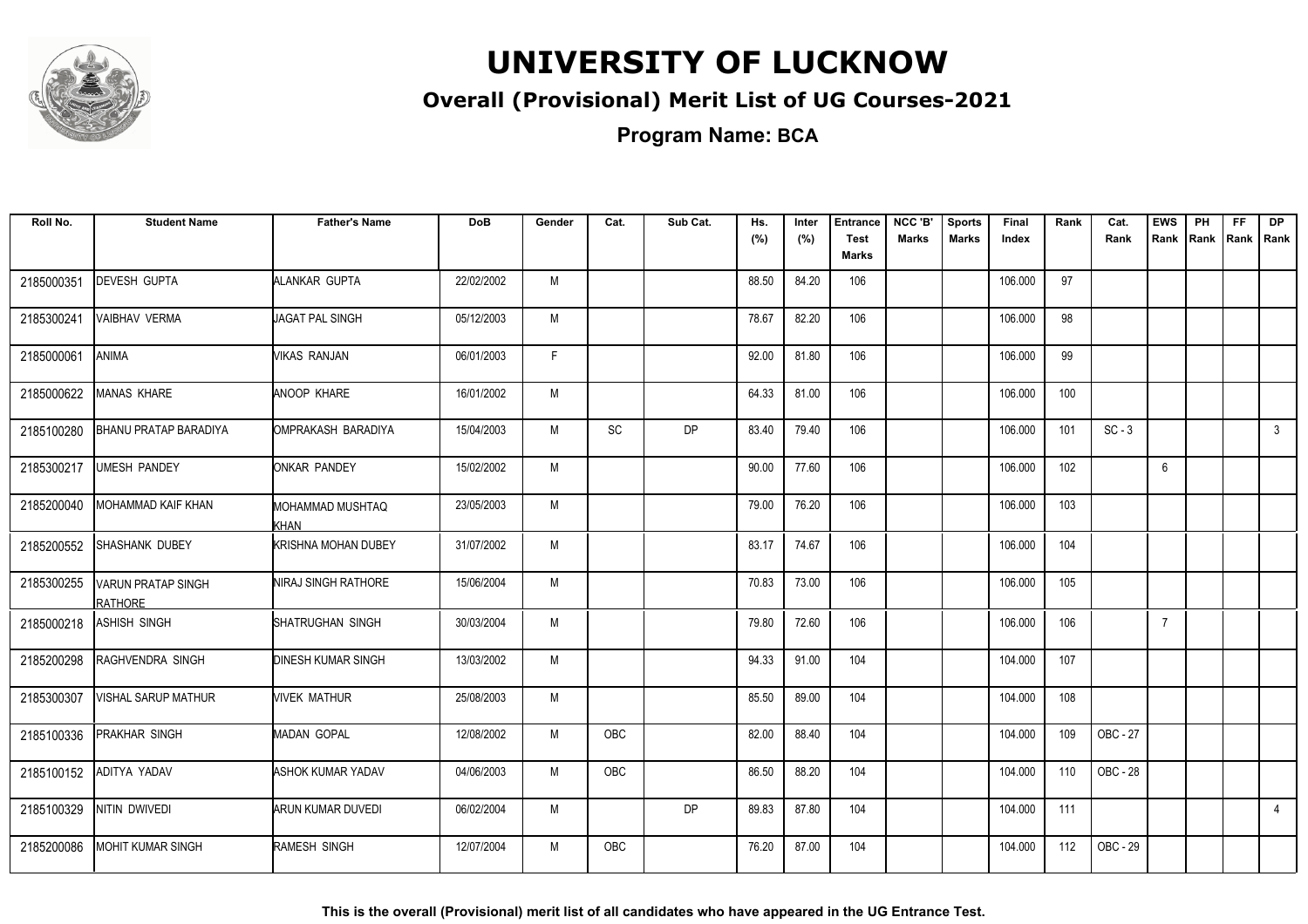

### **Overall (Provisional) Merit List of UG Courses-2021**

**Program Name: BCA**

| Roll No.   | <b>Student Name</b> | <b>Father's Name</b>                    | <b>DoB</b> | Gender       | Cat.       | Sub Cat. | Hs.<br>(%) | Inter<br>(%) | <b>Entrance</b><br><b>Test</b><br>Marks | NCC 'B'<br><b>Marks</b> | <b>Sports</b><br><b>Marks</b> | Final<br>Index | Rank | Cat.<br>Rank | <b>EWS</b><br>Rank | PH<br>Rank   Rank | FF | <b>DP</b><br>l Rank |
|------------|---------------------|-----------------------------------------|------------|--------------|------------|----------|------------|--------------|-----------------------------------------|-------------------------|-------------------------------|----------------|------|--------------|--------------------|-------------------|----|---------------------|
| 2185100352 | RASHI SRIVASTAVA    | <b>PAWAN KUMAR</b><br><b>SRIVASTAVA</b> | 24/04/2002 | F.           |            | UE       | 91.83      | 86.40        | 104                                     |                         |                               | 104.000        | 113  |              |                    |                   |    |                     |
| 2185000053 | ANANYA RASTOGI      | RAHUL RASTOGI                           | 20/09/2003 | M            | OBC        |          | 85.67      | 85.40        | 104                                     |                         |                               | 104.000        | 114  | OBC - 30     |                    |                   |    |                     |
| 2185100143 | ADITYA RAGHUVANSHI  | <b>DHEERENDRA PRATAP</b><br>ISINGH      | 21/12/2004 | M            |            |          | 92.00      | 84.80        | 104                                     |                         |                               | 104.000        | 115  |              |                    |                   |    |                     |
| 2185000368 | DIVYANSH MAURYA     | <b>ATUL KUMAR MAURYA</b>                | 22/11/2004 | M            | OBC        |          | 92.60      | 84.60        | 104                                     |                         |                               | 104.000        | 116  | OBC - 31     |                    |                   |    |                     |
| 2185000375 | DIVYANSHU GUPTA     | KAMLESH GUPTA                           | 31/07/2004 | M            | OBC        |          | 79.20      | 83.40        | 104                                     |                         |                               | 104.000        | 117  | OBC - 32     |                    |                   |    |                     |
| 2185000079 | <b>ANKIT SINGH</b>  | <b>MANOJ KUMAR SINGH</b>                | 06/03/2002 | M            |            |          | 70.60      | 82.20        | 104                                     |                         |                               | 104.000        | 118  |              |                    |                   |    |                     |
| 2185300109 | <b>SUBHAM YADAV</b> | <b>MAHESH KUMAR</b>                     | 27/08/2003 | M            | <b>OBC</b> |          | 90.20      | 82.00        | 104                                     |                         |                               | 104.000        | 119  | OBC - 33     |                    |                   |    |                     |
| 2185100252 | <b>AMAN PAL</b>     | RAVINDAR PAL                            | 29/02/2004 | М            | OBC        |          | 93.00      | 75.20        | 104                                     |                         |                               | 104.000        | 120  | OBC - 34     |                    |                   |    |                     |
| 2185300272 | VIKASH KUMAR GUPTA  | <b>HEERA LAL GUPTA</b>                  | 14/10/2002 | M            | <b>OBC</b> |          | 81.00      | 74.00        | 104                                     |                         |                               | 104.000        | 121  | OBC - 35     |                    |                   |    |                     |
| 2185300254 | VARTIKA SRIVASTAVA  | <b>PRADEEP KUMAR</b><br>SRIVASTAVA      | 21/11/2002 | $\mathsf{F}$ |            |          | 85.80      | 73.60        | 104                                     |                         |                               | 104.000        | 122  |              |                    |                   |    |                     |
| 2185000035 | AMRENDRA MAURYA     | JAGJIVAN PRASAD                         | 05/03/2002 | M            | <b>OBC</b> |          | 70.83      | 73.20        | 104                                     |                         |                               | 104.000        | 123  | OBC - 36     |                    |                   |    |                     |
| 2185000602 | KUSHAGRA SINGH      | <b>SANJAY KUMAR SINGH</b>               | 18/12/2003 | M            |            |          | 69.20      | 73.00        | 104                                     |                         |                               | 104.000        | 124  |              |                    |                   |    |                     |
| 2185200251 | PRAVEEN TRIPATHI    | <b>ANAND KUMAR TRIPATHI</b>             | 20/10/2004 | M            |            |          | 85.33      | 72.60        | 104                                     |                         |                               | 104.000        | 125  |              |                    |                   |    |                     |
| 2185000236 | ASTITVA JAISWAL     | RAJ KUMAR JAISWAL                       | 16/08/2003 | M            | <b>OBC</b> |          | 75.33      | 71.60        | 104                                     |                         |                               | 104.000        | 126  | OBC - 37     |                    |                   |    |                     |
| 2185000620 | <b>MANAN SHARMA</b> | SANJAY KUMAR SHARMA                     | 15/08/2003 | M            |            |          | 69.00      | 67.60        | 104                                     |                         |                               | 104.000        | 127  |              |                    |                   |    |                     |
| 2185000538 | KARTIKEY PATEL      | <b>SHIV KUMAR VERMA</b>                 | 28/06/2003 | M            | OBC        |          | 92.40      | 0.00         | 104                                     |                         |                               | 104.000        | 128  | OBC - 38     |                    |                   |    |                     |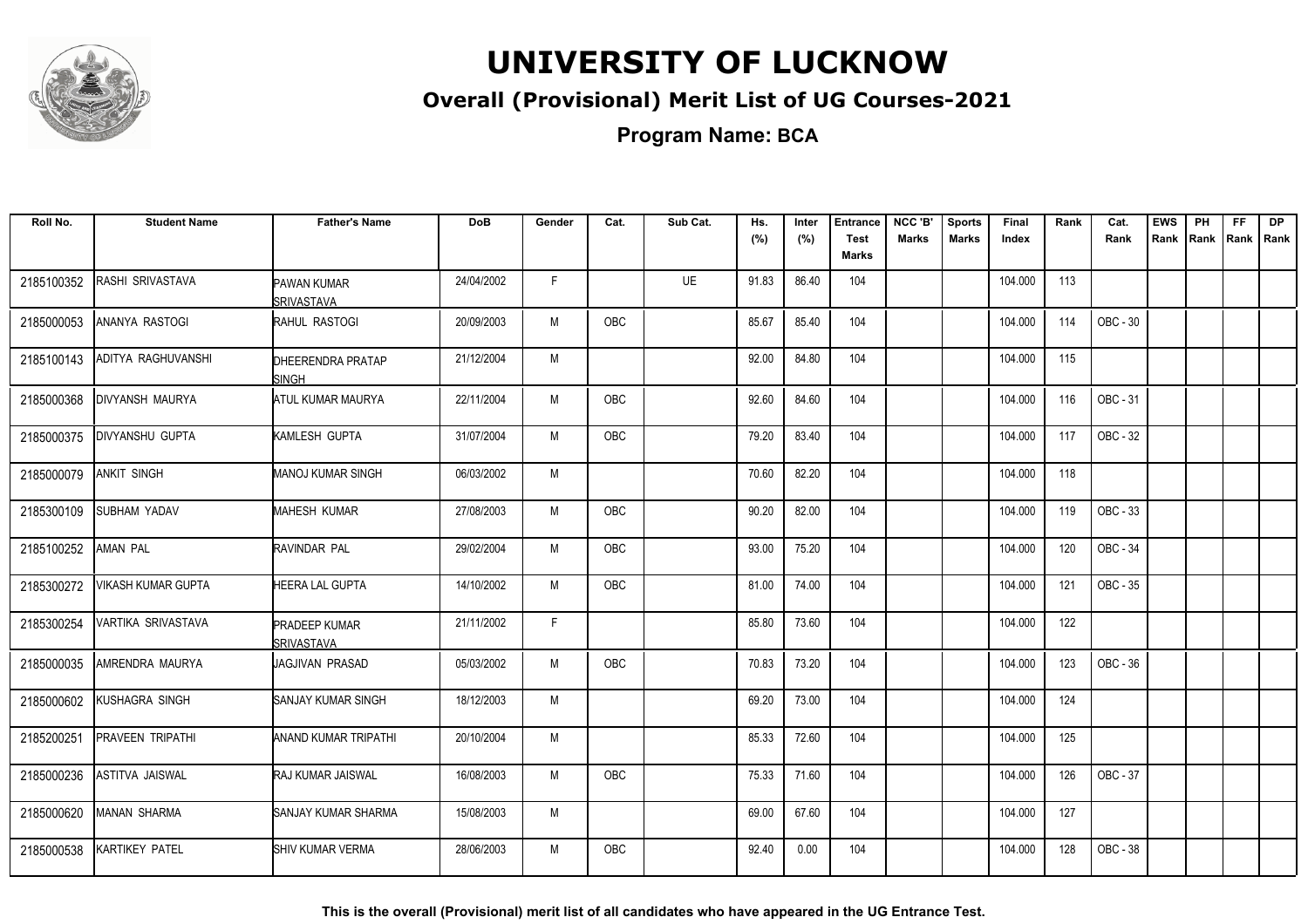

### **Overall (Provisional) Merit List of UG Courses-2021**

**Program Name: BCA**

| Roll No.   | <b>Student Name</b>       | <b>Father's Name</b>                     | <b>DoB</b> | Gender | Cat.       | Sub Cat. | Hs.<br>(%) | Inter<br>(%) | <b>Entrance</b><br><b>Test</b><br><b>Marks</b> | NCC 'B'<br><b>Marks</b> | <b>Sports</b><br><b>Marks</b> | Final<br>Index | Rank | Cat.<br>Rank | <b>EWS</b><br>Rank | PH<br>Rank | FF. | <b>DP</b><br> Rank   Rank |
|------------|---------------------------|------------------------------------------|------------|--------|------------|----------|------------|--------------|------------------------------------------------|-------------------------|-------------------------------|----------------|------|--------------|--------------------|------------|-----|---------------------------|
| 2185000058 | ANIKET YADAV              | <b>BRAJESH YADAV</b>                     | 02/08/2003 | M      |            |          | 88.33      | 0.00         | 104                                            |                         |                               | 104.000        | 129  |              |                    |            |     |                           |
| 2185100116 | <b>ADIL ZAHEER ANSARI</b> | MOHD SHADAB ANSARI                       | 02/05/2003 | M      | <b>OBC</b> |          | 84.50      | 0.00         | 104                                            |                         |                               | 104.000        | 130  | OBC - 39     |                    |            |     |                           |
| 2185100379 | <b>SUNNY KUMAR</b>        | <b>SHOBN NATH RAM</b>                    | 14/03/2001 | M      | OBC        |          | 83.60      | 0.00         | 104                                            |                         |                               | 104.000        | 131  | OBC - 40     |                    |            |     |                           |
| 2185100008 | AANYA SHARMA              | <b>DINESH PRASAD SHARMA</b>              | 11/03/2004 | F.     | OBC        |          | 96.80      | 95.60        | 102                                            |                         |                               | 102.000        | 132  | OBC - 41     |                    |            |     |                           |
| 2185200035 | MOHAMMAD ARHAM FAIZ       | ZAFEER ALAM SIDDIQUI                     | 22/11/2004 | M      |            |          | 91.00      | 94.67        | 102                                            |                         |                               | 102.000        | 133  |              |                    |            |     |                           |
| 2185000234 | ASMA KHAN                 | MOHD SABOOR KHAN                         | 29/01/2004 | F.     |            |          | 95.80      | 93.00        | 102                                            |                         |                               | 102.000        | 134  |              |                    |            |     |                           |
| 2185100312 | KARTIKEY AGRAWAL          | SHARAD KUMAR AGRAWAL                     | 17/09/2003 | M      |            |          | 93.80      | 91.80        | 102                                            |                         |                               | 102.000        | 135  |              |                    |            |     |                           |
| 2185000255 | <b>AVINASH PANDEY</b>     | <b>SAROJ PANDEY</b>                      | 24/02/2003 | M      |            |          | 79.20      | 88.80        | 102                                            |                         |                               | 102.000        | 136  |              |                    |            |     |                           |
| 2185000542 | KASHIKA KHURANA           | RAMESH KHURANA                           | 15/05/2002 | F.     |            |          | 93.00      | 86.80        | 102                                            |                         |                               | 102.000        | 137  |              |                    |            |     |                           |
| 2185300215 | UJJWAL KUMAR KANNOJIYA    | <b>HEMANT KUMAR</b><br>KANNOJIYA         | 21/08/2003 | M      | SC         |          | 68.33      | 83.83        | 102                                            |                         |                               | 102.000        | 138  | $SC - 4$     |                    |            |     |                           |
| 2185300176 | TANISHQ RASTOGI           | <b>GOPAL RASTOGI</b>                     | 15/10/2003 | M      | <b>OBC</b> |          | 71.33      | 78.40        | 102                                            |                         |                               | 102.000        | 139  | OBC - 42     |                    |            |     |                           |
| 2185200003 | <b>MAYANK SINGH</b>       | <b>PRADEEP KUMAR SINGH</b>               | 14/04/2003 | M      |            |          | 76.40      | 74.80        | 102                                            |                         |                               | 102.000        | 140  |              |                    |            |     |                           |
| 2185200234 | PRASHANT MAURYA           | <b>SANTLAL PRASAD</b><br><b>KUSHWAHA</b> | 30/12/2002 | M      |            |          | 74.67      | 74.20        | 102                                            |                         |                               | 102.000        | 141  |              |                    |            |     |                           |
| 2185200173 | PAIKER FATIMA             | SHMRIZVI                                 | 14/02/2002 | F      |            |          | 68.00      | 72.40        | 102                                            |                         |                               | 102.000        | 142  |              |                    |            |     |                           |
| 2185100164 | <b>ADITYA SINGH RAWAT</b> | <b>DRIGPAL SINGH RAWAT</b>               | 30/09/2003 | M      |            |          | 73.40      | 71.60        | 102                                            |                         |                               | 102.000        | 143  |              |                    |            |     |                           |
| 2185000394 | FIRDOUS ARZOO             | ABID ALI ANSARI                          | 18/05/2005 | F.     | <b>OBC</b> |          | 93.20      | 70.80        | 102                                            |                         |                               | 102.000        | 144  | OBC - 43     |                    |            |     |                           |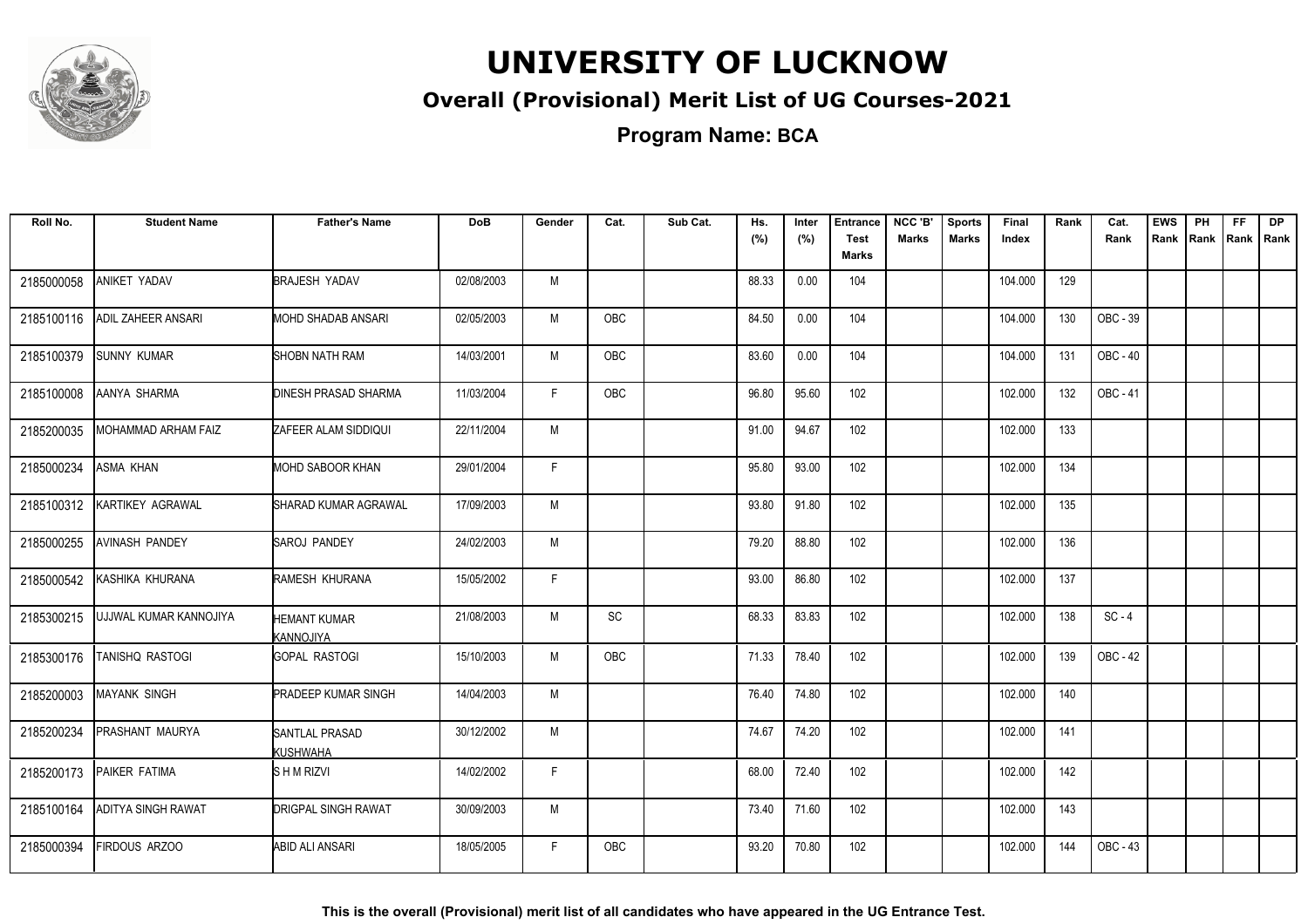

### **Overall (Provisional) Merit List of UG Courses-2021**

**Program Name: BCA**

| Roll No.   | <b>Student Name</b>       | <b>Father's Name</b>                      | <b>DoB</b> | Gender       | Cat.       | Sub Cat. | Hs.<br>(%) | Inter<br>(%) | <b>Entrance</b><br><b>Test</b><br><b>Marks</b> | NCC 'B'<br><b>Marks</b> | <b>Sports</b><br><b>Marks</b> | Final<br>Index | Rank | Cat.<br>Rank    | <b>EWS</b><br>Rank | PH<br>Rank | FF.<br>Rank   Rank | <b>DP</b> |
|------------|---------------------------|-------------------------------------------|------------|--------------|------------|----------|------------|--------------|------------------------------------------------|-------------------------|-------------------------------|----------------|------|-----------------|--------------------|------------|--------------------|-----------|
| 2185300053 | SHUBHAM JAISWAL           | ARVIND JAISWAL                            | 25/03/2002 | M            | OBC        |          | 70.80      | 67.80        | 102                                            |                         |                               | 102.000        | 145  | OBC - 44        |                    |            |                    |           |
| 2185000303 | <b>BALYOGESHWAR</b>       | <b>ANIL KUMAR</b>                         | 17/10/2001 | M            | OBC        |          | 76.80      | 65.40        | 102                                            |                         |                               | 102.000        | 146  | OBC - 45        |                    |            |                    |           |
| 2185200338 | RANVIJAY SINGH            | <b>ARVIND KUMAR SINGH</b>                 | 23/08/2003 | M            |            |          | 82.67      | 0.00         | 102                                            |                         |                               | 102.000        | 147  |                 |                    |            |                    |           |
| 2185300158 | <b>SUYASH TRIPATHI</b>    | <b>DILIP KUMAR TRIPATHI</b>               | 13/03/2004 | M            |            |          | 80.00      | 0.00         | 102                                            |                         |                               | 102.000        | 148  |                 | 8                  |            |                    |           |
| 2185100172 | <b>AHMAD FARAZ</b>        | ZAHIRUDDIN KHAN                           | 20/12/2003 | M            |            |          | 66.60      | 0.00         | 102                                            |                         |                               | 102.000        | 149  |                 |                    |            |                    |           |
| 2185000409 | <b>GAURAV OJHA</b>        | <b>DEVENDRA PRATAP OJHA</b>               | 31/10/2003 | M            |            |          | 95.50      | 95.60        | 100                                            |                         |                               | 100.000        | 150  |                 |                    |            |                    |           |
| 2185200241 | <b>PRATEEK SINGH</b>      | <b>UDAM SINGH</b>                         | 24/01/2004 | M            | SC         |          | 86.67      | 90.00        | 100                                            |                         |                               | 100.000        | 151  | $SC - 5$        |                    |            |                    |           |
| 2185200455 | <b>SALONI SINGH</b>       | OMKAR SINGH YADAV                         | 23/10/2002 | F            | <b>OBC</b> |          | 89.80      | 89.50        | 100                                            |                         |                               | 100.000        | 152  | OBC - 46        |                    |            |                    |           |
| 2185300081 | SIMANSHI                  | PAWAN PATHAK                              | 30/03/2004 | F            |            |          | 96.00      | 89.00        | 100                                            |                         |                               | 100.000        | 153  |                 |                    |            |                    |           |
| 2185100260 | ANKIT KUMAR PATHAK        | RAJESH CHANDRA PATHAK                     | 27/04/2003 | M            |            |          | 86.60      | 88.00        | 100                                            |                         |                               | 100.000        | 154  |                 |                    |            |                    |           |
| 2185000159 | <b>ANUSHKA TIWARI</b>     | <b>PRAMOD KUMAR TIWARI</b>                | 21/06/2003 | $\mathsf{F}$ |            |          | 81.83      | 85.80        | 100                                            |                         |                               | 100.000        | 155  |                 |                    |            |                    |           |
| 2185000156 | ANUSHKA SAVITA            | PUSHPENDRA KUMAR                          | 02/09/2003 | F            | <b>OBC</b> |          | 88.33      | 84.20        | 100                                            |                         |                               | 100.000        | 156  | OBC - 47        |                    |            |                    |           |
| 2185300042 | SHRISHTI KUMARI           | SANTOSH KUMAR                             | 12/06/2003 | F.           | <b>OBC</b> |          | 86.00      | 82.40        | 100                                            |                         |                               | 100.000        | 157  | <b>OBC - 48</b> |                    |            |                    |           |
| 2185100061 | ABHISHEK AGRAHARI         | <b>SURENDRA PRASAD</b><br><b>AGRAHARI</b> | 13/11/2003 | M            |            |          | 82.00      | 82.20        | 100                                            |                         |                               | 100.000        | 158  |                 |                    |            |                    |           |
| 2185000554 | <b>KETAN SINGH</b>        | MR. NARENDRA SINGH                        | 30/09/2002 | M            |            |          | 75.67      | 81.50        | 100                                            |                         |                               | 100.000        | 159  |                 |                    |            |                    |           |
| 2185100387 | <b>VAIBHAV SRIVASTAVA</b> | AMBUJ KUMAR SRIVASTAVA                    | 01/07/2003 | M            |            |          | 79.00      | 81.00        | 100                                            |                         |                               | 100.000        | 160  |                 |                    |            |                    |           |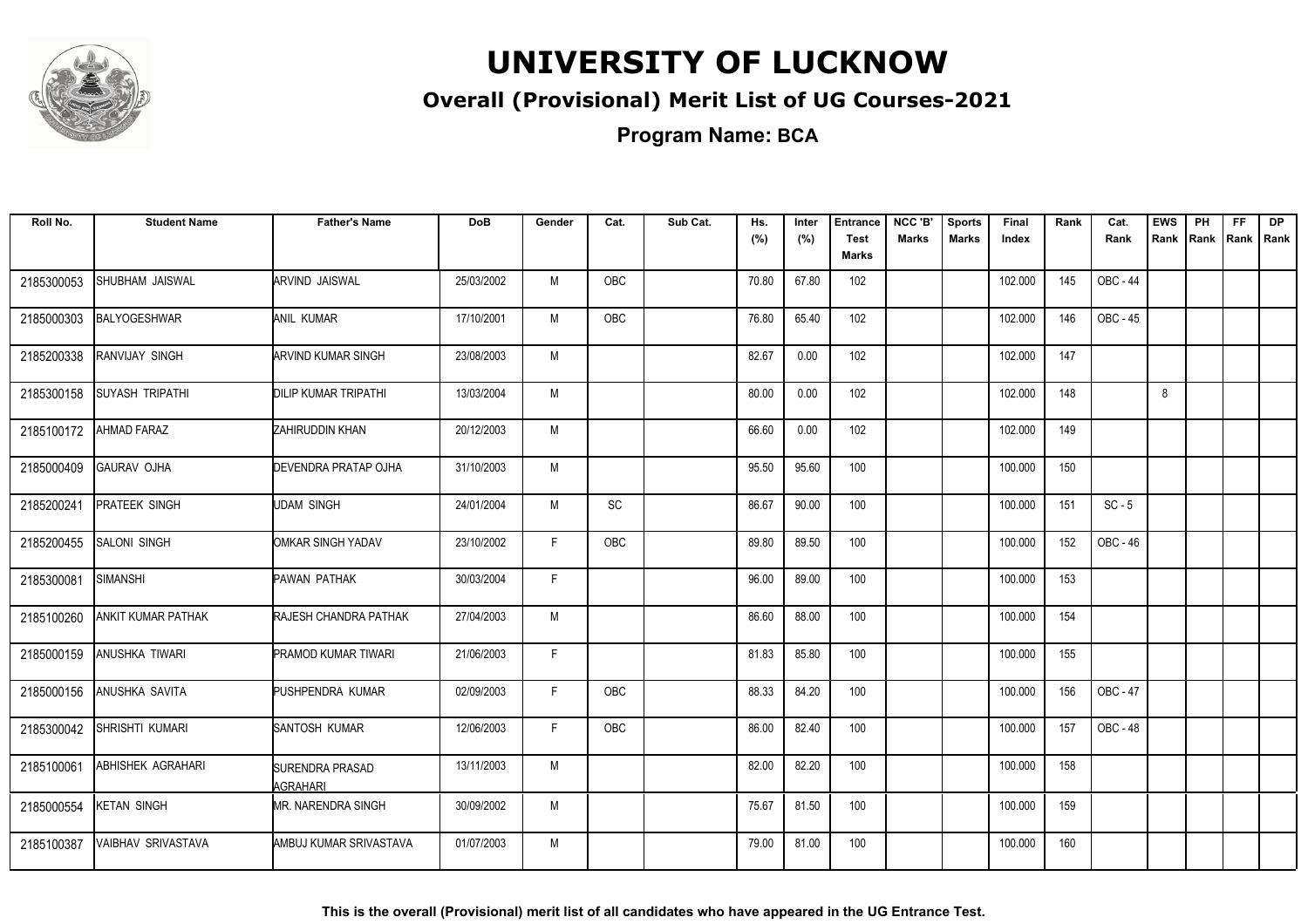

### **Overall (Provisional) Merit List of UG Courses-2021**

**Program Name: BCA**

| Roll No.   | <b>Student Name</b>       | <b>Father's Name</b>        | <b>DoB</b> | Gender       | Cat.       | Sub Cat.   | Hs.<br>(%) | Inter<br>(%) | <b>Entrance</b><br><b>Test</b><br><b>Marks</b> | NCC 'B'<br><b>Marks</b> | <b>Sports</b><br><b>Marks</b> | Final<br>Index | Rank | Cat.<br>Rank | <b>EWS</b><br>Rank | PH<br>Rank | FF.<br> Rank   Rank | <b>DP</b> |
|------------|---------------------------|-----------------------------|------------|--------------|------------|------------|------------|--------------|------------------------------------------------|-------------------------|-------------------------------|----------------|------|--------------|--------------------|------------|---------------------|-----------|
| 2185100307 | HEMANT MISHRA             | <b>PRADEEP KUMAR MISHRA</b> | 18/10/2003 | M            |            |            | 80.40      | 80.80        | 100                                            |                         |                               | 100.000        | 161  |              |                    |            |                     |           |
| 2185300069 | SHWETA YADAV              | RAM KISHOR YADAV            | 01/03/2002 | F.           | OBC        |            | 79.40      | 76.50        | 100                                            |                         |                               | 100.000        | 162  | OBC - 49     |                    |            |                     |           |
| 2185100017 | AASTHA UPADHYAY           | SATYENDRA UPADHYAY          | 30/01/2003 | $\mathsf{F}$ |            |            | 78.60      | 75.20        | 100                                            |                         |                               | 100.000        | 163  |              |                    |            |                     |           |
| 2185200597 | <b>SHIVANSH</b>           | AJEET KUMAR SHARMA          | 14/09/2003 | M            |            |            | 84.20      | 73.60        | 100                                            |                         |                               | 100.000        | 164  |              |                    |            |                     |           |
| 2185300085 | SMITH MAURYA              | SUBASH SINGH<br>KUSHWAHA    | 05/07/2003 | M            | <b>OBC</b> |            | 72.20      | 72.40        | 100                                            |                         |                               | 100.000        | 165  | OBC - 50     |                    |            |                     |           |
| 2185300019 | <b>SHREY RAJWANSH</b>     | SANJEEV GUPTA               | 12/07/2001 | M            |            |            | 68.17      | 72.00        | 100                                            |                         |                               | 100.000        | 166  |              |                    |            |                     |           |
| 2185000305 | <b>BHAVYA PATEL</b>       | <b>GYAN PRAKASH</b>         | 28/06/2003 | M            | OBC        |            | 85.17      | 70.80        | 100                                            |                         |                               | 100.000        | 167  | OBC - 51     |                    |            |                     |           |
| 2185200305 | RAHUL KESARWANI           | R K KESARWANI               | 23/06/2002 | M            |            |            | 70.50      | 66.40        | 100                                            |                         |                               | 100.000        | 168  |              |                    |            |                     |           |
| 2185100320 | <b>MAHI SRIVASTAVA</b>    | LALIT KUMAR SRIVASTAVA      | 14/06/2002 | F            |            | <b>NCC</b> | 91.50      | 88.00        | 96                                             | 2.400                   |                               | 98.400         | 169  |              | 9                  |            |                     |           |
| 2185200044 | MOHAMMED HAMAD<br>KHALEEQ | KHALEEQ AHMAD SIDDIQUI      | 25/01/2003 | M            |            |            | 84.20      | 92.60        | 98                                             |                         |                               | 98.000         | 170  |              |                    |            |                     |           |
| 2185000043 | ANAMIKA DIXIT             | VINAY KUMAR DIXIT           | 10/08/2003 | F            |            |            | 87.00      | 90.80        | 98                                             |                         |                               | 98.000         | 171  |              |                    |            |                     |           |
| 2185100217 | <b>AKSHAT MISHRA</b>      | MAN MOHAN MISHRA            | 23/04/2003 | M            |            |            | 92.40      | 88.60        | 98                                             |                         |                               | 98.000         | 172  |              |                    |            |                     |           |
| 2185100388 | VARSHA SINGH              | SANDEEP KUMAR SINGH         | 30/03/2003 | F            |            |            | 93.20      | 87.20        | 98                                             |                         |                               | 98.000         | 173  |              |                    |            |                     |           |
| 2185100161 | <b>ADITYA KUMAR PAL</b>   | SUSHIL KUMAR PAL            | 08/03/2004 | M            | OBC        |            | 91.80      | 85.60        | 98                                             |                         |                               | 98.000         | 174  | OBC - 52     |                    |            |                     |           |
| 2185000103 | ANSHIKA GULERIA           | RAJESH SINGH                | 14/04/2003 | F.           |            |            | 89.00      | 85.00        | 98                                             |                         |                               | 98.000         | 175  |              |                    |            |                     |           |
| 2185200244 | PRATHAM RASTOGI           | <b>PANKAJ RASTOGI</b>       | 21/11/2002 | M            | <b>OBC</b> |            | 77.80      | 84.00        | 98                                             |                         |                               | 98.000         | 176  | OBC - 53     |                    |            |                     |           |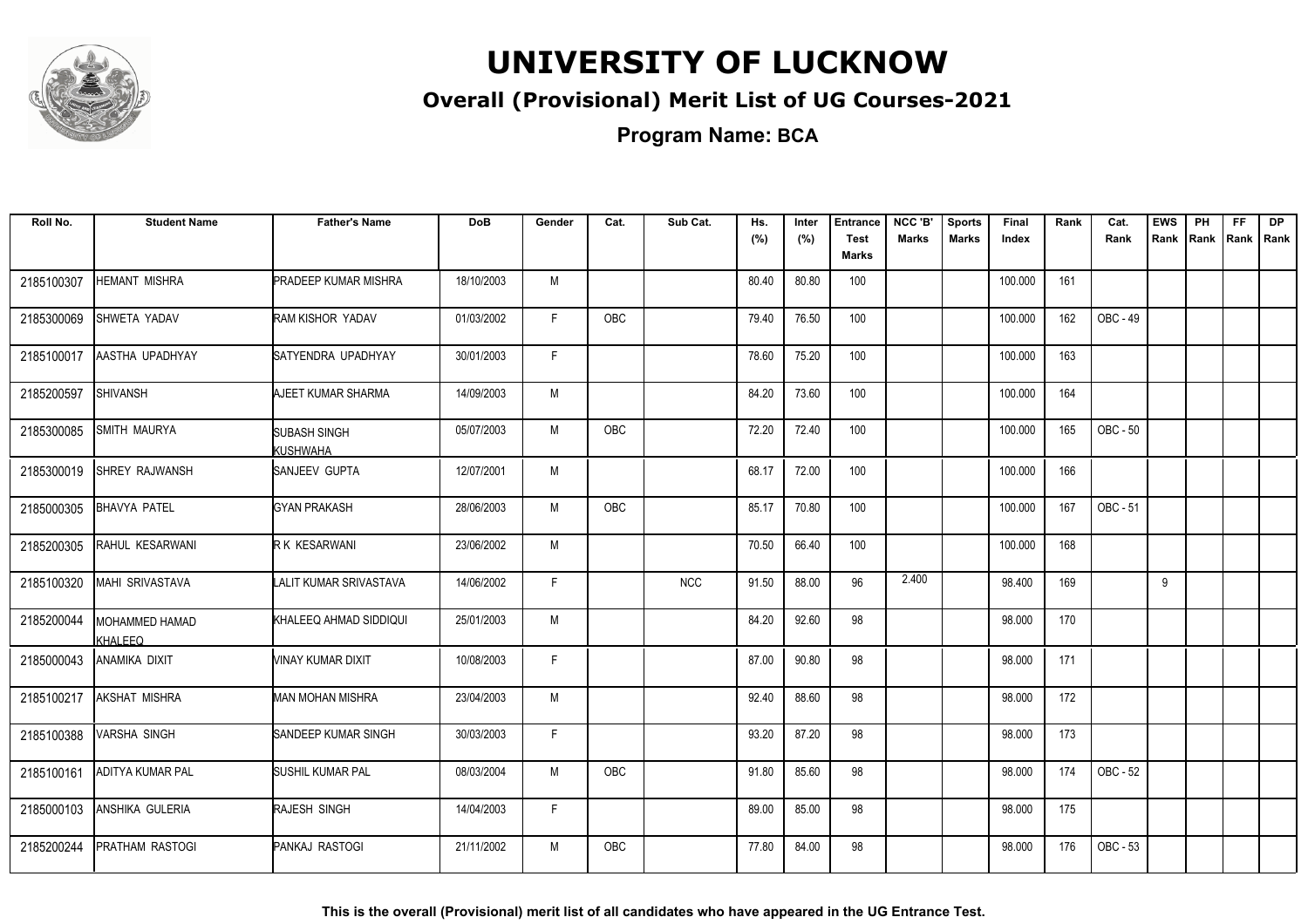

### **Overall (Provisional) Merit List of UG Courses-2021**

**Program Name: BCA**

| Roll No.   | <b>Student Name</b>   | <b>Father's Name</b>              | <b>DoB</b> | Gender | Cat.       | Sub Cat. | Hs.<br>(%) | Inter<br>(%) | <b>Entrance</b><br><b>Test</b><br>Marks | NCC 'B'<br>Marks | <b>Sports</b><br><b>Marks</b> | Final<br>Index | Rank | Cat.<br>Rank | <b>EWS</b><br>Rank | PH | <b>FF</b><br>Rank Rank Rank | DP |
|------------|-----------------------|-----------------------------------|------------|--------|------------|----------|------------|--------------|-----------------------------------------|------------------|-------------------------------|----------------|------|--------------|--------------------|----|-----------------------------|----|
| 2185300154 | <b>SUYASH DWIVEDI</b> | DEVENDRA NATH DWIVEDI             | 21/03/2003 | M      |            |          | 82.17      | 78.60        | 98                                      |                  |                               | 98.000         | 177  |              | 10                 |    |                             |    |
| 2185200438 | SAKSHI MASSEY         | SIMON MASSEY                      | 04/09/2004 | F      |            |          | 80.00      | 76.83        | 98                                      |                  |                               | 98.000         | 178  |              |                    |    |                             |    |
| 2185200272 | PRIYANSHU             | KAUSHAL KISHORE                   | 15/12/2005 | M      | <b>OBC</b> |          | 80.83      | 74.83        | 98                                      |                  |                               | 98.000         | 179  | OBC - 54     |                    |    |                             |    |
| 2185200333 | RAM OBEROI            | UMESH CHANDRA OBEROI              | 23/09/2002 | M      |            |          | 67.20      | 74.80        | 98                                      |                  |                               | 98.000         | 180  |              |                    |    |                             |    |
| 2185000380 | DIWAKAR TALWAR        | JAI KUMAR TALWAR                  | 13/12/2002 | M      |            |          | 81.33      | 74.00        | 98                                      |                  |                               | 98.000         | 181  |              |                    |    |                             |    |
| 2185200136 | NIKITA KHARE          | VINEET KUMAR SINHA                | 01/01/2003 | F      |            |          | 84.60      | 73.83        | 98                                      |                  |                               | 98.000         | 182  |              |                    |    |                             |    |
| 2185000317 | CHARVI MISHRA         | SHARAD MISHRA                     | 18/09/2001 | F      |            |          | 95.00      | 69.40        | 98                                      |                  |                               | 98.000         | 183  |              | 11                 |    |                             |    |
| 2185300057 | SHUBHAM SINGH         | <b>MANOJ KUMAR SINGH</b>          | 27/07/2003 | M      |            |          | 67.67      | 65.40        | 98                                      |                  |                               | 98.000         | 184  |              |                    |    |                             |    |
| 2185100056 | ABHINAV UPADHYAY      | <b>IJAI PRAKASH UPADHYAY</b>      | 08/10/2003 | M      |            |          | 60.40      | 59.60        | 98                                      |                  |                               | 98.000         | 185  |              |                    |    |                             |    |
| 2185200287 | PURNANSHI SINGH       | <b>BALBEER SINGH</b>              | 01/03/2004 | F      |            |          | 95.00      | 0.00         | 98                                      |                  |                               | 98.000         | 186  |              |                    |    |                             |    |
| 2185000476 | HIMANKUR MAURYA       | MAYAKANT MAURYA                   | 07/11/2004 | M      | <b>OBC</b> |          | 90.40      | 0.00         | 98                                      |                  |                               | 98.000         | 187  | OBC - 55     |                    |    |                             |    |
| 2185100021 | <b>AAYUSH PANDEY</b>  | MURALI MANOHAR PANDEY             | 08/04/2004 | M      |            |          | 84.40      | 94.80        | 96                                      |                  |                               | 96.000         | 188  |              | 12                 |    |                             |    |
| 2185100220 | <b>AKSHAY SINGH</b>   | OM PRAKASH SINGH                  | 02/01/2002 | M      | <b>OBC</b> |          | 90.40      | 91.20        | 96                                      |                  |                               | 96.000         | 189  | OBC - 56     |                    |    |                             |    |
| 2185300238 | VAIBHAV SRIVASTAVA    | <b>RAJESH KUMAR</b><br>SRIVASTAVA | 11/03/2004 | M      |            |          | 82.00      | 91.20        | 96                                      |                  |                               | 96.000         | 190  |              |                    |    |                             |    |
| 2185200255 | PRERANA MAURYA        | <b>MR BHRIGUNATH MAURYA</b>       | 29/08/2003 | F      | OBC        |          | 92.00      | 90.80        | 96                                      |                  |                               | 96.000         | 191  | OBC - 57     |                    |    |                             |    |
| 2185300010 | SHOBHIKA SAXENA       | <b>SUSHIL KUMAR SAXENA</b>        | 18/05/2003 | F.     |            |          | 89.00      | 90.60        | 96                                      |                  |                               | 96.000         | 192  |              |                    |    |                             |    |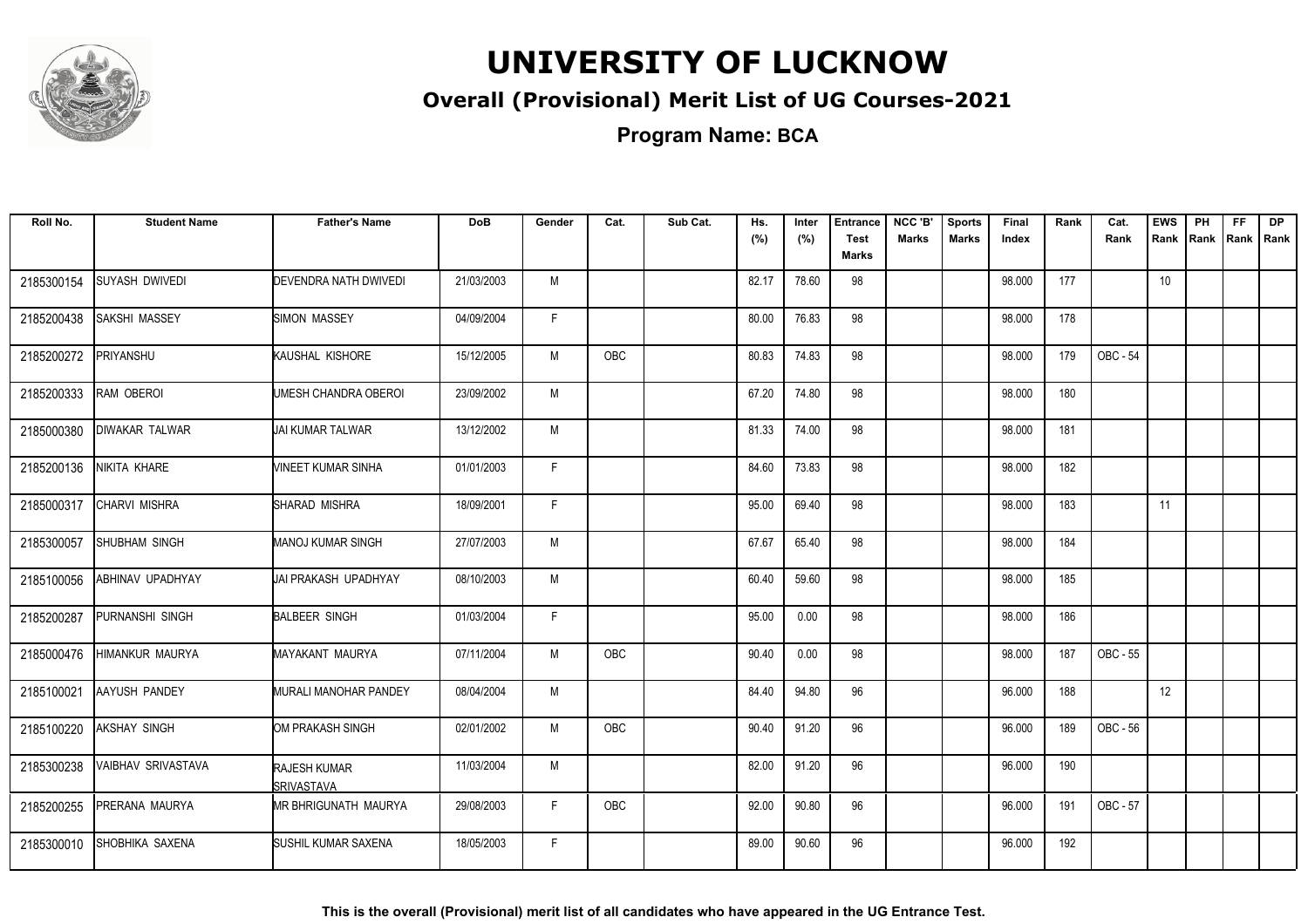

### **Overall (Provisional) Merit List of UG Courses-2021**

**Program Name: BCA**

| Roll No.   | <b>Student Name</b>         | <b>Father's Name</b>         | <b>DoB</b> | Gender       | Cat.       | Sub Cat. | Hs.<br>(%) | Inter<br>(%) | <b>Entrance</b><br><b>Test</b><br>Marks | NCC 'B'<br><b>Marks</b> | <b>Sports</b><br><b>Marks</b> | Final<br>Index | Rank | Cat.<br>Rank    | <b>EWS</b><br>Rank | PH           | <b>FF</b><br>Rank Rank | <b>DP</b><br>Rank |
|------------|-----------------------------|------------------------------|------------|--------------|------------|----------|------------|--------------|-----------------------------------------|-------------------------|-------------------------------|----------------|------|-----------------|--------------------|--------------|------------------------|-------------------|
| 2185000213 | ASHISH GUPTA                | VINOD KUMAR GUPTA            | 08/12/2002 | M            |            |          | 88.60      | 88.20        | 96                                      |                         |                               | 96.000         | 193  |                 |                    |              |                        |                   |
| 2185200178 | <b>PARITOSH</b>             | <b>NOGESH</b>                | 20/05/2004 | M            | <b>OBC</b> |          | 85.67      | 87.80        | 96                                      |                         |                               | 96.000         | 194  | <b>OBC - 58</b> |                    |              |                        |                   |
| 2185100175 | AISHWARYA PANDEY            | <b>MANOJ PANDEY</b>          | 05/03/2003 | $\mathsf{F}$ |            |          | 90.83      | 87.20        | 96                                      |                         |                               | 96.000         | 195  |                 |                    |              |                        |                   |
| 2185100184 | AKANKSHA SINGH              | <b>VINAY KUMAR SINGH</b>     | 01/07/2003 | F            |            |          | 88.00      | 86.50        | 96                                      |                         |                               | 96.000         | 196  |                 |                    |              |                        |                   |
| 2185000410 | <b>GAURAV RANJAN</b>        | JANARDAN                     | 08/04/2004 | M            | SC         |          | 84.83      | 86.00        | 96                                      |                         |                               | 96.000         | 197  | $SC - 6$        |                    |              |                        |                   |
| 2185100292 | <b>DIVYANSH CHAURASIA</b>   | OM PRAKASH CHAURASIA         | 22/09/2003 | M            |            | PH       | 83.00      | 86.00        | 96                                      |                         |                               | 96.000         | 198  |                 |                    | $\mathbf{1}$ |                        |                   |
| 2185000291 | AYUSH YADAV                 | SITARAM YADAV                | 25/07/2004 | M            | OBC        |          | 90.20      | 85.20        | 96                                      |                         |                               | 96.000         | 199  | OBC - 59        |                    |              |                        |                   |
| 2185200381 | <b>RIYA PAWAR</b>           | <b>RAJENDRA SINGH PAWAR</b>  | 18/08/2003 | F            |            |          | 86.67      | 85.20        | 96                                      |                         |                               | 96.000         | 200  |                 |                    |              |                        |                   |
| 2185200203 | PRACHI                      | <b>ATUL KUMAR</b>            | 30/10/2003 | F            | <b>OBC</b> |          | 92.83      | 83.20        | 96                                      |                         |                               | 96.000         | 201  | <b>OBC - 60</b> |                    |              |                        |                   |
| 2185000341 | <b>DEVANSH</b>              | MANI KUMAR SRIVASTAVA        | 28/12/2002 | M            |            |          | 93.80      | 82.40        | 96                                      |                         |                               | 96.000         | 202  |                 |                    |              |                        |                   |
| 2185000421 | <b>GIRISH NANDAN SHUKLA</b> | <b>GAJENDRA MOHAN SHUKLA</b> | 10/01/2003 | M            |            |          | 84.60      | 82.20        | 96                                      |                         |                               | 96.000         | 203  |                 |                    |              |                        |                   |
| 2185100276 | ASHUTOSH SINGH              | <b>RAKESH PRATAP SINGH</b>   | 21/09/2003 | M            |            |          | 91.60      | 80.80        | 96                                      |                         |                               | 96.000         | 204  |                 |                    |              |                        |                   |
| 2185000486 | HIMANSHU SINGH              | <b>ANIL KUMAR SINGH</b>      | 17/05/2004 | M            |            |          | 77.33      | 79.20        | 96                                      |                         |                               | 96.000         | 205  |                 | 13                 |              |                        |                   |
| 2185000297 | AYUSHI SINGH                | <b>ASHOK KUMAR SINGH</b>     | 14/06/2002 | F.           |            |          | 76.00      | 78.00        | 96                                      |                         |                               | 96.000         | 206  |                 |                    |              |                        |                   |
| 2185200457 | SALTANAT NAAZ               | ZAFAR ALAM                   | 03/02/2004 | E            |            |          | 71.00      | 76.67        | 96                                      |                         |                               | 96.000         | 207  |                 |                    |              |                        |                   |
| 2185300002 | SHIVANSH SINGH              | ASHUTOSH KUMAR SINGH         | 18/03/2004 | M            |            |          | 73.60      | 75.40        | 96                                      |                         |                               | 96.000         | 208  |                 | 14                 |              |                        |                   |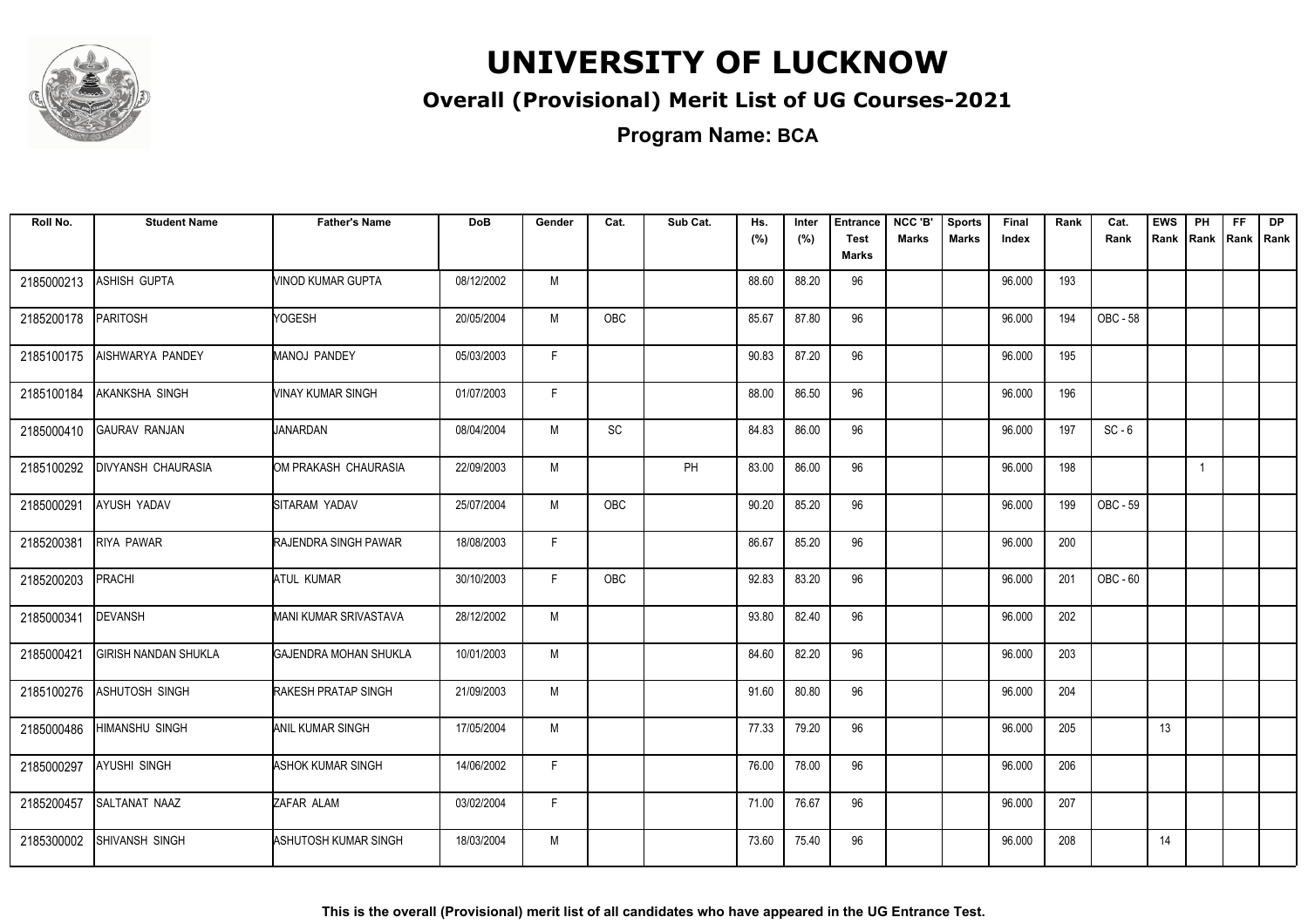

### **Overall (Provisional) Merit List of UG Courses-2021**

**Program Name: BCA**

| Roll No.   | <b>Student Name</b>      | <b>Father's Name</b>               | <b>DoB</b> | Gender | Cat.       | Sub Cat. | Hs.<br>(%) | Inter<br>(%) | <b>Entrance</b><br><b>Test</b><br>Marks | NCC 'B'<br>Marks | <b>Sports</b><br><b>Marks</b> | Final<br>Index | Rank | Cat.<br>Rank | <b>EWS</b><br>Rank | PH<br>Rank Rank | <b>FF</b> | <b>DP</b><br>Rank |
|------------|--------------------------|------------------------------------|------------|--------|------------|----------|------------|--------------|-----------------------------------------|------------------|-------------------------------|----------------|------|--------------|--------------------|-----------------|-----------|-------------------|
| 2185300187 | <b>TARUN SONI</b>        | RAMESH CHANDRA SONI                | 14/12/2003 | M      | OBC        |          | 78.33      | 75.00        | 96                                      |                  |                               | 96.000         | 209  | OBC - 61     |                    |                 |           |                   |
| 2185000070 | ANJU GUPTA               | <b>PAPPU KUMAR GUPTA</b>           | 16/08/2001 | F      | OBC        |          | 78.83      | 74.80        | 96                                      |                  |                               | 96.000         | 210  | OBC - 62     |                    |                 |           |                   |
| 2185000649 | <b>MAYANK CHAUDHARY</b>  | <b>RAVINDRA KUMAR</b>              | 10/05/2005 | M      | <b>SC</b>  |          | 72.60      | 74.00        | 96                                      |                  |                               | 96.000         | 211  | $SC - 7$     |                    |                 |           |                   |
| 2185300058 | <b>SHUBHAM TIWARI</b>    | SANTOSH TIWARI                     | 17/10/2003 | M      |            |          | 78.80      | 73.40        | 96                                      |                  |                               | 96.000         | 212  |              | 15                 |                 |           |                   |
| 2185000526 | KABIR TRIPATHI           | SANJAY KUMAR TRIPATHI              | 16/07/2003 | M      |            |          | 79.80      | 72.50        | 96                                      |                  |                               | 96.000         | 213  |              |                    |                 |           |                   |
| 2185000124 | ANUJ KUMAR               | SUBHASH CHANDRA                    | 14/07/2002 | M      | SC         |          | 85.20      | 71.40        | 96                                      |                  |                               | 96.000         | 214  | $SC - 8$     |                    |                 |           |                   |
| 2185000477 | HIMANSHU                 | <b>BABLOO KUMAR</b>                | 31/12/2001 | M      | SC         |          | 83.80      | 68.40        | 96                                      |                  |                               | 96.000         | 215  | $SC - 9$     |                    |                 |           |                   |
| 2185000211 | <b>ASHARAB SAAD</b>      | NAFISUL HASAN                      | 15/08/2001 | M      |            |          | 64.60      | 64.60        | 96                                      |                  |                               | 96.000         | 216  |              |                    |                 |           |                   |
| 2185200585 | <b>SHIVAM SRIVASTAVA</b> | SURYA PRAKASH<br><b>SRIVASTAVA</b> | 16/08/2004 | M      |            |          | 91.60      | 63.40        | 96                                      |                  |                               | 96.000         | 217  |              | 16                 |                 |           |                   |
| 2185000084 | ANKITA SHUKLA            | <b><i>NIVEK KUMAR SHUKLA</i></b>   | 24/07/2003 | F      |            |          | 58.67      | 56.17        | 96                                      |                  |                               | 96.000         | 218  |              |                    |                 |           |                   |
| 2185100157 | ADITYA YADUVANSHI        | DHIRENDRA KUMAR YADAV              | 27/04/2003 | M      | <b>OBC</b> |          | 62.50      | 56.00        | 96                                      |                  |                               | 96.000         | 219  | OBC - 63     |                    |                 |           |                   |
| 2185000026 | <b>AMIT LODHI</b>        | <b>HARI OM LODHI</b>               | 29/06/1995 | M      | OBC        |          | 53.71      | 47.80        | 96                                      |                  |                               | 96.000         | 220  | OBC - 64     |                    |                 |           |                   |
| 2185200198 | PRABAL OJHA              | JITENDRA OJHA                      | 09/07/2004 | M      |            |          | 86.40      | 0.00         | 96                                      |                  |                               | 96.000         | 221  |              |                    |                 |           |                   |
| 2185000373 | <b>DIVYANSHI NIGAM</b>   | <b>PRAVEEN CHANDRA NIGAM</b>       | 16/10/2002 | F      |            |          | 91.00      | 94.60        | 94                                      |                  |                               | 94.000         | 222  |              |                    |                 |           |                   |
| 2185100114 | ADDYA DIXIT              | AMBRISH DIXIT                      | 18/07/2003 | F.     |            |          | 91.33      | 93.00        | 94                                      |                  |                               | 94.000         | 223  |              |                    |                 |           |                   |
| 2185000422 | <b>GRACY YADAV</b>       | <b>SANJEEVAN LAL YADAV</b>         | 23/05/2004 | F.     | <b>OBC</b> |          | 90.00      | 92.80        | 94                                      |                  |                               | 94.000         | 224  | OBC - 65     |                    |                 |           |                   |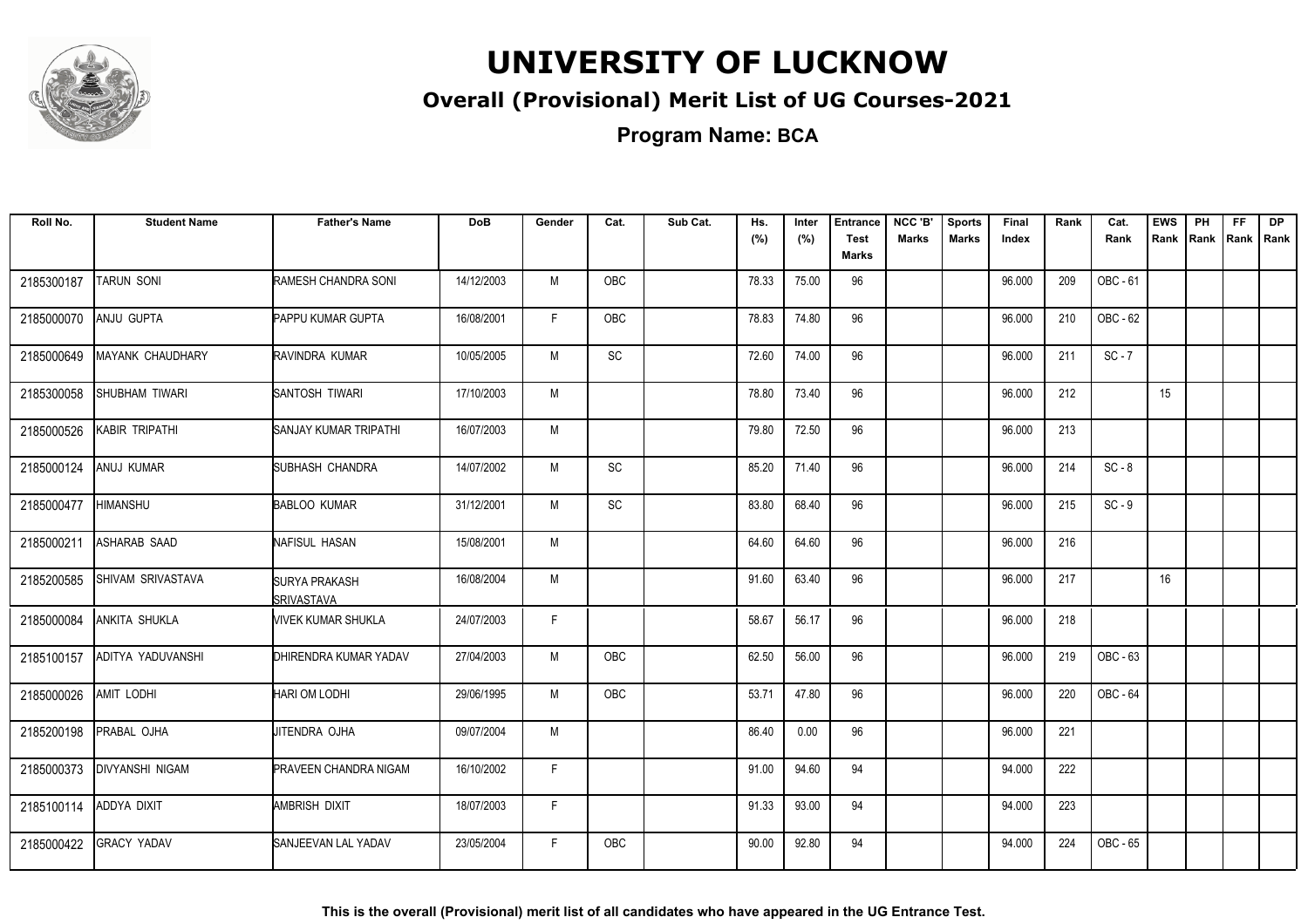

### **Overall (Provisional) Merit List of UG Courses-2021**

**Program Name: BCA**

| Roll No.   | <b>Student Name</b>     | <b>Father's Name</b>               | <b>DoB</b> | Gender       | Cat.       | Sub Cat.  | Hs.<br>(%) | Inter<br>(%) | <b>Entrance</b><br><b>Test</b> | NCC 'B'<br><b>Marks</b> | <b>Sports</b><br><b>Marks</b> | Final<br>Index | Rank | Cat.<br>Rank | <b>EWS</b><br>Rank | PH | FF<br>Rank Rank | <b>DP</b><br>Rank |
|------------|-------------------------|------------------------------------|------------|--------------|------------|-----------|------------|--------------|--------------------------------|-------------------------|-------------------------------|----------------|------|--------------|--------------------|----|-----------------|-------------------|
|            |                         |                                    |            |              |            |           |            |              | <b>Marks</b>                   |                         |                               |                |      |              |                    |    |                 |                   |
| 2185300311 | <b>VIVEK KUMAR</b>      | SHYAM BIHARI JAISWAL               | 26/05/2002 | M            | OBC        |           | 83.20      | 92.50        | 94                             |                         |                               | 94.000         | 225  | OBC - 66     |                    |    |                 |                   |
| 2185100115 | ADEEBA KHAN             | RAIS KHAN                          | 15/12/2002 | F.           |            |           | 90.60      | 92.20        | 94                             |                         |                               | 94.000         | 226  |              |                    |    |                 |                   |
| 2185200290 | PUSHKAR AWASTHI         | <b>DINESH AWASTHI</b>              | 21/01/2003 | M            |            |           | 92.00      | 91.67        | 94                             |                         |                               | 94.000         | 227  |              |                    |    |                 |                   |
| 2185100356 | RUKAIYA KHAN            | MOHAMMAD MAHMOOD<br>KHAN           | 28/10/2001 | M            |            | <b>DP</b> | 88.60      | 90.80        | 94                             |                         |                               | 94.000         | 228  |              |                    |    |                 | $5\overline{5}$   |
| 2185300300 | <b>VISHAL MALIK</b>     | <b>GOPAL CHANDRA MALIK</b>         | 03/09/2002 | M            |            |           | 79.40      | 90.60        | 94                             |                         |                               | 94.000         | 229  |              |                    |    |                 |                   |
| 2185200339 | <b>RASES PATHAK</b>     | <b>HARI OM PATHAK</b>              | 12/08/2003 | M            |            |           | 82.83      | 87.33        | 94                             |                         |                               | 94.000         | 230  |              |                    |    |                 |                   |
| 2185000302 | <b>BAANI PREET KAUR</b> | KHUSHBIR SINGH                     | 17/11/2002 | F            |            |           | 87.00      | 86.60        | 94                             |                         |                               | 94.000         | 231  |              |                    |    |                 |                   |
| 2185000158 | ANUSHKA SINGH           | DURGESH KUMAR SINGH                | 07/09/2003 | F.           |            |           | 94.50      | 86.40        | 94                             |                         |                               | 94.000         | 232  |              |                    |    |                 |                   |
| 2185000266 | AYAN RASTOGI            | <b>ATUL RASTOGI</b>                | 28/06/2003 | M            |            |           | 80.80      | 85.17        | 94                             |                         |                               | 94.000         | 233  |              |                    |    |                 |                   |
| 2185300219 | UNNATI SRIVASTAVA       | <b>HRIDESH KUMAR</b><br>SRIVASTAVA | 06/01/2003 | $\mathsf{F}$ |            |           | 86.50      | 85.00        | 94                             |                         |                               | 94.000         | 234  |              |                    |    |                 |                   |
| 2185300263 | <b>VIKAS</b>            | MAHANTHRAM YADAV                   | 08/02/2004 | M            | <b>OBC</b> |           | 75.80      | 84.40        | 94                             |                         |                               | 94.000         | 235  | OBC - 67     |                    |    |                 |                   |
| 2185100326 | NAVNEET GAUTAM          | <b>SUSHIL KUMAR GAUTAM</b>         | 20/10/2003 | M            | <b>SC</b>  |           | 82.50      | 82.80        | 94                             |                         |                               | 94.000         | 236  | $SC - 10$    |                    |    |                 |                   |
| 2185300349 | YUYUTSU SINGH           | <b>VEER VIKRAM SINGH</b>           | 02/08/2003 | M            |            |           | 82.60      | 81.83        | 94                             |                         |                               | 94.000         | 237  |              |                    |    |                 |                   |
| 2185100192 | <b>AKASH KUMAR</b>      | KRISHNA KUMAR                      | 29/07/2004 | M            | SC         |           | 92.40      | 81.80        | 94                             |                         |                               | 94.000         | 238  | $SC - 11$    |                    |    |                 |                   |
| 2185200364 | RISHIKA SAHU            | SURESH KUMAR SAHU                  | 10/03/2004 | F            | OBC        |           | 84.17      | 81.80        | 94                             |                         |                               | 94.000         | 239  | OBC - 68     |                    |    |                 |                   |
| 2185100052 | <b>ABHINAV SINGH</b>    | MIKAS PARMAR                       | 22/03/2005 | M            |            |           | 80.40      | 80.60        | 94                             |                         |                               | 94.000         | 240  |              |                    |    |                 |                   |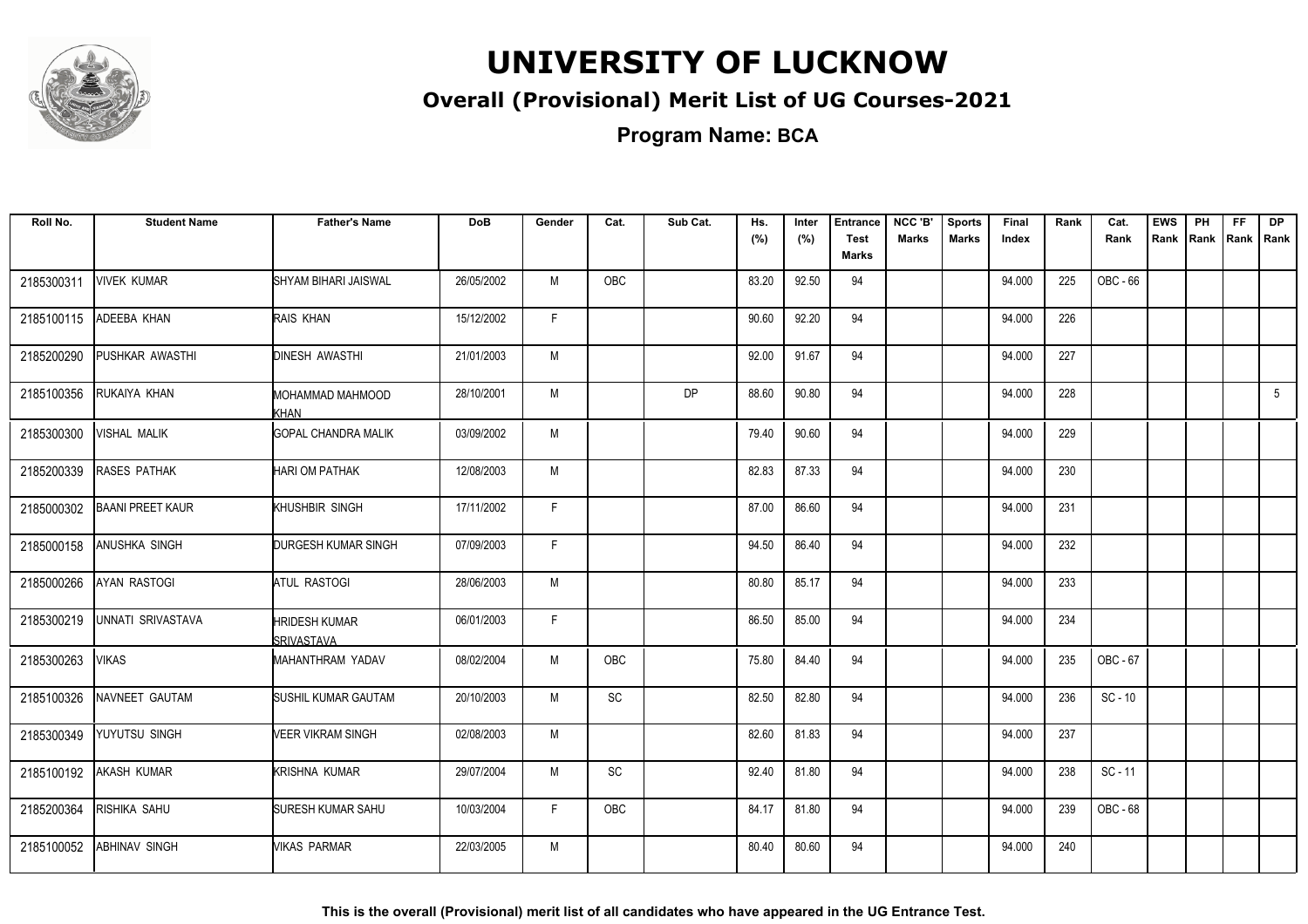

### **Overall (Provisional) Merit List of UG Courses-2021**

| Roll No.   | <b>Student Name</b>     | <b>Father's Name</b>                  | <b>DoB</b> | Gender       | Cat.       | Sub Cat. | Hs.   | Inter | <b>Entrance</b>             | NCC 'B' | <b>Sports</b> | Final  | Rank | Cat.            | <b>EWS</b> | <b>PH</b>   | <b>FF</b> | <b>DP</b> |
|------------|-------------------------|---------------------------------------|------------|--------------|------------|----------|-------|-------|-----------------------------|---------|---------------|--------|------|-----------------|------------|-------------|-----------|-----------|
|            |                         |                                       |            |              |            |          | (%)   | (%)   | <b>Test</b><br><b>Marks</b> | Marks   | <b>Marks</b>  | Index  |      | Rank            | Rank       | Rank   Rank |           | Rank      |
| 2185100400 | YASH KUMAR YADAV        | <b>DEVENDRA SINGH YADAV</b>           | 19/01/2004 | M            | <b>OBC</b> |          | 82.67 | 79.40 | 94                          |         |               | 94.000 | 241  | OBC - 69        |            |             |           |           |
| 2185300252 | VANSHIKA SRIVASTAVA     | SHAILENDRA SRIVASTAVA                 | 12/08/2003 | F.           |            |          | 78.00 | 79.40 | 94                          |         |               | 94.000 | 242  |                 | 17         |             |           |           |
| 2185200555 | SHASHANK SRIVASTAVA     | IDHANANJAY KUMAR<br><b>SRIVASTAVA</b> | 28/09/2004 | M            |            |          | 82.83 | 79.20 | 94                          |         |               | 94.000 | 243  |                 | 18         |             |           |           |
| 2185100101 | <b>ADARSH MISHRA</b>    | KAMAL KISHOR MISHRA                   | 17/09/2004 | M            |            |          | 67.33 | 79.20 | 94                          |         |               | 94.000 | 244  |                 | 19         |             |           |           |
| 2185200404 | RUDRANSH TYAGI          | Mikas tyagi                           | 27/11/2004 | M            |            |          | 83.33 | 77.40 | 94                          |         |               | 94.000 | 245  |                 |            |             |           |           |
| 2185200506 | <b>SATVIK SHARMA</b>    | <b>SUNIL KUMAR SHARMA</b>             | 12/07/2004 | M            | OBC        |          | 88.17 | 77.20 | 94                          |         |               | 94.000 | 246  | <b>OBC - 70</b> |            |             |           |           |
| 2185100040 | ABHAY KUMAR SINGH       | RANJEET SINGH                         | 12/07/2003 | M            |            |          | 81.67 | 77.20 | 94                          |         |               | 94.000 | 247  |                 |            |             |           |           |
| 2185000273 | <b>AYUSH JOSHI</b>      | DEEPESH CHANDRA JOSHI                 | 14/06/2003 | M            |            |          | 80.00 | 77.20 | 94                          |         |               | 94.000 | 248  |                 |            |             |           |           |
| 2185100123 | ADITI SINGH             | DHIRENDRA PRATAP SINGH                | 21/07/2003 | $\mathsf{F}$ |            |          | 86.80 | 76.80 | 94                          |         |               | 94.000 | 249  |                 |            |             |           |           |
| 2185200344 | <b>RAUSHAN KUMAR</b>    | <b>PAWAN PANDEY</b>                   | 21/03/2003 | M            |            |          | 70.80 | 76.00 | 94                          |         |               | 94.000 | 250  |                 |            |             |           |           |
| 2185000540 | KARTIKEYA SINGH CHAUHAN | UMA SHANKAR SINGH                     | 15/02/2004 | M            |            |          | 79.00 | 75.40 | 94                          |         |               | 94.000 | 251  |                 |            |             |           |           |
| 2185300052 | SHUBHAM AWASTHI         | <b>ASHOK KUMAR AWASTHI</b>            | 02/10/2003 | M            |            |          | 78.00 | 74.67 | 94                          |         |               | 94.000 | 252  |                 | 20         |             |           |           |
| 2185100029 | ABDURRAHMAN ARIF JAFRI  | SYED ARIF EHSAN JAFRI                 | 26/05/2003 | M            |            |          | 65.50 | 73.67 | 94                          |         |               | 94.000 | 253  |                 |            |             |           |           |
| 2185200312 | RAHUL YADAV             | JAYPRAKASH YADAV                      | 21/03/2004 | M            | OBC        |          | 84.40 | 73.40 | 94                          |         |               | 94.000 | 254  | OBC - 71        |            |             |           |           |
| 2185200058 | MOHD SAUD               | KALEEM                                | 15/02/2003 | M            | <b>OBC</b> |          | 80.60 | 72.80 | 94                          |         |               | 94.000 | 255  | OBC - 72        |            |             |           |           |
| 2185300043 | SHRISHTI SHARMA         | GHANSHYAM SHARMA                      | 11/07/2004 | F            |            |          | 81.20 | 72.60 | 94                          |         |               | 94.000 | 256  |                 |            |             |           |           |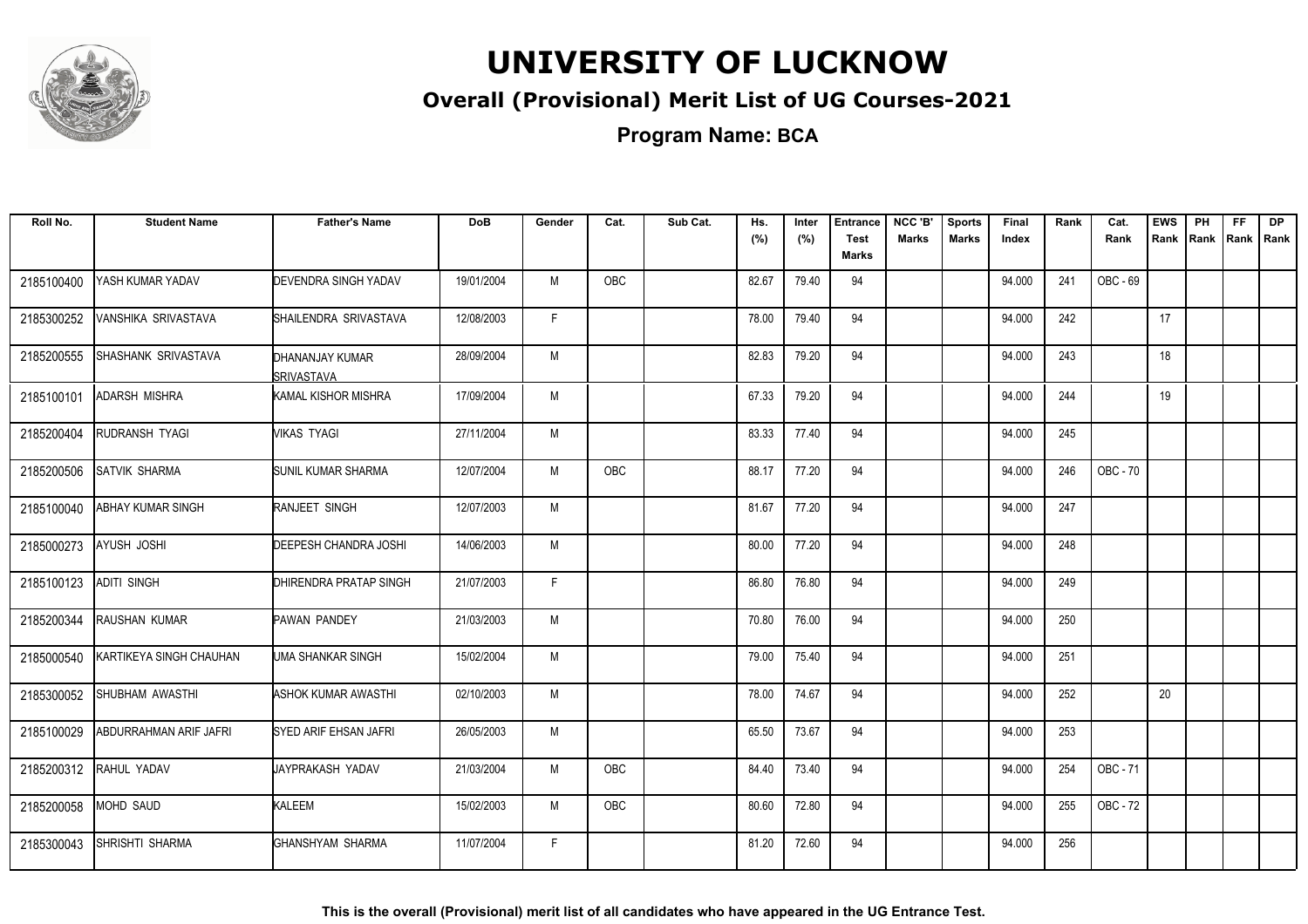

### **Overall (Provisional) Merit List of UG Courses-2021**

**Program Name: BCA**

| Roll No.   | <b>Student Name</b>       | <b>Father's Name</b>                       | <b>DoB</b> | Gender | Cat.       | Sub Cat.  | Hs.<br>(%) | Inter<br>(%) | <b>Entrance</b><br><b>Test</b><br><b>Marks</b> | NCC 'B'<br><b>Marks</b> | <b>Sports</b><br><b>Marks</b> | Final<br>Index | Rank | Cat.<br>Rank | <b>EWS</b> | PH<br>Rank Rank | FF. | <b>DP</b><br>Rank   Rank |
|------------|---------------------------|--------------------------------------------|------------|--------|------------|-----------|------------|--------------|------------------------------------------------|-------------------------|-------------------------------|----------------|------|--------------|------------|-----------------|-----|--------------------------|
| 2185200200 | PRABHAT TIWARI            | SANDEEP KUMAR TIWARI                       | 30/09/2004 | M      |            |           | 76.80      | 72.20        | 94                                             |                         |                               | 94.000         | 257  |              |            |                 |     |                          |
| 2185200235 | <b>PRASHANT SRIVASTAV</b> | <b>PRAMATMA PRASAD</b><br><b>SRIVASTAV</b> | 28/12/2002 | M      |            |           | 69.17      | 72.20        | 94                                             |                         |                               | 94.000         | 258  |              | 21         |                 |     |                          |
| 2185000175 | <b>ARJUN SINGH</b>        | <b>RAM ASRE</b>                            | 10/08/2002 | M      | <b>OBC</b> |           | 84.33      | 71.80        | 94                                             |                         |                               | 94.000         | 259  | OBC - 73     |            |                 |     |                          |
| 2185200156 | NITESH YADAV              | KUBER JI YADAV                             | 06/08/2001 | M      | OBC        |           | 83.67      | 68.20        | 94                                             |                         |                               | 94.000         | 260  | OBC - 74     |            |                 |     |                          |
| 2185100346 | PRIYANSHU VERMA           | SANJAY KUMAR VERMA                         | 23/06/2003 | M      | <b>SC</b>  | <b>DP</b> | 74.40      | 65.80        | 94                                             |                         |                               | 94.000         | 261  | $SC - 12$    |            |                 |     | 6                        |
| 2185000182 | ARPIT CHAUDHARY           | OM PRAKASH                                 | 28/08/2003 | M      | <b>OBC</b> |           | 75.67      | 61.60        | 94                                             |                         |                               | 94.000         | 262  | OBC - 75     |            |                 |     |                          |
| 2185200303 | RAHUL CHAUHAN             | VINOD CHAUHAN                              | 05/06/2003 | M      | OBC        |           | 71.80      | 59.60        | 94                                             |                         |                               | 94.000         | 263  | OBC - 76     |            |                 |     |                          |
| 2185000433 | HARIOM SINGH              | SATYENDRA PRATAP                           | 01/02/2004 | M      | OBC        |           | 68.60      | 58.00        | 94                                             |                         |                               | 94.000         | 264  | OBC - 77     |            |                 |     |                          |
| 2185300093 | SOM DUBEY                 | ASHUTOSH DUBEY                             | 18/01/2004 | M      |            |           | 60.00      | 58.00        | 94                                             |                         |                               | 94.000         | 265  |              |            |                 |     |                          |
| 2185100181 | AJMAL HUSSAIN             | TUFAIL AHMAD                               | 15/12/2003 | M      | OBC        |           | 58.17      | 57.67        | 94                                             |                         |                               | 94.000         | 266  | OBC - 78     |            |                 |     |                          |
| 2185300345 | YUSUF KHAN                | AYUB KHAN                                  | 02/03/2003 | M      |            |           | 51.80      | 57.40        | 94                                             |                         |                               | 94.000         | 267  |              |            |                 |     |                          |
| 2185200486 | SANKALP PANDEY            | <b>MANGAL PANDEY</b>                       | 09/04/2005 | M      |            |           | 87.40      | 96.00        | 92                                             |                         |                               | 92.000         | 268  |              |            |                 |     |                          |
| 2185100183 | AKANKSHA GUPTA            | UAI PRAKASH GUPTA                          | 01/01/2003 | F.     | OBC        |           | 92.83      | 94.20        | 92                                             |                         |                               | 92.000         | 269  | OBC - 79     |            |                 |     |                          |
| 2185300340 | YASHIKA MEHROTRA          | <b>SUKESH MEHROTRA</b>                     | 23/11/2003 | F.     |            |           | 77.80      | 91.60        | 92                                             |                         |                               | 92.000         | 270  |              |            |                 |     |                          |
| 2185200265 | PRIYAL SRIVASTAVA         | SIDHARTHA SRIVASTAVA                       | 01/10/2004 | F.     |            |           | 91.60      | 90.67        | 92                                             |                         |                               | 92.000         | 271  |              |            |                 |     |                          |
| 2185100031 | ABHAY GUPTA               | KULDEEP NARAYAN GUPTA                      | 12/06/2003 | M      |            |           | 75.80      | 89.40        | 92                                             |                         |                               | 92.000         | 272  |              |            |                 |     |                          |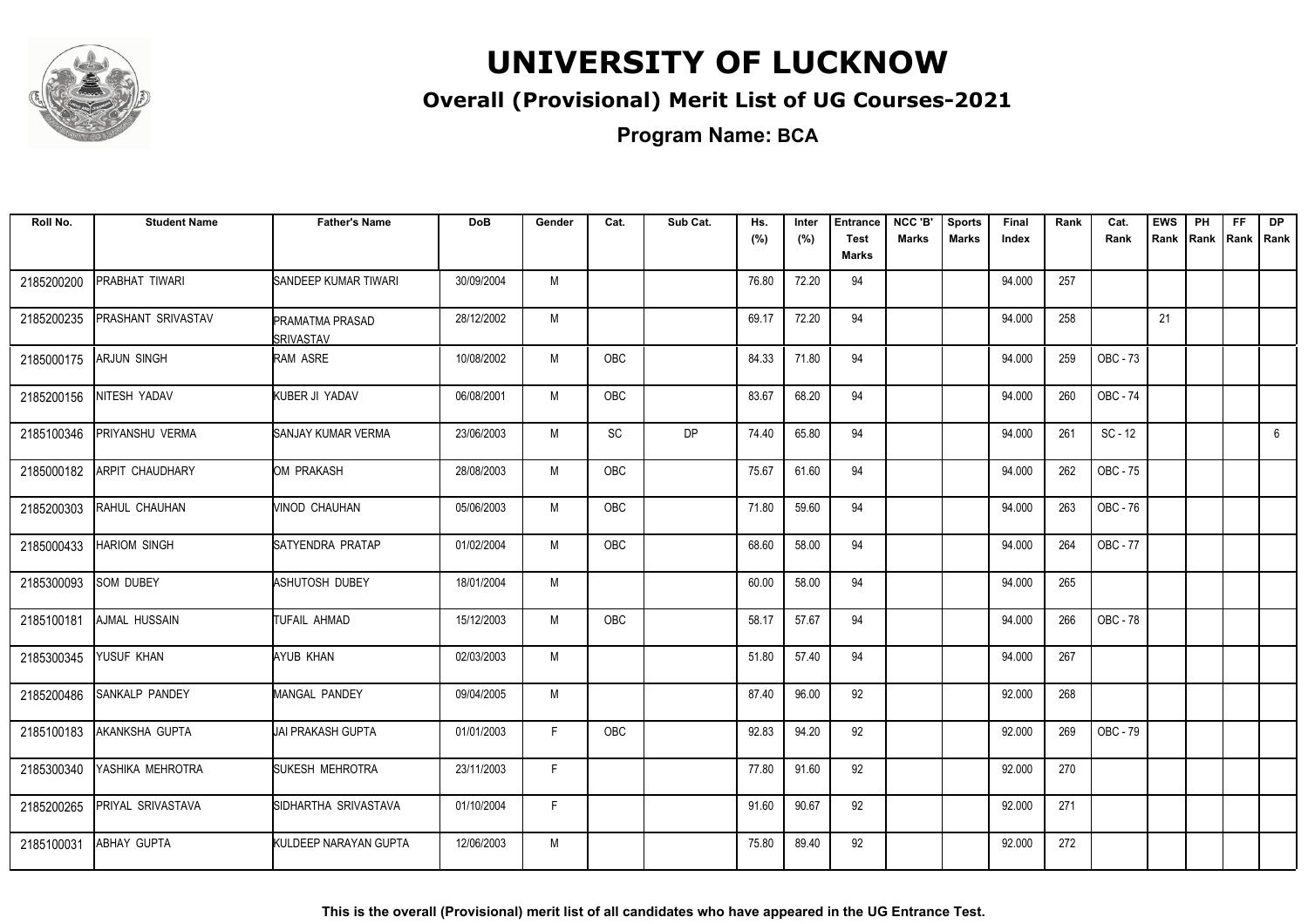

### **Overall (Provisional) Merit List of UG Courses-2021**

**Program Name: BCA**

| Roll No.   | <b>Student Name</b>        | <b>Father's Name</b>                     | <b>DoB</b> | Gender | Cat.          | Sub Cat.  | Hs.<br>(%) | Inter<br>(%) | <b>Entrance</b><br><b>Test</b> | NCC 'B'<br><b>Marks</b> | <b>Sports</b><br><b>Marks</b> | Final<br>Index | Rank | Cat.<br>Rank | <b>EWS</b> | PH | FF.<br>Rank Rank Rank Rank | <b>DP</b>   |
|------------|----------------------------|------------------------------------------|------------|--------|---------------|-----------|------------|--------------|--------------------------------|-------------------------|-------------------------------|----------------|------|--------------|------------|----|----------------------------|-------------|
|            |                            |                                          |            |        |               |           |            |              | <b>Marks</b>                   |                         |                               |                |      |              |            |    |                            |             |
| 2185000320 | CHIRAG KATHPALIA           | DHARMENDRA KATHPALIA                     | 23/06/2003 | M      |               |           | 91.00      | 88.17        | 92                             |                         |                               | 92.000         | 273  |              |            |    |                            |             |
| 2185200328 | RAJIV RANJAN MALVIYA       | AMIT KUMAR MALVIYA                       | 25/09/2004 | M      |               |           | 91.00      | 87.80        | 92                             |                         |                               | 92.000         | 274  |              | 22         |    |                            |             |
| 2185000240 | ATUL BHARADWAJ             | INDRAJIT RAM                             | 22/05/2002 | M      | <b>OBC</b>    |           | 88.00      | 86.60        | 92                             |                         |                               | 92.000         | 275  | OBC - 80     |            |    |                            |             |
| 2185200237 | PRASHANT KUMAR JAISWAL     | <b>DILEEP KUMAR JAISWAL</b>              | 26/06/2001 | M      |               |           | 80.83      | 84.00        | 92                             |                         |                               | 92.000         | 276  |              |            |    |                            |             |
| 2185000499 | ISHAAN SHARMA              | ANUJ SHARMA                              | 29/04/2003 | M      |               |           | 66.33      | 83.20        | 92                             |                         |                               | 92.000         | 277  |              |            |    |                            |             |
| 2185100371 | SHREYA SINGH               | KAMLENDRA PRATAP SINGH                   | 20/05/2004 | F.     |               |           | 87.67      | 82.20        | 92                             |                         |                               | 92.000         | 278  |              |            |    |                            |             |
| 2185000042 | <b>ANAMAY VISHWA MOHAN</b> | DIVYA MOHAN                              | 19/01/2003 | M      |               |           | 83.83      | 81.50        | 92                             |                         |                               | 92.000         | 279  |              |            |    |                            |             |
| 2185100137 | ADITYA MRITUNJAY           | A K MRITUNJAY                            | 17/08/2004 | M      | <b>OBC</b>    |           | 71.83      | 81.00        | 92                             |                         |                               | 92.000         | 280  | OBC - 81     |            |    |                            |             |
| 2185100053 | <b>ABHINAV SINGH</b>       | VISHNU PRASAD SINGH                      | 15/05/2004 | M      |               |           | 83.57      | 78.67        | 92                             |                         |                               | 92.000         | 281  |              |            |    |                            |             |
| 2185100041 | ABHAY KUMAR TIWARI         | RAKESH KUMAR TIWARI                      | 15/09/2004 | M      |               |           | 71.20      | 77.80        | 92                             |                         |                               | 92.000         | 282  |              | 23         |    |                            |             |
| 2185200017 | MEHUL KANAUJIYA            | MUNNER KANAUJIYA                         | 13/05/2003 | M      | $\mathsf{SC}$ |           | 67.33      | 77.40        | 92                             |                         |                               | 92.000         | 283  | $SC - 13$    |            |    |                            |             |
| 2185200219 | PRAKHAR SRIVASTAVA         | SHEKHAR SRIVASTAVA                       | 22/07/2003 | M      |               |           | 74.17      | 77.17        | 92                             |                         |                               | 92.000         | 284  |              |            |    |                            |             |
| 2185300234 | <b>VAIBHAV SAGAR</b>       | <b>RADHEY SHYAM SAGAR</b>                | 21/02/2002 | M      | SC            |           | 66.50      | 76.50        | 92                             |                         |                               | 92.000         | 285  | SC - 14      |            |    |                            |             |
| 2185100212 | AKHILESH KUMAR MISHRA      | KRISHAN KUMAR MISHRA                     | 12/08/2002 | M      |               | <b>DP</b> | 73.40      | 75.00        | 92                             |                         |                               | 92.000         | 286  |              |            |    |                            | $7^{\circ}$ |
| 2185200142 | NINDIYA KISHORE            | <b>NAND KISHORE</b><br><b>SRIVASTAVA</b> | 27/09/2002 | F      |               |           | 80.40      | 74.60        | 92                             |                         |                               | 92.000         | 287  |              |            |    |                            |             |
| 2185000641 | <b>MANSI VERMA</b>         | RAMU VERMA                               | 09/08/2001 | F      | <b>OBC</b>    |           | 71.60      | 74.60        | 92                             |                         |                               | 92.000         | 288  | OBC - 82     |            |    |                            |             |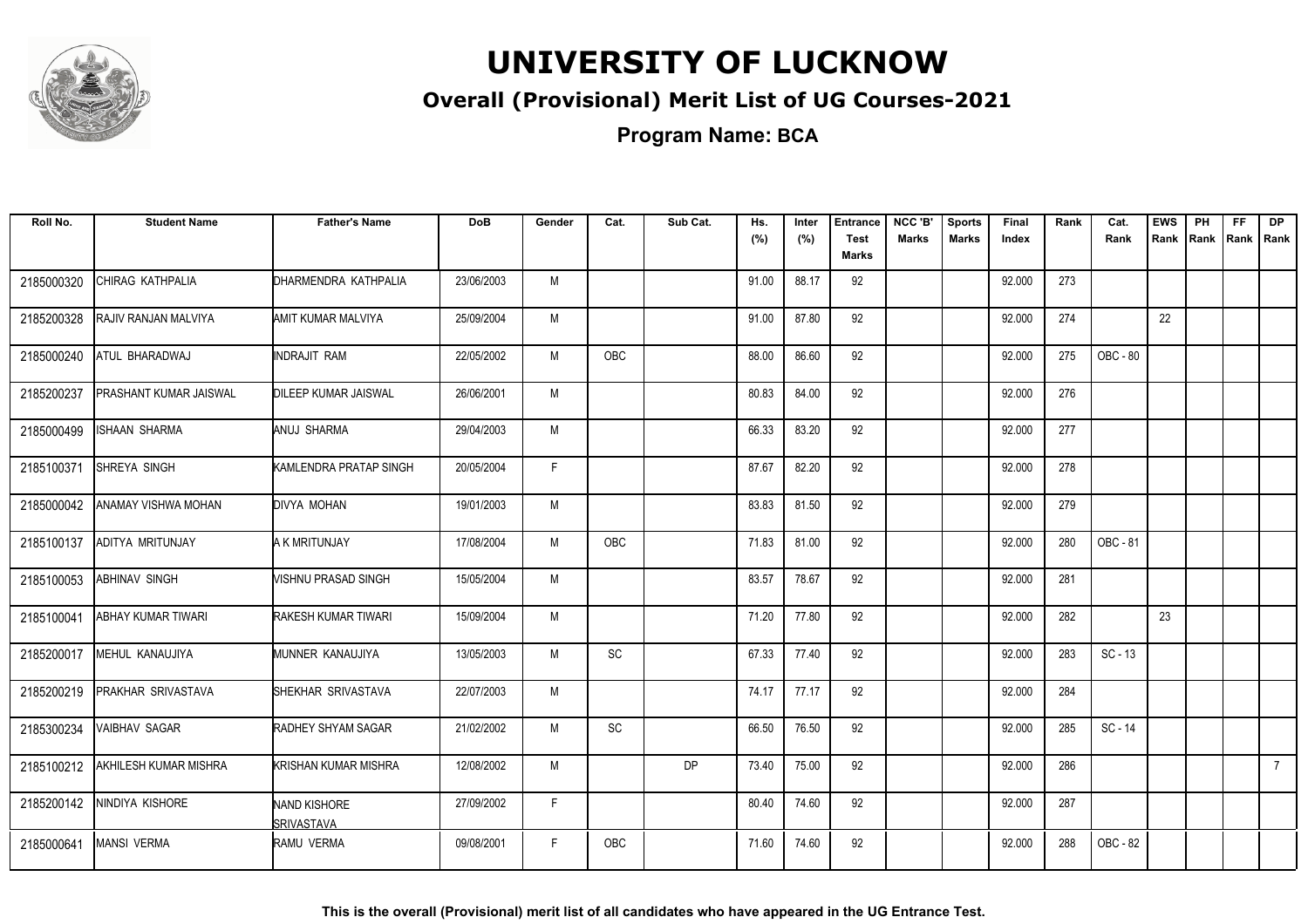

### **Overall (Provisional) Merit List of UG Courses-2021**

**Program Name: BCA**

| Roll No.   | <b>Student Name</b>        | <b>Father's Name</b>                    | <b>DoB</b> | Gender | Cat.       | Sub Cat. | Hs.<br>(%) | Inter<br>(%) | <b>Entrance</b><br><b>Test</b><br><b>Marks</b> | NCC 'B'<br><b>Marks</b> | <b>Sports</b><br><b>Marks</b> | Final<br>Index | Rank | Cat.<br>Rank | <b>EWS</b> | PH<br>Rank Rank | <b>FF</b><br>Rank   Rank | <b>DP</b> |
|------------|----------------------------|-----------------------------------------|------------|--------|------------|----------|------------|--------------|------------------------------------------------|-------------------------|-------------------------------|----------------|------|--------------|------------|-----------------|--------------------------|-----------|
| 2185000612 | MAAZ AHMAD                 | FARHAT ASHFAQ                           | 14/07/2003 | M      |            |          | 64.80      | 72.60        | 92                                             |                         |                               | 92.000         | 289  |              |            |                 |                          |           |
| 2185300033 | <b>SHREYANSH SHAH</b>      | SATISH KUMAR SHAH                       | 05/10/2003 | M      | <b>OBC</b> |          | 74.00      | 71.60        | 92                                             |                         |                               | 92.000         | 290  | OBC - 83     |            |                 |                          |           |
| 2185000168 | ARBAZ KHAN                 | <b>IRSHAD HUSSAIN</b>                   | 15/07/2003 | M      |            |          | 78.00      | 71.40        | 92                                             |                         |                               | 92.000         | 291  |              |            |                 |                          |           |
| 2185200525 | SAURABH KUMAR SINGH        | VINOD KUMAR SINGH                       | 27/11/2001 | M      |            |          | 73.50      | 71.40        | 92                                             |                         |                               | 92.000         | 292  |              |            |                 |                          |           |
| 2185300028 | SHREYA TIWARI              | ANIL TIWARI                             | 25/06/2005 | F      |            |          | 85.83      | 70.20        | 92                                             |                         |                               | 92.000         | 293  |              |            |                 |                          |           |
| 2185000098 | ANSHAAL REHMAN             | <b>IDRISH KHAN</b>                      | 04/02/2001 | M      |            |          | 86.67      | 69.80        | 92                                             |                         |                               | 92.000         | 294  |              |            |                 |                          |           |
| 2185200505 | <b>SATVIK SAXENA</b>       | <b>GOPAL BABU SAXENA</b>                | 26/12/2003 | M      |            |          | 83.60      | 68.40        | 92                                             |                         |                               | 92.000         | 295  |              |            |                 |                          |           |
| 2185300006 | SHIVESH VERMA              | <b>UDIT KUMAR</b>                       | 05/07/2003 | M      | OBC        |          | 79.50      | 67.80        | 92                                             |                         |                               | 92.000         | 296  | OBC - 84     |            |                 |                          |           |
| 2185000128 | ANUJ VAISHYA               | RAJ KUMAR VAISHYA                       | 16/06/2002 | M      |            |          | 78.20      | 67.40        | 92                                             |                         |                               | 92.000         | 297  |              |            |                 |                          |           |
| 2185100208 | <b>AKCHAT DUBEY</b>        | SANTOSH KUMAR DUBEY                     | 08/04/2003 | M      |            |          | 79.20      | 66.20        | 92                                             |                         |                               | 92.000         | 298  |              |            |                 |                          |           |
| 2185200236 | PRASHANT VERMA             | SURESH KUMAR                            | 01/07/2002 | M      | SC         |          | 82.80      | 62.60        | 92                                             |                         |                               | 92.000         | 299  | $SC - 15$    |            |                 |                          |           |
| 2185300323 | <b>WRITWIK SATI</b>        | LAXMIKANT SATI                          | 10/01/2000 | M      |            |          | 66.50      | 58.83        | 92                                             |                         |                               | 92.000         | 300  |              |            |                 |                          |           |
| 2185200181 | PARTH RAJ SINGH            | SANJAY KUMAR SINGH                      | 02/01/2001 | M      |            |          | 82.20      | 53.80        | 92                                             |                         |                               | 92.000         | 301  |              |            |                 |                          |           |
| 2185000381 | <b>DIWAKAR KUMAR RAWAT</b> | <b>GHANSHYAM KUMAR</b><br>RAWAT         | 17/01/2003 | M      | OBC        |          | 85.60      | 0.00         | 92                                             |                         |                               | 92.000         | 302  | OBC - 85     |            |                 |                          |           |
| 2185300128 | <b>SUNANYA KASHYAP</b>     | <b>DINESH CHANDRA</b><br><b>KASHYAP</b> | 16/02/2004 | F      | OBC        |          | 82.50      | 0.00         | 92                                             |                         |                               | 92.000         | 303  | OBC - 86     |            |                 |                          |           |
| 2185200425 | <b>SAHIL PANDEY</b>        | NARENDRA KUMAR<br><b>PANDEY</b>         | 22/03/2003 | M      |            |          | 74.20      | 0.00         | 92                                             |                         |                               | 92.000         | 304  |              | 24         |                 |                          |           |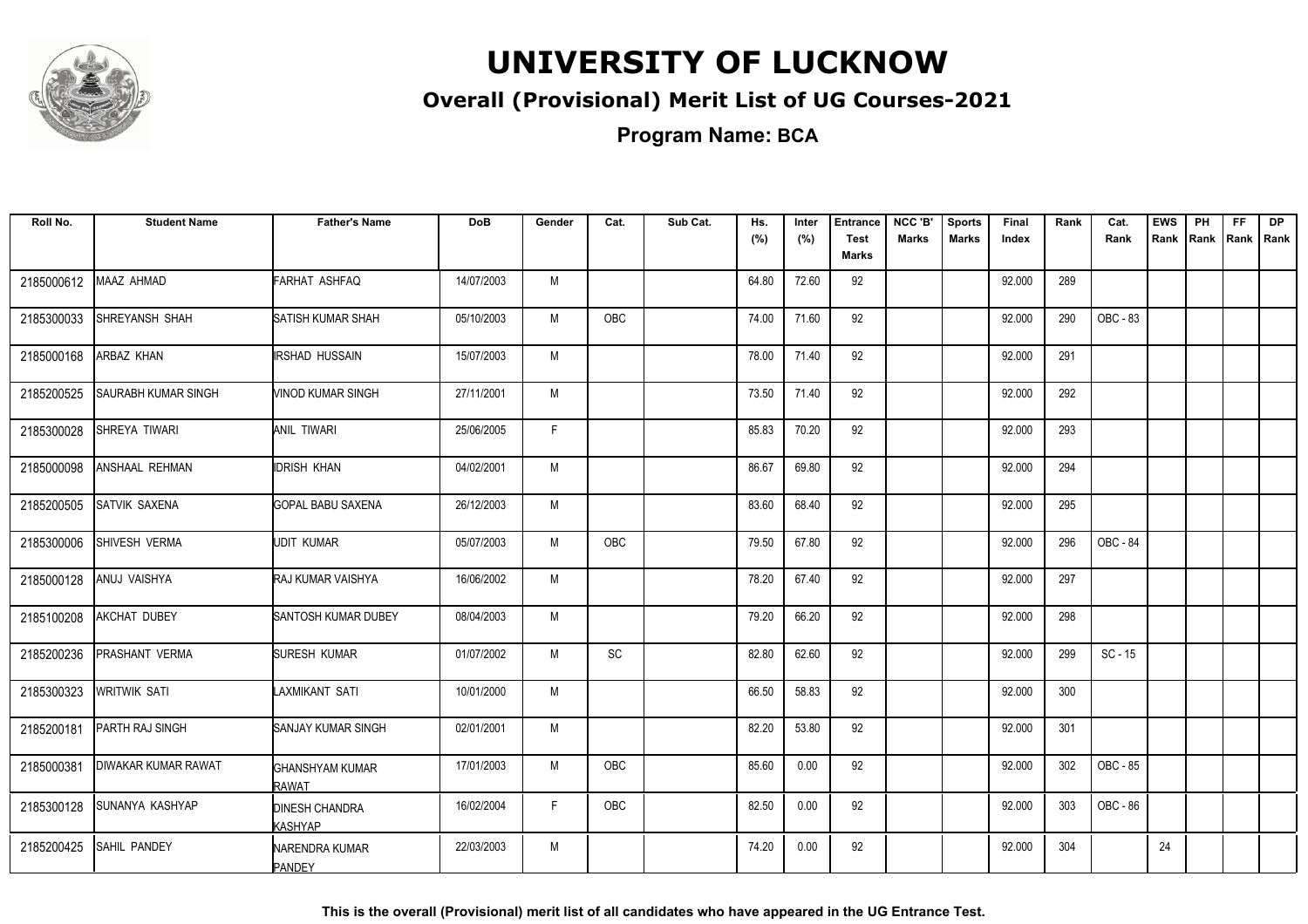

### **Overall (Provisional) Merit List of UG Courses-2021**

**Program Name: BCA**

| Roll No.   | <b>Student Name</b>    | <b>Father's Name</b>                       | <b>DoB</b> | Gender | Cat. | Sub Cat. | Hs.<br>(%) | Inter<br>(%) | <b>Entrance</b><br><b>Test</b> | NCC 'B'<br><b>Marks</b> | <b>Sports</b><br><b>Marks</b> | Final<br>Index | Rank | Cat.<br>Rank | <b>EWS</b><br>Rank | PH | FF<br>Rank   Rank   Rank | <b>DP</b> |
|------------|------------------------|--------------------------------------------|------------|--------|------|----------|------------|--------------|--------------------------------|-------------------------|-------------------------------|----------------|------|--------------|--------------------|----|--------------------------|-----------|
|            |                        |                                            |            |        |      |          |            |              | <b>Marks</b>                   |                         |                               |                |      |              |                    |    |                          |           |
| 2185200209 | PRAGATI SRIVASTAVA     | AJAY KUMAR SRIVASTAVA                      | 01/07/2004 | F.     |      |          | 72.60      | 0.00         | 92                             |                         |                               | 92.000         | 305  |              |                    |    |                          |           |
| 2185000440 | HARSH JAISWAL          | RAJ KUMAR JAISWAL                          | 16/01/2003 | M      | OBC  |          | 84.17      | 92.20        | 90                             |                         |                               | 90.000         | 306  | OBC - 87     |                    |    |                          |           |
| 2185100282 | CHANDRANSHU AGARWAL    | SATYENDRA KUMAR                            | 16/05/2003 | M      |      |          | 91.20      | 91.67        | 90                             |                         |                               | 90.000         | 307  |              |                    |    |                          |           |
| 2185000099 | ANSHIKA BAIJAL         | ATUL PRANESHWAR BAIJAL                     | 19/12/2002 | F      |      |          | 90.60      | 90.40        | 90                             |                         |                               | 90.000         | 308  |              |                    |    |                          |           |
| 2185100270 | <b>ARIMA SHUKLA</b>    | <b>NAVEEN SHUKLA</b>                       | 07/07/2003 | F      |      |          | 88.60      | 90.25        | 90                             |                         |                               | 90.000         | 309  |              |                    |    |                          |           |
| 2185000301 | AZKA ZUBISH            | IMRAN AHMAD                                | 22/03/2003 | F.     |      |          | 91.80      | 89.00        | 90                             |                         |                               | 90.000         | 310  |              |                    |    |                          |           |
| 2185000191 | <b>ARUN KUMAR</b>      | RAKESH KUMAR                               | 10/01/2002 | M      | SC   |          | 92.17      | 87.40        | 90                             |                         |                               | 90.000         | 311  | $SC - 16$    |                    |    |                          |           |
| 2185100165 | ADITYA VARDHAN SINGH   | SHAILASH KUMAR SINGH                       | 25/12/2004 | M      |      |          | 68.00      | 86.60        | 90                             |                         |                               | 90.000         | 312  |              |                    |    |                          |           |
| 2185300064 | SHUBHANSHU TRIVEDI     | SANTOSH KUMAR TRIVEDI                      | 05/07/2004 | M      |      |          | 95.40      | 86.00        | 90                             |                         |                               | 90.000         | 313  |              |                    |    |                          |           |
| 2185000423 | <b>GUL E JANNAT</b>    | QAMAR UZ ZAMA                              | 18/07/2002 | F.     | OBC  |          | 88.20      | 85.20        | 90                             |                         |                               | 90.000         | 314  | OBC - 88     |                    |    |                          |           |
| 2185000497 | <b>IRFAN ANSARI</b>    | MUMTAJ ANSARI                              | 17/12/2003 | M      | OBC  |          | 85.83      | 84.60        | 90                             |                         |                               | 90.000         | 315  | OBC - 89     |                    |    |                          |           |
| 2185000447 | <b>HARSH SINGH</b>     | PERMANAND SINGH                            | 06/09/2004 | M      |      |          | 89.33      | 84.00        | 90                             |                         |                               | 90.000         | 316  |              |                    |    |                          |           |
| 2185200117 | NAVYA YADAV            | <b>RAKESH SINGH YADAV</b>                  | 29/04/2004 | F      | OBC  |          | 84.17      | 83.20        | 90                             |                         |                               | 90.000         | 317  | OBC - 90     |                    |    |                          |           |
| 2185200400 | RUDRA SRIVASTAVA       | <b>DINESH CHANDRA</b><br>SRIVASTAVA        | 15/10/2003 | M      |      |          | 81.20      | 81.60        | 90                             |                         |                               | 90.000         | 318  |              |                    |    |                          |           |
| 2185100150 | <b>ADITYA TRIPATHI</b> | <b>RAJESHWAR PRASAD</b><br><b>TRIPATHI</b> | 25/08/2003 | M      |      |          | 81.50      | 80.80        | 90                             |                         |                               | 90.000         | 319  |              |                    |    |                          |           |
| 2185000437 | HARSH GOYAL            | <b>MANISH GOYAL</b>                        | 14/06/2003 | M      |      |          | 82.60      | 80.75        | 90                             |                         |                               | 90.000         | 320  |              |                    |    |                          |           |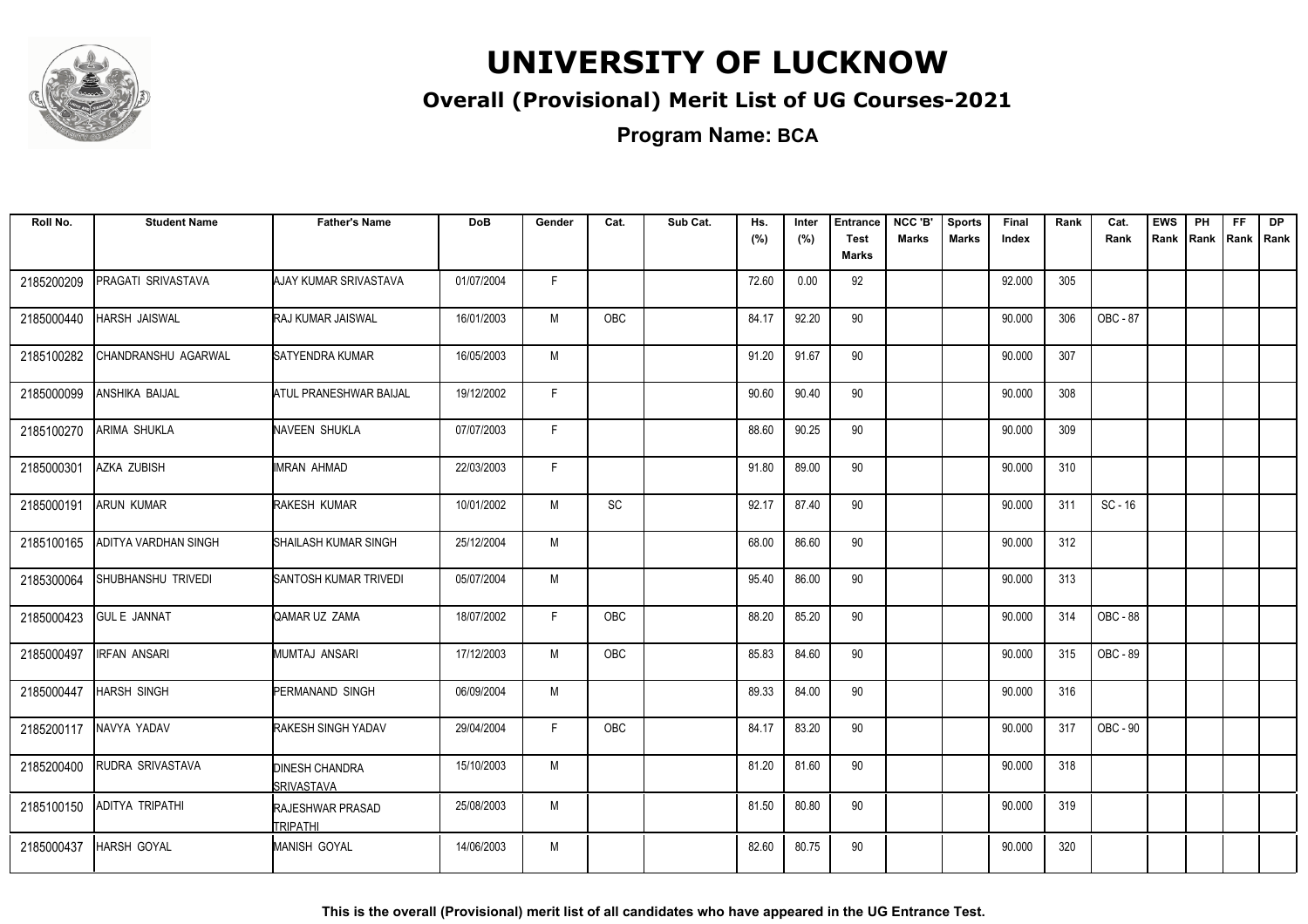

### **Overall (Provisional) Merit List of UG Courses-2021**

| Roll No.   | <b>Student Name</b>   | <b>Father's Name</b>        | <b>DoB</b> | Gender | Cat.       | Sub Cat. | Hs.<br>(%) | Inter<br>(%) | <b>Entrance</b><br><b>Test</b> | NCC 'B'<br>Marks | <b>Sports</b><br><b>Marks</b> | Final<br>Index | Rank | Cat.<br>Rank | <b>EWS</b><br>Rank | <b>PH</b><br>Rank   Rank | <b>FF</b> | <b>DP</b><br>Rank |
|------------|-----------------------|-----------------------------|------------|--------|------------|----------|------------|--------------|--------------------------------|------------------|-------------------------------|----------------|------|--------------|--------------------|--------------------------|-----------|-------------------|
|            |                       |                             |            |        |            |          |            |              | Marks                          |                  |                               |                |      |              |                    |                          |           |                   |
| 2185200093 | MUDIT CHANDWANI       | RAVI CHANDWANI              | 24/02/2003 | M      |            |          | 76.83      | 80.60        | 90                             |                  |                               | 90.000         | 321  |              | 25                 |                          |           |                   |
| 2185000443 | <b>HARSH MAURYA</b>   | RAM SAHAI SINGH<br>KUSHWAHA | 08/08/2002 | M      | OBC        |          | 83.83      | 80.20        | 90                             |                  |                               | 90.000         | 322  | OBC - 91     |                    |                          |           |                   |
| 2185300062 | SHUBHAM YADAV         | MISHUN KUMAR YADAV          | 23/08/2003 | M      | <b>OBC</b> |          | 80.80      | 79.40        | 90                             |                  |                               | 90.000         | 323  | OBC - 92     |                    |                          |           |                   |
| 2185000334 | DEEPANSHU KUMAR       | ISHRAVAN KUMAR              | 25/11/2002 | M      | SC         |          | 68.17      | 79.00        | 90                             |                  |                               | 90.000         | 324  | $SC - 17$    |                    |                          |           |                   |
| 2185000403 | <b>GARIMA SINGH</b>   | <b>PRADEEP KUMAR SINGH</b>  | 07/11/2002 | F      |            |          | 80.60      | 78.40        | 90                             |                  |                               | 90.000         | 325  |              |                    |                          |           |                   |
| 2185000647 | MANYA SINGH           | AJAI KUMAR SINGH            | 17/06/2005 | F      |            |          | 71.90      | 78.20        | 90                             |                  |                               | 90.000         | 326  |              |                    |                          |           |                   |
| 2185200028 | MOHAMMAD DANISH       | JAUWAD ALI                  | 19/08/2003 | М      | OBC        |          | 66.83      | 77.60        | 90                             |                  |                               | 90.000         | 327  | OBC - 93     |                    |                          |           |                   |
| 2185100151 | <b>ADITYA VERMA</b>   | KALPNATH                    | 24/08/2002 | M      | <b>OBC</b> |          | 72.00      | 77.20        | 90                             |                  |                               | 90.000         | 328  | OBC - 94     |                    |                          |           |                   |
| 2185000131 | ANUJ KUMAR YADAV      | VINOD YADAV                 | 20/07/2003 | M      | <b>OBC</b> |          | 82.00      | 76.20        | 90                             |                  |                               | 90.000         | 329  | OBC - 95     |                    |                          |           |                   |
| 2185300320 | <b>VIVEK KANOJIYA</b> | MINOD KANOJIYA              | 15/05/2000 | M      | SC         |          | 73.33      | 75.60        | 90                             |                  |                               | 90.000         | 330  | SC-18        |                    |                          |           |                   |
| 2185200227 | PRANJAL MODANWAL      | PANKAJ KUMAR GUPTA          | 14/06/2002 | F      | <b>OBC</b> |          | 87.40      | 75.00        | 90                             |                  |                               | 90.000         | 331  | OBC - 96     |                    |                          |           |                   |
| 2185200271 | PRIYANSHI YADAV       | <b>DESHRAJ SINGH YADAV</b>  | 15/12/2003 | F      | OBC        |          | 73.80      | 74.20        | 90                             |                  |                               | 90.000         | 332  | OBC - 97     |                    |                          |           |                   |
| 2185000436 | HARSH DIWAKAR         | VAKIL SINGH DIWAKAR         | 26/09/2002 | M      | SC         |          | 68.67      | 73.33        | 90                             |                  |                               | 90.000         | 333  | SC - 19      |                    |                          |           |                   |
| 2185200307 | RAHUL SAHU            | RAM SAJEEVAN SAHU           | 18/07/2002 | M      | OBC        |          | 81.00      | 73.00        | 90                             |                  |                               | 90.000         | 334  | OBC - 98     |                    |                          |           |                   |
| 2185300336 | YASH RAJ GUPTA        | ARVIND GUPTA                | 27/04/2002 | M      | <b>OBC</b> |          | 53.60      | 73.00        | 90                             |                  |                               | 90.000         | 335  | OBC - 99     |                    |                          |           |                   |
| 2185300049 | <b>SHRUTI KUMAR</b>   | DHARMENDRA KUMAR            | 11/11/2002 | E      | SC         |          | 78.50      | 72.20        | 90                             |                  |                               | 90.000         | 336  | $SC - 20$    |                    |                          |           |                   |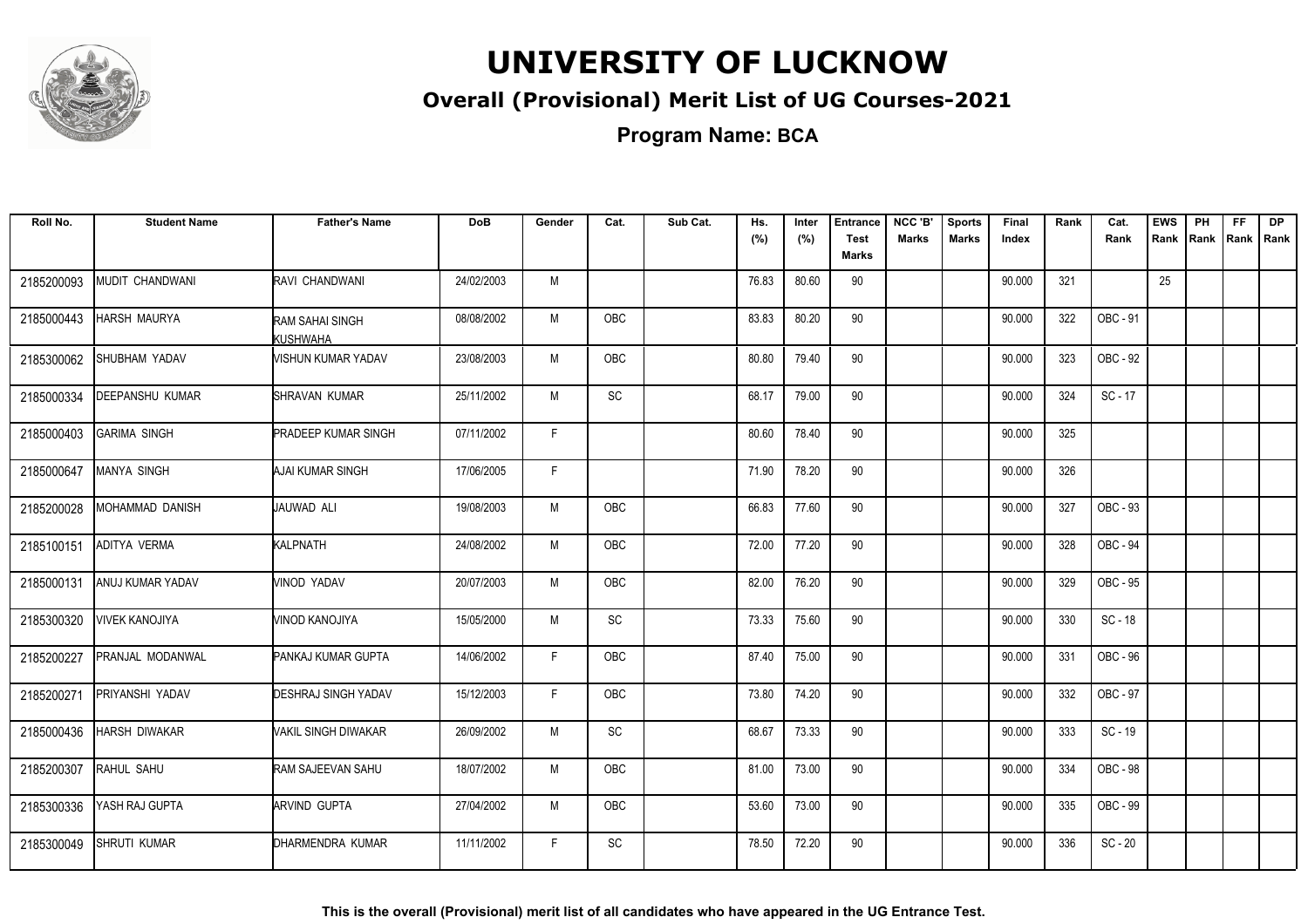

### **Overall (Provisional) Merit List of UG Courses-2021**

**Program Name: BCA**

| Roll No.   | <b>Student Name</b>        | <b>Father's Name</b>               | <b>DoB</b> | Gender | Cat.       | Sub Cat. | Hs.<br>(%) | Inter<br>(%) | <b>Entrance</b><br><b>Test</b><br>Marks | NCC 'B'<br><b>Marks</b> | <b>Sports</b><br><b>Marks</b> | Final<br>Index | Rank | Cat.<br>Rank | <b>EWS</b> | PH | <b>FF</b> | <b>DP</b><br>Rank Rank Rank Rank |
|------------|----------------------------|------------------------------------|------------|--------|------------|----------|------------|--------------|-----------------------------------------|-------------------------|-------------------------------|----------------|------|--------------|------------|----|-----------|----------------------------------|
| 2185100142 | <b>ADITYA PRATAP SINGH</b> | <b>MAHENDRA BHANU</b><br>PRAKASH   | 12/11/2003 | M      |            |          | 78.17      | 72.00        | 90                                      |                         |                               | 90.000         | 337  |              |            |    |           |                                  |
| 2185100205 | <b>AKASH KUMAR RAI</b>     | JAGNARAYAN RAI                     | 10/09/2004 | M      |            |          | 75.80      | 69.80        | 90                                      |                         |                               | 90.000         | 338  |              |            |    |           |                                  |
| 2185100219 | AKSHAT YADAV               | SHYAM BIHARI SINGH                 | 28/08/2003 | M      | <b>OBC</b> |          | 85.17      | 69.40        | 90                                      |                         |                               | 90.000         | 339  | OBC - 100    |            |    |           |                                  |
| 2185100018 | AATIKA NOOR                | AYOOB AHMAD                        | 10/07/2001 | F.     |            |          | 88.80      | 68.00        | 90                                      |                         |                               | 90.000         | 340  |              |            |    |           |                                  |
| 2185200459 | <b>SAMEER AHMAD</b>        | WASEEM AHMAD                       | 28/08/2002 | M      | <b>OBC</b> |          | 53.40      | 67.40        | 90                                      |                         |                               | 90.000         | 341  | OBC - 101    |            |    |           |                                  |
| 2185100166 | <b>ADNAN AHMAD</b>         | RIZWAN AHMAD                       | 20/05/2004 | M      |            |          | 77.00      | 64.00        | 90                                      |                         |                               | 90.000         | 342  |              |            |    |           |                                  |
| 2185200529 | <b>SAYED MOHD RAIYAN</b>   | LATE MOHD NAQI                     | 02/04/2003 | M      |            |          | 52.17      | 61.20        | 90                                      |                         |                               | 90.000         | 343  |              |            |    |           |                                  |
| 2185000529 | <b>KAMAL NAIN SAINI</b>    | YOGENDRA PRASAD SAINI              | 25/05/2002 | M      | <b>OBC</b> |          | 56.17      | 58.83        | 90                                      |                         |                               | 90.000         | 344  | OBC - 102    |            |    |           |                                  |
| 2185100159 | ADITYA KUMAR GUPTA         | SHIV KUMAR GUPTA                   | 15/04/2003 | M      | <b>OBC</b> |          | 80.50      | 51.60        | 90                                      |                         |                               | 90.000         | 345  | OBC - 103    |            |    |           |                                  |
| 2185200293 | QAMAR SALAH KHAN           | SALAHUDDIN KHAN                    | 25/08/2002 | M      |            |          | 59.00      | 49.80        | 90                                      |                         |                               | 90.000         | 346  |              |            |    |           |                                  |
| 2185300014 | SHRADDHA DWIVEDI           | <b>DEVESH DWIVEDI</b>              | 23/03/2003 | F.     |            |          | 86.17      | 0.00         | 90                                      |                         |                               | 90.000         | 347  |              |            |    |           |                                  |
| 2185200212 | PRAGYA SRIVASTAVA          | PANKAJ KUMAR<br><b>ISRIVASTAVA</b> | 29/07/2004 | F.     |            |          | 81.83      | 0.00         | 90                                      |                         |                               | 90.000         | 348  |              |            |    |           |                                  |
| 2185100104 | <b>ADARSH PANDEY</b>       | <b>PRAMOD PANDEY</b>               | 17/09/2003 | M      |            |          | 70.00      | 0.00         | 90                                      |                         |                               | 90.000         | 349  |              |            |    |           |                                  |
| 2185200168 | NITYANSH NIGAM             | RAJEEV KUMAR NIGAM                 | 16/12/2003 | M      |            |          | 65.20      | 0.00         | 90                                      |                         |                               | 90.000         | 350  |              |            |    |           |                                  |
| 2185000077 | <b>ANKIT RAO</b>           | RUPESH KUMAR                       | 29/11/2003 | M      | OBC        |          | 54.89      | 0.00         | 90                                      |                         |                               | 90.000         | 351  | OBC - 104    |            |    |           |                                  |
| 2185100274 | ARYA AGARWAL               | PANKAJ AGARWAL                     | 13/06/2003 | M      |            |          | 89.20      | 95.17        | 88                                      |                         |                               | 88.000         | 352  |              |            |    |           |                                  |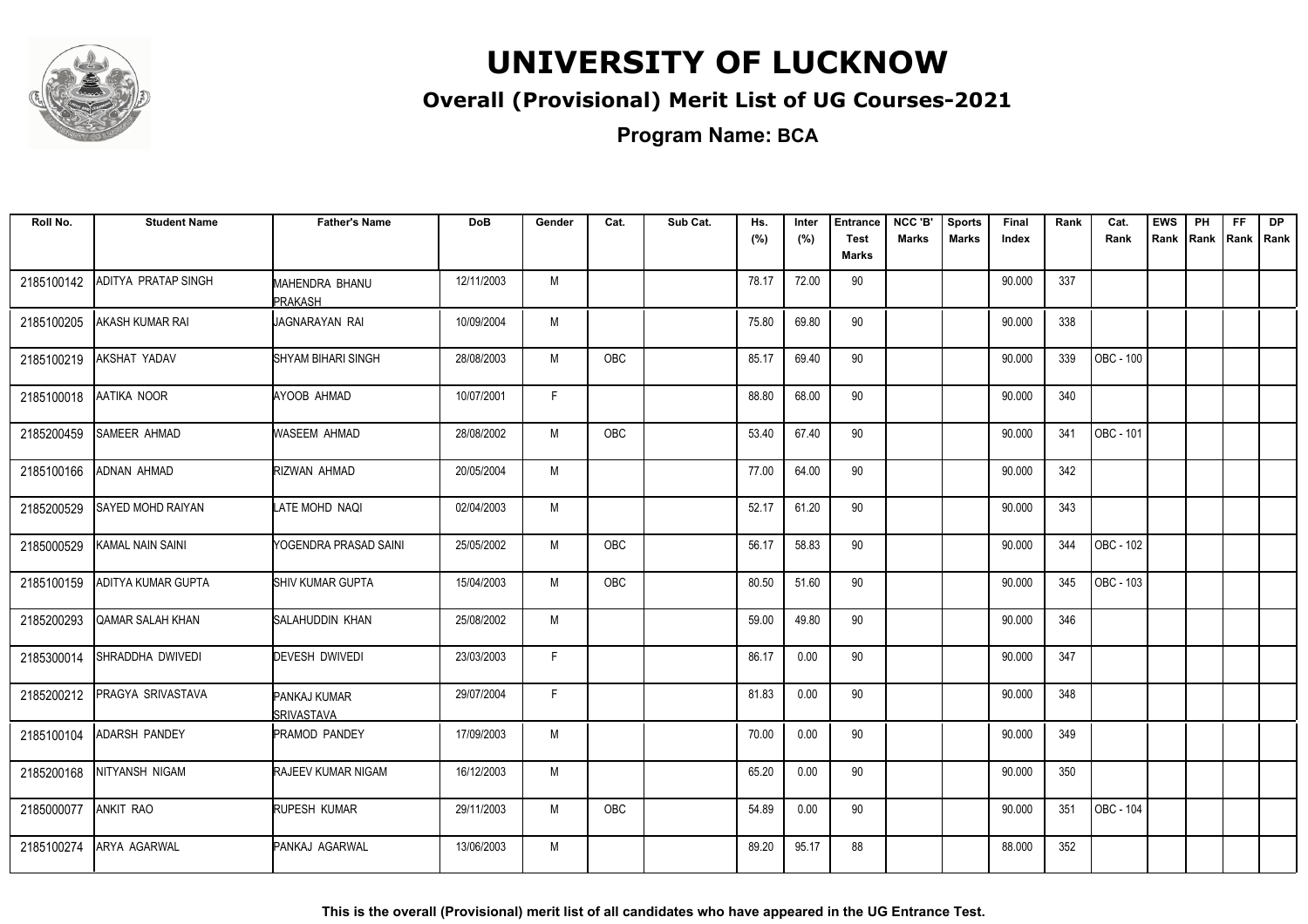

### **Overall (Provisional) Merit List of UG Courses-2021**

| Roll No.   | <b>Student Name</b>                      | <b>Father's Name</b>                   | DoB        | Gender | Cat.       | Sub Cat. | Hs.<br>(%) | Inter<br>(%) | <b>Entrance</b><br><b>Test</b><br>Marks | NCC 'B'<br><b>Marks</b> | <b>Sports</b><br><b>Marks</b> | Final<br>Index | Rank | Cat.<br>Rank | <b>EWS</b><br>Rank | PH<br>Rank Rank | FF. | <b>DP</b><br>Rank |
|------------|------------------------------------------|----------------------------------------|------------|--------|------------|----------|------------|--------------|-----------------------------------------|-------------------------|-------------------------------|----------------|------|--------------|--------------------|-----------------|-----|-------------------|
| 2185200494 | <b>SANYAM SHUKLA</b>                     | ALOK SHUKLA                            | 24/11/2003 | M      |            |          | 91.80      | 86.80        | 88                                      |                         |                               | 88.000         | 353  |              |                    |                 |     |                   |
| 2185200267 | PRIYANSHI GAUTAM                         | NAVEEN PRAKASH                         | 27/09/2003 | F.     | SC         |          | 83.33      | 86.17        | 88                                      |                         |                               | 88.000         | 354  | $SC - 21$    |                    |                 |     |                   |
| 2185100073 | <b>ABHISHEK KUSHWAHA</b>                 | KRISHNA KUMAR                          | 19/10/2004 | M      | OBC        |          | 84.67      | 85.80        | 88                                      |                         |                               | 88.000         | 355  | OBC - 105    |                    |                 |     |                   |
| 2185000333 | <b>DEEPALI SINGH</b>                     | AUGUST SINGH                           | 27/05/2003 | F.     |            |          | 89.60      | 85.60        | 88                                      |                         |                               | 88.000         | 356  |              |                    |                 |     |                   |
| 2185300186 | <b>TARINI GUPTA</b>                      | NAVEEN KUMAR GUPTA                     | 08/09/2003 | F.     | <b>OBC</b> |          | 69.60      | 84.83        | 88                                      |                         |                               | 88.000         | 357  | OBC - 106    |                    |                 |     |                   |
| 2185000022 | <b>AMIT CHOUDHARY</b>                    | <b>SURESH CHANDER</b>                  | 24/08/2003 | M      | OBC        |          | 91.00      | 82.60        | 88                                      |                         |                               | 88.000         | 358  | OBC - 107    |                    |                 |     |                   |
| 2185000002 | <b>AMAN SAXENA</b>                       | MUKESH KUMAR SAXENA                    | 22/10/2004 | M      |            |          | 69.67      | 82.50        | 88                                      |                         |                               | 88.000         | 359  |              |                    |                 |     |                   |
| 2185300211 | UJJWAL BHARDWAJ                          | RAJENDRA NATH                          | 06/07/2002 | M      | OBC        |          | 82.60      | 82.40        | 88                                      |                         |                               | 88.000         | 360  | OBC - 108    |                    |                 |     |                   |
| 2185100039 | <b>ABHAY YADAV</b>                       | <b>ASHOK KUMAR YADAV</b>               | 27/03/2003 | M      | OBC        |          | 77.60      | 81.00        | 88                                      |                         |                               | 88.000         | 361  | OBC - 109    |                    |                 |     |                   |
| 2185200299 | <b>RAGHVENDRA PRATAP</b><br><b>SINGH</b> | SUSHIL PRAKASH SINGH                   | 14/06/2002 | М      |            |          | 75.40      | 81.00        | 88                                      |                         |                               | 88.000         | 362  |              |                    |                 |     |                   |
| 2185300220 | UPENDRA SINGH CHAUHAN                    | SATENDRA KUMAR SINGH<br><b>CHAUHAN</b> | 21/01/2003 | M      |            |          | 76.00      | 80.20        | 88                                      |                         |                               | 88.000         | 363  |              |                    |                 |     |                   |
| 2185100036 | <b>ABHAY SHUKLA</b>                      | Mipin shukla                           | 08/10/2002 | M      |            |          | 66.00      | 80.00        | 88                                      |                         |                               | 88.000         | 364  |              |                    |                 |     |                   |
| 2185300274 | <b>VINAMRA KAUSHAL</b>                   | RAVI KAUSHAL                           | 07/06/2002 | M      |            |          | 74.00      | 79.80        | 88                                      |                         |                               | 88.000         | 365  |              |                    |                 |     |                   |
| 2185000628 | MANASHVI                                 | <b>PRAMOD KUMAR</b>                    | 27/02/2002 | F.     | OBC        |          | 90.67      | 79.20        | 88                                      |                         |                               | 88.000         | 366  | OBC - 110    |                    |                 |     |                   |
| 2185000178 | <b>ARNAV DANG</b>                        | ANIL KUMAR DANG                        | 10/02/2003 | M      |            |          | 77.83      | 78.80        | 88                                      |                         |                               | 88.000         | 367  |              |                    |                 |     |                   |
| 2185100027 | <b>ABDULLAH FAIZ</b>                     | <b>I</b> MOHAMMAD FAIZUL HASAN         | 11/07/2003 | M      | <b>OBC</b> |          | 83.17      | 78.60        | 88                                      |                         |                               | 88.000         | 368  | OBC - 111    |                    |                 |     |                   |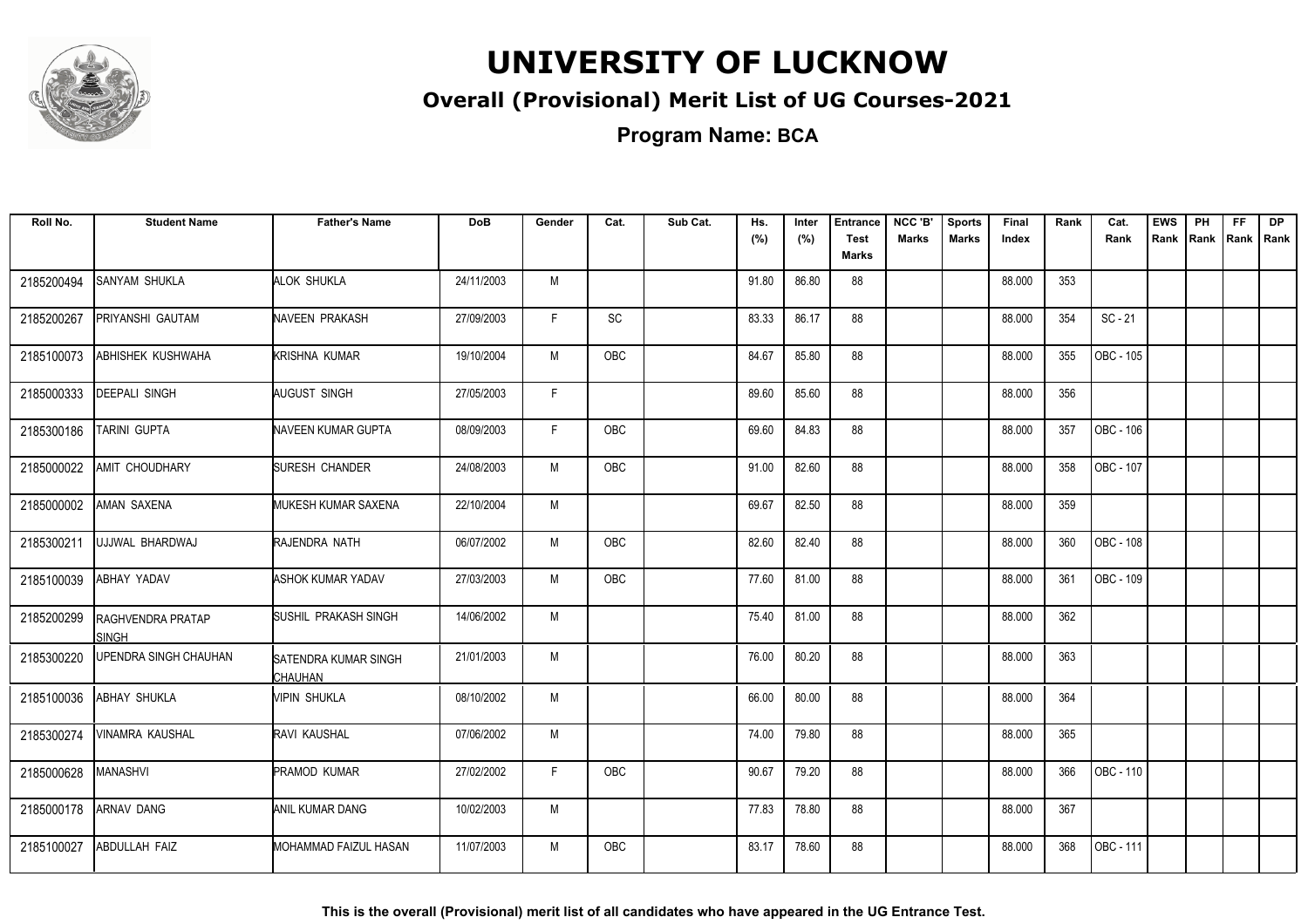

### **Overall (Provisional) Merit List of UG Courses-2021**

**Program Name: BCA**

| Roll No.   | <b>Student Name</b>    | <b>Father's Name</b>        | <b>DoB</b> | Gender | Cat.       | Sub Cat.  | Hs.<br>(%) | Inter<br>(%) | <b>Entrance</b><br><b>Test</b><br>Marks | NCC 'B'<br><b>Marks</b> | <b>Sports</b><br><b>Marks</b> | Final<br>Index | Rank | Cat.<br>Rank | <b>EWS</b><br>Rank | PH<br>Rank Rank | <b>FF</b> | <b>DP</b><br>Rank |
|------------|------------------------|-----------------------------|------------|--------|------------|-----------|------------|--------------|-----------------------------------------|-------------------------|-------------------------------|----------------|------|--------------|--------------------|-----------------|-----------|-------------------|
| 2185000520 | <b>JIGYASA MANRAL</b>  | <b>BIMAL MANRAL</b>         | 27/09/2003 | F.     |            |           | 88.20      | 78.40        | 88                                      |                         |                               | 88.000         | 369  |              |                    |                 |           |                   |
| 2185100162 | ADITYA KUMAR YADAV     | <b>JAGDISH PRASAD</b>       | 13/11/2002 | M      | <b>OBC</b> |           | 81.40      | 78.40        | 88                                      |                         |                               | 88.000         | 370  | OBC - 112    |                    |                 |           |                   |
| 2185200232 | PRANSHU GUPTA          | <b>RAVI SHANKAR GUPTA</b>   | 03/01/2003 | M      | OBC        |           | 71.50      | 78.40        | 88                                      |                         |                               | 88.000         | 371  | OBC - 113    |                    |                 |           |                   |
| 2185100113 | ADARSH SINGH SANGER    | ANUPAM SINGH SANGER         | 11/09/2002 | M      |            |           | 80.83      | 78.20        | 88                                      |                         |                               | 88.000         | 372  |              |                    |                 |           |                   |
| 2185300249 | VANSHAJ VERMA          | NAND KUMAR VERMA            | 28/05/2003 | M      | OBC        |           | 59.67      | 77.80        | 88                                      |                         |                               | 88.000         | 373  | OBC - 114    |                    |                 |           |                   |
| 2185000501 | <b>ISHAN SHUKLA</b>    | <b>VIVEK MANISHI SHUKLA</b> | 24/10/2001 | M      |            |           | 79.50      | 76.50        | 88                                      |                         |                               | 88.000         | 374  |              |                    |                 |           |                   |
| 2185000198 | <b>ARYAN CHAUDHARY</b> | MUNNA KUMAR                 | 04/12/2004 | M      | OBC        |           | 74.80      | 75.20        | 88                                      |                         |                               | 88.000         | 375  | OBC - 115    |                    |                 |           |                   |
| 2185000173 | <b>ARJUN NAIR</b>      | <b>HEMANT NAIR</b>          | 06/10/2003 | M      |            |           | 60.00      | 75.00        | 88                                      |                         |                               | 88.000         | 376  |              |                    |                 |           |                   |
| 2185300195 | TRIPTI PANDEY          | OM NARAYAN PANDEY           | 29/11/2003 | F      |            |           | 70.50      | 74.80        | 88                                      |                         |                               | 88.000         | 377  |              |                    |                 |           |                   |
| 2185100028 | ABDULLAH ILIYAS        | MOHAMMAD ILIYAS             | 14/01/2004 | M      | <b>OBC</b> |           | 70.50      | 74.40        | 88                                      |                         |                               | 88.000         | 378  | OBC - 116    |                    |                 |           |                   |
| 2185100309 | HIMANSHU YADAV         | <b>RAM PRATAP</b>           | 04/09/2003 | M      | <b>OBC</b> | <b>DP</b> | 79.80      | 73.80        | 88                                      |                         |                               | 88.000         | 379  | OBC - 117    |                    |                 |           | 8                 |
| 2185300333 | YASH SHUKLA            | RAM DUTT SHUKLA             | 04/07/2004 | M      |            |           | 81.80      | 72.20        | 88                                      |                         |                               | 88.000         | 380  |              |                    |                 |           |                   |
| 2185300313 | <b>VIVEK SHAH</b>      | MIKAS SHAH                  | 19/08/2002 | M      |            |           | 76.50      | 71.80        | 88                                      |                         |                               | 88.000         | 381  |              |                    |                 |           |                   |
| 2185200229 | PRANJAL SHARMA         | AJAY KUMAR                  | 27/04/2003 | M      | OBC        |           | 75.60      | 71.20        | 88                                      |                         |                               | 88.000         | 382  | OBC - 118    |                    |                 |           |                   |
| 2185200217 | PRAKHAR                | <b>JAYANT RANJAN</b>        | 11/04/2004 | M      | <b>OBC</b> |           | 77.00      | 71.00        | 88                                      |                         |                               | 88.000         | 383  | OBC - 119    |                    |                 |           |                   |
| 2185000503 | <b>ISHIKA ARORA</b>    | MISHAL ARORA                | 31/05/2002 | F.     |            |           | 70.40      | 70.60        | 88                                      |                         |                               | 88.000         | 384  |              |                    |                 |           |                   |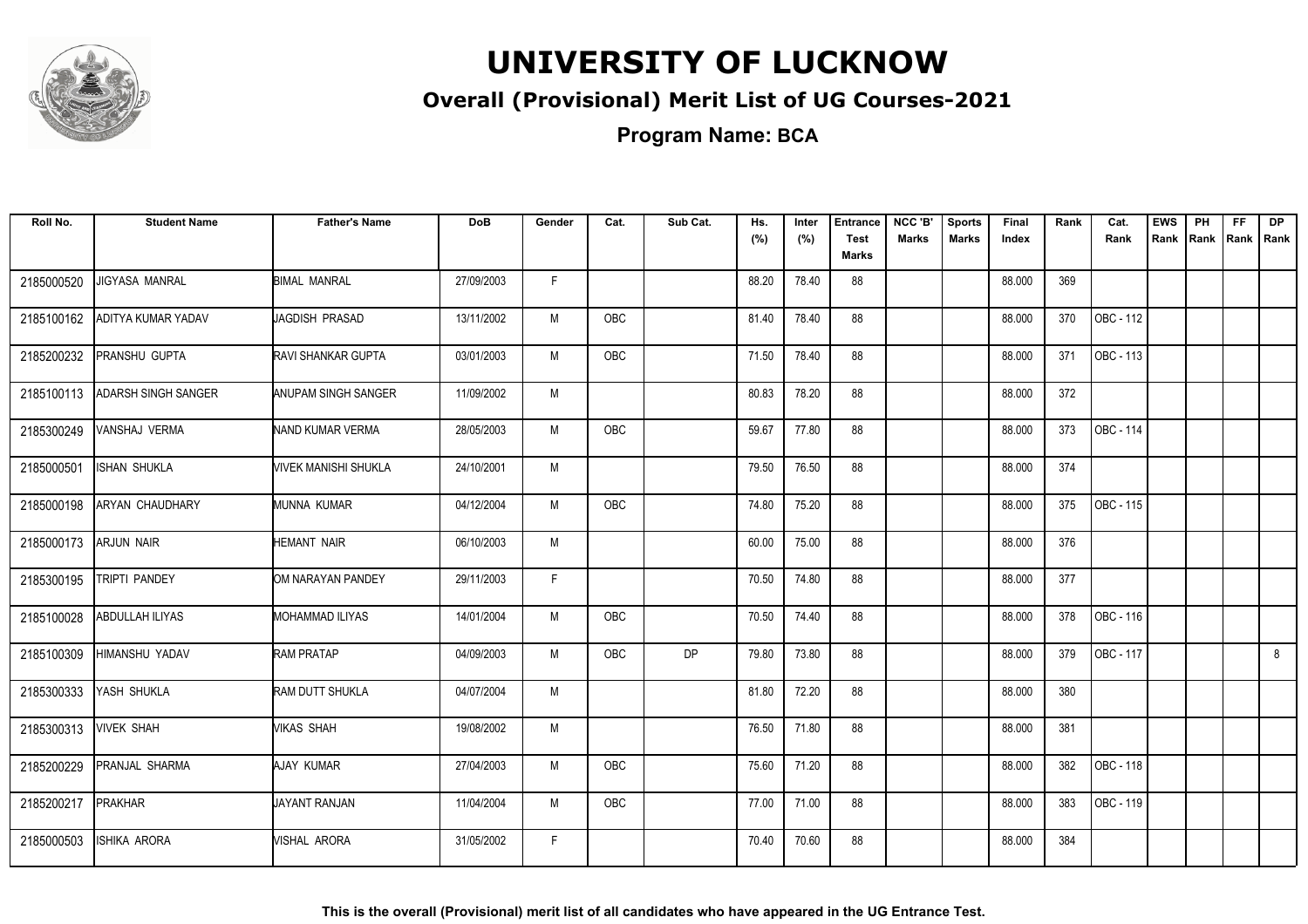

### **Overall (Provisional) Merit List of UG Courses-2021**

**Program Name: BCA**

| Roll No.   | <b>Student Name</b>  | <b>Father's Name</b>        | <b>DoB</b> | Gender | Cat.          | Sub Cat. | Hs.<br>(%) | Inter<br>(%) | <b>Entrance</b><br><b>Test</b><br>Marks | NCC 'B'<br><b>Marks</b> | <b>Sports</b><br><b>Marks</b> | Final<br>Index | Rank | Cat.<br>Rank | <b>EWS</b><br>Rank | PH | FF<br>Rank Rank Rank | <b>DP</b> |
|------------|----------------------|-----------------------------|------------|--------|---------------|----------|------------|--------------|-----------------------------------------|-------------------------|-------------------------------|----------------|------|--------------|--------------------|----|----------------------|-----------|
| 2185000114 | ANSHUMAN SINGH       | <b>RAKESH KUMAR SINGH</b>   | 09/12/2003 | M      |               |          | 64.80      | 70.40        | 88                                      |                         |                               | 88.000         | 385  |              |                    |    |                      |           |
| 2185100236 | ALOK KUMAR YADAV     | SHOBHNATH YADAV             | 22/02/2004 | M      | <b>OBC</b>    |          | 68.00      | 70.20        | 88                                      |                         |                               | 88.000         | 386  | OBC - 120    |                    |    |                      |           |
| 2185100173 | AHSAN ABSAR          | ABSAR AHMAD                 | 17/03/2004 | M      |               |          | 68.80      | 69.00        | 88                                      |                         |                               | 88.000         | 387  |              |                    |    |                      |           |
| 2185000327 | DAZY                 | ASHOK KUMAR                 | 02/07/2004 | F      | SC            |          | 64.00      | 68.00        | 88                                      |                         |                               | 88.000         | 388  | $SC - 22$    |                    |    |                      |           |
| 2185000277 | AYUSH NIGAM          | <b>I</b> SANDEEP NIGAM      | 05/11/2004 | M      |               |          | 72.17      | 66.80        | 88                                      |                         |                               | 88.000         | 389  |              |                    |    |                      |           |
| 2185000605 | LAKSHYA PRATAP SINGH | <b>RAJENDRA KUMAR SINGH</b> | 29/06/2002 | M      |               |          | 75.00      | 66.20        | 88                                      |                         |                               | 88.000         | 390  |              |                    |    |                      |           |
| 2185100045 | ABHIJEET RAJBHAR     | SHIVKUMAR RAJBHAR           | 02/02/2003 | M      | OBC           |          | 75.00      | 63.20        | 88                                      |                         |                               | 88.000         | 391  | OBC - 121    |                    |    |                      |           |
| 2185000122 | ANUGRAH NARAYAN      | SANTOSH KUMAR               | 06/02/2001 | M      | $\mathsf{SC}$ |          | 88.00      | 58.60        | 88                                      |                         |                               | 88.000         | 392  | $SC - 23$    |                    |    |                      |           |
| 2185000039 | AMRITANSH RAJ        | <b>RAJ KISHOR</b>           | 21/08/2003 | M      | <b>SC</b>     |          | 92.60      | 0.00         | 88                                      |                         |                               | 88.000         | 393  | $SC - 24$    |                    |    |                      |           |
| 2185200046 | MOHD ADIL            | NAZEER AHMAD                | 16/07/2003 | M      |               |          | 84.83      | 0.00         | 88                                      |                         |                               | 88.000         | 394  |              |                    |    |                      |           |
| 2185200569 | <b>SHILPEE</b>       | DEVENDRA KUMAR              | 22/09/2003 | F      | SC            |          | 83.20      | 0.00         | 88                                      |                         |                               | 88.000         | 395  | $SC - 25$    |                    |    |                      |           |
| 2185000223 | ASHUTOSH DUBEY       | KAUSHIK CHANDRA DUBEY       | 16/11/2003 | М      |               |          | 71.00      | 0.00         | 88                                      |                         |                               | 88.000         | 396  |              |                    |    |                      |           |
| 2185300228 | UTKARSH SHUKLA       | MANOJ KUMAR SHUKLA          | 03/07/2004 | M      |               |          | 87.00      | 94.50        | 86                                      |                         |                               | 86.000         | 397  |              |                    |    |                      |           |
| 2185100006 | AAKASH PANDEY        | <b>DINESH KUMAR PANDEY</b>  | 18/08/2004 | M      |               |          | 88.40      | 91.33        | 86                                      |                         |                               | 86.000         | 398  |              |                    |    |                      |           |
| 2185000534 | KARTIK KASAUDHAN     | SUNIL KUMAR GUPTA           | 31/05/2004 | M      |               |          | 82.17      | 90.17        | 86                                      |                         |                               | 86.000         | 399  |              |                    |    |                      |           |
| 2185300166 | TAHA ANSARI          | <b>MO SHAMIM ANSARI</b>     | 04/08/2003 | M      | <b>OBC</b>    |          | 88.00      | 89.80        | 86                                      |                         |                               | 86.000         | 400  | OBC - 122    |                    |    |                      |           |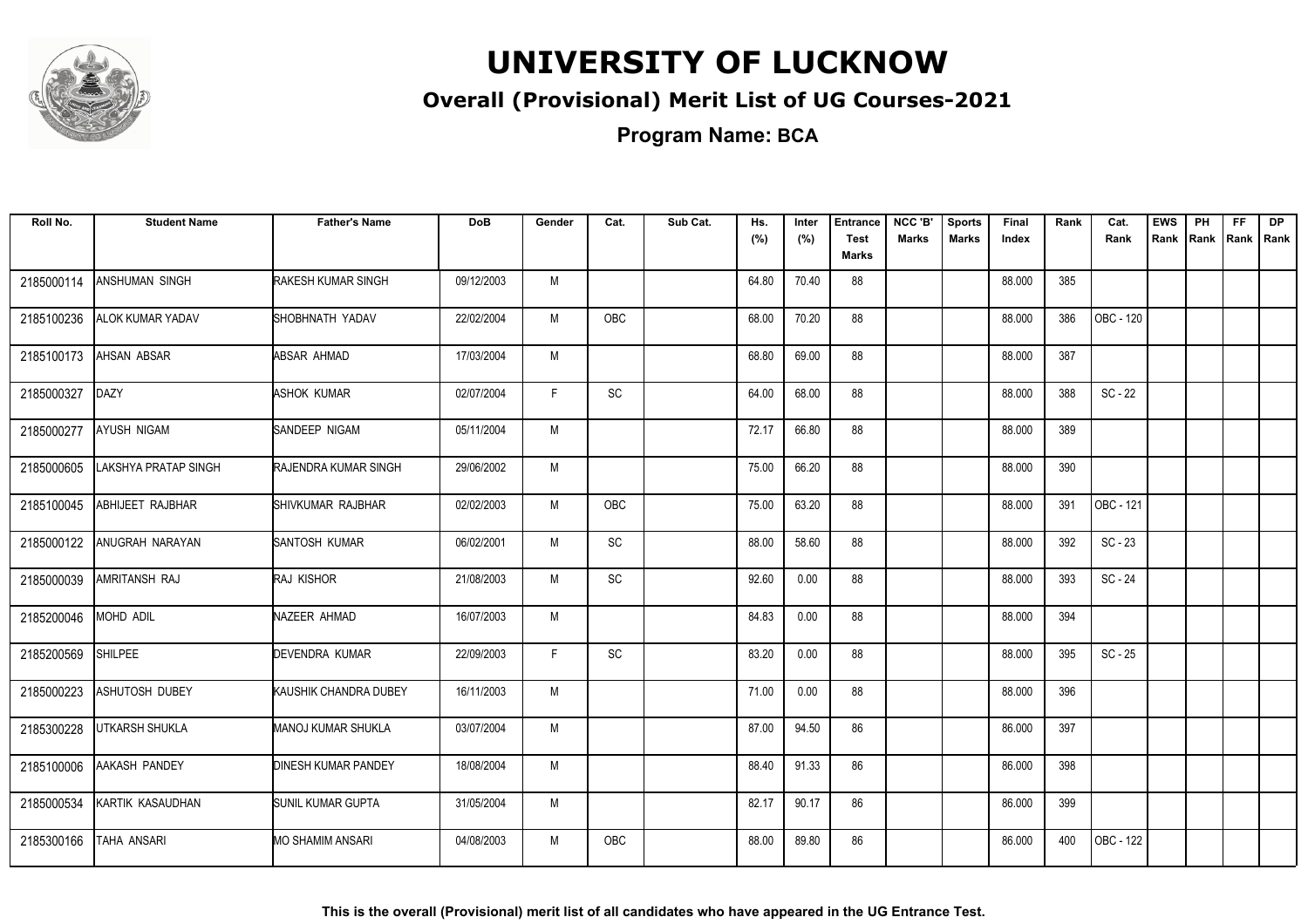

### **Overall (Provisional) Merit List of UG Courses-2021**

**Program Name: BCA**

| Roll No.   | <b>Student Name</b>    | <b>Father's Name</b>        | <b>DoB</b> | Gender | Cat.       | Sub Cat. | Hs.<br>(%) | Inter<br>(%) | <b>Entrance</b><br><b>Test</b><br>Marks | NCC 'B'<br><b>Marks</b> | <b>Sports</b><br><b>Marks</b> | Final<br>Index | Rank | Cat.<br>Rank | <b>EWS</b><br>Rank | PH<br>Rank Rank | <b>FF</b> | <b>DP</b><br>Rank |
|------------|------------------------|-----------------------------|------------|--------|------------|----------|------------|--------------|-----------------------------------------|-------------------------|-------------------------------|----------------|------|--------------|--------------------|-----------------|-----------|-------------------|
| 2185300339 | YASHI JAIN             | <b>SACHIN JAIN</b>          | 26/11/2002 | F.     |            |          | 81.80      | 88.60        | 86                                      |                         |                               | 86.000         | 401  |              |                    |                 |           |                   |
| 2185200483 | SANJEEV YADAV          | SHAMBHUNATH YADAV           | 16/10/2002 | M      | <b>OBC</b> |          | 74.20      | 86.20        | 86                                      |                         |                               | 86.000         | 402  | OBC - 123    |                    |                 |           |                   |
| 2185200239 | PRATEEK RATHOUR        | SANJEEV SINGH RATHOUR       | 12/11/2005 | M      |            |          | 80.00      | 86.17        | 86                                      |                         |                               | 86.000         | 403  |              |                    |                 |           |                   |
| 2185100353 | RAVI KUMAR             | HANS RAM                    | 24/03/2002 | M      | OBC        |          | 82.60      | 84.60        | 86                                      |                         |                               | 86.000         | 404  | OBC - 124    |                    |                 |           |                   |
| 2185200532 | SEJAL GUPTA            | SANJAY GUPTA                | 30/04/2004 | F.     | OBC        |          | 85.40      | 84.00        | 86                                      |                         |                               | 86.000         | 405  | OBC - 125    |                    |                 |           |                   |
| 2185200231 | PRANJUL MAURYA         | MOTILAL MAURYA              | 23/05/2004 | M      | OBC        |          | 85.20      | 83.20        | 86                                      |                         |                               | 86.000         | 406  | OBC - 126    |                    |                 |           |                   |
| 2185100263 | <b>ANSHUMAN DUBEY</b>  | LAXMI NARAYAN DUBEY         | 15/11/2002 | M      |            |          | 93.00      | 82.00        | 86                                      |                         |                               | 86.000         | 407  |              |                    |                 |           |                   |
| 2185300045 | <b>SHRISTI PANDEY</b>  | AJAY KUMAR PANDEY           | 24/10/2003 | F      |            |          | 91.00      | 81.20        | 86                                      |                         |                               | 86.000         | 408  |              |                    |                 |           |                   |
| 2185200138 | NILESH KUMAR           | <b>SHIV GANESH</b>          | 30/08/2003 | M      | <b>SC</b>  |          | 84.20      | 81.00        | 86                                      |                         |                               | 86.000         | 409  | $SC - 26$    |                    |                 |           |                   |
| 2185300240 | <b>VAIBHAV TRIVEDI</b> | MITHILESH KUMAR TRIVEDI     | 04/10/2005 | M      |            |          | 71.40      | 79.60        | 86                                      |                         |                               | 86.000         | 410  |              |                    |                 |           |                   |
| 2185100020 | AAYUSH PANDEY          | AJAY KUMAR PANDEY           | 28/12/2002 | M      |            |          | 74.20      | 79.00        | 86                                      |                         |                               | 86.000         | 411  |              |                    |                 |           |                   |
| 2185000502 | SHANT PANDEY           | ARUN KUMAR PANDEY           | 25/08/2003 | М      |            |          | 78.80      | 78.00        | 86                                      |                         |                               | 86.000         | 412  |              |                    |                 |           |                   |
| 2185100372 | SHRUTI RANI            | <b>SANJAY KUMAR KASHYAP</b> | 17/08/2003 | F      | OBC        |          | 79.00      | 77.60        | 86                                      |                         |                               | 86.000         | 413  | OBC - 127    |                    |                 |           |                   |
| 2185000270 | AYUSH GAUTAM           | RAM KHELAWAN GAUTAM         | 14/05/2003 | M      | SC         |          | 87.67      | 77.20        | 86                                      |                         |                               | 86.000         | 414  | $SC - 27$    |                    |                 |           |                   |
| 2185100380 | <b>SURAJ NEGI</b>      | JITENDRA SINGH NEGI         | 17/01/2003 | M      |            |          | 83.60      | 75.40        | 86                                      |                         |                               | 86.000         | 415  |              |                    |                 |           |                   |
| 2185200131 | NIKHIL PETER           | ROCKY PETER                 | 05/01/2000 | M      |            |          | 72.20      | 75.20        | 86                                      |                         |                               | 86.000         | 416  |              |                    |                 |           |                   |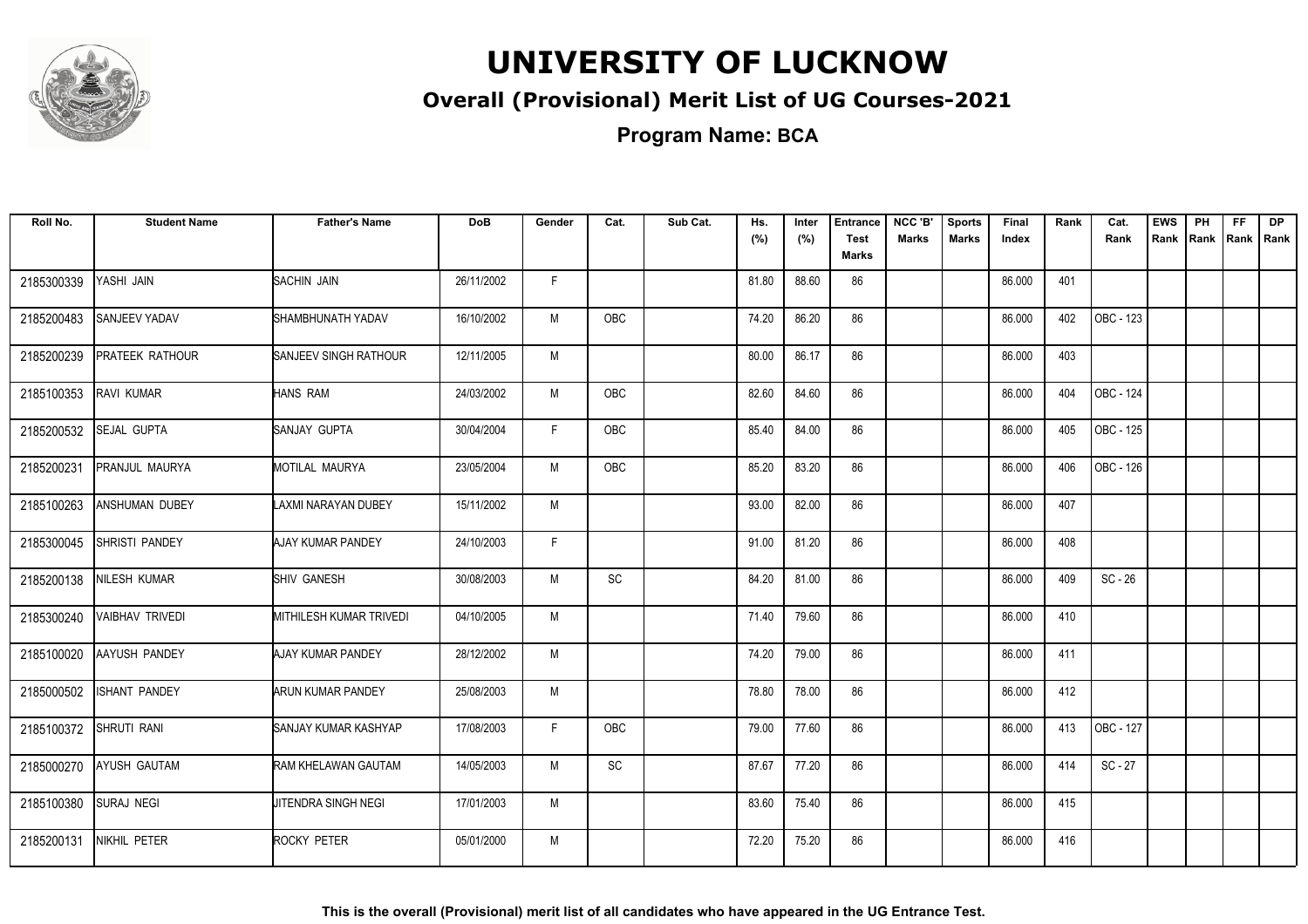

### **Overall (Provisional) Merit List of UG Courses-2021**

| Roll No.   | <b>Student Name</b>   | <b>Father's Name</b>             | <b>DoB</b> | Gender | Cat.       | Sub Cat.  | Hs.<br>(%) | Inter<br>(%) | <b>Entrance</b><br><b>Test</b> | NCC 'B'<br>Marks | <b>Sports</b><br>Marks | Final<br>Index | Rank | Cat.<br>Rank     | <b>EWS</b><br>Rank | <b>PH</b><br>Rank   Rank | <b>FF</b> | <b>DP</b><br>Rank |
|------------|-----------------------|----------------------------------|------------|--------|------------|-----------|------------|--------------|--------------------------------|------------------|------------------------|----------------|------|------------------|--------------------|--------------------------|-----------|-------------------|
|            |                       |                                  |            |        |            |           |            |              | Marks                          |                  |                        |                |      |                  |                    |                          |           |                   |
| 2185000024 | AMIT GUPTA            | SANJEEV KUMAR GUPTA              | 09/09/2003 | M      | <b>OBC</b> |           | 75.00      | 74.40        | 86                             |                  |                        | 86.000         | 417  | OBC - 128        |                    |                          |           |                   |
| 2185100215 | AKSHAT CHAURASIA      | NIRMAL KUMAR<br><b>CHAURASIA</b> | 29/10/2002 | M      | OBC        |           | 76.80      | 74.33        | 86                             |                  |                        | 86.000         | 418  | OBC - 129        |                    |                          |           |                   |
| 2185300046 | SHRITU KUMARI         | SHOBNNATH RAM                    | 02/02/2004 | E      | <b>OBC</b> |           | 67.40      | 73.67        | 86                             |                  |                        | 86.000         | 419  | <b>OBC - 130</b> |                    |                          |           |                   |
| 2185100278 | AYUSH GUPTA           | RAJENDRA PRASAD                  | 12/12/2002 | M      | <b>OBC</b> | <b>DP</b> | 74.33      | 72.67        | 86                             |                  |                        | 86.000         | 420  | OBC - 131        |                    |                          |           | 9                 |
| 2185100187 | AKARSHIT KASAUDHAN    | <b>HARI PRASAD KASAUDHAN</b>     | 08/03/2003 | M      | OBC        |           | 62.80      | 71.40        | 86                             |                  |                        | 86.000         | 421  | OBC - 132        |                    |                          |           |                   |
| 2185200191 | PIYUSH RAJ            | RAJKUMAR GUPTA                   | 04/02/2004 | M      |            |           | 54.20      | 69.60        | 86                             |                  |                        | 86.000         | 422  |                  |                    |                          |           |                   |
| 2185100059 | <b>ABHISES</b>        | SHIVJI RAM                       | 02/02/2003 | M      | SC         |           | 67.00      | 69.20        | 86                             |                  |                        | 86.000         | 423  | $SC - 28$        |                    |                          |           |                   |
| 2185000192 | ARUN KUMAR SHARMA     | <b>BRIJ KISHORE SHARMA</b>       | 28/09/2004 | M      | <b>OBC</b> |           | 67.83      | 68.00        | 86                             |                  |                        | 86.000         | 424  | OBC - 133        |                    |                          |           |                   |
| 2185200032 | MOHAMMAD SHOAIB       | <b>ISLAM ALI</b>                 | 15/05/2002 | M      | <b>OBC</b> |           | 79.40      | 67.20        | 86                             |                  |                        | 86.000         | 425  | OBC - 134        |                    |                          |           |                   |
| 2185300196 | TRIPTI SINGH          | <b>SUDHIR KUMAR SINGH</b>        | 12/04/2004 | F      |            |           | 77.83      | 67.00        | 86                             |                  |                        | 86.000         | 426  |                  |                    |                          |           |                   |
| 2185000644 | <b>MANU RAJ YADAV</b> | <b>RAJESH KUMAR YADAV</b>        | 12/02/2002 | M      | <b>OBC</b> |           | 68.50      | 66.60        | 86                             |                  |                        | 86.000         | 427  | OBC - 135        |                    |                          |           |                   |
| 2185100389 | <b>VED SRIVASTAVA</b> | <b>VINAY KUMAR SRIVASTAVA</b>    | 19/09/2002 | M      |            |           | 74.67      | 66.17        | 86                             |                  |                        | 86.000         | 428  |                  |                    |                          |           |                   |
| 2185200574 | SHIVA VISHWAKARMA     | <b>ANIL KUMAR</b>                | 10/01/2002 | M      | OBC        |           | 74.17      | 61.33        | 86                             |                  |                        | 86.000         | 429  | OBC - 136        |                    |                          |           |                   |
| 2185000450 | HARSH YADAV           | <b>VIRENDRA NATH YADAV</b>       | 23/01/2004 | M      | OBC        |           | 59.00      | 59.80        | 86                             |                  |                        | 86.000         | 430  | OBC - 137        |                    |                          |           |                   |
| 2185200269 | PRIYANSHI SHUKLA      | ASHUTOSH KUMAR SHUKLA            | 07/08/2003 | F.     |            |           | 75.00      | 54.60        | 86                             |                  |                        | 86.000         | 431  |                  |                    |                          |           |                   |
| 2185100066 | <b>ABHISHEK GUPTA</b> | <b>BASANT LAL GUPTA</b>          | 22/09/2003 | M      |            |           | 63.67      | 51.80        | 86                             |                  |                        | 86.000         | 432  |                  |                    |                          |           |                   |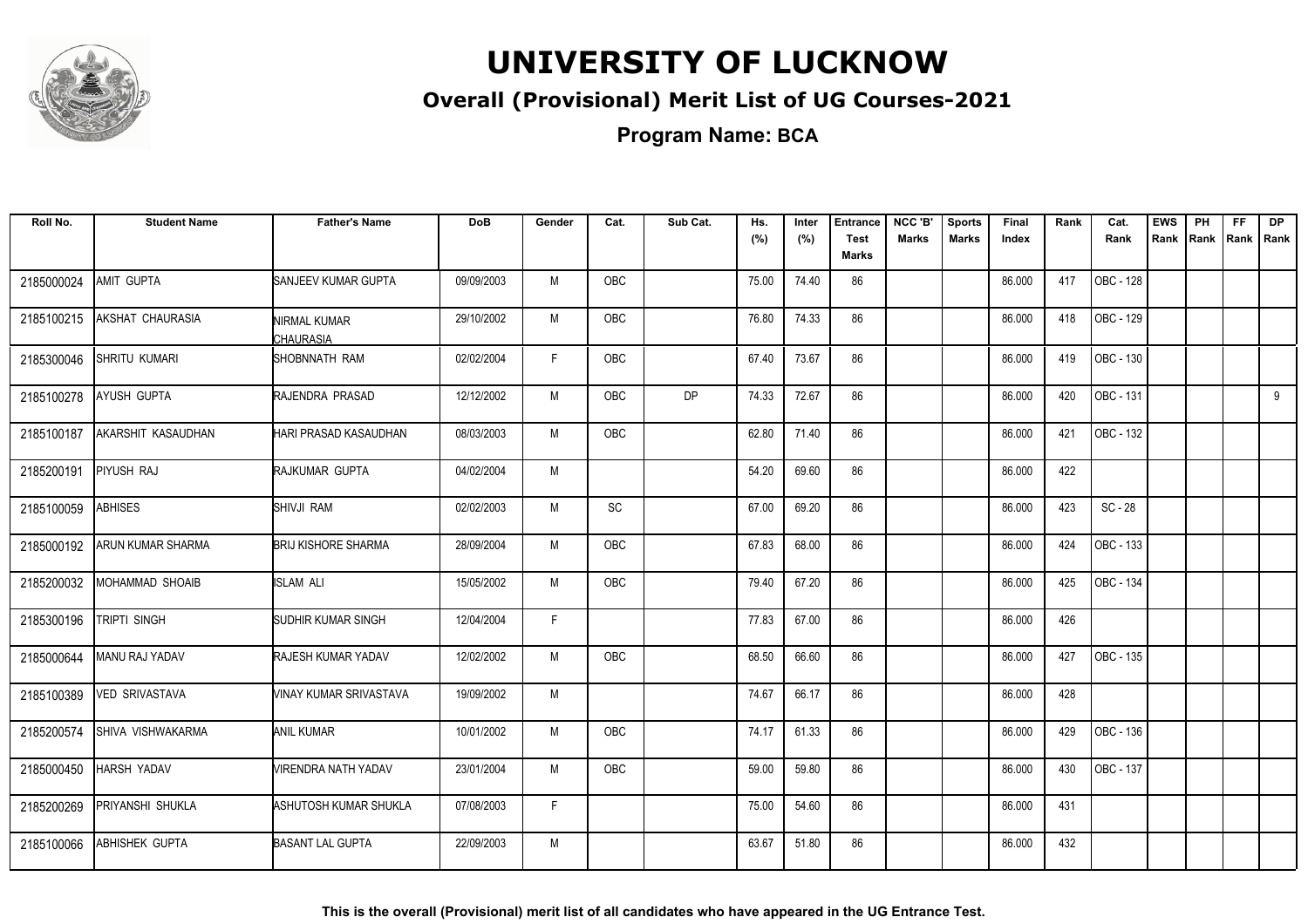

### **Overall (Provisional) Merit List of UG Courses-2021**

**Program Name: BCA**

| Roll No.   | <b>Student Name</b>    | <b>Father's Name</b>          | <b>DoB</b> | Gender | Cat.                         | Sub Cat. | Hs.<br>(%) | Inter<br>(%) | <b>Entrance</b><br><b>Test</b><br><b>Marks</b> | NCC 'B'<br><b>Marks</b> | <b>Sports</b><br><b>Marks</b> | <b>Final</b><br>Index | Rank | Cat.<br>Rank | <b>EWS</b><br>Rank | PH<br>Rank | <b>FF</b><br>Rank   Rank | DP |
|------------|------------------------|-------------------------------|------------|--------|------------------------------|----------|------------|--------------|------------------------------------------------|-------------------------|-------------------------------|-----------------------|------|--------------|--------------------|------------|--------------------------|----|
| 2185300003 | SHIVANSHI SINGH        | MAYANK KUMAR SINGH<br>CHAUHAN | 27/08/2003 | F.     |                              |          | 83.20      | 0.00         | 86                                             |                         |                               | 86.000                | 433  |              |                    |            |                          |    |
| 2185200135 | NIKITA BHATT           | HARISH CHANDRA BHATT          | 02/08/2002 | F.     |                              |          | 81.00      | 0.00         | 86                                             |                         |                               | 86.000                | 434  |              |                    |            |                          |    |
| 2185000190 | ARSHAN JAFRI           | AHSAN JAFRI                   | 05/12/2002 | M      |                              |          | 72.50      | 0.00         | 86                                             |                         |                               | 86.000                | 435  |              |                    |            |                          |    |
| 2185000097 | ANSH UPADHYAY          | SHAILENDRA KUMAR              | 08/07/2002 | M      |                              |          | 72.00      | 0.00         | 86                                             |                         |                               | 86.000                | 436  |              |                    |            |                          |    |
| 2185300269 | VIKAS YADAV            | <b>BABULAL YADAV</b>          | 16/08/2003 | M      | OBC                          |          | 89.40      | 93.20        | 84                                             |                         |                               | 84.000                | 437  | OBC - 138    |                    |            |                          |    |
| 2185200462 | SAMIKSHA AWASTHI       | <b>MANISH AWASTHI</b>         | 23/06/2004 | F.     |                              |          | 88.00      | 92.60        | 84                                             |                         |                               | 84.000                | 438  |              |                    |            |                          |    |
| 2185100122 | <b>ADITI SHUKLA</b>    | RAM KUMAR SHUKLA              | 14/02/2003 | F.     |                              |          | 92.50      | 91.00        | 84                                             |                         |                               | 84.000                | 439  |              |                    |            |                          |    |
| 2185000378 | <b>DIVYANSHU SINGH</b> | <b>MANOJ KUMAR SINGH</b>      | 03/04/2004 | M      |                              |          | 89.00      | 89.20        | 84                                             |                         |                               | 84.000                | 440  |              |                    |            |                          |    |
| 2185000352 | <b>DEVESH NIRUPAM</b>  | AKHILESH KUMAR                | 25/08/2004 | M      | SC                           |          | 88.17      | 88.20        | 84                                             |                         |                               | 84.000                | 441  | SC - 29      |                    |            |                          |    |
| 2185300111 | <b>SUDEEP KUMAR</b>    | <b>VISHUNDEV</b>              | 01/01/2003 | M      | $\mathsf{SC}$                |          | 86.80      | 87.00        | 84                                             |                         |                               | 84.000                | 442  | $SC - 30$    |                    |            |                          |    |
| 2185100233 | ALOK SINGH             | ARJUN KUMAR SINGH             | 01/08/2004 | M      |                              |          | 84.50      | 83.00        | 84                                             |                         |                               | 84.000                | 443  |              |                    |            |                          |    |
| 2185000488 | HIMANSHU VERMA         | <b>SUNIL KUMAR VERMA</b>      | 15/10/2002 | M      | OBC                          |          | 82.50      | 82.60        | 84                                             |                         |                               | 84.000                | 444  | OBC - 139    |                    |            |                          |    |
| 2185200108 | <b>NAMITA SINGH</b>    | <b>ANGAD SINGH</b>            | 10/05/2003 | F.     |                              |          | 76.60      | 82.40        | 84                                             |                         |                               | 84.000                | 445  |              |                    |            |                          |    |
| 2185300277 | <b>VINAY PRATAP</b>    | <b>SAMAR BAHADUR</b>          | 03/05/2003 | M      | $\operatorname{\textsf{SC}}$ |          | 55.00      | 79.60        | 84                                             |                         |                               | 84.000                | 446  | $SC - 31$    |                    |            |                          |    |
| 2185100230 | <b>ALOK KUMAR</b>      | VIJAY BAHADUR                 | 13/11/2004 | M      | <b>OBC</b>                   |          | 80.67      | 79.40        | 84                                             |                         |                               | 84.000                | 447  | OBC - 140    |                    |            |                          |    |
| 2185000506 | <b>ISHU YADAV</b>      | <b>BALRAM SINGH YADAV</b>     | 01/01/2004 | F.     | <b>OBC</b>                   |          | 78.67      | 79.33        | 84                                             |                         |                               | 84.000                | 448  | OBC - 141    |                    |            |                          |    |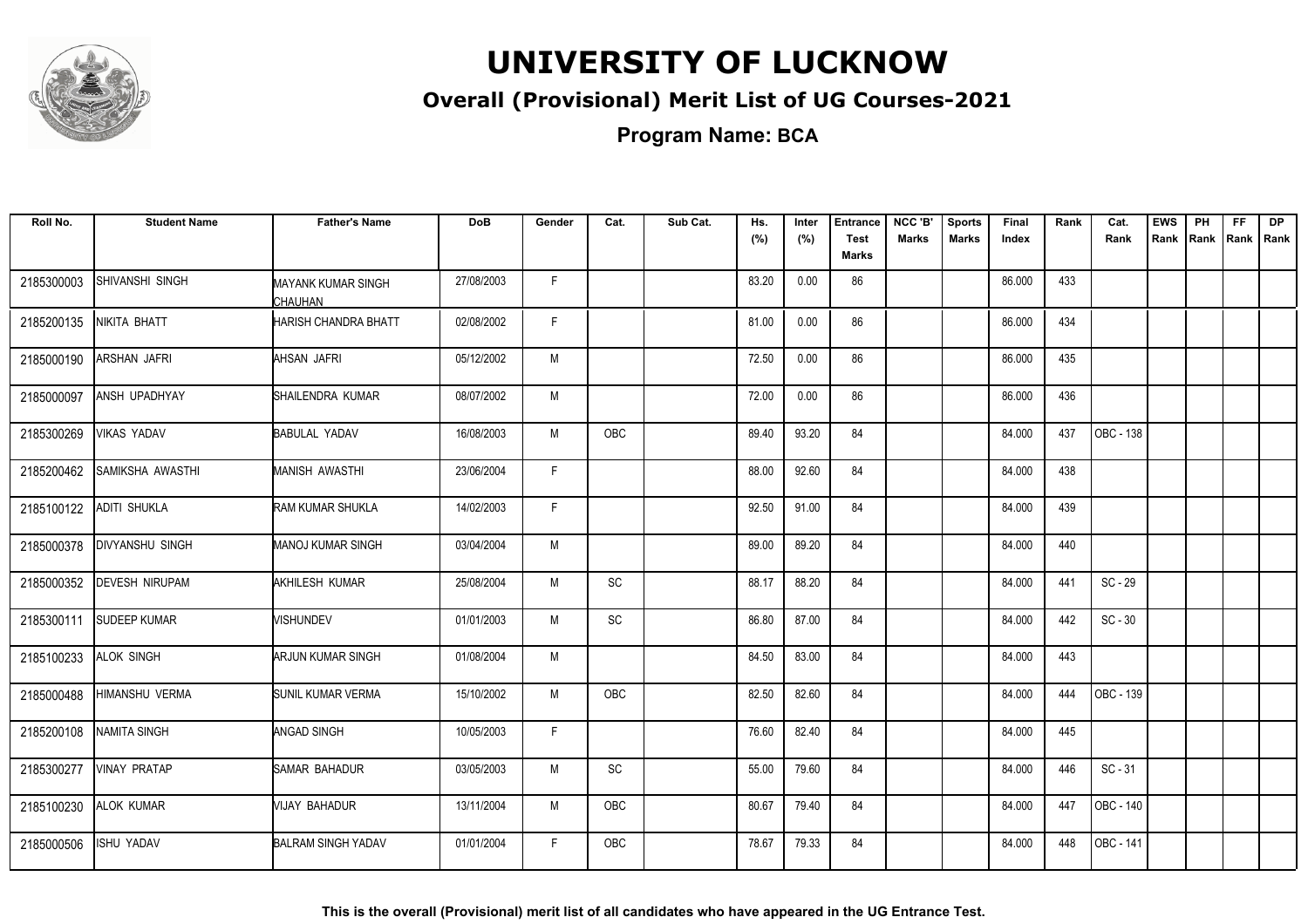

### **Overall (Provisional) Merit List of UG Courses-2021**

**Program Name: BCA**

| Roll No.   | <b>Student Name</b>       | <b>Father's Name</b>               | <b>DoB</b> | Gender | Cat.                         | Sub Cat.  | Hs.<br>(%) | Inter<br>(%) | <b>Entrance</b><br><b>Test</b><br><b>Marks</b> | NCC 'B'<br><b>Marks</b> | <b>Sports</b><br><b>Marks</b> | Final<br>Index | Rank | Cat.<br>Rank | <b>EWS</b><br>Rank | PH<br>Rank | FF. | <b>DP</b><br>Rank   Rank |
|------------|---------------------------|------------------------------------|------------|--------|------------------------------|-----------|------------|--------------|------------------------------------------------|-------------------------|-------------------------------|----------------|------|--------------|--------------------|------------|-----|--------------------------|
| 2185200456 | SALONI SINGH              | <b>SUBHASH KUMAR SINGH</b>         | 13/02/2004 | F.     |                              | <b>DP</b> | 83.33      | 77.20        | 84                                             |                         |                               | 84.000         | 449  |              |                    |            |     | 10                       |
| 2185100384 | <b>UMESH KUMAR</b>        | MEHARBANI RAM                      | 05/03/2004 | M      |                              |           | 75.00      | 77.00        | 84                                             |                         |                               | 84.000         | 450  |              |                    |            |     |                          |
| 2185100177 | AJAY SINGH                | <b>SURENDRA</b>                    | 01/07/2000 | M      |                              |           | 85.17      | 76.80        | 84                                             |                         |                               | 84.000         | 451  |              |                    |            |     |                          |
| 2185200314 | RAJ CHAURASIYA            | SANTOSH CHAURASIA                  | 09/09/2003 | M      | OBC                          |           | 79.00      | 75.00        | 84                                             |                         |                               | 84.000         | 452  | OBC - 142    |                    |            |     |                          |
| 2185100191 | AKASH KUMAR               | ANIL KUMAR GUOTAM                  | 23/02/2003 | M      | $\operatorname{\textsf{SC}}$ |           | 50.83      | 74.20        | 84                                             |                         |                               | 84.000         | 453  | $SC - 32$    |                    |            |     |                          |
| 2185300180 | TANU VERMA                | HEMANT KUMAR VERMA                 | 25/04/2003 | F.     | OBC                          |           | 72.00      | 72.17        | 84                                             |                         |                               | 84.000         | 454  | OBC - 143    |                    |            |     |                          |
| 2185000412 | <b>GAURAV SHARMA</b>      | SHIV SHANTAN SHARMA                | 17/08/2001 | M      | OBC                          |           | 83.83      | 71.80        | 84                                             |                         |                               | 84.000         | 455  | OBC - 144    |                    |            |     |                          |
| 2185200526 | <b>SAURAV KUMAR SINGH</b> | <b>SATENDRA SINGH</b>              | 09/04/2004 | M      |                              |           | 85.80      | 71.40        | 84                                             |                         |                               | 84.000         | 456  |              |                    |            |     |                          |
| 2185300098 | SONAL TIWARI              | AVINASH TIWARI                     | 20/02/2004 | F.     |                              |           | 75.33      | 71.00        | 84                                             |                         |                               | 84.000         | 457  |              |                    |            |     |                          |
| 2185200120 | NEERAJ GUPTA              | VINOD GUPTA                        | 27/01/2003 | M      | <b>OBC</b>                   |           | 82.17      | 70.80        | 84                                             |                         |                               | 84.000         | 458  | OBC - 145    |                    |            |     |                          |
| 2185300161 | <b>SWATI ARYA</b>         | <b>PURANMASI</b>                   | 12/09/2003 | F.     | SC                           |           | 67.00      | 69.00        | 84                                             |                         |                               | 84.000         | 459  | $SC - 33$    |                    |            |     |                          |
| 2185300299 | VISHAL KASHYAP            | <b>INDRAJEET KASHYAP</b>           | 15/07/2002 | M      | <b>OBC</b>                   |           | 76.50      | 68.60        | 84                                             |                         |                               | 84.000         | 460  | OBC - 146    |                    |            |     |                          |
| 2185100005 | AAKARSH CHAURASIA         | <b>LATE MR DINESH</b><br>CHAURASIA | 24/09/2003 | M      | <b>OBC</b>                   |           | 62.50      | 66.40        | 84                                             |                         |                               | 84.000         | 461  | OBC - 147    |                    |            |     |                          |
| 2185300242 | VAIBHAV MANI TRIPATHI     | <b>PRAMOD MANI TRIPATHI</b>        | 31/10/2002 | M      |                              |           | 89.33      | 65.80        | 84                                             |                         |                               | 84.000         | 462  |              | 26                 |            |     |                          |
| 2185200176 | PALLAV PANDEY             | SUSHIL KUMAR PANDEY                | 24/06/2003 | M      |                              |           | 94.00      | 64.40        | 84                                             |                         |                               | 84.000         | 463  |              |                    |            |     |                          |
| 2185100366 | SHAURYA SINGH             | RAKESH KUMAR SINGH                 | 13/08/2002 | M      |                              |           | 78.00      | 64.40        | 84                                             |                         |                               | 84.000         | 464  |              |                    |            |     |                          |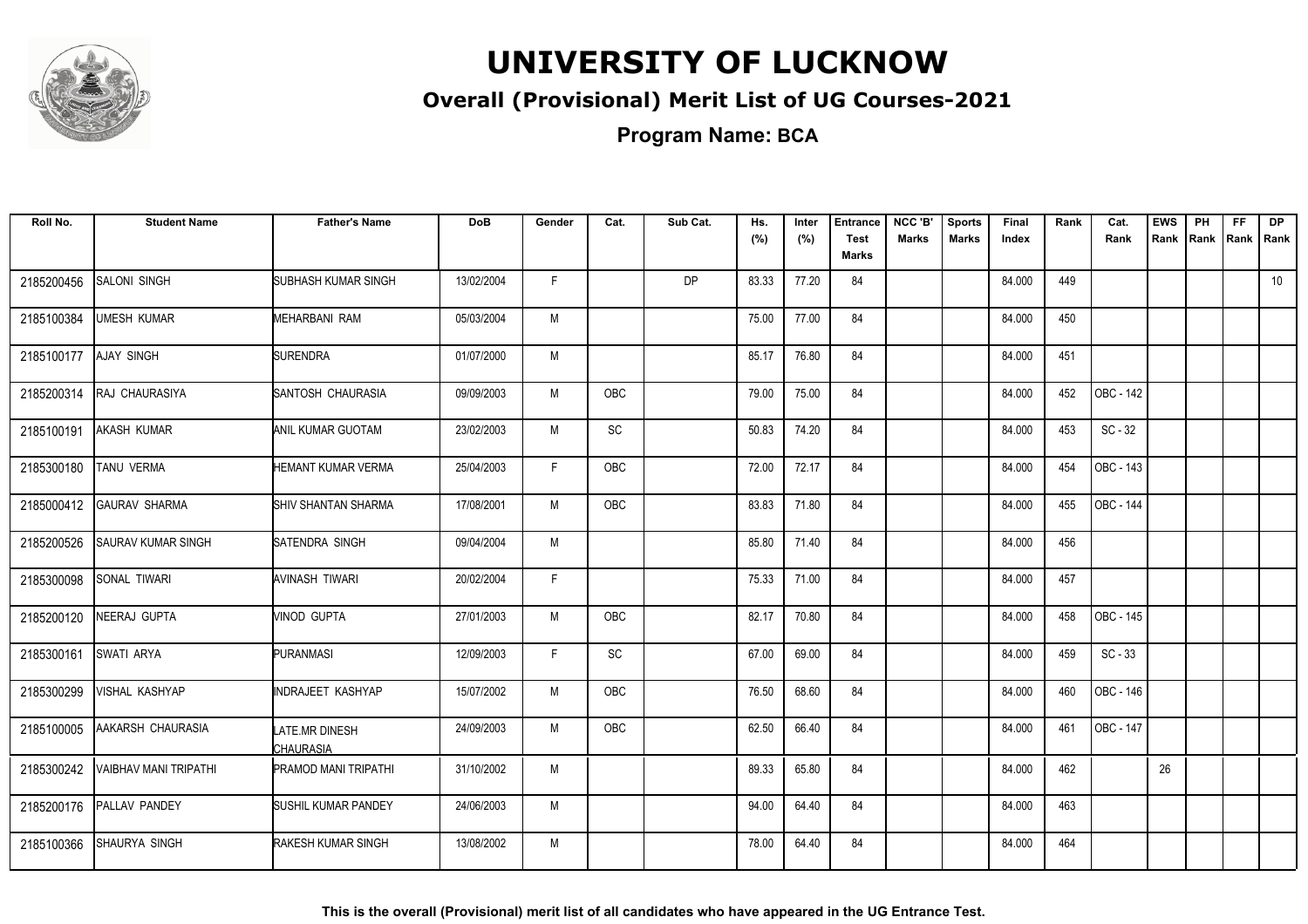

### **Overall (Provisional) Merit List of UG Courses-2021**

**Program Name: BCA**

| Roll No.   | <b>Student Name</b>      | <b>Father's Name</b>             | <b>DoB</b> | Gender | Cat.       | Sub Cat. | Hs.<br>(%) | Inter<br>(%) | <b>Entrance</b><br><b>Test</b> | NCC 'B'<br><b>Marks</b> | <b>Sports</b><br><b>Marks</b> | Final<br>Index | Rank | Cat.<br>Rank     | <b>EWS</b><br>Rank | PH | FF<br>Rank   Rank   Rank | <b>DP</b> |
|------------|--------------------------|----------------------------------|------------|--------|------------|----------|------------|--------------|--------------------------------|-------------------------|-------------------------------|----------------|------|------------------|--------------------|----|--------------------------|-----------|
|            |                          |                                  |            |        |            |          |            |              | <b>Marks</b>                   |                         |                               |                |      |                  |                    |    |                          |           |
| 2185300218 | UMME IQRA                | IMTIYAZ ALI                      | 15/01/2002 | F.     | <b>OBC</b> |          | 75.67      | 64.40        | 84                             |                         |                               | 84.000         | 465  | <b>OBC - 148</b> |                    |    |                          |           |
| 2185200223 | PRANAV KUMAR             | RAJESH KUMAR                     | 27/12/2002 | M      |            |          | 69.40      | 63.83        | 84                             |                         |                               | 84.000         | 466  |                  |                    |    |                          |           |
| 2185000253 | <b>AVIJIT SINGH</b>      | RAJENDRA KUMAR                   | 18/12/2002 | M      | SC         |          | 66.17      | 63.20        | 84                             |                         |                               | 84.000         | 467  | $SC - 34$        |                    |    |                          |           |
| 2185000269 | AYUSH CHAUHAN            | SATENDRA SINGH<br>CHAUHAN        | 11/03/2003 | M      |            |          | 71.50      | 60.60        | 84                             |                         |                               | 84.000         | 468  |                  |                    |    |                          |           |
| 2185100189 | AKASH GUPTA              | <b>DINESH GUPTA</b>              | 01/07/2001 | M      |            |          | 76.00      | 58.40        | 84                             |                         |                               | 84.000         | 469  |                  |                    |    |                          |           |
| 2185300306 | VISHAL KUMAR YADAV       | <b>SUNIL KUMAR YADAV</b>         | 30/05/2002 | M      | OBC        |          | 77.80      | 58.20        | 84                             |                         |                               | 84.000         | 470  | OBC - 149        |                    |    |                          |           |
| 2185300037 | SHREYANSH TRIPATHI       | <b>RAVI SHANKAR TRIPATHI</b>     | 17/02/2004 | M      |            |          | 78.40      | 54.40        | 84                             |                         |                               | 84.000         | 471  |                  |                    |    |                          |           |
| 2185200106 | NAMAN DEEP SINGH         | SANJESH KUMAR SINGH              | 01/11/2002 | M      |            |          | 68.60      | 0.00         | 84                             |                         |                               | 84.000         | 472  |                  |                    |    |                          |           |
| 2185000209 | ARYAN KUMAR GUPTA        | RADHESHYAM GUPTA                 | 25/11/2004 | M      | OBC        |          | 64.00      | 0.00         | 84                             |                         |                               | 84.000         | 473  | OBC - 150        |                    |    |                          |           |
| 2185200021 | MITALI DEY               | NAVEEN KUMAR DEY                 | 08/05/2004 | F      |            |          | 89.00      | 94.17        | 82                             |                         |                               | 82.000         | 474  |                  |                    |    |                          |           |
| 2185000081 | <b>ANKIT KUMAR VERMA</b> | <b>GOPAL JI VERMA</b>            | 11/12/2003 | M      | <b>OBC</b> |          | 89.60      | 90.20        | 82                             |                         |                               | 82.000         | 475  | OBC - 151        |                    |    |                          |           |
| 2185000493 | <b>ILMA HAFEEZ</b>       | MOHAMMAD KHUSHTAR<br>RAHMAN KHAN | 01/02/2003 | F.     |            |          | 84.80      | 88.33        | 82                             |                         |                               | 82.000         | 476  |                  |                    |    |                          |           |
| 2185000530 | KANHAIYA PATEL           | <b>PREM KISHOR</b>               | 12/04/2004 | M      | <b>OBC</b> |          | 81.50      | 87.80        | 82                             |                         |                               | 82.000         | 477  | OBC - 152        |                    |    |                          |           |
| 2185300159 | <b>SUYASH VERMA</b>      | RAKESH VERMA                     | 27/01/2004 | M      | <b>OBC</b> |          | 81.20      | 87.00        | 82                             |                         |                               | 82.000         | 478  | OBC - 153        |                    |    |                          |           |
| 2185000328 | <b>DEEPAK CHAURASIA</b>  | ASHOK CHAURASIA                  | 28/01/2003 | M      | <b>OBC</b> |          | 84.50      | 86.60        | 82                             |                         |                               | 82.000         | 479  | OBC - 154        |                    |    |                          |           |
| 2185000165 | <b>APURV PATEL</b>       | <b>MUKESH KUMAR</b>              | 06/12/2004 | M      | <b>OBC</b> |          | 86.67      | 86.20        | 82                             |                         |                               | 82.000         | 480  | OBC - 155        |                    |    |                          |           |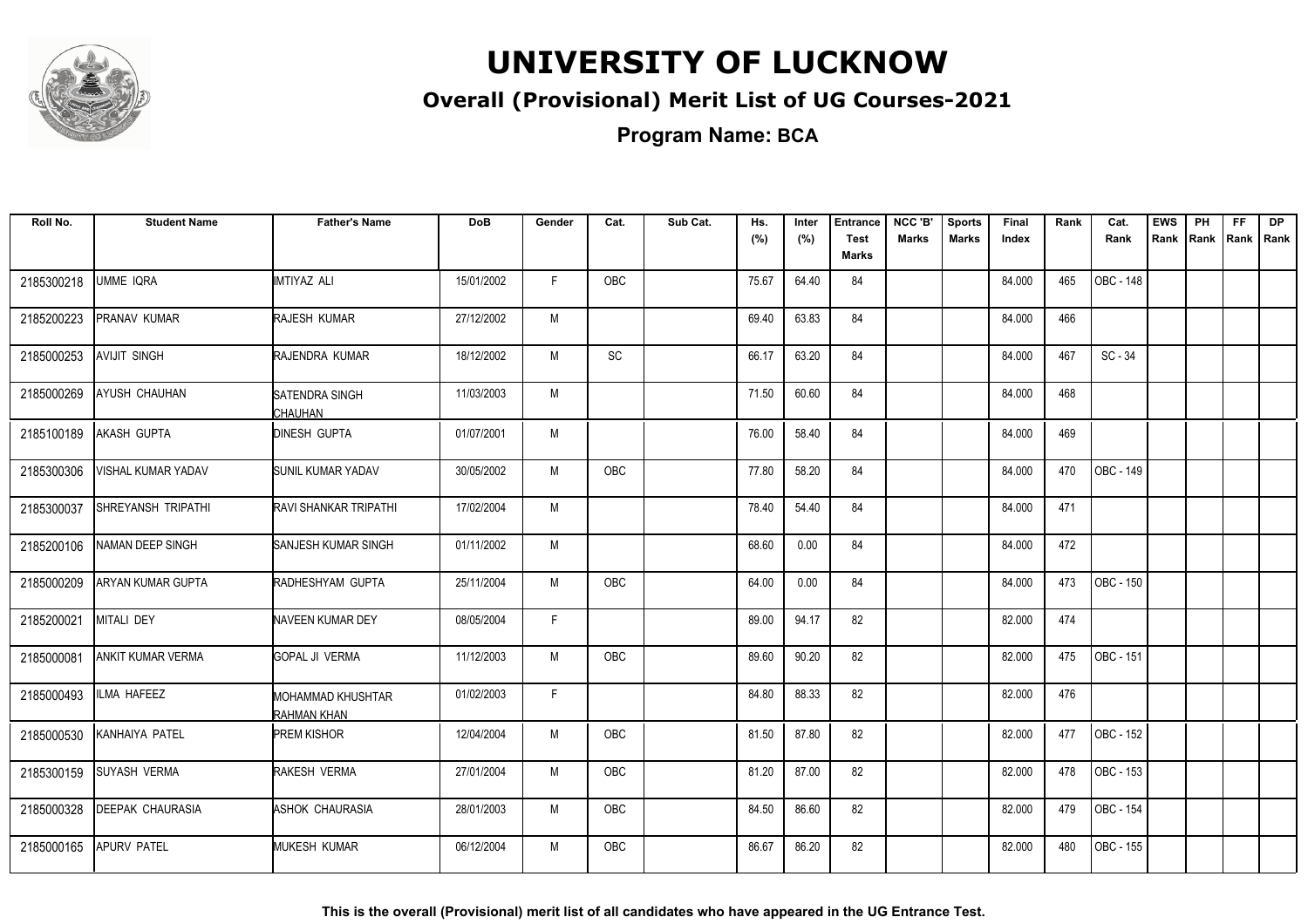

### **Overall (Provisional) Merit List of UG Courses-2021**

| Roll No.   | <b>Student Name</b>            | <b>Father's Name</b>             | <b>DoB</b> | Gender | Cat.       | Sub Cat.  | Hs.<br>(%) | Inter<br>(%) | <b>Entrance</b><br>Test | NCC 'B'<br><b>Marks</b> | <b>Sports</b><br><b>Marks</b> | <b>Final</b><br>Index | Rank | Cat.<br>Rank | <b>EWS</b><br>Rank | <b>PH</b> | <b>FF</b><br>Rank Rank Rank | <b>DP</b> |
|------------|--------------------------------|----------------------------------|------------|--------|------------|-----------|------------|--------------|-------------------------|-------------------------|-------------------------------|-----------------------|------|--------------|--------------------|-----------|-----------------------------|-----------|
|            |                                |                                  |            |        |            |           |            |              | Marks                   |                         |                               |                       |      |              |                    |           |                             |           |
| 2185300016 | <b>ISHRADDHA SINGH</b>         | <b>AJAY PRATAP SINGH</b>         | 13/10/2003 | F.     |            |           | 91.60      | 85.60        | 82                      |                         |                               | 82.000                | 481  |              |                    |           |                             |           |
| 2185300185 | TANYA SHARMA SHARMA            | ISURESH KUMAR SHARMA             | 08/10/2002 | F.     | OBC        |           | 73.60      | 85.00        | 82                      |                         |                               | 82.000                | 482  | OBC - 156    |                    |           |                             |           |
| 2185200291 | PUSHKAR PANT                   | HARISH CHANDRA PANT              | 18/03/2003 | M      |            |           | 86.00      | 84.50        | 82                      |                         |                               | 82.000                | 483  |              |                    |           |                             |           |
| 2185200504 | SATISH YADAV                   | SHIVLOCHAN YADAV                 | 17/10/2003 | M      | <b>OBC</b> |           | 89.00      | 84.40        | 82                      |                         |                               | 82.000                | 484  | OBC - 157    |                    |           |                             |           |
| 2185200466 | SAMRIDHI VISHWAKARMA           | <b>SUNEEL KUMAR</b>              | 09/06/2002 | F.     |            |           | 81.17      | 83.40        | 82                      |                         |                               | 82.000                | 485  |              |                    |           |                             |           |
| 2185100287 | <b>DEVASHEESH SURAYANSH</b>    | <b>SUNIL KUMAR</b>               | 06/11/2003 | M      |            |           | 72.83      | 83.40        | 82                      |                         |                               | 82.000                | 486  |              |                    |           |                             |           |
| 2185300005 | <b>ISHIVENDRA MISHRA</b>       | VIRENDRA KUMAR MISHRA            | 23/10/2003 | M      |            |           | 72.83      | 83.20        | 82                      |                         |                               | 82.000                | 487  |              |                    |           |                             |           |
| 2185100288 | <b>DEVIKA TIWARI</b>           | UAI PRAKASH TIWARI               | 09/08/2003 | F      |            | <b>UE</b> | 82.00      | 81.40        | 82                      |                         |                               | 82.000                | 488  |              |                    |           |                             |           |
| 2185300276 | <b>VINAY KUMAR</b>             | SANJAY KUMAR                     | 10/07/2003 | M      | <b>OBC</b> |           | 92.20      | 81.00        | 82                      |                         |                               | 82.000                | 489  | OBC - 158    |                    |           |                             |           |
| 2185300347 | YUVRAJ SINGH                   | KRISHNAPAL SINGH                 | 05/05/2003 | M      |            |           | 87.50      | 81.00        | 82                      |                         |                               | 82.000                | 490  |              |                    |           |                             |           |
| 2185200294 | RACHNA MISHRA                  | SHASHI BHUSHAN MISHRA            | 20/09/2003 | F      |            |           | 79.33      | 80.80        | 82                      |                         |                               | 82.000                | 491  |              |                    |           |                             |           |
| 2185000621 | <b>MANAS GUPTA</b>             | AJAY GUPTA                       | 25/01/2004 | M      | <b>OBC</b> |           | 76.40      | 80.20        | 82                      |                         |                               | 82.000                | 492  | OBC - 159    |                    |           |                             |           |
| 2185200352 | <b>RAVI KUMAR VERMA</b>        | BHUNESHWAR PRASAD                | 20/02/2004 | М      | OBC        |           | 74.50      | 80.20        | 82                      |                         |                               | 82.000                | 493  | OBC - 160    |                    |           |                             |           |
| 2185300105 | <b>SRISHTI</b>                 | <b>HRIDAYESH KUMAR</b>           | 24/12/2004 | F.     | <b>OBC</b> |           | 84.00      | 79.80        | 82                      |                         |                               | 82.000                | 494  | OBC - 161    |                    |           |                             |           |
| 2185300282 | <b>VINEET KUMAR CHATURVEDI</b> | <b>ASHOK KUMAR</b><br>CHATURVEDI | 30/04/2004 | М      |            |           | 88.67      | 79.40        | 82                      |                         |                               | 82.000                | 495  |              |                    |           |                             |           |
| 2185000434 | <b>HARSH AGARWAL</b>           | ATUL AGARWAL                     | 14/11/2003 | М      |            |           | 70.00      | 77.40        | 82                      |                         |                               | 82.000                | 496  |              |                    |           |                             |           |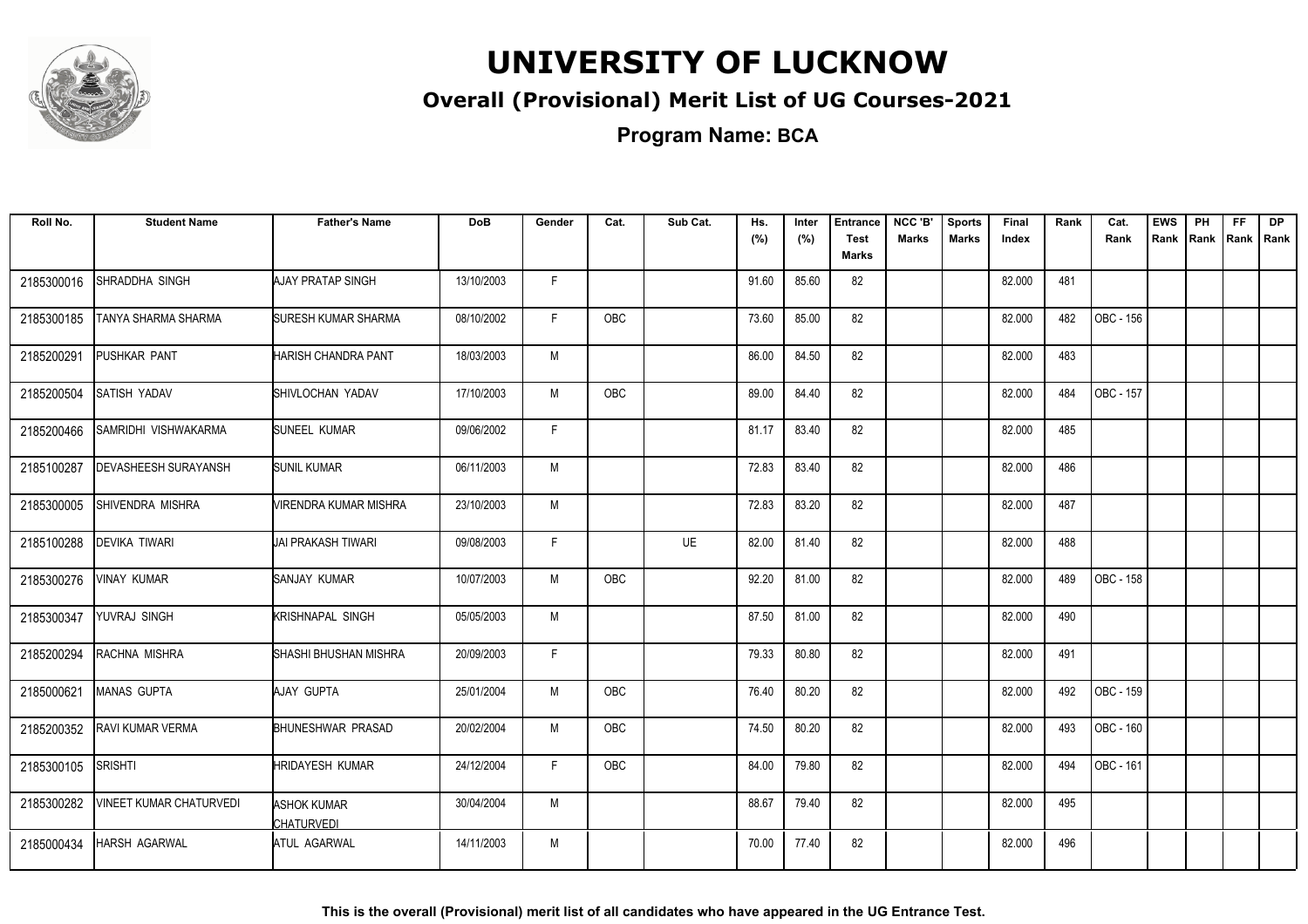

### **Overall (Provisional) Merit List of UG Courses-2021**

**Program Name: BCA**

| Roll No.   | <b>Student Name</b>      | <b>Father's Name</b>       | <b>DoB</b> | Gender | Cat.       | Sub Cat.   | Hs.<br>(%) | Inter<br>(%) | <b>Entrance</b><br><b>Test</b><br><b>Marks</b> | NCC 'B'<br><b>Marks</b> | <b>Sports</b><br><b>Marks</b> | Final<br>Index | Rank | Cat.<br>Rank | <b>EWS</b><br>Rank | PH<br>Rank Rank | <b>FF</b> | <b>DP</b><br>Rank |
|------------|--------------------------|----------------------------|------------|--------|------------|------------|------------|--------------|------------------------------------------------|-------------------------|-------------------------------|----------------|------|--------------|--------------------|-----------------|-----------|-------------------|
| 2185000063 | ANIMESH MOHAN            | <b>LAXMI KANT GUPTA</b>    | 18/09/2004 | M      | <b>OBC</b> |            | 62.00      | 76.80        | 82                                             |                         |                               | 82.000         | 497  | OBC - 162    |                    |                 |           |                   |
| 2185000206 | <b>ARYAN SINGH</b>       | SANTOSH KUMAR SINGH        | 01/12/2004 | M      |            |            | 88.20      | 76.60        | 82                                             |                         |                               | 82.000         | 498  |              |                    |                 |           |                   |
| 2185200582 | SHIVAM SHUKLA            | IANOOP KUMAR SHUKLA        | 13/06/2004 | M      |            |            | 77.83      | 76.40        | 82                                             |                         |                               | 82.000         | 499  |              |                    |                 |           |                   |
| 2185200512 | SAUHARD SHUKLA           | JAI KRISHNA SHUKLA         | 01/09/2003 | M      |            |            | 73.67      | 76.40        | 82                                             |                         |                               | 82.000         | 500  |              |                    |                 |           |                   |
| 2185100374 | SIDDHANT ARYA            | BAIJNATH PAL               | 07/02/2003 | M      | OBC        | <b>NCC</b> | 86.20      | 76.20        | 80                                             | 2.000                   |                               | 82.000         | 501  | OBC - 163    |                    |                 |           |                   |
| 2185200407 | RYAN LAIQ AHMAD          | LAIQ AHMAD                 | 05/10/2002 | M      |            |            | 71.50      | 76.20        | 82                                             |                         |                               | 82.000         | 502  |              |                    |                 |           |                   |
| 2185000199 | <b>ARYAN GUPTA</b>       | MANOJ GUPTA                | 29/04/2003 | M      | OBC        |            | 69.00      | 76.00        | 82                                             |                         |                               | 82.000         | 503  | OBC - 164    |                    |                 |           |                   |
| 2185000289 | AYUSH YADAV              | <b>PRAMOD KUMAR YADAV</b>  | 20/02/2004 | M      | <b>OBC</b> |            | 79.00      | 75.80        | 82                                             |                         |                               | 82.000         | 504  | OBC - 165    |                    |                 |           |                   |
| 2185300354 | ZEENAT KHATOON           | <b>MOHD MUSTAFA</b>        | 16/11/2003 | F      | <b>OBC</b> |            | 82.00      | 75.40        | 82                                             |                         |                               | 82.000         | 505  | OBC - 166    |                    |                 |           |                   |
| 2185100340 | PRATEEK KUMAR SINGH      | VINAY KUMAR SINGH          | 04/08/2003 | M      |            | <b>DP</b>  | 60.17      | 73.33        | 82                                             |                         |                               | 82.000         | 506  |              |                    |                 |           | 11                |
| 2185200160 | NITIKA SRIVASTAVA        | VINAY KUMAR SRIVASTAVA     | 23/12/2004 | F      |            |            | 66.67      | 70.60        | 82                                             |                         |                               | 82.000         | 507  |              |                    |                 |           |                   |
| 2185300165 | SWATI YADAV              | MR. RAMCHANDRA YADAV       | 16/08/2003 | F.     | OBC        |            | 80.33      | 70.20        | 82                                             |                         |                               | 82.000         | 508  | OBC - 167    |                    |                 |           |                   |
| 2185100369 | <b>SHIVAM SHARMA</b>     | <b>SAMEER KUMAR SHARMA</b> | 12/06/2003 | M      | <b>OBC</b> | <b>DP</b>  | 69.00      | 69.80        | 82                                             |                         |                               | 82.000         | 509  | OBC - 168    |                    |                 |           | 12                |
| 2185000426 | <b>GYANENDRA KUMAR</b>   | <b>ASHOK KUMAR</b>         | 17/07/2001 | M      |            |            | 61.83      | 68.60        | 82                                             |                         |                               | 82.000         | 510  |              |                    |                 |           |                   |
| 2185000094 | ANMOL YADAV              | <b>VAKIL SINGH YADAV</b>   | 14/03/2004 | M      | <b>OBC</b> |            | 72.83      | 68.20        | 82                                             |                         |                               | 82.000         | 511  | OBC - 169    |                    |                 |           |                   |
| 2185100043 | <b>ABHAY SINGH YADAV</b> | <b>BALBEER SINGH YADAV</b> | 26/11/2002 | M      | <b>OBC</b> |            | 67.00      | 68.00        | 82                                             |                         |                               | 82.000         | 512  | OBC - 170    |                    |                 |           |                   |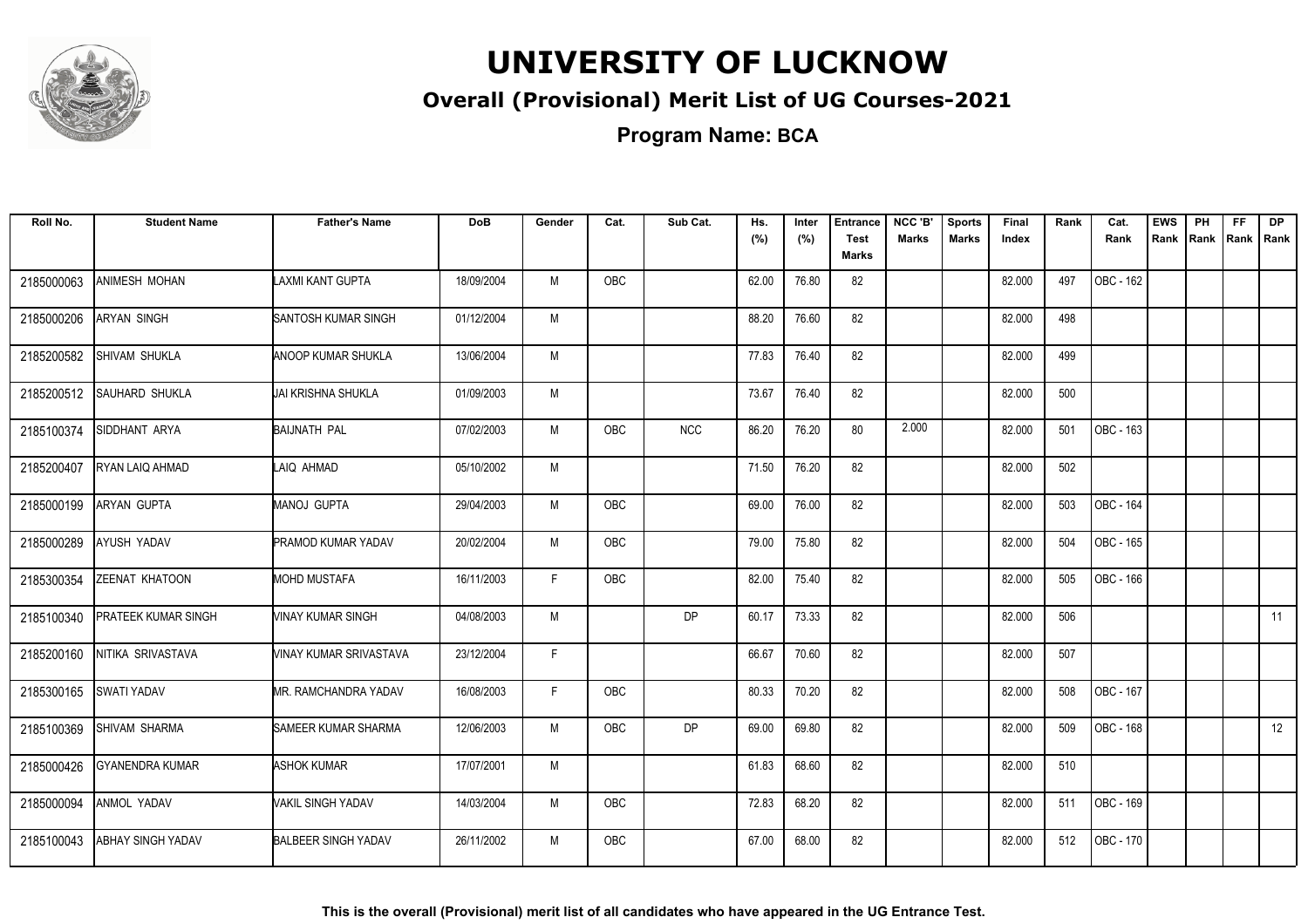

### **Overall (Provisional) Merit List of UG Courses-2021**

**Program Name: BCA**

| Roll No.   | <b>Student Name</b>        | <b>Father's Name</b>              | <b>DoB</b> | Gender | Cat.       | Sub Cat. | Hs.<br>(%) | Inter<br>(%) | <b>Entrance</b><br><b>Test</b> | NCC 'B'<br>Marks | <b>Sports</b><br><b>Marks</b> | Final<br>Index | Rank | Cat.<br>Rank | <b>EWS</b><br>Rank | PH<br>Rank   Rank | <b>FF</b> | <b>DP</b><br>Rank |
|------------|----------------------------|-----------------------------------|------------|--------|------------|----------|------------|--------------|--------------------------------|------------------|-------------------------------|----------------|------|--------------|--------------------|-------------------|-----------|-------------------|
|            |                            |                                   |            |        |            |          |            |              | <b>Marks</b>                   |                  |                               |                |      |              |                    |                   |           |                   |
| 2185200351 | RAVI YADAV                 | VISHNU SHANKER YADAV              | 11/07/2003 | M      | OBC        |          | 72.17      | 67.67        | 82                             |                  |                               | 82.000         | 513  | OBC - 171    |                    |                   |           |                   |
| 2185000036 | AMRIT PATHAK               | AKHILESH CHANDRA<br><b>PATHAK</b> | 04/09/2001 | M      |            |          | 70.17      | 65.60        | 82                             |                  |                               | 82.000         | 514  |              |                    |                   |           |                   |
| 2185200077 | <b>MOHD KAMIL SIDDIQUI</b> | <b>MOHD AFAQUE AHMAD</b>          | 20/09/2002 | M      | <b>OBC</b> |          | 80.33      | 64.80        | 82                             |                  |                               | 82.000         | 515  | OBC - 172    |                    |                   |           |                   |
| 2185000586 | KSHITIJ JAISWAL            | LATE.GYANENDRA JAISWAL            | 07/04/2002 | M      | OBC        |          | 79.20      | 58.60        | 82                             |                  |                               | 82.000         | 516  | OBC - 173    |                    |                   |           |                   |
| 2185100226 | ALI RAZA                   | INTEZAR AHMAD                     | 01/02/2003 | M      |            |          | 70.80      | 58.40        | 82                             |                  |                               | 82.000         | 517  |              |                    |                   |           |                   |
| 2185000331 | DEEPAK VERMA               | RAM JIVAN VERMA                   | 15/03/2004 | M      | <b>SC</b>  |          | 86.60      | 0.00         | 82                             |                  |                               | 82.000         | 518  | $SC - 35$    |                    |                   |           |                   |
| 2185000566 | KIRTI TIWARI               | <b>H C TIWARI</b>                 | 15/04/2003 | F.     |            |          | 81.80      | 0.00         | 82                             |                  |                               | 82.000         | 519  |              |                    |                   |           |                   |
| 2185200317 | RAJ MADHESHIYA             | <b>RAKESH KUMAR</b>               | 07/11/2003 | M      | <b>OBC</b> |          | 79.60      | 0.00         | 82                             |                  |                               | 82.000         | 520  | OBC - 174    |                    |                   |           |                   |
| 2185200378 | RITVIJ TIWARI              | SATISH TIWARI                     | 19/06/2003 | M      |            |          | 69.40      | 0.00         | 82                             |                  |                               | 82.000         | 521  |              |                    |                   |           |                   |
| 2185200417 | SADIYA KHAN                | MOHD AFTAB KHAN                   | 03/07/2003 | F      |            |          | 68.60      | 0.00         | 82                             |                  |                               | 82.000         | 522  |              |                    |                   |           |                   |
| 2185000343 | DEVANSH RAI                | SHAILENDRA RAI                    | 01/10/2003 | M      |            |          | 59.40      | 0.00         | 82                             |                  |                               | 82.000         | 523  |              |                    |                   |           |                   |
| 2185000038 | AMRITA DWIVEDI             | AJAY DWIVEDI                      | 04/10/2002 | F      |            |          | 89.40      | 95.60        | 80                             |                  |                               | 80.000         | 524  |              |                    |                   |           |                   |
| 2185000095 | ANNYA DIXIT                | <b>SARVESH KUMAR DIXIT</b>        | 10/02/2003 | F      |            |          | 90.17      | 94.83        | 80                             |                  |                               | 80.000         | 525  |              |                    |                   |           |                   |
| 2185000492 | HUDA KHAN                  | <b>DILSHAD ALI</b>                | 22/12/2003 | F      |            |          | 82.60      | 93.00        | 80                             |                  |                               | 80.000         | 526  |              |                    |                   |           |                   |
| 2185100399 | YASH PANDEY                | <b>SATENDRA PANDEY</b>            | 25/12/2002 | M      |            |          | 82.00      | 90.33        | 80                             |                  |                               | 80.000         | 527  |              |                    |                   |           |                   |
| 2185200062 | MOHD YUSUF                 | ANWAR ALI                         | 19/12/2001 | M      |            |          | 82.33      | 89.00        | 80                             |                  |                               | 80.000         | 528  |              | 27                 |                   |           |                   |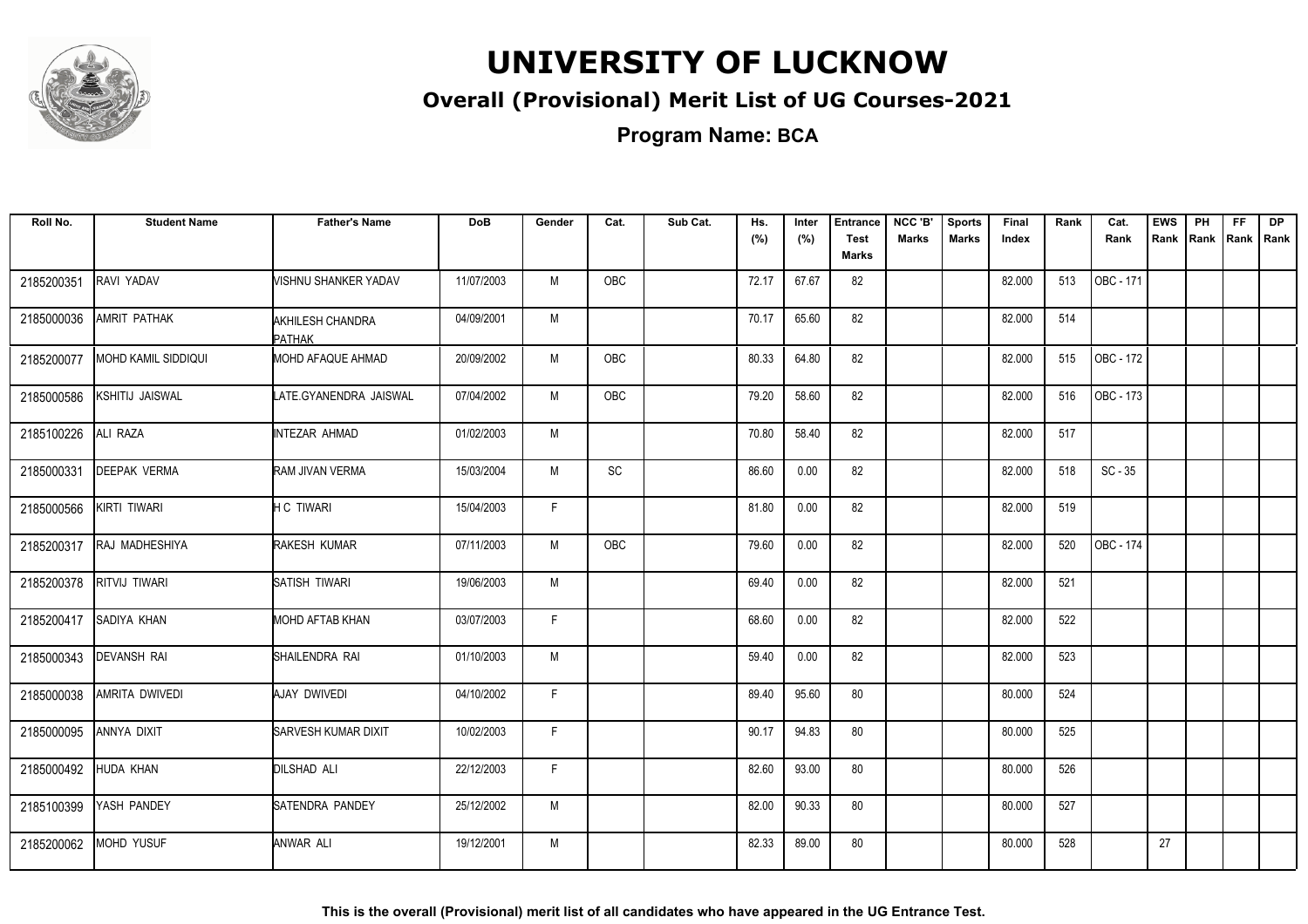

### **Overall (Provisional) Merit List of UG Courses-2021**

**Program Name: BCA**

| Roll No.   | <b>Student Name</b>                | <b>Father's Name</b>         | <b>DoB</b> | Gender | Cat.       | Sub Cat. | Hs.<br>(%) | Inter<br>(%) | <b>Entrance</b><br><b>Test</b><br>Marks | NCC 'B'<br><b>Marks</b> | <b>Sports</b><br><b>Marks</b> | Final<br>Index | Rank | Cat.<br>Rank | <b>EWS</b><br>Rank | PH<br>Rank   Rank   Rank | FF. | <b>DP</b> |
|------------|------------------------------------|------------------------------|------------|--------|------------|----------|------------|--------------|-----------------------------------------|-------------------------|-------------------------------|----------------|------|--------------|--------------------|--------------------------|-----|-----------|
| 2185300090 | SNEHA NIGAM                        | SANTOSH KUMAR NIGAM          | 29/06/2004 | F.     |            |          | 90.60      | 88.00        | 80                                      |                         |                               | 80.000         | 529  |              |                    |                          |     |           |
| 2185100112 | ADARSH KUMAR PANDEY                | <b>BIRENDRA KUMAR PANDEY</b> | 24/02/2005 | M      |            |          | 85.00      | 87.00        | 80                                      |                         |                               | 80.000         | 530  |              |                    |                          |     |           |
| 2185200426 | SAHIL PANDEY                       | VIJAY KUMAR PANDEY           | 26/01/2004 | M      |            |          | 84.83      | 85.20        | 80                                      |                         |                               | 80.000         | 531  |              |                    |                          |     |           |
| 2185200405 | RUDRESH TIWARI                     | RAJ KUMAR TIWARI             | 14/05/2004 | M      |            |          | 82.67      | 84.80        | 80                                      |                         |                               | 80.000         | 532  |              |                    |                          |     |           |
| 2185200072 | <b>MOHD FAIZ</b>                   | SHAKEEL SHEIKH               | 28/03/2001 | M      | OBC        |          | 80.17      | 84.20        | 80                                      |                         |                               | 80.000         | 533  | OBC - 175    |                    |                          |     |           |
| 2185100393 | VINAYAK TRIPATHI                   | RAJESH KUMAR TRIPATHI        | 10/12/2003 | M      |            |          | 81.83      | 83.50        | 80                                      |                         |                               | 80.000         | 534  |              |                    |                          |     |           |
| 2185100318 | <b>KRITIKA KUMARI</b>              | RAKESH KUMAR                 | 12/02/2003 | F.     | SC         |          | 88.80      | 83.40        | 80                                      |                         |                               | 80.000         | 535  | $SC - 36$    |                    |                          |     |           |
| 2185300293 | VIRENDRA NISHAD                    | ARJUN NISHAD                 | 26/04/2001 | M      | <b>OBC</b> |          | 73.33      | 83.40        | 80                                      |                         |                               | 80.000         | 536  | OBC - 176    |                    |                          |     |           |
| 2185200300 | <b>RAGHVENDRA PRATAP</b><br>TIWARI | DHIRENDRA PRATAP TIWARI      | 28/08/2003 | M      |            |          | 76.50      | 83.00        | 80                                      |                         |                               | 80.000         | 537  |              |                    |                          |     |           |
| 2185000339 | <b>DEEPTI SINGH</b>                | VIMAL KUMAR SINGH            | 07/03/2003 | F      |            |          | 88.00      | 82.80        | 80                                      |                         |                               | 80.000         | 538  |              |                    |                          |     |           |
| 2185000483 | <b>HIMANSHU PAL</b>                | RAMJEEVAN PAL                | 28/04/2004 | M      | <b>OBC</b> |          | 83.17      | 82.80        | 80                                      |                         |                               | 80.000         | 539  | OBC - 177    |                    |                          |     |           |
| 2185300200 | <b>TUSHAR GUPTA</b>                | ARVIND KUMAR GUPTA           | 01/01/2003 | M      |            |          | 89.00      | 82.60        | 80                                      |                         |                               | 80.000         | 540  |              |                    |                          |     |           |
| 2185200129 | NIHARIKA SAXENA                    | SANJAY KUMAR SAXENA          | 04/07/2003 | F.     |            |          | 72.50      | 82.40        | 80                                      |                         |                               | 80.000         | 541  |              |                    |                          |     |           |
| 2185000319 | CHHAVI RAJPUT                      | RAMESH CHANDRA RAJPUT        | 22/07/2003 | F.     | OBC        |          | 85.80      | 81.00        | 80                                      |                         |                               | 80.000         | 542  | OBC - 178    |                    |                          |     |           |
| 2185000102 | ANSHIKA DWIVEDI                    | UMA KANT DWIVEDI             | 06/06/2004 | F.     |            |          | 84.50      | 81.00        | 80                                      |                         |                               | 80.000         | 543  |              |                    |                          |     |           |
| 2185200206 | <b>PRAFULL PANDEY</b>              | <b>PRABHAT KUMAR PANDEY</b>  | 01/04/2004 | M      |            |          | 74.60      | 80.80        | 80                                      |                         |                               | 80.000         | 544  |              |                    |                          |     |           |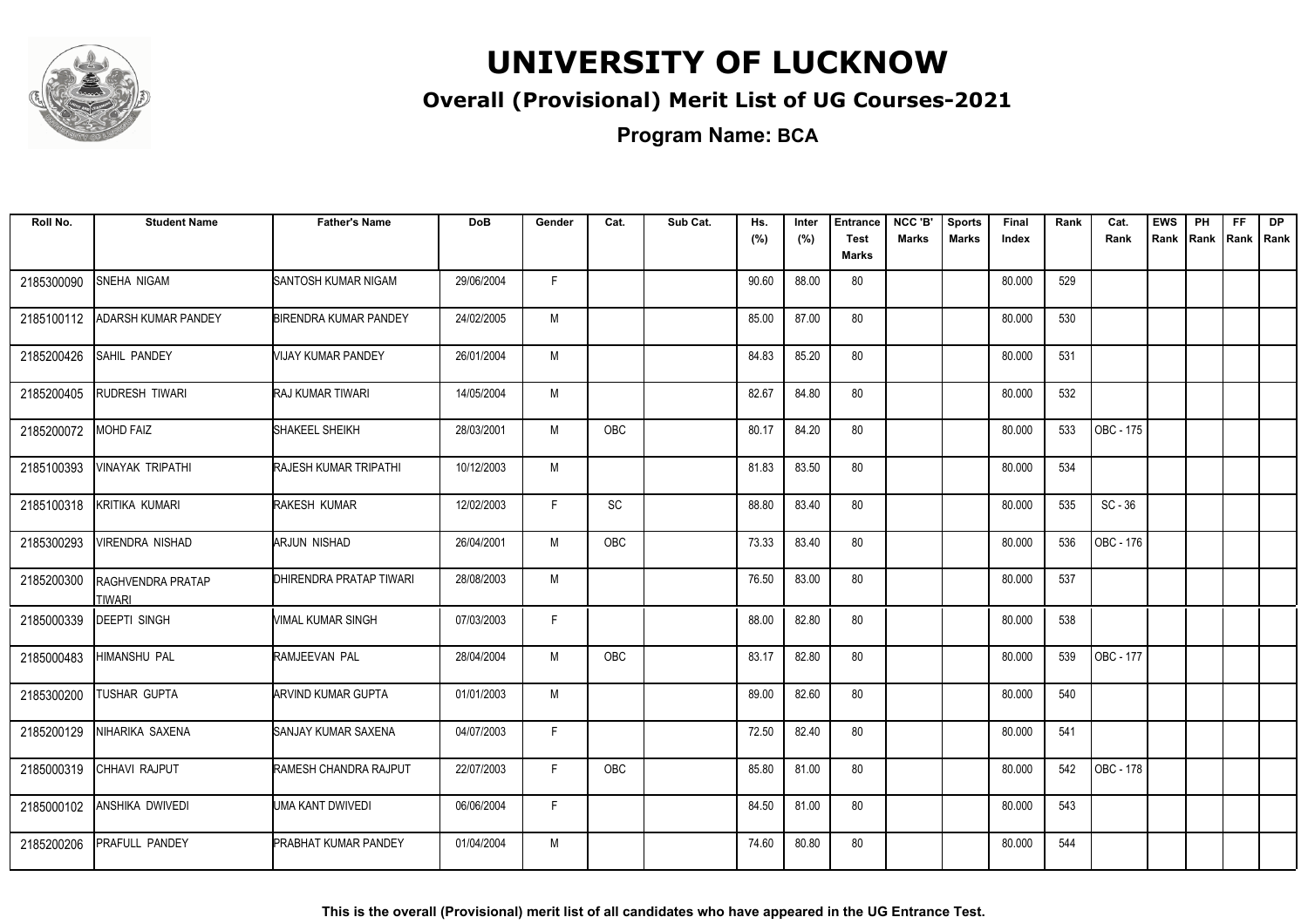

### **Overall (Provisional) Merit List of UG Courses-2021**

| Roll No.   | <b>Student Name</b>      | <b>Father's Name</b>        | <b>DoB</b> | Gender | Cat.       | Sub Cat. | Hs.<br>(%) | Inter<br>(%) | <b>Entrance</b><br><b>Test</b><br>Marks | NCC 'B'<br><b>Marks</b> | <b>Sports</b><br><b>Marks</b> | Final<br>Index | Rank | Cat.<br>Rank    | <b>EWS</b><br>Rank | PH<br>Rank Rank Rank | FF. | DP. |
|------------|--------------------------|-----------------------------|------------|--------|------------|----------|------------|--------------|-----------------------------------------|-------------------------|-------------------------------|----------------|------|-----------------|--------------------|----------------------|-----|-----|
| 2185000623 | MANAS MEHROTRA           | RISHI MEHROTRA              | 13/02/2004 | M      |            |          | 71.60      | 80.80        | 80                                      |                         |                               | 80.000         | 545  |                 |                    |                      |     |     |
| 2185300326 | YASH GAUTAM              | KAMLESH KUMAR GAUTAM        | 01/07/2003 | M      | SC         |          | 71.00      | 79.00        | 80                                      |                         |                               | 80.000         | 546  | $SC - 37$       |                    |                      |     |     |
| 2185000233 | ASIT AWASTHI             | CHANDRA PRAKASH<br>AWASTHI  | 02/03/2003 | M      |            |          | 75.20      | 78.80        | 80                                      |                         |                               | 80.000         | 547  |                 |                    |                      |     |     |
| 2185100155 | ADITYA YADAV             | RAKESH KUMAR YADAV          | 10/03/2004 | M      | <b>OBC</b> |          | 87.60      | 78.40        | 80                                      |                         |                               | 80.000         | 548  | OBC - 179       |                    |                      |     |     |
| 2185200382 | <b>RIYA RASTOGI</b>      | RAKESH KUMAR RASTOGI        | 08/09/2002 | F.     |            |          | 81.17      | 78.40        | 80                                      |                         |                               | 80.000         | 549  |                 |                    |                      |     |     |
| 2185100082 | <b>ABHISHEK SINGH</b>    | UPENDRA BAHADUR SINGH       | 06/11/2001 | M      |            |          | 81.60      | 77.00        | 80                                      |                         |                               | 80.000         | 550  |                 |                    |                      |     |     |
| 2185000625 | <b>MANAS SINGH</b>       | KUNDAN SINGH                | 14/05/2003 | M      |            |          | 84.60      | 75.40        | 80                                      |                         |                               | 80.000         | 551  |                 |                    |                      |     |     |
| 2185100213 | AKSHANSH JAISWAL         | CHANDRA PRAKASH<br>UAISWAL  | 23/12/2002 | M      | OBC        |          | 66.40      | 74.00        | 80                                      |                         |                               | 80.000         | 552  | OBC - 180       |                    |                      |     |     |
| 2185300214 | UJJWAL SRIVASTAVA        | SUNIL KUMAR SRIVASTAVA      | 29/03/2004 | M      |            |          | 80.40      | 73.20        | 80                                      |                         |                               | 80.000         | 553  |                 |                    |                      |     |     |
| 2185300072 | SIDDHANT SINGH RAWAT     | PRAMOD SINGH RAWAT          | 05/05/2003 | M      |            |          | 83.83      | 73.00        | 80                                      |                         |                               | 80.000         | 554  |                 |                    |                      |     |     |
| 2185000326 | DAYANAND SAGAR           | UAGANNATH PRASAD            | 31/05/2004 | M      | <b>ST</b>  |          | 78.83      | 72.80        | 80                                      |                         |                               | 80.000         | 555  | ST <sub>1</sub> |                    |                      |     |     |
| 2185100097 | ABU BAQUAR AZEEM         | SAFI UL AZEEM               | 20/04/2002 | M      |            |          | 77.50      | 72.80        | 80                                      |                         |                               | 80.000         | 556  |                 |                    |                      |     |     |
| 2185200366 | RITESH MADHESHIYA        | RAMNATH MADHESHIYA          | 20/06/2003 | M      | OBC        |          | 59.80      | 72.17        | 80                                      |                         |                               | 80.000         | 557  | OBC - 181       |                    |                      |     |     |
| 2185200469 | SANCHIT SINGH            | <b>NAVEEN PRAKASH SINGH</b> | 21/07/2002 | M      | OBC        |          | 83.60      | 72.00        | 80                                      |                         |                               | 80.000         | 558  | OBC - 182       |                    |                      |     |     |
| 2185100342 | PRAVESH SINGH            | MIJAY SHANKAR SINGH         | 24/04/2003 | M      |            |          | 78.17      | 71.60        | 80                                      |                         |                               | 80.000         | 559  |                 |                    |                      |     |     |
| 2185000468 | <b>HARSHIT KUMAR RAI</b> | RAJESH KUMAR RAI            | 15/03/2004 | M      |            |          | 72.50      | 71.40        | 80                                      |                         |                               | 80.000         | 560  |                 |                    |                      |     |     |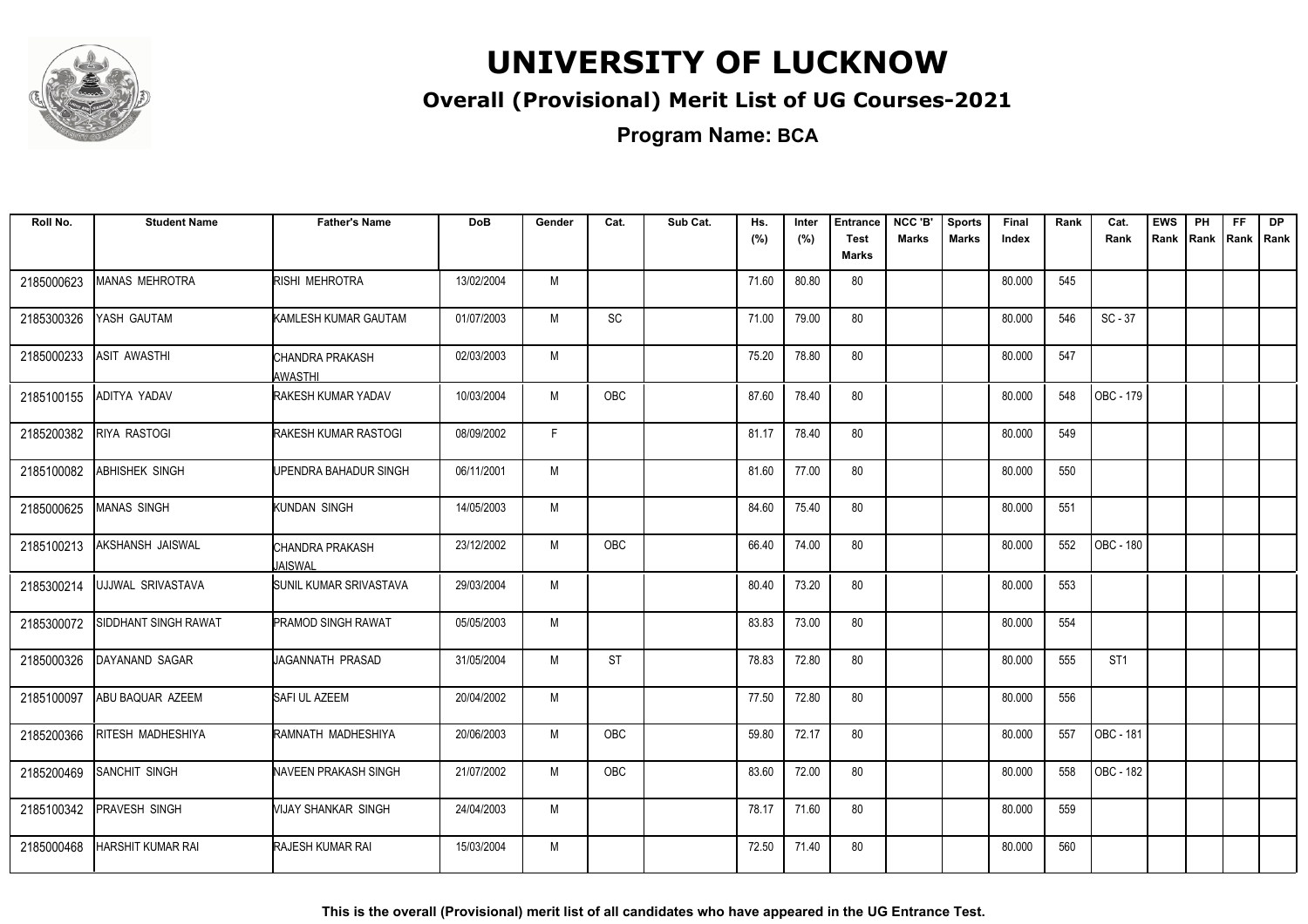

#### **Overall (Provisional) Merit List of UG Courses-2021**

**Program Name: BCA**

| Roll No.   | <b>Student Name</b>        | <b>Father's Name</b>      | <b>DoB</b> | Gender       | Cat.       | Sub Cat. | Hs.<br>(%) | Inter<br>(%) | <b>Entrance</b><br><b>Test</b><br><b>Marks</b> | NCC 'B'<br><b>Marks</b> | <b>Sports</b><br><b>Marks</b> | Final<br>Index | Rank | Cat.<br>Rank     | <b>EWS</b><br>Rank | PH | FF.<br>Rank Rank Rank | DP |
|------------|----------------------------|---------------------------|------------|--------------|------------|----------|------------|--------------|------------------------------------------------|-------------------------|-------------------------------|----------------|------|------------------|--------------------|----|-----------------------|----|
| 2185000243 | ATUL KUMAR                 | YOGENDRA KUMAR            | 27/09/2002 | M            | SC         |          | 70.20      | 70.40        | 80                                             |                         |                               | 80.000         | 561  | $SC - 38$        |                    |    |                       |    |
| 2185000448 | <b>HARSH SINGH</b>         | <b>SATYANDRA SINGH</b>    | 10/10/2002 | M            |            |          | 62.80      | 69.80        | 80                                             |                         |                               | 80.000         | 562  |                  |                    |    |                       |    |
| 2185000614 | MADHVAN SAHU               | <b>SHIV KUMAR SAHU</b>    | 26/06/2002 | M            | OBC        |          | 77.67      | 69.60        | 80                                             |                         |                               | 80.000         | 563  | OBC - 183        |                    |    |                       |    |
| 2185200220 | PRAKHAR PRATAP SINGH       | <b>SANJAY KUMAR SINGH</b> | 05/10/2004 | M            |            |          | 70.83      | 69.20        | 80                                             |                         |                               | 80.000         | 564  |                  |                    |    |                       |    |
| 2185200587 | <b>SHIVAM YADAV</b>        | <b>SATYA DEV YADAV</b>    | 14/04/2002 | M            | <b>OBC</b> |          | 66.20      | 69.00        | 80                                             |                         |                               | 80.000         | 565  | <b>OBC - 184</b> |                    |    |                       |    |
| 2185000630 | MANDHATA SINGH             | <b>AJAY SINGH</b>         | 19/10/2003 | M            |            |          | 80.40      | 68.83        | 80                                             |                         |                               | 80.000         | 566  |                  |                    |    |                       |    |
| 2185000188 | <b>ARSH MALHOTRA</b>       | LT. SANJAY MALHOTRA       | 28/03/2003 | M            |            |          | 75.50      | 68.40        | 80                                             |                         |                               | 80.000         | 567  |                  |                    |    |                       |    |
| 2185200371 | <b>RITESH KUMAR TIWARI</b> | RAJESH KUMAR TIWARI       | 18/09/2004 | M            |            |          | 72.60      | 67.17        | 80                                             |                         |                               | 80.000         | 568  |                  |                    |    |                       |    |
| 2185000152 | ANURAG KUMAR SINGH         | RAJESH KUMAR              | 09/02/2003 | M            |            |          | 82.33      | 66.80        | 80                                             |                         |                               | 80.000         | 569  |                  |                    |    |                       |    |
| 2185000164 | APOORVA MATHUR             | <b>ABHAY MATHUR</b>       | 04/08/2003 | $\mathsf{F}$ |            |          | 60.20      | 66.20        | 80                                             |                         |                               | 80.000         | 570  |                  |                    |    |                       |    |
| 2185200042 | MOHAMMAD WISE              | <b>ISHTEKHAR AHMAD</b>    | 23/07/2001 | M            | OBC        |          | 49.20      | 64.80        | 80                                             |                         |                               | 80.000         | 571  | OBC - 185        |                    |    |                       |    |
| 2185000456 | HARSH VARDHAN SINGH        | <b>RAM BACHAN SINGH</b>   | 31/12/2003 | M            | OBC        |          | 77.67      | 64.20        | 80                                             |                         |                               | 80.000         | 572  | OBC - 186        |                    |    |                       |    |
| 2185100283 | DEENDAYAL GUPTA            | <b>ANGAD PRASAD GUPTA</b> | 31/10/2001 | M            | <b>OBC</b> |          | 83.33      | 61.20        | 80                                             |                         |                               | 80.000         | 573  | OBC - 187        |                    |    |                       |    |
| 2185200250 | <b>PRAVEEN KUMAR</b>       | RAM VILAS                 | 10/07/1999 | M            | SC         |          | 75.50      | 59.20        | 80                                             |                         |                               | 80.000         | 574  | $SC - 39$        |                    |    |                       |    |
| 2185000531 | KANISHK SANDILYA           | MAN MOHAN SHARMA          | 19/01/2003 | M            |            |          | 57.83      | 57.83        | 80                                             |                         |                               | 80.000         | 575  |                  |                    |    |                       |    |
| 2185100090 | ABHISHEK KUMAR JAISWAL     | MIJAY KUMAR JAISWAL       | 01/02/2004 | M            | <b>OBC</b> |          | 76.33      | 57.80        | 80                                             |                         |                               | 80.000         | 576  | OBC - 188        |                    |    |                       |    |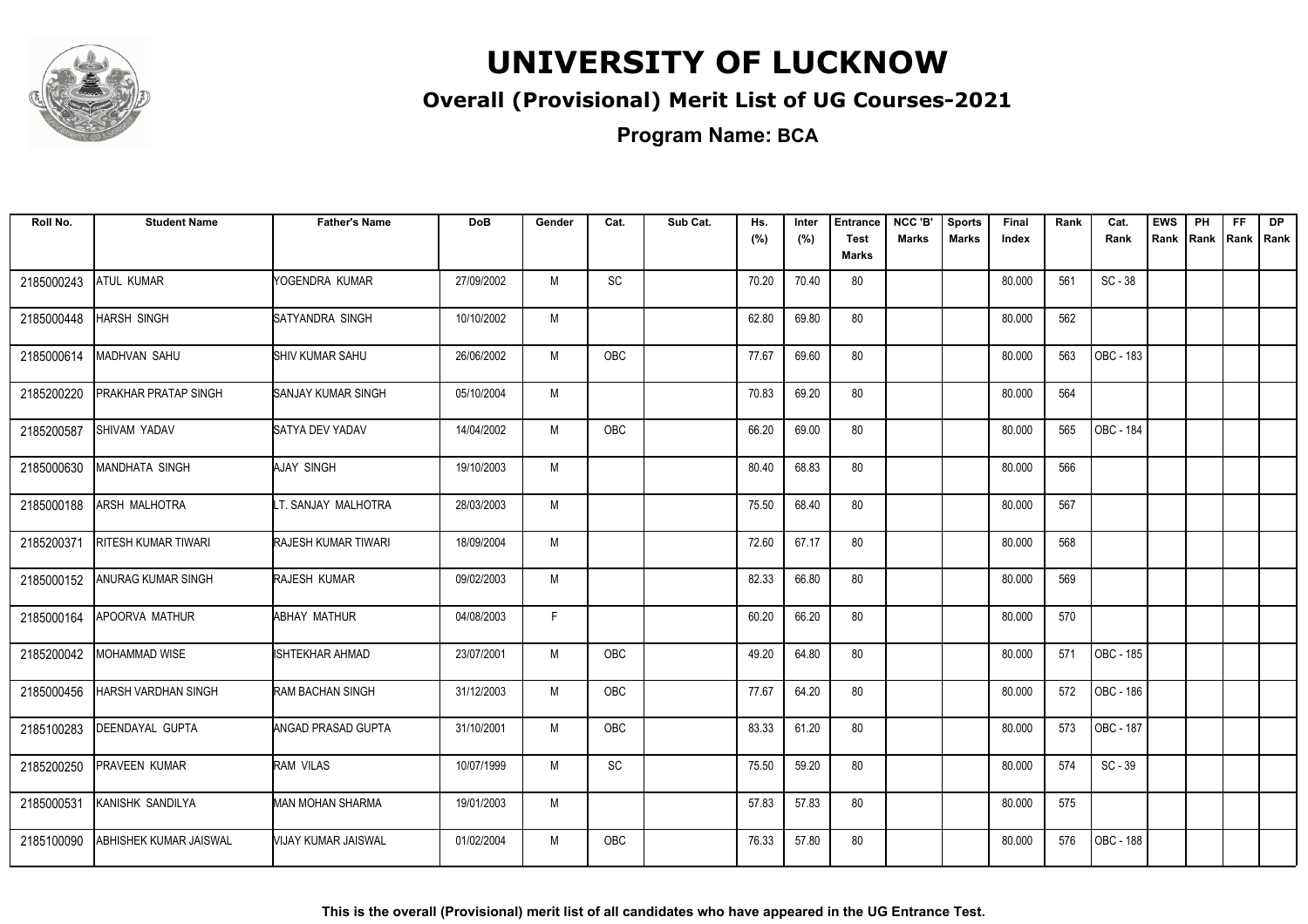

#### **Overall (Provisional) Merit List of UG Courses-2021**

**Program Name: BCA**

| Roll No.   | <b>Student Name</b> | <b>Father's Name</b>      | <b>DoB</b> | Gender       | Cat.       | Sub Cat. | Hs.   | Inter | <b>Entrance</b>             | NCC 'B'      | <b>Sports</b> | Final  | Rank | Cat.      | <b>EWS</b> | PH | <b>FF</b> | <b>DP</b> |
|------------|---------------------|---------------------------|------------|--------------|------------|----------|-------|-------|-----------------------------|--------------|---------------|--------|------|-----------|------------|----|-----------|-----------|
|            |                     |                           |            |              |            |          | (%)   | (%)   | <b>Test</b><br><b>Marks</b> | <b>Marks</b> | <b>Marks</b>  | Index  |      | Rank      | Rank       |    | Rank Rank | I Rank    |
| 2185200067 | MOHD ANAS           | AFZALUL HASAN KHAN        | 20/06/2001 | M            |            |          | 61.83 | 55.60 | 80                          |              |               | 80.000 | 577  |           |            |    |           |           |
| 2185100118 | ADITI MISHRA        | IGYANENDRA MISHRA         | 28/09/2003 | $\mathsf{F}$ |            |          | 92.00 | 0.00  | 80                          |              |               | 80.000 | 578  |           |            |    |           |           |
| 2185000557 | KHUSHI KESARWANI    | <b>SAILESH KESERWANI</b>  | 03/09/2003 | $\mathsf{F}$ |            |          | 89.63 | 0.00  | 80                          |              |               | 80.000 | 579  |           |            |    |           |           |
| 2185300205 | TUSHAR TIWARI       | SANTOSH KUMAR TIWARI      | 24/09/2003 | M            |            |          | 73.40 | 0.00  | 80                          |              |               | 80.000 | 580  |           |            |    |           |           |
| 2185200172 | OM KUMAR DIXIT      | DHARMENDRA KUMAR DIXIT    | 21/08/2003 | M            |            |          | 71.80 | 0.00  | 80                          |              |               | 80.000 | 581  |           |            |    |           |           |
| 2185000050 | ANANT SINGH DUGTAL  | NAGENDRA SINGH DUGTAL     | 27/04/2005 | M            |            |          | 71.00 | 0.00  | 80                          |              |               | 80.000 | 582  |           |            |    |           |           |
| 2185000473 | <b>HASAN AGHA</b>   | AGHA MOHAMMAD IRANI       | 11/07/2004 | M            |            |          | 65.17 | 0.00  | 80                          |              |               | 80.000 | 583  |           |            |    |           |           |
| 2185200415 | <b>SADAF KHAN</b>   | RASHID KHAN               | 04/12/2001 | F            |            |          | 59.71 | 0.00  | 80                          |              |               | 80.000 | 584  |           |            |    |           |           |
| 2185000507 | JAGRITI VISHWAKARMA | SANJAY VISHWAKARMA        | 23/08/2003 | F.           | OBC        |          | 76.40 | 93.00 | 78                          |              |               | 78.000 | 585  | OBC - 189 |            |    |           |           |
| 2185000590 | KULSOOM NAZ         | MAQSOOD AHMAD KHAN        | 16/09/2002 | $\mathsf{F}$ |            |          | 86.40 | 92.80 | 78                          |              |               | 78.000 | 586  |           |            |    |           |           |
| 2185000439 | HARSH GUPTA         | <b>SANJAY GUPTA</b>       | 04/07/2003 | M            | <b>OBC</b> |          | 85.83 | 90.60 | 78                          |              |               | 78.000 | 587  | OBC - 190 |            |    |           |           |
| 2185200288 | PURNESH KUMAR SONI  | <b>ARUN KUMAR SONI</b>    | 16/12/2004 | M            | <b>OBC</b> |          | 80.17 | 88.80 | 78                          |              |               | 78.000 | 588  | OBC - 191 |            |    |           |           |
| 2185200343 | RAUNAK DIXIT        | DHANANJAY KUMAR DIXIT     | 21/05/2003 | M            |            |          | 88.50 | 88.40 | 78                          |              |               | 78.000 | 589  |           |            |    |           |           |
| 2185100034 | ABHAY PRAJAPATI     | RAMESH CHANDRA            | 23/04/2004 | M            | OBC        |          | 81.00 | 87.40 | 78                          |              |               | 78.000 | 590  | OBC - 192 |            |    |           |           |
| 2185000408 | <b>GAURAV GUPTA</b> | RANJIT KUMAR              | 10/02/2004 | M            | OBC        |          | 90.00 | 86.67 | 78                          |              |               | 78.000 | 591  | OBC - 193 |            |    |           |           |
| 2185000407 | <b>GAURAV DUBEY</b> | <b>SATISH KUMAR DUBEY</b> | 12/03/2003 | M            |            |          | 85.80 | 86.40 | 78                          |              |               | 78.000 | 592  |           |            |    |           |           |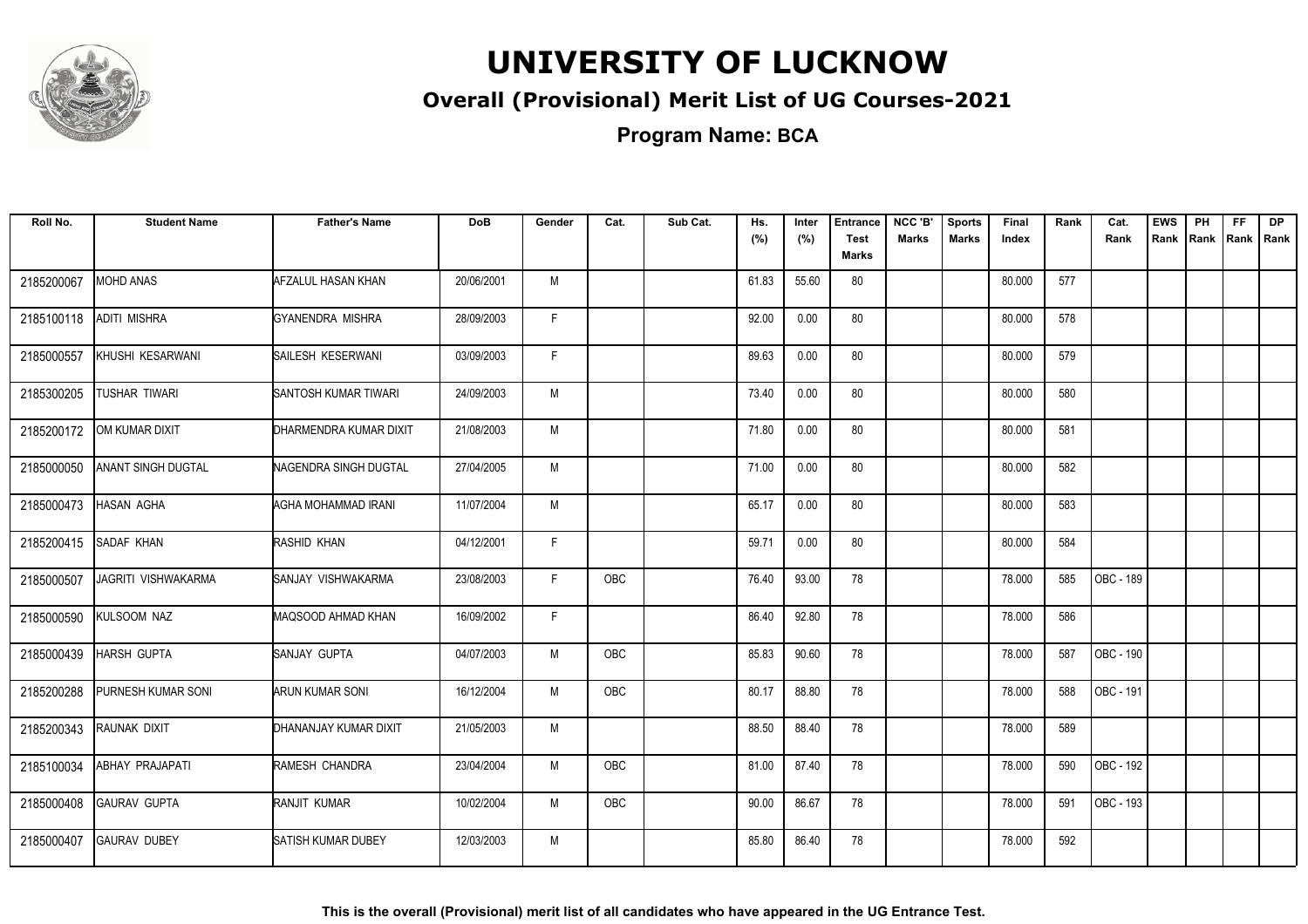

#### **Overall (Provisional) Merit List of UG Courses-2021**

**Program Name: BCA**

| Roll No.   | <b>Student Name</b>              | <b>Father's Name</b>              | <b>DoB</b> | Gender | Cat.       | Sub Cat.  | Hs.<br>(%) | Inter<br>(%) | <b>Entrance</b><br><b>Test</b> | NCC 'B'<br><b>Marks</b> | <b>Sports</b><br><b>Marks</b> | Final<br>Index | Rank | Cat.<br>Rank | <b>EWS</b><br>Rank | PH | FF<br>Rank   Rank   Rank | <b>DP</b> |
|------------|----------------------------------|-----------------------------------|------------|--------|------------|-----------|------------|--------------|--------------------------------|-------------------------|-------------------------------|----------------|------|--------------|--------------------|----|--------------------------|-----------|
|            |                                  |                                   |            |        |            |           |            |              | <b>Marks</b>                   |                         |                               |                |      |              |                    |    |                          |           |
| 2185000274 | AYUSH KUMAR                      | SHYAM DEV                         | 01/07/2003 | M      | SC         |           | 90.67      | 85.80        | 78                             |                         |                               | 78.000         | 593  | $SC - 40$    |                    |    |                          |           |
| 2185000172 | ARJITA AWASTHI                   | RAJAN AWASTHI                     | 02/03/2003 | F.     |            |           | 76.00      | 85.20        | 78                             |                         |                               | 78.000         | 594  |              |                    |    |                          |           |
| 2185300164 | SWATI VERMA                      | <b>KRISHNA GOPAL VERMA</b>        | 22/12/2002 | F      | OBC        |           | 82.80      | 83.80        | 78                             |                         |                               | 78.000         | 595  | OBC - 194    |                    |    |                          |           |
| 2185000049 | ANANT KUMAR SINGH                | K. LAL                            | 20/09/2003 | M      | SC         |           | 83.20      | 83.75        | 78                             |                         |                               | 78.000         | 596  | $SC - 41$    |                    |    |                          |           |
| 2185000597 | KUSH JOSHI                       | <b>DINESH JOSHI</b>               | 06/01/2004 | M      |            |           | 78.00      | 83.20        | 78                             |                         |                               | 78.000         | 597  |              |                    |    |                          |           |
| 2185300239 | VAIBHAV TIWARI                   | <b>RAM ASHISH TIWARI</b>          | 28/03/2004 | М      |            |           | 87.33      | 83.00        | 78                             |                         |                               | 78.000         | 598  |              |                    |    |                          |           |
| 2185000009 | AMAN VERMA                       | SHRIKISHAN VERMA                  | 09/09/2002 | M      | <b>OBC</b> |           | 80.33      | 82.83        | 78                             |                         |                               | 78.000         | 599  | OBC - 195    |                    |    |                          |           |
| 2185100030 | ABHAY GUPTA                      | HANUMAN PRASAD GUPTA              | 20/06/2003 | M      | <b>OBC</b> |           | 82.00      | 81.50        | 78                             |                         |                               | 78.000         | 600  | OBC - 196    |                    |    |                          |           |
| 2185300352 | ZAIDUL VASF                      | VAKEEL AHMAD                      | 02/07/2004 | M      | <b>OBC</b> |           | 73.50      | 81.20        | 78                             |                         |                               | 78.000         | 601  | OBC - 197    |                    |    |                          |           |
| 2185100228 | ALIZA BAYAN                      | <b>ABUL BAYAN</b>                 | 13/09/2001 | F.     |            |           | 79.17      | 80.20        | 78                             |                         |                               | 78.000         | 602  |              |                    |    |                          |           |
| 2185100121 | <b>ADITI SHUKLA</b>              | <b>PRAVEEN KUMAR SHUKLA</b>       | 28/07/2003 | F      |            |           | 83.83      | 79.60        | 78                             |                         |                               | 78.000         | 603  |              |                    |    |                          |           |
| 2185300048 | SHRUTI KASHYAP                   | RAM GOPAL KASHYAP                 | 19/07/2003 | F      |            |           | 82.80      | 79.60        | 78                             |                         |                               | 78.000         | 604  |              |                    |    |                          |           |
| 2185200568 | SHIKHAR CHITRANJAN<br>SRIVASTAVA | CHITRANJAN SRIVASTAVA             | 31/12/2002 | M      |            |           | 62.00      | 79.20        | 78                             |                         |                               | 78.000         | 605  |              |                    |    |                          |           |
| 2185100099 | ADARSH MAURYA                    | RAKESH MAURYA                     | 10/06/2002 | M      | <b>OBC</b> |           | 80.67      | 78.80        | 78                             |                         |                               | 78.000         | 606  | OBC - 198    |                    |    |                          |           |
| 2185100377 | <b>SNEHA KUSHWAHA</b>            | RAJENDRA SINGH<br><b>KUSHWAHA</b> | 08/04/2003 | M      | <b>OBC</b> | <b>DP</b> | 86.00      | 78.60        | 78                             |                         |                               | 78.000         | 607  | OBC - 199    |                    |    |                          | 13        |
| 2185300059 | <b>SHUBHAM VERMA</b>             | KHEM KARAN                        | 07/07/2004 | M      | OBC        |           | 82.17      | 78.40        | 78                             |                         |                               | 78.000         | 608  | OBC - 200    |                    |    |                          |           |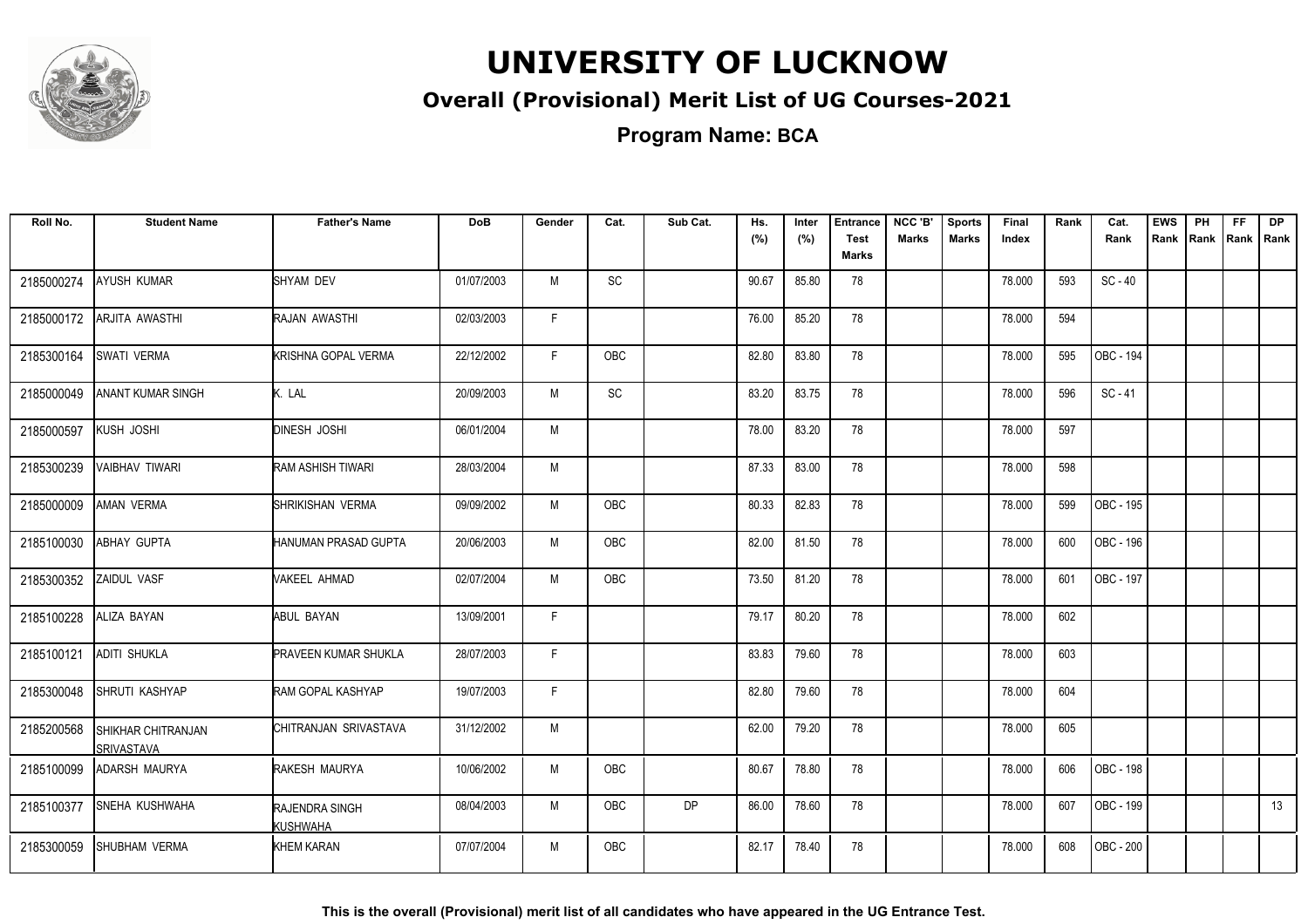

#### **Overall (Provisional) Merit List of UG Courses-2021**

**Program Name: BCA**

| Roll No.   | <b>Student Name</b>               | <b>Father's Name</b>                        | <b>DoB</b> | Gender | Cat.       | Sub Cat. | Hs.<br>(%) | Inter<br>(%) | <b>Entrance</b><br><b>Test</b> | NCC 'B'<br><b>Marks</b> | <b>Sports</b><br><b>Marks</b> | Final<br>Index | Rank | Cat.<br>Rank     | <b>EWS</b><br>Rank | PH<br>Rank   Rank | FF | <b>DP</b><br>l Rank |
|------------|-----------------------------------|---------------------------------------------|------------|--------|------------|----------|------------|--------------|--------------------------------|-------------------------|-------------------------------|----------------|------|------------------|--------------------|-------------------|----|---------------------|
|            |                                   |                                             |            |        |            |          |            |              | <b>Marks</b>                   |                         |                               |                |      |                  |                    |                   |    |                     |
| 2185300151 | <b>SUSHANT SHARMA</b>             | SANTOSH KUMAR SHARMA                        | 25/02/2003 | M      | OBC        |          | 65.40      | 77.00        | 78                             |                         |                               | 78.000         | 609  | OBC - 201        |                    |                   |    |                     |
| 2185200359 | RISHABH SRIVASTAVA                | <b>RAJENDRA PRASAD</b><br><b>SRIVASTAVA</b> | 01/07/2002 | М      |            |          | 85.40      | 76.20        | 78                             |                         |                               | 78.000         | 610  |                  |                    |                   |    |                     |
| 2185000250 | AVI PATEL                         | <b>ASHOK KUMAR VERMA</b>                    | 25/02/2003 | M      | <b>OBC</b> |          | 80.00      | 75.33        | 78                             |                         |                               | 78.000         | 611  | OBC - 202        |                    |                   |    |                     |
| 2185300264 | <b>VIKAS CHAURASIA</b>            | MAHA PRASAD CHAURASIA                       | 10/09/2004 | M      | <b>OBC</b> |          | 74.67      | 75.33        | 78                             |                         |                               | 78.000         | 612  | OBC - 203        |                    |                   |    |                     |
| 2185200019 | MISTHEE SHUKLA                    | <b>ANOOP SHUKLA</b>                         | 25/03/2005 | F.     |            |          | 78.80      | 75.00        | 78                             |                         |                               | 78.000         | 613  |                  |                    |                   |    |                     |
| 2185000445 | <b>HARSH PATEL</b>                | <b>PRADEEP PATEL</b>                        | 13/01/2004 | M      | <b>OBC</b> |          | 69.80      | 74.00        | 78                             |                         |                               | 78.000         | 614  | <b>OBC - 204</b> |                    |                   |    |                     |
| 2185000325 | DANIYA KHAN                       | <b>DILSHAD</b>                              | 31/10/2003 | F      |            |          | 82.50      | 73.20        | 78                             |                         |                               | 78.000         | 615  |                  |                    |                   |    |                     |
| 2185300248 | VANSH KUMAR KHETRAPAL             | <b>MAHESH KUMAR</b><br><b>KHETRAPAL</b>     | 27/06/2003 | M      |            |          | 82.00      | 72.40        | 78                             |                         |                               | 78.000         | 616  |                  |                    |                   |    |                     |
| 2185100010 | AARSI SINHA                       | <b>SUMAN KUMAR SINHA</b>                    | 11/09/2004 | F.     |            |          | 68.00      | 71.80        | 78                             |                         |                               | 78.000         | 617  |                  |                    |                   |    |                     |
| 2185300035 | SHREYANSH SINHA                   | <b>ANIL SINHA</b>                           | 13/11/2002 | M      |            |          | 64.00      | 71.80        | 78                             |                         |                               | 78.000         | 618  |                  |                    |                   |    |                     |
| 2185000558 | KHUSHI MEHTA                      | AJAY MEHTA                                  | 07/02/2003 | F.     |            |          | 74.00      | 71.20        | 78                             |                         |                               | 78.000         | 619  |                  |                    |                   |    |                     |
| 2185000551 | KAUSTUBH RUDRAKSH<br><b>SINGH</b> | IRAVINDRA NARAYAN SINGH                     | 23/03/2002 | M      |            |          | 87.50      | 70.40        | 78                             |                         |                               | 78.000         | 620  |                  |                    |                   |    |                     |
| 2185000073 | <b>ANKIT KUMAR</b>                | <b>RAJU KUMAR</b>                           | 06/01/2003 | M      | <b>OBC</b> |          | 72.40      | 69.80        | 78                             |                         |                               | 78.000         | 621  | OBC - 205        |                    |                   |    |                     |
| 2185200387 | ROHIT ARYA                        | <b>PRATAP ARYA</b>                          | 15/05/2002 | M      | <b>SC</b>  |          | 68.40      | 69.40        | 78                             |                         |                               | 78.000         | 622  | $SC - 42$        |                    |                   |    |                     |
| 2185000220 | <b>ASHISH GUPTA</b>               | JEEWAN KUMAR GUPTA                          | 25/06/2002 | M      | OBC        |          | 63.83      | 69.00        | 78                             |                         |                               | 78.000         | 623  | OBC - 206        |                    |                   |    |                     |
| 2185200105 | <b>NAMAN SINGH</b>                | <b>JITENDRA PAL SINGH</b>                   | 17/07/2002 | M      |            |          | 71.50      | 67.40        | 78                             |                         |                               | 78.000         | 624  |                  |                    |                   |    |                     |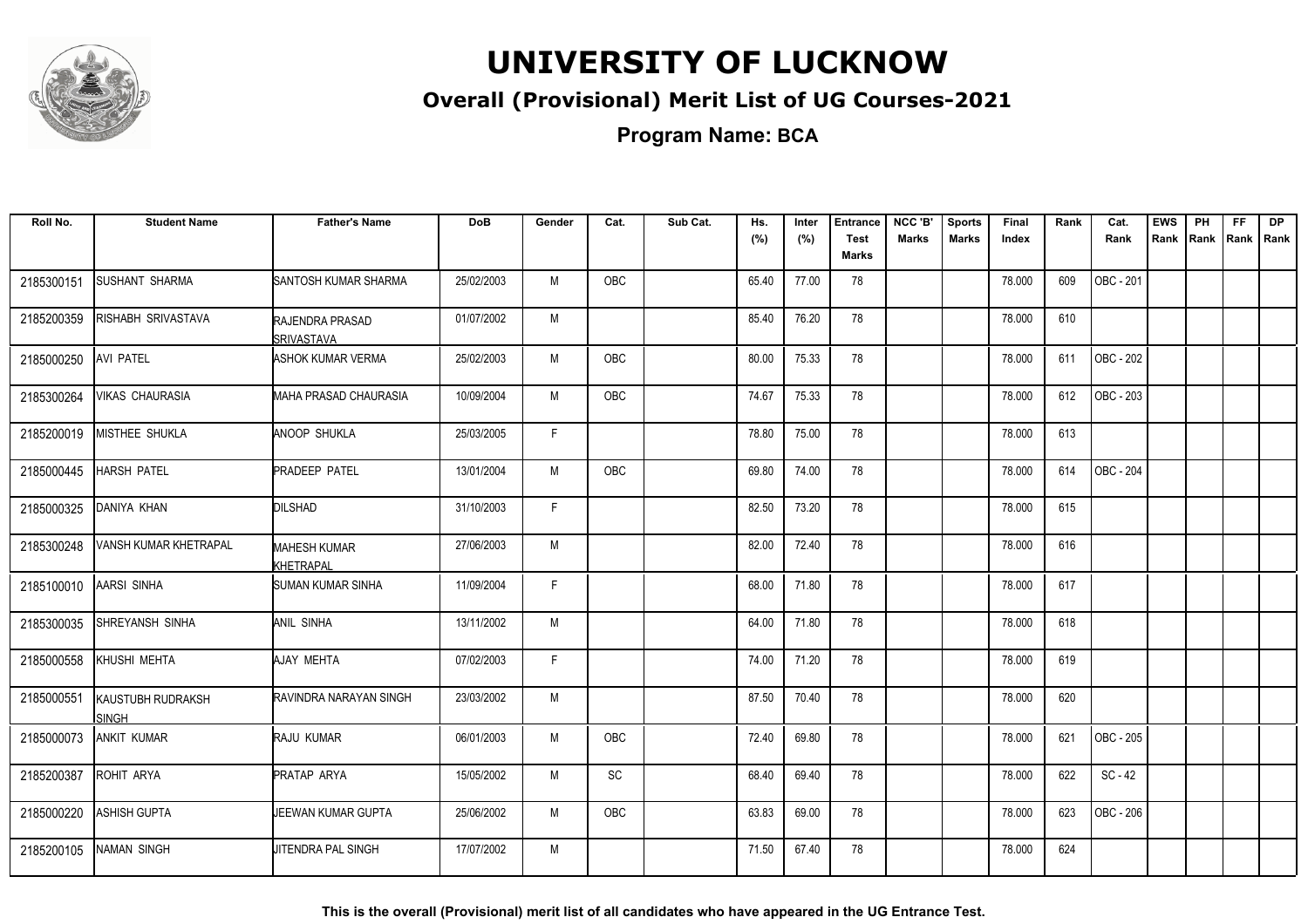

#### **Overall (Provisional) Merit List of UG Courses-2021**

**Program Name: BCA**

| Roll No.   | <b>Student Name</b>    | <b>Father's Name</b>               | <b>DoB</b> | Gender | Cat.       | Sub Cat. | Hs.<br>(%) | Inter<br>(%) | <b>Entrance</b><br><b>Test</b><br><b>Marks</b> | NCC 'B'<br><b>Marks</b> | <b>Sports</b><br><b>Marks</b> | Final<br>Index | Rank | Cat.<br>Rank | <b>EWS</b><br>Rank | PH<br>Rank Rank | FF | <b>DP</b><br>Rank |
|------------|------------------------|------------------------------------|------------|--------|------------|----------|------------|--------------|------------------------------------------------|-------------------------|-------------------------------|----------------|------|--------------|--------------------|-----------------|----|-------------------|
| 2185000010 | <b>AMAN YADAV</b>      | <b>ASHOK KUMAR</b>                 | 01/01/2002 | M      | OBC        |          | 83.33      | 67.00        | 78                                             |                         |                               | 78.000         | 625  | OBC - 207    |                    |                 |    |                   |
| 2185300012 | SHOBHIT VARMA          | DHARMRAJ                           | 01/02/2004 | M      | SC         |          | 75.00      | 66.20        | 78                                             |                         |                               | 78.000         | 626  | $SC - 43$    |                    |                 |    |                   |
| 2185000004 | AMAN SHUKLA            | <b>SANJAY SHUKLA</b>               | 30/07/2004 | M      |            |          | 74.60      | 66.00        | 78                                             |                         |                               | 78.000         | 627  |              |                    |                 |    |                   |
| 2185100078 | <b>ABHISHEK SAXENA</b> | <b>BACHCHU LAL SAXENA</b>          | 11/03/2003 | M      | <b>SC</b>  |          | 65.40      | 66.00        | 78                                             |                         |                               | 78.000         | 628  | SC-44        |                    |                 |    |                   |
| 2185200163 | NITISH MAURYA          | RAMESH MAURYA                      | 10/02/2002 | M      | <b>OBC</b> |          | 83.60      | 64.92        | 78                                             |                         |                               | 78.000         | 629  | OBC - 208    |                    |                 |    |                   |
| 2185200083 | MOHD SHAFI HAMZA       | <b>I</b> SHAFIULWARA               | 06/11/2004 | M      |            |          | 71.40      | 61.40        | 78                                             |                         |                               | 78.000         | 630  |              |                    |                 |    |                   |
| 2185200054 | MOHD KASHIFULLAH       | SHAUKAT ULLAH                      | 16/03/2001 | M      |            |          | 79.80      | 59.80        | 78                                             |                         |                               | 78.000         | 631  |              |                    |                 |    |                   |
| 2185000089 | ANMOL AGRAWAL          | <b>DEVENDRA KUMAR</b><br>AGRAWAL   | 05/12/2003 | M      |            |          | 68.00      | 59.00        | 78                                             |                         |                               | 78.000         | 632  |              |                    |                 |    |                   |
| 2185200384 | RIYA TRIPATHI          | GAJENDRA PRASAD<br><b>TRIPATHI</b> | 07/07/2003 | F      |            |          | 62.83      | 57.60        | 78                                             |                         |                               | 78.000         | 633  |              |                    |                 |    |                   |
| 2185200121 | NEERAJ KUMAR           | <b>IRAMCHANDRA GAUTAM</b>          | 23/08/1996 | M      | SC         |          | 43.00      | 57.60        | 78                                             |                         |                               | 78.000         | 634  | SC - 45      |                    |                 |    |                   |
| 2185100253 | AMAN PANDEY            | ISADASHIVA PANDEY                  | 25/12/2001 | M      |            |          | 87.40      | 0.00         | 78                                             |                         |                               | 78.000         | 635  |              |                    |                 |    |                   |
| 2185000466 | <b>HARSHIT VERMA</b>   | RAJESH VERMA                       | 26/06/2005 | M      | <b>OBC</b> |          | 84.50      | 0.00         | 78                                             |                         |                               | 78.000         | 636  | OBC - 209    |                    |                 |    |                   |
| 2185200412 | <b>SACHIN BISHT</b>    | <b>MANOJ KUMAR BISHT</b>           | 19/12/2002 | M      |            |          | 84.17      | 0.00         | 78                                             |                         |                               | 78.000         | 637  |              |                    |                 |    |                   |
| 2185200211 | PRAGYA GUPTA           | ASHUTOSH GUPTA                     | 22/09/2003 | F      | OBC        |          | 84.17      | 0.00         | 78                                             |                         |                               | 78.000         | 638  | OBC - 210    |                    |                 |    |                   |
| 2185200340 | RASHI GUPTA            | PRAMOD GUPTA                       | 06/10/2003 | F.     |            |          | 84.00      | 0.00         | 78                                             |                         |                               | 78.000         | 639  |              |                    |                 |    |                   |
| 2185100012 | <b>AASHISH PANDEY</b>  | <b><i>NINOD PANDEY</i></b>         | 06/12/2002 | M      |            |          | 68.20      | 0.00         | 78                                             |                         |                               | 78.000         | 640  |              |                    |                 |    |                   |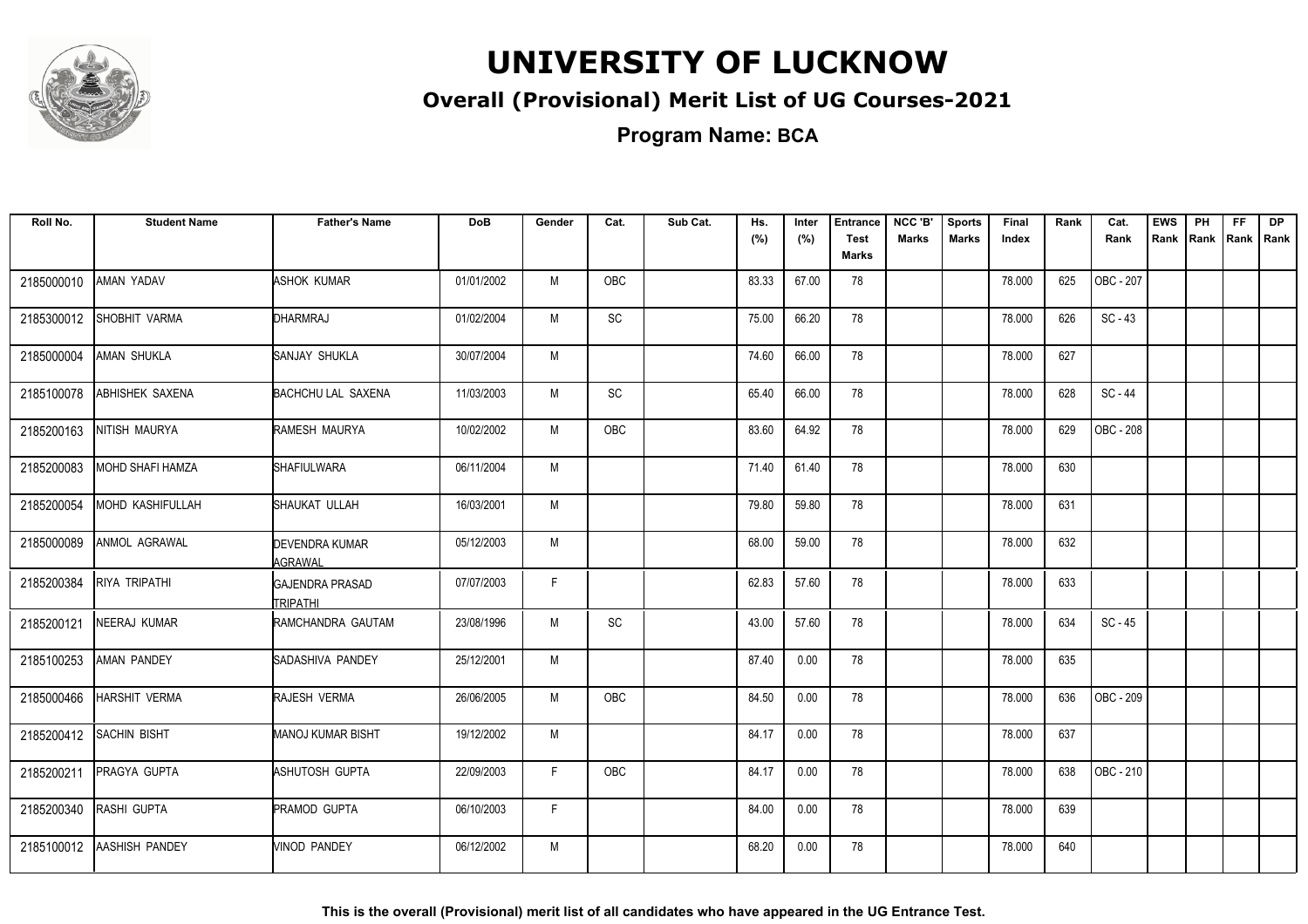

#### **Overall (Provisional) Merit List of UG Courses-2021**

**Program Name: BCA**

| Roll No.   | <b>Student Name</b>        | <b>Father's Name</b>               | <b>DoB</b> | Gender | Cat.       | Sub Cat.   | Hs.<br>(%) | Inter<br>(%) | <b>Entrance</b><br><b>Test</b> | NCC 'B'<br><b>Marks</b> | <b>Sports</b><br><b>Marks</b> | <b>Final</b><br>Index | Rank | Cat.<br>Rank | <b>EWS</b><br>Rank | PH | <b>FF</b><br>Rank   Rank   Rank | <b>DP</b> |
|------------|----------------------------|------------------------------------|------------|--------|------------|------------|------------|--------------|--------------------------------|-------------------------|-------------------------------|-----------------------|------|--------------|--------------------|----|---------------------------------|-----------|
|            |                            |                                    |            |        |            |            |            |              | Marks                          |                         |                               |                       |      |              |                    |    |                                 |           |
| 2185000596 | KUSH GUPTA                 | AJAY GUPTA                         | 14/10/2003 | M      |            |            | 67.00      | 0.00         | 78                             |                         |                               | 78.000                | 641  |              |                    |    |                                 |           |
| 2185100357 | <b>SACHIN YADAV</b>        | RAM SAJEEVAN YADAV                 | 07/08/2002 | м      | <b>OBC</b> | <b>NCC</b> | 57.60      | 57.40        | 76                             | 1.900                   |                               | 77.900                | 642  | OBC - 211    |                    |    |                                 |           |
| 2185000631 | MANEESHA RASTOGI           | <b>RAJESH RASTOGI</b>              | 13/11/2002 | F.     |            |            | 80.50      | 90.50        | 76                             |                         |                               | 76.000                | 643  |              |                    |    |                                 |           |
| 2185300029 | SHREYA TIWARI              | SHAKTI NATH TIWARI                 | 29/11/2003 | F.     |            |            | 79.50      | 87.67        | 76                             |                         |                               | 76.000                | 644  |              |                    |    |                                 |           |
| 2185000541 | KASAK GUPTA                | ASHOK GUPTA                        | 01/07/2003 | F.     | OBC        |            | 74.00      | 87.00        | 76                             |                         |                               | 76.000                | 645  | OBC - 212    |                    |    |                                 |           |
| 2185100284 | <b>IDEEPA KUSHWAHA</b>     | RAJMANI KUSHWAHA                   | 17/04/2003 | F.     | <b>OBC</b> |            | 87.00      | 86.75        | 76                             |                         |                               | 76.000                | 646  | OBC - 213    |                    |    |                                 |           |
| 2185200571 | <b>SHIV PRAKASH</b>        | Mijai prakash                      | 19/04/2004 | M      | SC         |            | 89.40      | 85.00        | 76                             |                         |                               | 76.000                | 647  | $SC - 46$    |                    |    |                                 |           |
| 2185300292 | <b>VIRAT SINGH</b>         | SANTOSH SINGH                      | 11/12/2004 | M      |            |            | 77.67      | 85.00        | 76                             |                         |                               | 76.000                | 648  |              |                    |    |                                 |           |
| 2185300223 | UTKARSH SRIVASTAVA         | VIJAY SHANKAR<br><b>SRIVASTAVA</b> | 23/12/2004 | М      |            |            | 82.83      | 84.40        | 76                             |                         |                               | 76.000                | 649  |              |                    |    |                                 |           |
| 2185300235 | <b>VAIBHAV SAHU</b>        | VIMLESH KUMAR SAHU                 | 19/12/2002 | M      | <b>OBC</b> |            | 80.67      | 82.83        | 76                             |                         |                               | 76.000                | 650  | OBC - 214    |                    |    |                                 |           |
| 2185100206 | <b>AKASH VIJAY YADAV</b>   | VIJAY RAMBRIJ YADAV                | 19/02/2003 | M      | OBC        |            | 62.17      | 81.83        | 76                             |                         |                               | 76.000                | 651  | OBC - 215    |                    |    |                                 |           |
| 2185200248 | <b>PRATYUSH SINGH</b>      | <b>PRADEEP SINGH</b>               | 28/03/2003 | M      |            |            | 83.80      | 80.60        | 76                             |                         |                               | 76.000                | 652  |              |                    |    |                                 |           |
| 2185100178 | <b>AJAY KUMAR SINGH</b>    | <b>MANOJ KUMAR SINGH</b>           | 20/07/2003 | M      | SC         |            | 87.17      | 78.80        | 76                             |                         |                               | 76.000                | 653  | $SC - 47$    |                    |    |                                 |           |
| 2185000455 | <b>HARSH VARDHAN SINGH</b> | PUSHPRAJ SINGH                     | 25/02/2004 | M      |            |            | 75.80      | 78.80        | 76                             |                         |                               | 76.000                | 654  |              |                    |    |                                 |           |
| 2185300112 | <b>SUDHANSHU AGNIHOTRI</b> | <b>DINESH AGNIHOTRI</b>            | 09/04/2004 | M      |            |            | 78.50      | 78.40        | 76                             |                         |                               | 76.000                | 655  |              |                    |    |                                 |           |
| 2185100310 | JHARNA THAPA               | SHER BAHADUR THAPA                 | 09/05/2003 | F.     |            | <b>UE</b>  | 85.00      | 78.20        | 76                             |                         |                               | 76.000                | 656  |              |                    |    |                                 |           |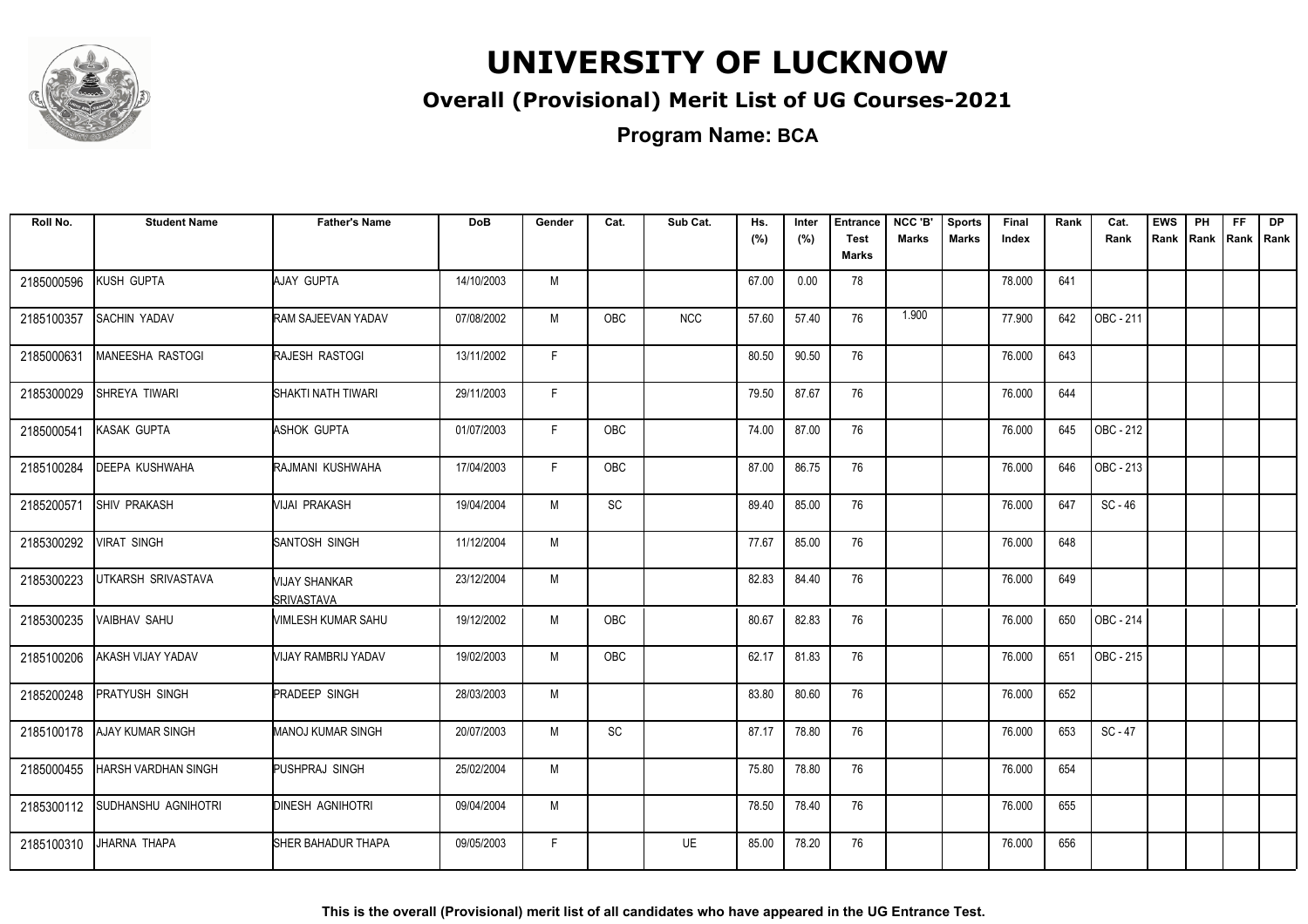

#### **Overall (Provisional) Merit List of UG Courses-2021**

**Program Name: BCA**

| Roll No.   | <b>Student Name</b>        | <b>Father's Name</b>         | <b>DoB</b> | Gender | Cat.       | Sub Cat. | Hs.<br>(%) | Inter<br>(%) | <b>Entrance</b><br><b>Test</b><br>Marks | NCC 'B'<br><b>Marks</b> | <b>Sports</b><br><b>Marks</b> | Final<br>Index | Rank | Cat.<br>Rank | <b>EWS</b> | PH<br>Rank Rank | <b>FF</b><br> Rank   Rank | <b>DP</b> |
|------------|----------------------------|------------------------------|------------|--------|------------|----------|------------|--------------|-----------------------------------------|-------------------------|-------------------------------|----------------|------|--------------|------------|-----------------|---------------------------|-----------|
| 2185200530 | SAYEDA RAMEEZA FATIMA      | SYED RIZWAN ASHRAF           | 15/05/2004 | F.     |            |          | 72.20      | 78.00        | 76                                      |                         |                               | 76.000         | 657  |              |            |                 |                           |           |
| 2185300170 | <b>TANISH SETH</b>         | RAVI SETH                    | 29/12/2002 | M      |            |          | 100.00     | 77.80        | 76                                      |                         |                               | 76.000         | 658  |              |            |                 |                           |           |
| 2185000561 | KHUSHI TIWARI              | <b>BALMUKUND TIWARI</b>      | 12/03/2004 | F.     |            |          | 93.40      | 76.80        | 76                                      |                         |                               | 76.000         | 659  |              |            |                 |                           |           |
| 2185100296 | <b>GAURAV SHUKLA</b>       | AJAY SHUKLA                  | 25/09/2004 | M      |            |          | 82.67      | 75.17        | 76                                      |                         |                               | 76.000         | 660  |              |            |                 |                           |           |
| 2185200169 | NOMAN AHMAD                | WAQUAR AHMAD                 | 26/01/2001 | M      |            |          | 85.33      | 74.60        | 76                                      |                         |                               | 76.000         | 661  |              |            |                 |                           |           |
| 2185000309 | <b>BISHAL KUMAR GUPTA</b>  | MANOJ KUMAR GUPTA            | 15/08/2002 | M      | OBC        |          | 75.17      | 74.50        | 76                                      |                         |                               | 76.000         | 662  | OBC - 216    |            |                 |                           |           |
| 2185000040 | <b>AMRITANSH SINGH</b>     | <b>RAMESH CHANDRA SINGH</b>  | 27/09/2004 | M      | <b>OBC</b> |          | 79.40      | 74.33        | 76                                      |                         |                               | 76.000         | 663  | OBC - 217    |            |                 |                           |           |
| 2185000345 | <b>DEVANSH SRIVASTAVA</b>  | <b>KRISHNA KUMAR</b>         | 01/02/2004 | M      |            |          | 66.60      | 73.60        | 76                                      |                         |                               | 76.000         | 664  |              |            |                 |                           |           |
| 2185300027 | SHREYA SRIVASTAVA          | MPIN BIHARI                  | 31/08/2004 | F.     |            |          | 81.40      | 73.20        | 76                                      |                         |                               | 76.000         | 665  |              | 28         |                 |                           |           |
| 2185300329 | YASH PANWAR                | RAJIV KUMAR                  | 04/08/2004 | M      |            |          | 78.80      | 72.20        | 76                                      |                         |                               | 76.000         | 666  |              |            |                 |                           |           |
| 2185200195 | POOJA BAJPAI               | <b>VIRENDRA KUMAR BAJPAI</b> | 02/08/2003 | F.     |            |          | 65.40      | 72.00        | 76                                      |                         |                               | 76.000         | 667  |              |            |                 |                           |           |
| 2185200558 | <b>SHASHI DEEPAK PATEL</b> | <b>RANG BAHADUR PATEL</b>    | 25/10/2002 | M      |            |          | 51.50      | 71.60        | 76                                      |                         |                               | 76.000         | 668  |              |            |                 |                           |           |
| 2185300024 | <b>ISHREYA KASAUDHAN</b>   | <b>ARVIND KUMAR GUPTA</b>    | 02/07/2004 | F.     |            |          | 75.67      | 71.40        | 76                                      |                         |                               | 76.000         | 669  |              |            |                 |                           |           |
| 2185100254 | <b>AMAN KUMAR</b>          | <b>PRAKASH MANDAL</b>        | 01/07/2002 | M      | OBC        |          | 72.20      | 71.00        | 76                                      |                         |                               | 76.000         | 670  | OBC - 218    |            |                 |                           |           |
| 2185200033 | MOHAMMAD UMAIR             | <b>MOHAMMAD SHARIF</b>       | 01/03/2003 | M      | <b>OBC</b> |          | 62.83      | 70.40        | 76                                      |                         |                               | 76.000         | 671  | OBC - 219    |            |                 |                           |           |
| 2185200584 | <b>SHIVAM SONWANI</b>      | <b>PAVAN KUMAR SONWANI</b>   | 10/07/1997 | M      | <b>SC</b>  |          | 82.00      | 69.60        | 76                                      |                         |                               | 76.000         | 672  | SC-48        |            |                 |                           |           |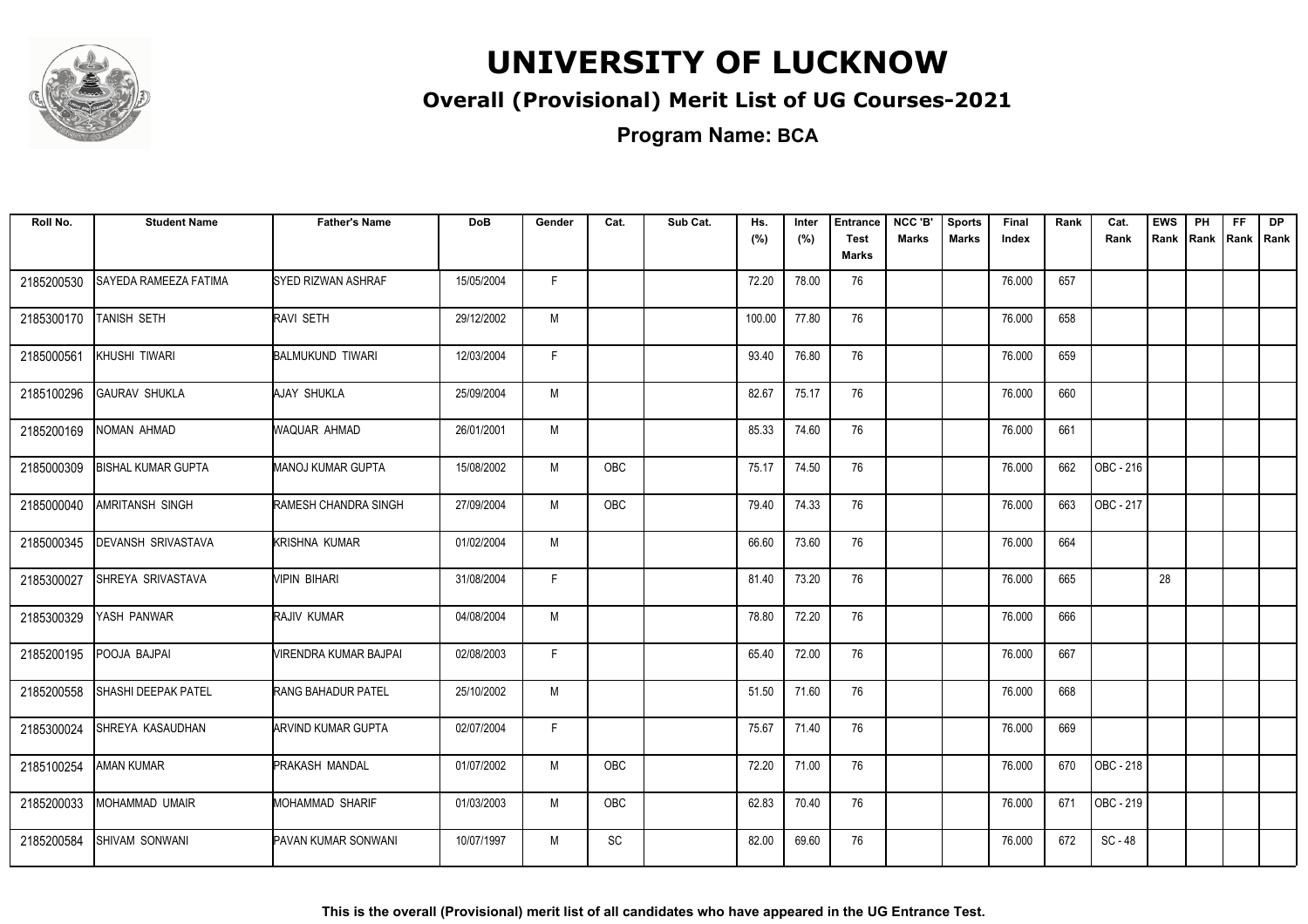

#### **Overall (Provisional) Merit List of UG Courses-2021**

**Program Name: BCA**

| Roll No.   | <b>Student Name</b>    | <b>Father's Name</b>             | <b>DoB</b> | Gender | Cat.       | Sub Cat. | Hs.<br>(%) | Inter<br>(%) | <b>Entrance</b><br><b>Test</b><br>Marks | NCC 'B'<br>Marks | <b>Sports</b><br>Marks | Final<br>Index | Rank | Cat.<br>Rank | <b>EWS</b><br>Rank | PH | <b>FF</b><br>Rank   Rank   Rank | <b>DP</b> |
|------------|------------------------|----------------------------------|------------|--------|------------|----------|------------|--------------|-----------------------------------------|------------------|------------------------|----------------|------|--------------|--------------------|----|---------------------------------|-----------|
| 2185000607 | LARAIB HUSAIN          | QAMAR HUSAIN                     | 12/12/2001 | M      |            |          | 65.33      | 68.67        | 76                                      |                  |                        | 76.000         | 673  |              |                    |    |                                 |           |
| 2185200289 | PURNIMA MISHRA         | RAJENDRA KUMAR MISHRA            | 14/03/2004 | F      |            |          | 76.17      | 68.20        | 76                                      |                  |                        | 76.000         | 674  |              |                    |    |                                 |           |
| 2185000264 | AYAN KHAN              | <b>WASIM KHAN</b>                | 10/02/2004 | M      |            |          | 68.20      | 67.20        | 76                                      |                  |                        | 76.000         | 675  |              |                    |    |                                 |           |
| 2185200503 | <b>SATENDRA RAWAT</b>  | <b>ISHIV SHANKAR</b>             | 12/04/2003 | M      | <b>SC</b>  |          | 80.00      | 65.20        | 76                                      |                  |                        | 76.000         | 676  | $SC - 49$    |                    |    |                                 |           |
| 2185200070 | <b>MOHD ASLAM KHAN</b> | KAYUM KHAN                       | 28/11/2002 | M      |            |          | 73.50      | 64.40        | 76                                      |                  |                        | 76.000         | 677  |              | 29                 |    |                                 |           |
| 2185200259 | PRINCE KUMAR GUJAR     | <b>NINOD KUMAR GUJAR</b>         | 12/09/2001 | M      | <b>SC</b>  |          | 61.67      | 64.40        | 76                                      |                  |                        | 76.000         | 678  | $SC - 50$    |                    |    |                                 |           |
| 2185300280 | VINAYAK RATHORE        | NARENDRA KUMAR<br><b>RATHORE</b> | 30/11/2000 | M      | OBC        |          | 71.83      | 61.00        | 76                                      |                  |                        | 76.000         | 679  | OBC - 220    |                    |    |                                 |           |
| 2185200045 | MOHAMMED SAIF IQBAL    | IQBAL AHMAD SIDDIQUI             | 02/12/2002 | M      |            |          | 63.33      | 60.80        | 76                                      |                  |                        | 76.000         | 680  |              |                    |    |                                 |           |
| 2185200518 | SAURABH PATEL          | <b>RAJ KUMAR</b>                 | 09/06/2003 | M      | <b>OBC</b> |          | 56.83      | 58.80        | 76                                      |                  |                        | 76.000         | 681  | OBC - 221    |                    |    |                                 |           |
| 2185200350 | <b>RAVI KUMAR</b>      | UDAY BHAN RAM                    | 15/10/2003 | M      |            |          | 59.17      | 57.00        | 76                                      |                  |                        | 76.000         | 682  |              |                    |    |                                 |           |
| 2185100359 | SANJEET YADAV          | <b>ASHOK YADAV</b>               | 31/07/2000 | M      | OBC        |          | 66.40      | 53.60        | 76                                      |                  |                        | 76.000         | 683  | OBC - 222    |                    |    |                                 |           |
| 2185200430 | <b>SAIF IBRAHIM</b>    | <b>MD SHAMIM</b>                 | 05/10/2004 | M      | OBC        |          | 68.40      | 53.00        | 76                                      |                  |                        | 76.000         | 684  | OBC - 223    |                    |    |                                 |           |
| 2185000021 | AMIT                   | <b>JITENDRA KUMAR</b>            | 25/07/2003 | M      | SC         |          | 68.67      | 52.00        | 76                                      |                  |                        | 76.000         | 685  | $SC - 51$    |                    |    |                                 |           |
| 2185000553 | <b>KESHAV RAWAT</b>    | <b>ASHOK KUMAR RAWAT</b>         | 15/01/2003 | M      | OBC        |          | 88.40      | 0.00         | 76                                      |                  |                        | 76.000         | 686  | OBC - 224    |                    |    |                                 |           |
| 2185000285 | <b>AYUSH VERMA</b>     | KULDEEP VERMA                    | 03/06/2004 | M      |            |          | 86.50      | 0.00         | 76                                      |                  |                        | 76.000         | 687  |              |                    |    |                                 |           |
| 2185000086 | ANKUR                  | RAJESH GAUTAM                    | 05/09/2003 | M      | SC         |          | 75.17      | 0.00         | 76                                      |                  |                        | 76.000         | 688  | $SC - 52$    |                    |    |                                 |           |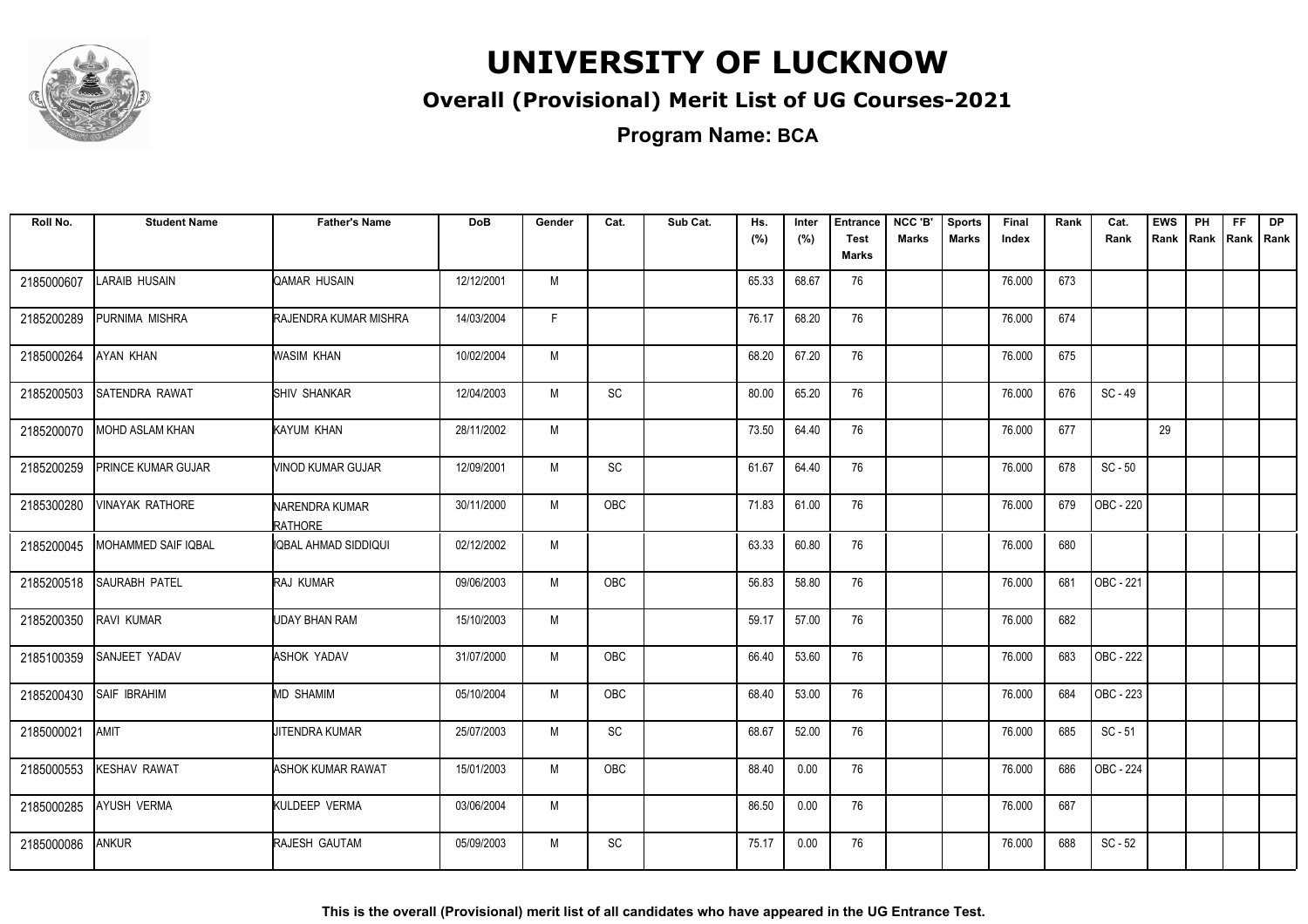

#### **Overall (Provisional) Merit List of UG Courses-2021**

**Program Name: BCA**

| Roll No.   | <b>Student Name</b> | <b>Father's Name</b>              | <b>DoB</b> | Gender       | Cat.       | Sub Cat. | Hs.<br>(%) | Inter<br>(%) | <b>Entrance</b><br><b>Test</b><br>Marks | NCC 'B'<br>Marks | <b>Sports</b><br><b>Marks</b> | Final<br>Index | Rank | Cat.<br>Rank | <b>EWS</b><br>Rank | PH | <b>FF</b><br>Rank   Rank   Rank | DP |
|------------|---------------------|-----------------------------------|------------|--------------|------------|----------|------------|--------------|-----------------------------------------|------------------|-------------------------------|----------------|------|--------------|--------------------|----|---------------------------------|----|
| 2185200379 | RIYA AGARWAL        | AMIT AGARWAL                      | 02/07/2003 | F.           |            |          | 85.80      | 93.80        | 74                                      |                  |                               | 74.000         | 689  |              |                    |    |                                 |    |
| 2185300197 | TRISHA VERMA        | <b>PRADEEP KUMAR VERMA</b>        | 15/04/2004 | F.           | <b>OBC</b> |          | 78.80      | 92.17        | 74                                      |                  |                               | 74.000         | 690  | OBC - 225    |                    |    |                                 |    |
| 2185100298 | <b>GAUTAM LODHI</b> | AMAR NATH LODHI                   | 07/11/2003 | M            | <b>OBC</b> |          | 84.00      | 89.50        | 74                                      |                  |                               | 74.000         | 691  | OBC - 226    |                    |    |                                 |    |
| 2185300108 | STUTI PRAJAPATI     | <b>BINDA PRASAD</b>               | 16/08/2004 | F            | OBC        |          | 74.20      | 84.60        | 74                                      |                  |                               | 74.000         | 692  | OBC - 227    |                    |    |                                 |    |
| 2185100277 | AVANTIKA SINGH      | <b>JITENDRA PRATAP SINGH</b>      | 07/07/2003 | F            |            |          | 87.20      | 84.20        | 74                                      |                  |                               | 74.000         | 693  |              |                    |    |                                 |    |
| 2185100250 | AMAN MAURYA         | KRISHNA NAND MAURYA               | 09/10/2003 | M            | <b>OBC</b> |          | 82.00      | 81.80        | 74                                      |                  |                               | 74.000         | 694  | OBC - 228    |                    |    |                                 |    |
| 2185300251 | VANSHIKA SRIVASTAVA | <b>SANJAY KUMAR</b><br>SRIVASTAVA | 20/05/2003 | $\mathsf{F}$ |            |          | 74.80      | 80.00        | 74                                      |                  |                               | 74.000         | 695  |              |                    |    |                                 |    |
| 2185200373 | RITIK KUSHWAHA      | IJOGENDRA KUSHWAHA                | 21/12/2002 | M            | <b>OBC</b> |          | 80.00      | 79.40        | 74                                      |                  |                               | 74.000         | 696  | OBC - 229    |                    |    |                                 |    |
| 2185200268 | PRIYANSHI RAINA     | <b>PHOOL CHAND RAINA</b>          | 08/01/2004 | F            | SC         |          | 77.33      | 79.00        | 74                                      |                  |                               | 74.000         | 697  | $SC - 53$    |                    |    |                                 |    |
| 2185100303 | HARSH MISHRA        | UMESH KUMAR MISHRA                | 06/11/2004 | M            |            |          | 57.60      | 78.60        | 74                                      |                  |                               | 74.000         | 698  |              |                    |    |                                 |    |
| 2185300244 | VAISHNAVI TIWARI    | SANJAY TIWARI                     | 08/02/2004 | F            |            |          | 88.00      | 78.20        | 74                                      |                  |                               | 74.000         | 699  |              |                    |    |                                 |    |
| 2185000316 | CHARU PANDEY        | <b>RAKESH KUMAR PANDEY</b>        | 06/08/2003 | F            |            |          | 81.60      | 76.00        | 74                                      |                  |                               | 74.000         | 700  |              |                    |    |                                 |    |
| 2185000237 | ATHARV BHARADWAJ    | <b>RAJESH MISHRA</b>              | 19/06/2003 | M            |            |          | 81.40      | 75.80        | 74                                      |                  |                               | 74.000         | 701  |              |                    |    |                                 |    |
| 2185200461 | <b>SAMEER SAIFI</b> | <b>MOHD JAVED</b>                 | 07/12/2002 | M            |            |          | 72.00      | 75.80        | 74                                      |                  |                               | 74.000         | 702  |              |                    |    |                                 |    |
| 2185200502 | SARVAGYA PATEL      | HARIVANSH PATEL                   | 15/07/2004 | M            | OBC        |          | 65.00      | 75.60        | 74                                      |                  |                               | 74.000         | 703  | OBC - 230    |                    |    |                                 |    |
| 2185200399 | ROSHAN KUMAR        | ACHCHHE LAL GUPTA                 | 13/03/2003 | M            | <b>OBC</b> |          | 74.50      | 75.20        | 74                                      |                  |                               | 74.000         | 704  | OBC - 231    |                    |    |                                 |    |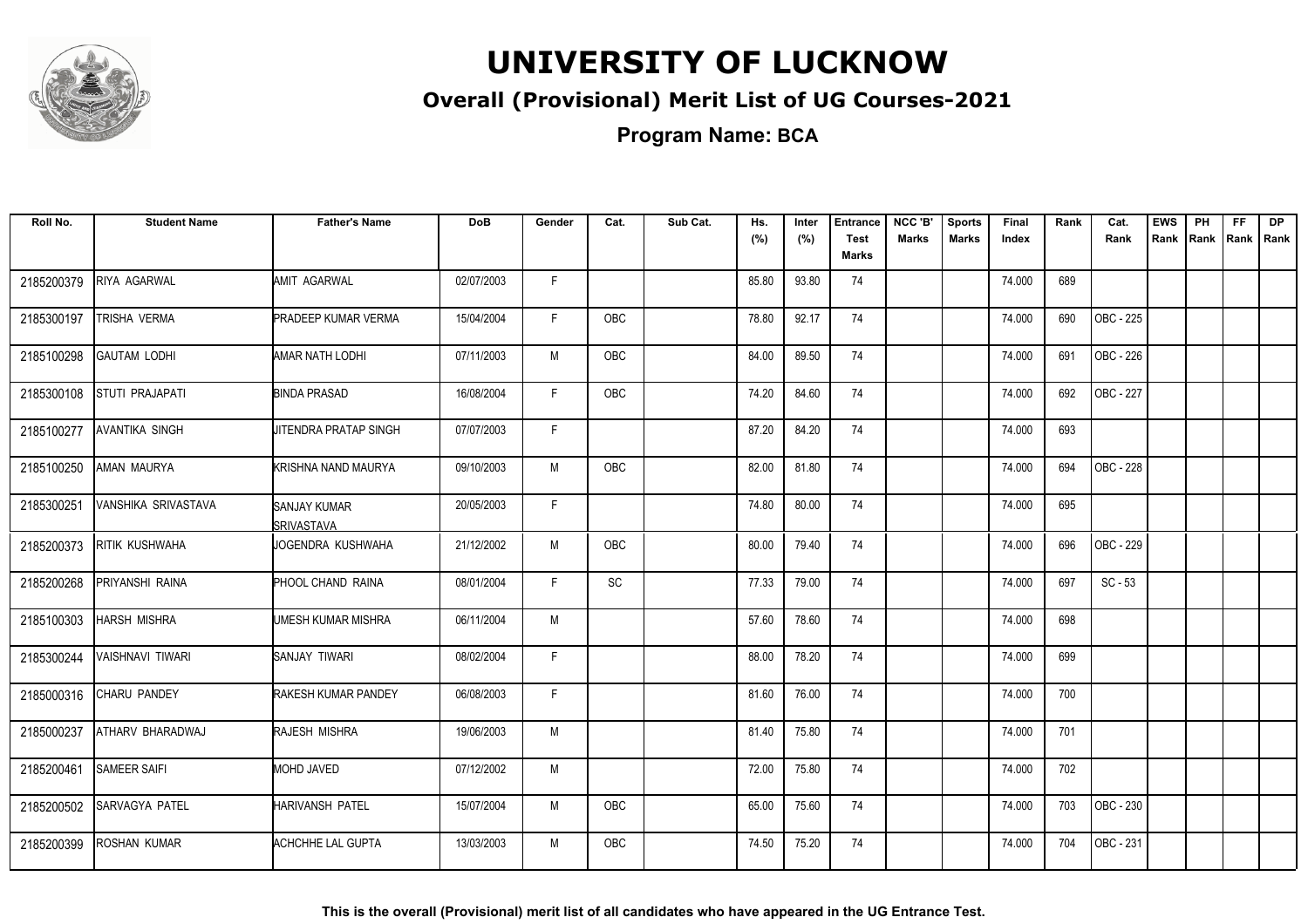

#### **Overall (Provisional) Merit List of UG Courses-2021**

**Program Name: BCA**

| Roll No.   | <b>Student Name</b>         | <b>Father's Name</b>          | <b>DoB</b> | Gender | Cat.       | Sub Cat.  | Hs.<br>(%) | Inter<br>(%) | <b>Entrance</b><br><b>Test</b> | NCC 'B'<br><b>Marks</b> | <b>Sports</b><br><b>Marks</b> | Final<br>Index | Rank | Cat.<br>Rank | <b>EWS</b><br>Rank | PH | <b>FF</b><br>Rank   Rank   Rank | <b>DP</b> |
|------------|-----------------------------|-------------------------------|------------|--------|------------|-----------|------------|--------------|--------------------------------|-------------------------|-------------------------------|----------------|------|--------------|--------------------|----|---------------------------------|-----------|
|            |                             |                               |            |        |            |           |            |              | <b>Marks</b>                   |                         |                               |                |      |              |                    |    |                                 |           |
| 2185200322 | RAJ SHEKHAR DWIVEDI         | KRISHNA KUMAR DWIVEDI         | 20/03/2004 | M      |            |           | 79.67      | 74.80        | 74                             |                         |                               | 74.000         | 705  |              | 30                 |    |                                 |           |
| 2185300082 | SIMRAAN SIDDIQUE            | ISTIYAK AHMAD                 | 29/09/2004 | M      |            |           | 68.50      | 74.20        | 74                             |                         |                               | 74.000         | 706  |              |                    |    |                                 |           |
| 2185100245 | AMAN KANAUJIYA              | <b>DINESH KUMAR KANOUJIYA</b> | 23/08/2002 | M      | <b>SC</b>  |           | 80.80      | 74.00        | 74                             |                         |                               | 74.000         | 707  | $SC - 54$    |                    |    |                                 |           |
| 2185300245 | VANI MISHRA                 | Vijay mishra                  | 29/11/2003 | F.     |            |           | 65.40      | 73.80        | 74                             |                         |                               | 74.000         | 708  |              |                    |    |                                 |           |
| 2185100014 | AASHWIT GUPTA               | <b>ITUHIN GUPTA</b>           | 10/03/2003 | M      |            |           | 72.33      | 71.60        | 74                             |                         |                               | 74.000         | 709  |              |                    |    |                                 |           |
| 2185300348 | YUVRAJ SINGH                | <b>RANDHIR SINGH</b>          | 22/12/2000 | M      |            |           | 64.20      | 71.40        | 74                             |                         |                               | 74.000         | 710  |              |                    |    |                                 |           |
| 2185200048 | <b>MOHD ASIF</b>            | <b>DILSHAD AHMAD</b>          | 19/09/2003 | M      |            |           | 78.80      | 71.33        | 74                             |                         |                               | 74.000         | 711  |              |                    |    |                                 |           |
| 2185300330 | YASH PATEL                  | KANHAIYA LAL                  | 25/10/2003 | M      | <b>OBC</b> |           | 73.60      | 70.40        | 74                             |                         |                               | 74.000         | 712  | OBC - 232    |                    |    |                                 |           |
| 2185200187 | PEEYUSH KUMAR VERMA         | <b>VINOD KUMAR</b>            | 30/08/2003 | M      | SC         |           | 78.40      | 69.40        | 74                             |                         |                               | 74.000         | 713  | $SC - 55$    |                    |    |                                 |           |
| 2185300265 | <b>VIKAS KUMAR</b>          | <b>RAJ KUMAR</b>              | 07/07/2004 | M      | <b>SC</b>  |           | 56.80      | 69.00        | 74                             |                         |                               | 74.000         | 714  | $SC - 56$    |                    |    |                                 |           |
| 2185200523 | SAURABH KUMAR GUPTA         | RAJA RAM GUPTA                | 06/09/2002 | M      | <b>OBC</b> |           | 54.67      | 68.60        | 74                             |                         |                               | 74.000         | 715  | OBC - 233    |                    |    |                                 |           |
| 2185000430 | <b>HARDIK SINGH</b>         | RAJENDRA KUMAR SINGH          | 15/03/2003 | M      | <b>OBC</b> |           | 62.17      | 68.50        | 74                             |                         |                               | 74.000         | 716  | OBC - 234    |                    |    |                                 |           |
| 2185000613 | MADAN MOHAN PANDEY          | RAVINDRA NATH PANDEY          | 03/07/2004 | M      |            |           | 47.40      | 68.20        | 74                             |                         |                               | 74.000         | 717  |              |                    |    |                                 |           |
| 2185000535 | KARTIK MAURYA               | OMKAR MAURYA                  | 23/04/2005 | M      | OBC        |           | 75.20      | 66.60        | 74                             |                         |                               | 74.000         | 718  | OBC - 235    |                    |    |                                 |           |
| 2185100289 | DHRUV KUMAR YADAV           | AHIBARAN SINGH                | 05/03/2002 | M      | OBC        | <b>DP</b> | 64.60      | 66.20        | 74                             |                         |                               | 74.000         | 719  | OBC - 236    |                    |    |                                 | 14        |
| 2185000249 | <b>AVANISH PRATAP SINGH</b> | <b>AWADH NARESH SINGH</b>     | 23/07/2003 | M      |            |           | 82.00      | 65.40        | 74                             |                         |                               | 74.000         | 720  |              |                    |    |                                 |           |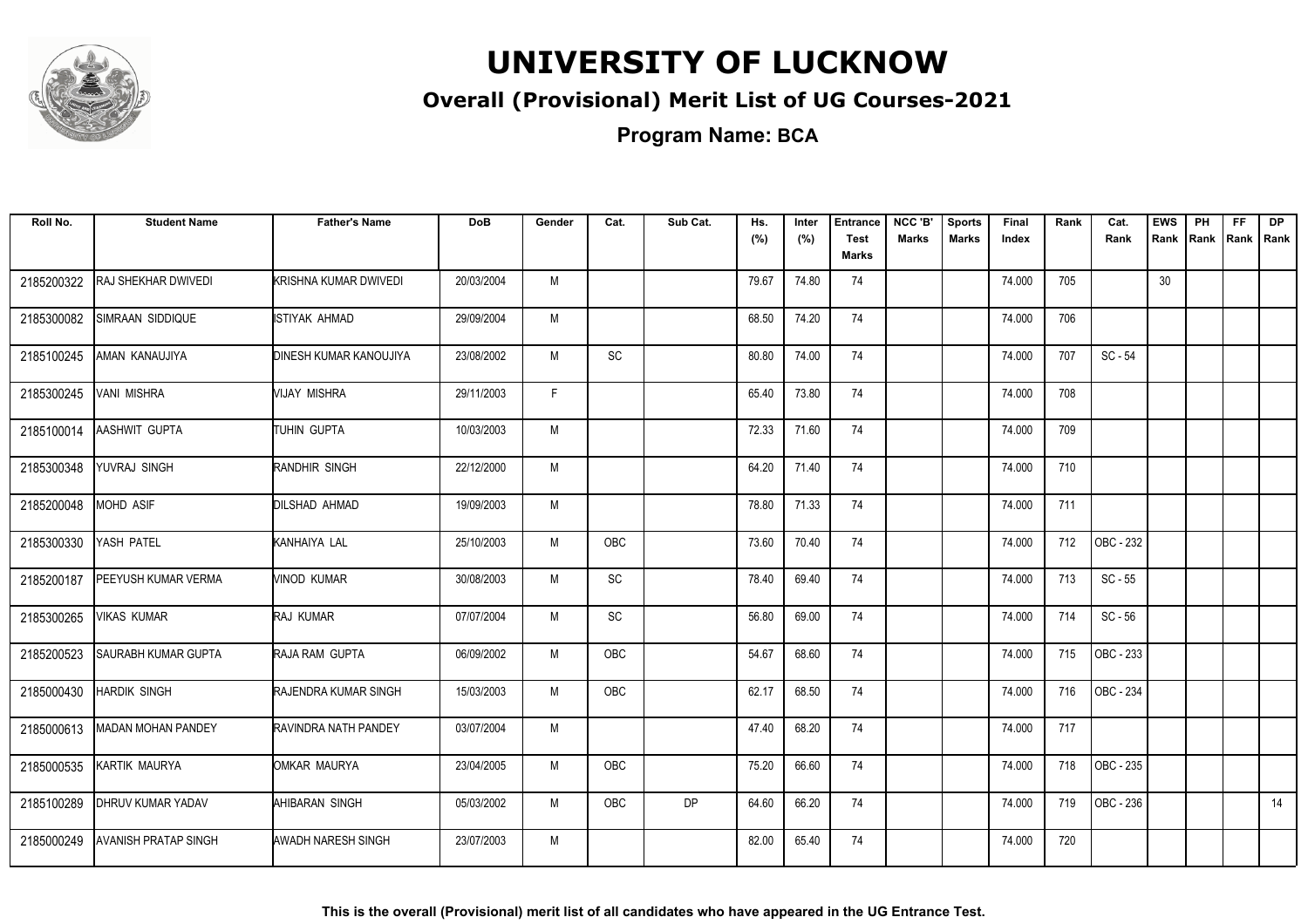

#### **Overall (Provisional) Merit List of UG Courses-2021**

**Program Name: BCA**

| Roll No.   | <b>Student Name</b>        | <b>Father's Name</b>               | <b>DoB</b> | Gender | Cat.                         | Sub Cat. | Hs.<br>(%) | Inter<br>(%) | <b>Entrance</b><br><b>Test</b><br>Marks | NCC 'B'<br>Marks | <b>Sports</b><br><b>Marks</b> | Final<br>Index | Rank | Cat.<br>Rank     | <b>EWS</b><br>Rank | PH<br>Rank Rank | FF. | <b>DP</b><br>Rank |
|------------|----------------------------|------------------------------------|------------|--------|------------------------------|----------|------------|--------------|-----------------------------------------|------------------|-------------------------------|----------------|------|------------------|--------------------|-----------------|-----|-------------------|
| 2185300123 | SUMIT YADAV                | <b>BRAJRAJ SINGH</b>               | 10/12/2003 | M      | OBC                          |          | 58.00      | 65.00        | 74                                      |                  |                               | 74.000         | 721  | OBC - 237        |                    |                 |     |                   |
| 2185100149 | ADITYA TIWARI              | KESHAW KUMAR TIWARI                | 11/05/2004 | M      |                              |          | 87.17      | 64.80        | 74                                      |                  |                               | 74.000         | 722  |                  |                    |                 |     |                   |
| 2185000369 | <b>DIVYANSH SHARMA</b>     | MIJAY SHARMA                       | 11/11/2003 | M      | <b>OBC</b>                   |          | 85.40      | 64.80        | 74                                      |                  |                               | 74.000         | 723  | OBC - 238        |                    |                 |     |                   |
| 2185000629 | MANDEEP SAHU               | RAMAKANT SAHU                      | 08/03/2003 | M      | OBC                          |          | 74.00      | 61.60        | 74                                      |                  |                               | 74.000         | 724  | OBC - 239        |                    |                 |     |                   |
| 2185000463 | HARSHIT PANDEY             | <b>RAKESH NARAIN PANDEY</b>        | 23/05/2002 | M      |                              |          | 58.00      | 61.20        | 74                                      |                  |                               | 74.000         | 725  |                  |                    |                 |     |                   |
| 2185100201 | AKASH VERMA                | MISHUN KUMAR VERMA                 | 02/07/2004 | M      | <b>OBC</b>                   |          | 82.67      | 60.20        | 74                                      |                  |                               | 74.000         | 726  | OBC - 240        |                    |                 |     |                   |
| 2185100363 | SHAILESH SAHU              | <b>DINESH SAHU</b>                 | 23/04/2001 | M      | <b>OBC</b>                   |          | 72.33      | 60.00        | 74                                      |                  |                               | 74.000         | 727  | OBC - 241        |                    |                 |     |                   |
| 2185200481 | SANJEET MAURYA             | SUBASH CHAND MAURYA                | 29/09/2003 | M      | OBC                          |          | 61.83      | 60.00        | 74                                      |                  |                               | 74.000         | 728  | OBC - 242        |                    |                 |     |                   |
| 2185100391 | VIKRAMADITYA PRATAP        | VIJENDRA PRATAP                    | 01/12/2002 | M      | $\operatorname{\textsf{SC}}$ |          | 63.83      | 57.40        | 74                                      |                  |                               | 74.000         | 729  | $SC - 57$        |                    |                 |     |                   |
| 2185300350 | ZAID KHAN                  | MOHD ZUBAIR AHMAD                  | 19/09/2000 | M      |                              |          | 64.00      | 53.20        | 74                                      |                  |                               | 74.000         | 730  |                  |                    |                 |     |                   |
| 2185200321 | RAJ KUMAR KUSHWAHA         | <b>KHAN</b><br>DEENBANDHU KUSHWAHA | 07/08/2002 | M      | OBC                          |          | 55.00      | 48.00        | 74                                      |                  |                               | 74.000         | 731  | OBC - 243        |                    |                 |     |                   |
| 2185100358 | SAKSHI YADAV               | <b>SATENDRA YADAV</b>              | 14/10/2002 | F.     | <b>OBC</b>                   |          | 88.40      | 0.00         | 74                                      |                  |                               | 74.000         | 732  | <b>OBC - 244</b> |                    |                 |     |                   |
| 2185000228 | ASHUTOSH RAWAT             | HANOMAN RAWAT                      | 02/03/2006 | M      | SC                           |          | 85.67      | 0.00         | 74                                      |                  |                               | 74.000         | 733  | $SC - 58$        |                    |                 |     |                   |
| 2185200590 | <b>SHIVAM KUMAR PANDEY</b> | <b>VINOD KUMAR PANDEY</b>          | 02/10/2004 | M      |                              |          | 81.50      | 0.00         | 74                                      |                  |                               | 74.000         | 734  |                  |                    |                 |     |                   |
| 2185100148 | ADITYA SONI                | VIJAY SONI                         | 17/10/2002 | M      | OBC                          |          | 80.00      | 0.00         | 74                                      |                  |                               | 74.000         | 735  | OBC - 245        |                    |                 |     |                   |
| 2185200184 | PAWAN CHAUHAN              | <b><i>NIRENDRA CHAUHAN</i></b>     | 01/07/2004 | M      | <b>OBC</b>                   |          | 78.20      | 0.00         | 74                                      |                  |                               | 74.000         | 736  | OBC - 246        |                    |                 |     |                   |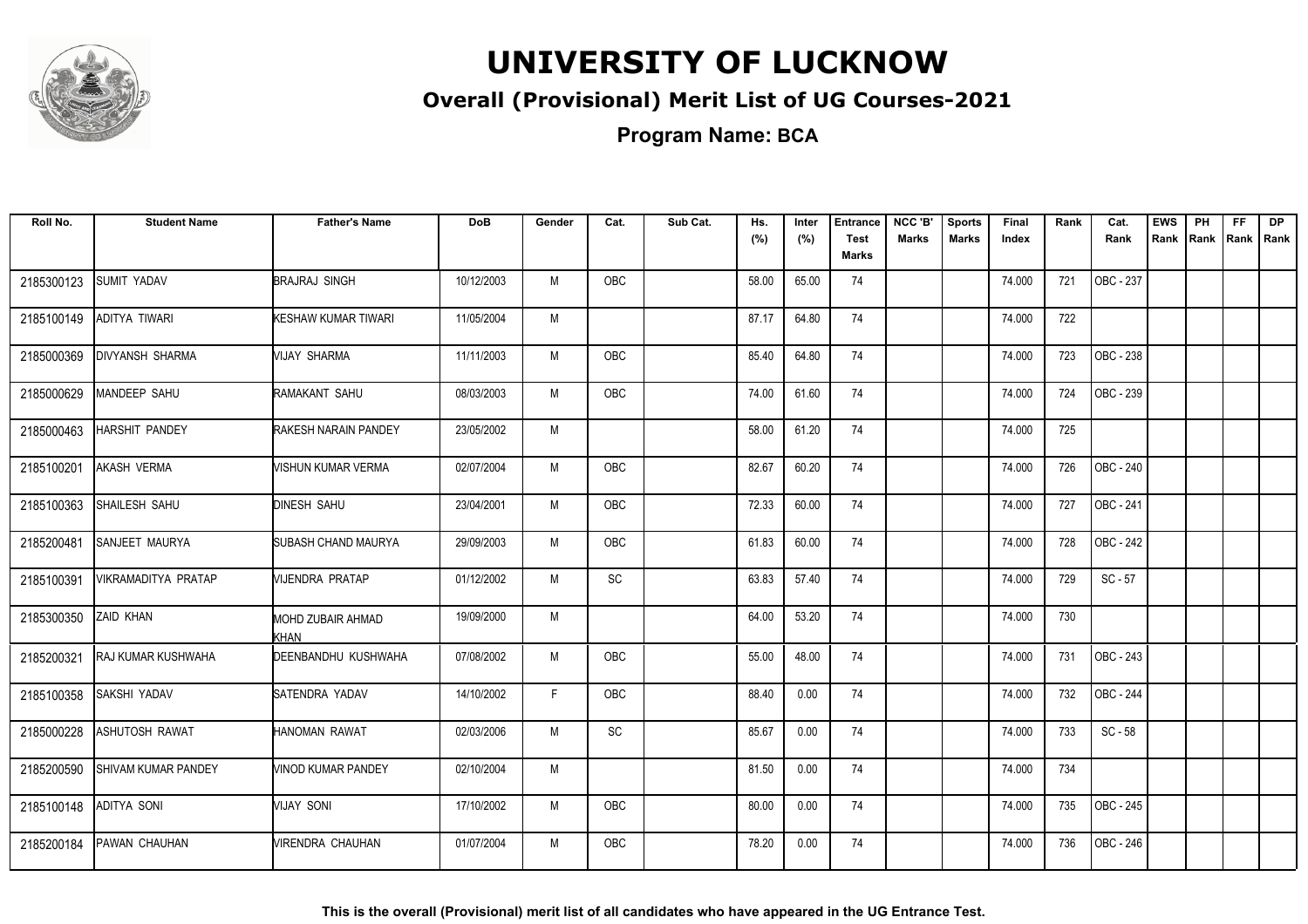

#### **Overall (Provisional) Merit List of UG Courses-2021**

**Program Name: BCA**

| Roll No.   | <b>Student Name</b>       | <b>Father's Name</b>              | <b>DoB</b> | Gender       | Cat.       | Sub Cat.  | Hs.   | Inter | <b>Entrance</b>      | NCC 'B'      | <b>Sports</b> | Final  | Rank | Cat.      | <b>EWS</b> | PH   | FF.  | <b>DP</b> |
|------------|---------------------------|-----------------------------------|------------|--------------|------------|-----------|-------|-------|----------------------|--------------|---------------|--------|------|-----------|------------|------|------|-----------|
|            |                           |                                   |            |              |            |           | (%)   | (%)   | <b>Test</b><br>Marks | <b>Marks</b> | <b>Marks</b>  | Index  |      | Rank      | Rank       | Rank | Rank | Rank      |
| 2185200059 | MOHD TAHA                 | PARVEZ AHSAN                      | 31/10/2001 | M            |            |           | 77.00 | 0.00  | 74                   |              |               | 74.000 | 737  |           |            |      |      |           |
| 2185300068 | SHWETA SONWANI            | OM PRAKASH                        | 12/06/2002 | F            | <b>SC</b>  |           | 76.00 | 0.00  | 74                   |              |               | 74.000 | 738  | $SC - 59$ |            |      |      |           |
| 2185000278 | AYUSH PANDEY              | <b>MAHESH KUMAR PANDEY</b>        | 09/12/2004 | M            |            |           | 75.20 | 0.00  | 74                   |              |               | 74.000 | 739  |           |            |      |      |           |
| 2185000460 | <b>HARSHIT BARNWAL</b>    | <b>ISURENDRA KUMAR</b><br>BARNWAL | 14/09/2003 | M            |            |           | 68.33 | 0.00  | 74                   |              |               | 74.000 | 740  |           |            |      |      |           |
| 2185000129 | ANUJ KUMAR DWIVEDI        | RAVINDRA KUMAR DWIVEDI            | 12/06/2004 | M            |            |           | 64.20 | 0.00  | 74                   |              |               | 74.000 | 741  |           |            |      |      |           |
| 2185300310 | VISHWA DEEPAK GIRI        | RAJESH BHARTI                     | 10/05/2001 | M            | <b>OBC</b> |           | 60.20 | 0.00  | 74                   |              |               | 74.000 | 742  | OBC - 247 |            |      |      |           |
| 2185100141 | ADITYA PRASAD             | <b>SHIV SHANKER PRASAD</b>        | 19/03/2003 | M            | SC         |           | 58.60 | 0.00  | 74                   |              |               | 74.000 | 743  | $SC - 60$ |            |      |      |           |
| 2185200197 | POORVI SRIVASTAVA         | <b>SUSHIL KUMAR</b><br>SRIVASTAVA | 30/05/2004 | F            |            |           | 83.80 | 95.40 | 72                   |              |               | 72.000 | 744  |           |            |      |      |           |
| 2185300246 | VANSH CHANGRANI           | <b>RAJESH CHANGRANI</b>           | 08/07/2002 | M            |            |           | 84.67 | 90.40 | 72                   |              |               | 72.000 | 745  |           |            |      |      |           |
| 2185200204 | PRACHI TIWARI             | RAJEEV TIWARI                     | 07/12/2003 | $\mathsf{F}$ |            |           | 83.67 | 88.40 | 72                   |              |               | 72.000 | 746  |           |            |      |      |           |
| 2185100308 | HIMANSHU KUMAR            | KAMAL KUMAR THAKUR                | 11/12/2002 | M            |            | <b>DP</b> | 86.40 | 85.80 | 72                   |              |               | 72.000 | 747  |           |            |      |      | 15        |
| 2185000280 | AYUSH RATHORE             | <b>GANESH PRASAD RATHORE</b>      | 13/10/2002 | M            | <b>OBC</b> |           | 78.50 | 82.83 | 72                   |              |               | 72.000 | 748  | OBC - 248 |            |      |      |           |
| 2185000346 | DEVANSH SRIVASTAVA        | <b>RAKESH KUMAR</b><br>SRIVASTAVA | 02/09/2005 | M            |            |           | 78.17 | 81.60 | 72                   |              |               | 72.000 | 749  |           |            |      |      |           |
| 2185000420 | <b>GIRISH KUMAR SINGH</b> | <b>GAJENDRA KUMAR SINGH</b>       | 25/08/2004 | M            |            |           | 77.60 | 81.60 | 72                   |              |               | 72.000 | 750  |           |            |      |      |           |
| 2185300337 | YASH VARDHAN SINGH        | DHARMENDRA KUMAR<br><b>SINGH</b>  | 31/10/2003 | M            |            |           | 82.67 | 81.33 | 72                   |              |               | 72.000 | 751  |           |            |      |      |           |
| 2185000254 | AVINASH KUSHWAHA          | RAMAWADH KUSHWAHA                 | 28/08/2003 | M            | <b>OBC</b> |           | 85.33 | 80.80 | 72                   |              |               | 72.000 | 752  | OBC - 249 |            |      |      |           |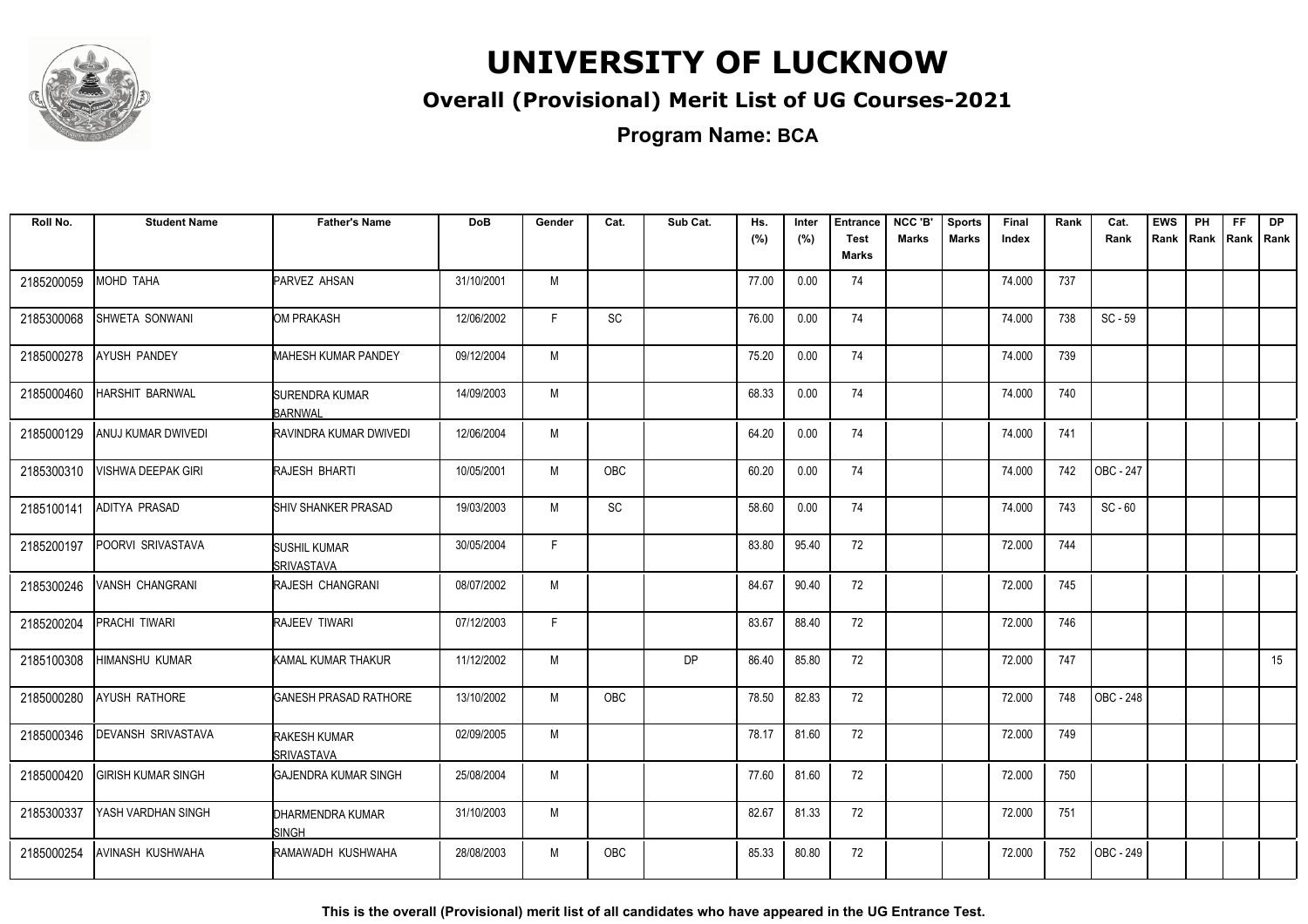

#### **Overall (Provisional) Merit List of UG Courses-2021**

**Program Name: BCA**

| Roll No.   | <b>Student Name</b>   | <b>Father's Name</b>                         | <b>DoB</b> | Gender | Cat.       | Sub Cat. | Hs.<br>(%) | Inter<br>(%) | <b>Entrance</b><br><b>Test</b><br><b>Marks</b> | NCC 'B'<br>Marks | <b>Sports</b><br><b>Marks</b> | Final<br>Index | Rank | Cat.<br>Rank     | <b>EWS</b> | PH<br>Rank Rank | FF.<br>  Rank   Rank | <b>DP</b> |
|------------|-----------------------|----------------------------------------------|------------|--------|------------|----------|------------|--------------|------------------------------------------------|------------------|-------------------------------|----------------|------|------------------|------------|-----------------|----------------------|-----------|
| 2185000360 | <b>DIMPLE BHALLA</b>  | ASHWANI KUMAR BHALLA                         | 09/05/2003 | M      |            |          | 74.50      | 80.20        | 72                                             |                  |                               | 72.000         | 753  |                  |            |                 |                      |           |
| 2185200006 | MAYUR SHARMA          | <b>MR.LATE BRIJ BHUSHAN</b><br><b>SHARMA</b> | 01/07/2001 | M      |            |          | 79.00      | 78.20        | 72                                             |                  |                               | 72.000         | 754  |                  |            |                 |                      |           |
| 2185100293 | DIVYANSHU MAURYA      | <b>RAJESH MAURYA</b>                         | 06/08/2003 | M      | <b>OBC</b> |          | 70.50      | 77.80        | 72                                             |                  |                               | 72.000         | 755  | <b>OBC</b> - 250 |            |                 |                      |           |
| 2185000059 | ANIKET KUMAR YADAV    | SHYAM JEE YADAV                              | 26/05/2001 | M      | <b>OBC</b> |          | 77.60      | 77.33        | 72                                             |                  |                               | 72.000         | 756  | OBC - 251        |            |                 |                      |           |
| 2185200153 | NITEESH SONI          | RAKESH SONI                                  | 25/04/2004 | M      | OBC        |          | 81.00      | 75.00        | 72                                             |                  |                               | 72.000         | 757  | OBC - 252        |            |                 |                      |           |
| 2185100247 | AMAN KANOJIA          | DEEPAK KANOJIA                               | 06/03/2003 | M      | SC         |          | 80.33      | 74.80        | 72                                             |                  |                               | 72.000         | 758  | $SC - 61$        |            |                 |                      |           |
| 2185100015 | AASTHA SHARMA         | <b>GOPAL KRISHNA SHARMA</b>                  | 19/10/2002 | F.     |            |          | 68.67      | 74.67        | 72                                             |                  |                               | 72.000         | 759  |                  |            |                 |                      |           |
| 2185100145 | ADITYA SINGH          | LT. KAMAL SINGH                              | 08/03/2003 | M      | <b>OBC</b> |          | 55.60      | 73.80        | 72                                             |                  |                               | 72.000         | 760  | OBC - 253        |            |                 |                      |           |
| 2185000037 | <b>AMRITA</b>         | <b>DINESH KUMAR</b>                          | 02/06/2002 | F      | SC         |          | 78.83      | 73.60        | 72                                             |                  |                               | 72.000         | 761  | $SC - 62$        |            |                 |                      |           |
| 2185100232 | ALOK SHARMA           | MANNU SHARMA                                 | 30/06/2004 | M      | OBC        |          | 73.17      | 73.60        | 72                                             |                  |                               | 72.000         | 762  | OBC - 254        |            |                 |                      |           |
| 2185000640 | <b>MANSI AWASTHI</b>  | DHRUVA KUMAR AWASTHI                         | 08/10/2002 | F.     |            |          | 73.33      | 73.40        | 72                                             |                  |                               | 72.000         | 763  |                  |            |                 |                      |           |
| 2185100135 | ADITYA KUMAR          | SANJAY KUMAR                                 | 12/10/2003 | M      |            |          | 65.50      | 72.40        | 72                                             |                  |                               | 72.000         | 764  |                  |            |                 |                      |           |
| 2185200082 | MOHD FARAZ KHAN       | MOHD JAVED KHAN                              | 05/03/2002 | M      |            |          | 76.17      | 72.00        | 72                                             |                  |                               | 72.000         | 765  |                  |            |                 |                      |           |
| 2185000383 | DURGESH TIWARI        | MR. ARVIND KUMAR TIWARI                      | 05/07/2004 | M      |            |          | 67.80      | 71.60        | 72                                             |                  |                               | 72.000         | 766  |                  |            |                 |                      |           |
| 2185100093 | ABHISHEK NARAYAN OJHA | RAJA RAM OJHA                                | 10/11/2003 | M      |            |          | 84.50      | 70.80        | 72                                             |                  |                               | 72.000         | 767  |                  |            |                 |                      |           |
| 2185100324 | <b>MRIDUL KAPOOR</b>  | KAMAL KAPOOR                                 | 24/09/2003 | M      |            |          | 71.60      | 70.60        | 72                                             |                  |                               | 72.000         | 768  |                  |            |                 |                      |           |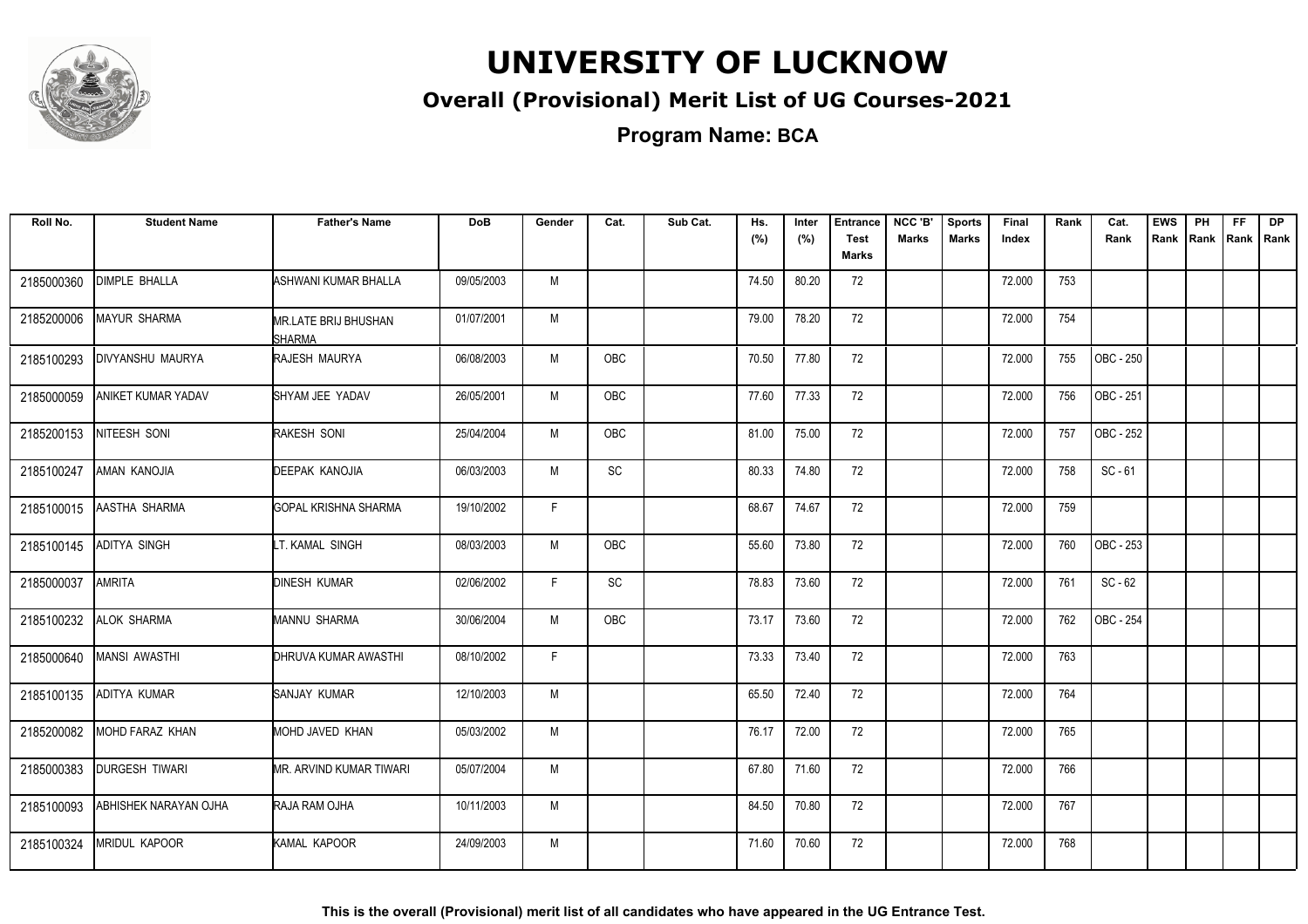

#### **Overall (Provisional) Merit List of UG Courses-2021**

**Program Name: BCA**

| Roll No.   | <b>Student Name</b>        | <b>Father's Name</b>                       | <b>DoB</b> | Gender | Cat.       | Sub Cat. | Hs.<br>(%) | Inter<br>(%) | <b>Entrance</b><br><b>Test</b><br><b>Marks</b> | NCC 'B'<br><b>Marks</b> | <b>Sports</b><br><b>Marks</b> | Final<br>Index | Rank | Cat.<br>Rank | <b>EWS</b><br>Rank | PH | FF<br>Rank   Rank   Rank | <b>DP</b> |
|------------|----------------------------|--------------------------------------------|------------|--------|------------|----------|------------|--------------|------------------------------------------------|-------------------------|-------------------------------|----------------|------|--------------|--------------------|----|--------------------------|-----------|
| 2185300226 | UTKARSH KUMAR PANDEY       | CHANDRA PRAKASH<br><b>PANDEY</b>           | 01/06/2004 | M      |            |          | 78.33      | 70.00        | 72                                             |                         |                               | 72.000         | 769  |              |                    |    |                          |           |
| 2185200501 | SARTHAK YADAV              | AJAY YADAV                                 | 01/01/2003 | M      | <b>OBC</b> |          | 72.40      | 70.00        | 72                                             |                         |                               | 72.000         | 770  | OBC - 255    |                    |    |                          |           |
| 2185200056 | MOHD NAVED                 | <b>MOHD ANWAR</b>                          | 24/12/2004 | M      | <b>OBC</b> |          | 75.83      | 69.80        | 72                                             |                         |                               | 72.000         | 771  | OBC - 256    |                    |    |                          |           |
| 2185200304 | RAHUL KANAUJIYA            | <b>RAM NARESH</b>                          | 08/07/1999 | M      | SC         |          | 86.67      | 69.60        | 72                                             |                         |                               | 72.000         | 772  | $SC - 63$    |                    |    |                          |           |
| 2185300322 | <b>WAFA ZAIDI</b>          | <b>ISHAFIQUL HASAN</b>                     | 12/10/2002 | F      |            |          | 79.67      | 69.40        | 72                                             |                         |                               | 72.000         | 773  |              |                    |    |                          |           |
| 2185200055 | MOHD MERAJ                 | MOHD AZAM                                  | 07/03/2001 | М      |            |          | 62.17      | 69.40        | 72                                             |                         |                               | 72.000         | 774  |              |                    |    |                          |           |
| 2185200221 | PRAKRITI SINGH             | SANJAY SINGH                               | 15/05/2002 | F.     | OBC        |          | 65.00      | 69.20        | 72                                             |                         |                               | 72.000         | 775  | OBC - 257    |                    |    |                          |           |
| 2185200155 | NITESH TRIPATHI            | <b>BRIJESH CHANDRA</b><br><b>ITRIPATHI</b> | 02/02/2005 | М      |            |          | 79.50      | 68.33        | 72                                             |                         |                               | 72.000         | 776  |              |                    |    |                          |           |
| 2185200580 | <b>SHIVAM PANDEY</b>       | <b>NED PRAKASH PANDEY</b>                  | 29/10/2004 | M      |            |          | 58.00      | 66.17        | 72                                             |                         |                               | 72.000         | 777  |              |                    |    |                          |           |
| 2185000635 | <b>MANISH KUMAR MANDAL</b> | SHYAM MANDAL                               | 01/07/2004 | М      |            |          | 75.33      | 63.20        | 72                                             |                         |                               | 72.000         | 778  |              |                    |    |                          |           |
| 2185000576 | <b>KRISHN KANT SHUKLA</b>  | <b>RAM NIWAS SHUKLA</b>                    | 02/07/2002 | M      |            |          | 62.83      | 63.00        | 72                                             |                         |                               | 72.000         | 779  |              |                    |    |                          |           |
| 2185200323 | <b>RAJAN SINGH</b>         | <b>MR BHRIGUNATH SINGH</b>                 | 15/04/2003 | M      | <b>OBC</b> |          | 60.80      | 61.80        | 72                                             |                         |                               | 72.000         | 780  | OBC - 258    |                    |    |                          |           |
| 2185000438 | <b>HARSH GUPTA</b>         | <b>ASHISH GUPTA</b>                        | 22/07/2002 | M      | <b>OBC</b> |          | 70.50      | 61.50        | 72                                             |                         |                               | 72.000         | 781  | OBC - 259    |                    |    |                          |           |
| 2185100345 | PRIYANSHU PATHAK           | KAMAL KUMAR PATHAK                         | 31/03/2001 | M      |            |          | 67.33      | 60.80        | 72                                             |                         |                               | 72.000         | 782  |              |                    |    |                          |           |
| 2185000064 | <b>ANIMESH TIWARI</b>      | <b>AJAY KUMAR TIWARI</b>                   | 19/06/2002 | M      |            |          | 57.20      | 60.80        | 72                                             |                         |                               | 72.000         | 783  |              |                    |    |                          |           |
| 2185300332 | YASH SHUKLA                | <b>D SHUKLA</b>                            | 26/12/2001 | M      |            |          | 60.00      | 59.20        | 72                                             |                         |                               | 72.000         | 784  |              |                    |    |                          |           |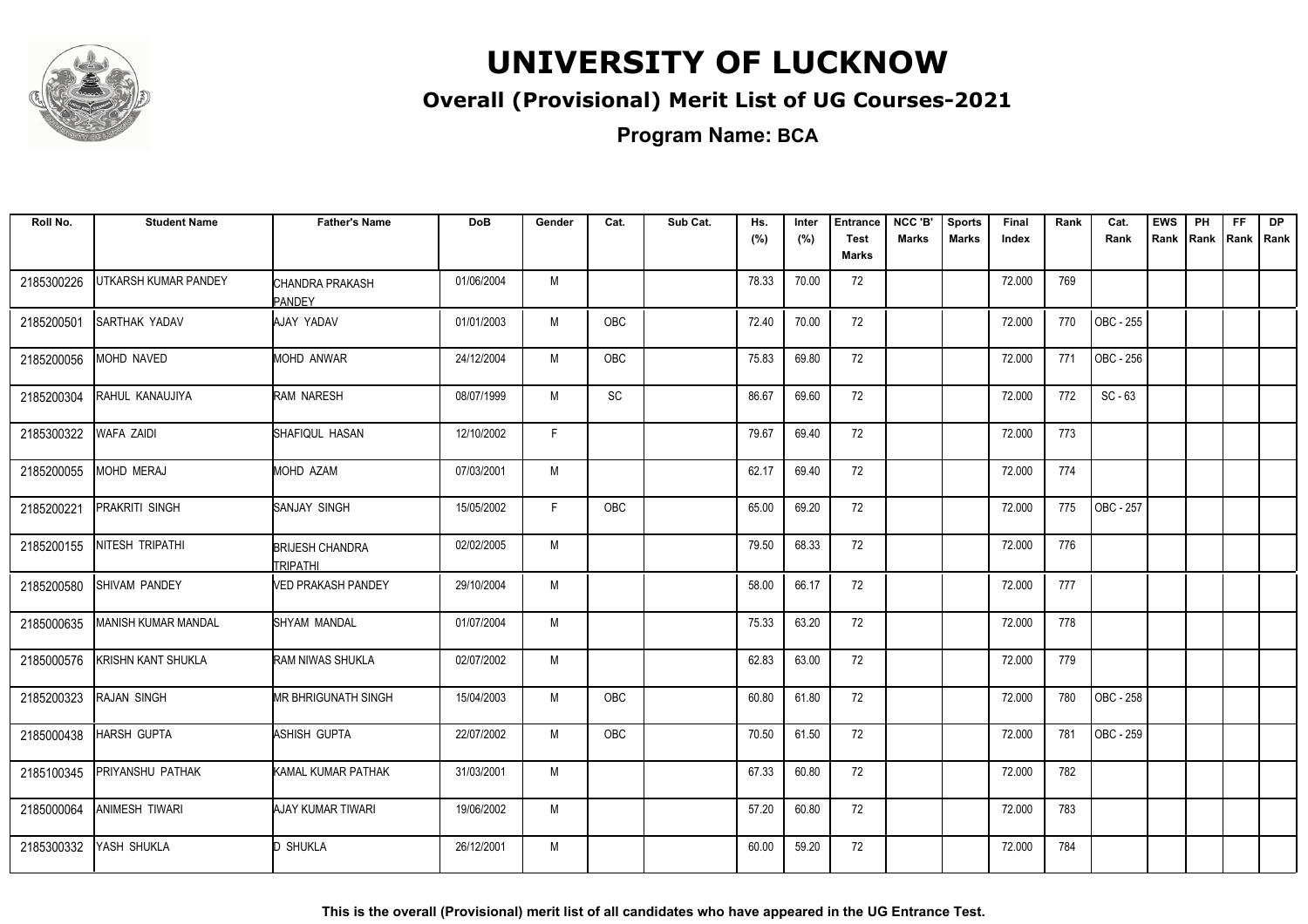

#### **Overall (Provisional) Merit List of UG Courses-2021**

**Program Name: BCA**

| Roll No.   | <b>Student Name</b>                      | <b>Father's Name</b>                       | <b>DoB</b> | Gender | Cat.          | Sub Cat. | Hs.<br>(%) | Inter<br>(%) | <b>Entrance</b><br><b>Test</b><br>Marks | NCC 'B'<br><b>Marks</b> | <b>Sports</b><br><b>Marks</b> | Final<br>Index | Rank | Cat.<br>Rank | <b>EWS</b><br>Rank | PH<br>Rank | <b>FF</b><br>Rank   Rank | <b>DP</b> |
|------------|------------------------------------------|--------------------------------------------|------------|--------|---------------|----------|------------|--------------|-----------------------------------------|-------------------------|-------------------------------|----------------|------|--------------|--------------------|------------|--------------------------|-----------|
| 2185200537 | SHAILENDRA KUMAR                         | SHIVCHAND PRASAD                           | 11/07/2003 | M      | SC            |          | 69.50      | 55.00        | 72                                      |                         |                               | 72.000         | 785  | $SC - 64$    |                    |            |                          |           |
| 2185000075 | <b>ANKIT MISHRA</b>                      | HANUMAN PRASAD MISHRA                      | 04/10/2003 | м      |               |          | 64.40      | 55.00        | 72                                      |                         |                               | 72.000         | 786  |              |                    |            |                          |           |
| 2185000571 | KOMAL CHAURASIYA                         | RAMESH CHANDRA<br><b>CHAURASIYA</b>        | 06/03/2002 | F      | OBC           |          | 72.00      | 54.25        | 72                                      |                         |                               | 72.000         | 787  | OBC - 260    |                    |            |                          |           |
| 2185000067 | ANJALI GUPTA                             | <b>SATISH GUPTA</b>                        | 10/07/2004 | F      |               |          | 80.17      | 0.00         | 72                                      |                         |                               | 72.000         | 788  |              |                    |            |                          |           |
| 2185200600 | SHIVANSH MISHRA                          | DHARMENDRA KUMAR<br><b><i>I</i>ISHRA</b>   | 20/01/2004 | M      |               |          | 78.00      | 0.00         | 72                                      |                         |                               | 72.000         | 789  |              |                    |            |                          |           |
| 2185000105 | <b>ANSHIKA MISHRA</b>                    | <b>DINESH KUMAR MISHRA</b>                 | 26/07/2003 | F      |               |          | 74.60      | 0.00         | 72                                      |                         |                               | 72.000         | 790  |              |                    |            |                          |           |
| 2185000379 | <b>DIVYANSHU SINGH</b><br><b>CHAUHAN</b> | <b>DEVENDRA SINGH</b><br>CHAUHAN           | 05/12/2002 | M      |               |          | 72.80      | 0.00         | 72                                      |                         |                               | 72.000         | 791  |              |                    |            |                          |           |
| 2185000395 | <b>GAGANDEEP SINGH</b>                   | KULWANT SINGH                              | 31/10/2003 | M      |               |          | 71.40      | 0.00         | 72                                      |                         |                               | 72.000         | 792  |              |                    |            |                          |           |
| 2185100042 | <b>ABHAY PRATAP SINGH</b>                | <b>MAHENDRA SINGH</b>                      | 19/06/2003 | M      |               |          | 67.40      | 0.00         | 72                                      |                         |                               | 72.000         | 793  |              |                    |            |                          |           |
| 2185100131 | ADITYA GUPTA                             | <b>KAMALA PRASAD GUPTA</b>                 | 25/08/2003 | M      | <b>OBC</b>    |          | 64.33      | 0.00         | 72                                      |                         |                               | 72.000         | 794  | OBC - 261    |                    |            |                          |           |
| 2185200511 | SATYAM SINGH                             | <b>IMR CHANDRA PRAKASH</b><br><b>SINGH</b> | 25/11/2003 | M      |               |          | 58.67      | 0.00         | 72                                      |                         |                               | 72.000         | 795  |              |                    |            |                          |           |
| 2185000007 | <b>AMAN VERMA</b>                        | <b>CHANDRA PAL</b>                         | 08/02/2003 | M      | SC            |          | 57.60      | 0.00         | 72                                      |                         |                               | 72.000         | 796  | $SC - 65$    |                    |            |                          |           |
| 2185300208 | UDAY RAJ SHARMA                          | <b>AJAY KUMAR SHARMA</b>                   | 08/09/2003 | M      | <b>OBC</b>    |          | 54.67      | 0.00         | 72                                      |                         |                               | 72.000         | 797  | OBC - 262    |                    |            |                          |           |
| 2185100170 | <b>AGGRAJ KUMAR SINGH</b>                | <b>SANJAY KUMAR GAUTAM</b>                 | 17/11/2004 | M      | $\mathsf{SC}$ |          | 53.33      | 0.00         | 72                                      |                         |                               | 72.000         | 798  | $SC - 66$    |                    |            |                          |           |
| 2185000268 | <b>AYUSH</b>                             | <b>MR RAMJEEVAN</b>                        | 11/08/2003 | M      | <b>OBC</b>    |          | 84.83      | 88.00        | 70                                      |                         |                               | 70.000         | 799  | OBC - 263    |                    |            |                          |           |
| 2185300212 | UJJWAL KUMAR                             | <b>SURESH SHARMA</b>                       | 12/06/2003 | M      |               |          | 77.20      | 86.80        | 70                                      |                         |                               | 70.000         | 800  |              |                    |            |                          |           |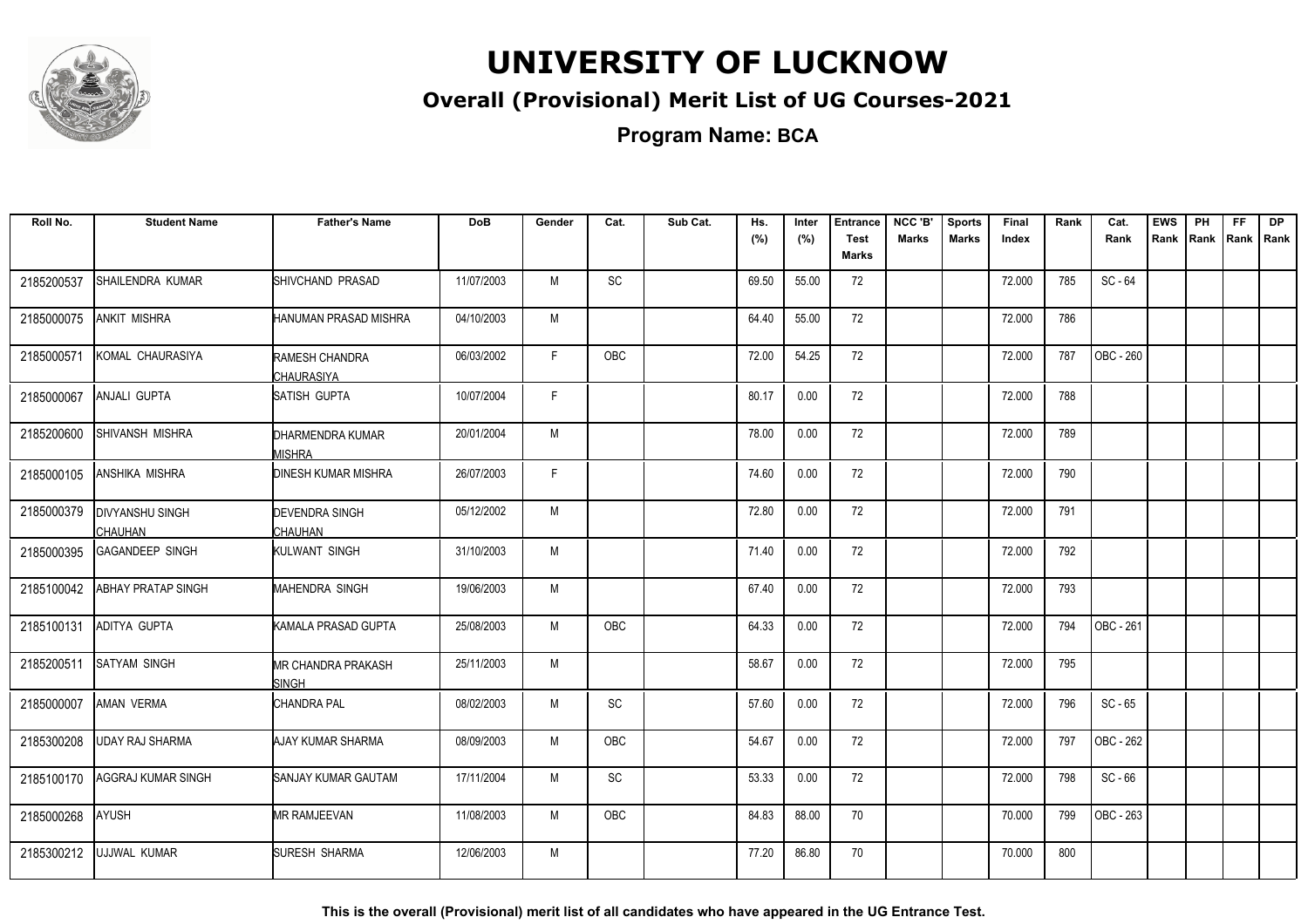

#### **Overall (Provisional) Merit List of UG Courses-2021**

**Program Name: BCA**

| Roll No.   | <b>Student Name</b>       | <b>Father's Name</b>                          | <b>DoB</b> | Gender | Cat.       | Sub Cat. | Hs.<br>(%) | Inter<br>(%) | <b>Entrance</b><br><b>Test</b><br><b>Marks</b> | NCC 'B'<br>Marks | <b>Sports</b><br><b>Marks</b> | Final<br>Index | Rank | Cat.<br>Rank | <b>EWS</b> | PH<br>Rank Rank | FF.<br>Rank   Rank | <b>DP</b> |
|------------|---------------------------|-----------------------------------------------|------------|--------|------------|----------|------------|--------------|------------------------------------------------|------------------|-------------------------------|----------------|------|--------------|------------|-----------------|--------------------|-----------|
| 2185300107 | SRISHTI SINGH             | <b>SUSHIL KUMAR SINGH</b>                     | 05/11/2004 | F.     |            |          | 75.80      | 84.40        | 70                                             |                  |                               | 70.000         | 801  |              |            |                 |                    |           |
| 2185100295 | <b>GARIMA SINGH</b>       | <b>DINESH SINGH</b>                           | 20/07/2003 | F.     |            |          | 71.20      | 82.40        | 70                                             |                  |                               | 70.000         | 802  |              |            |                 |                    |           |
| 2185200394 | ROHIT RAJPOOT             | RAJENDRA RAJPOOT                              | 24/09/2005 | M      | OBC        |          | 77.33      | 79.00        | 70                                             |                  |                               | 70.000         | 803  | OBC - 264    |            |                 |                    |           |
| 2185200595 | SHIVANI YADAV             | <b>RAM LAKHAN YADAV</b>                       | 09/05/2003 | F.     | OBC        |          | 81.83      | 78.60        | 70                                             |                  |                               | 70.000         | 804  | OBC - 265    |            |                 |                    |           |
| 2185300124 | SUMIT KUMAR SINGH         | <b>JAY KUMAR SINGH</b>                        | 14/03/2005 | M      |            |          | 80.17      | 78.40        | 70                                             |                  |                               | 70.000         | 805  |              |            |                 |                    |           |
| 2185000415 | <b>GAURAV KUMAR GUPTA</b> | <b>RAMESH CHANDRA GUPTA</b>                   | 10/07/2003 | M      | <b>OBC</b> |          | 73.83      | 78.20        | 70                                             |                  |                               | 70.000         | 806  | OBC - 266    |            |                 |                    |           |
| 2185200477 | <b>SANGRAM YADAV</b>      | SALIKRAM YADAV                                | 08/12/2002 | M      | <b>OBC</b> |          | 88.83      | 78.00        | 70                                             |                  |                               | 70.000         | 807  | OBC - 267    |            |                 |                    |           |
| 2185000601 | KUSHAGRA SINGH            | RAJESH SINGH                                  | 23/09/2003 | M      |            |          | 73.80      | 77.60        | 70                                             |                  |                               | 70.000         | 808  |              |            |                 |                    |           |
| 2185100335 | PRACHI PANDEY             | LOKNATH PANDEY                                | 11/02/2002 | F      |            |          | 70.67      | 77.60        | 70                                             |                  |                               | 70.000         | 809  |              |            |                 |                    |           |
| 2185000528 | KAJAL PANDEY              | SARVESH KUMAR                                 | 28/01/2003 | F.     |            |          | 82.00      | 77.20        | 70                                             |                  |                               | 70.000         | 810  |              |            |                 |                    |           |
| 2185200485 | SANKALP NISHAD            | <b>MAYA RAM NISHAD</b>                        | 18/03/2003 | M      | <b>OBC</b> |          | 85.83      | 76.80        | 70                                             |                  |                               | 70.000         | 811  | OBC - 268    |            |                 |                    |           |
| 2185000057 | <b>ANIKET XAVIER</b>      | SUMANT MASIH                                  | 07/02/1999 | M      |            |          | 78.00      | 76.80        | 70                                             |                  |                               | 70.000         | 812  |              |            |                 |                    |           |
| 2185300334 | YASH SRIVASTAVA           | <b>MR. SANTOSH KUMAR</b><br><b>SRIVASTAVA</b> | 08/11/2002 | M      |            |          | 72.00      | 76.50        | 70                                             |                  |                               | 70.000         | 813  |              |            |                 |                    |           |
| 2185300026 | SHREYA SINGH              | RANA PRATAP SINGH                             | 27/05/2002 | F      |            |          | 83.33      | 76.40        | 70                                             |                  |                               | 70.000         | 814  |              | 31         |                 |                    |           |
| 2185300224 | UTKARSH YADAV             | DAYA RAM YADAV                                | 09/09/2004 | M      |            |          | 54.30      | 75.17        | 70                                             |                  |                               | 70.000         | 815  |              |            |                 |                    |           |
| 2185200374 | <b>RITIK RATHOUR</b>      | RAM NARESH RATHOUR                            | 12/04/2004 | M      | <b>OBC</b> |          | 75.82      | 74.00        | 70                                             |                  |                               | 70.000         | 816  | OBC - 269    |            |                 |                    |           |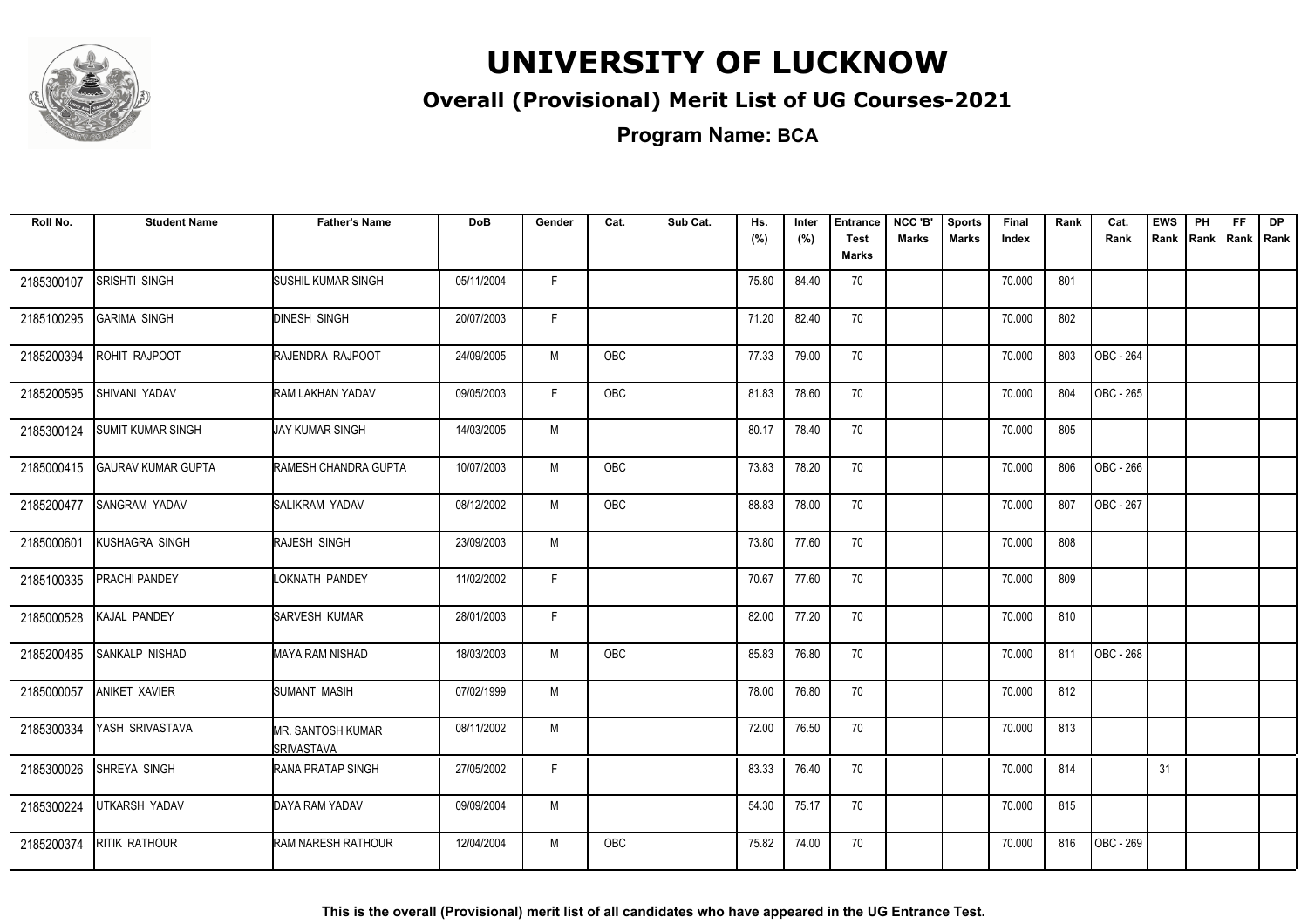

#### **Overall (Provisional) Merit List of UG Courses-2021**

**Program Name: BCA**

| Roll No.   | <b>Student Name</b>        | <b>Father's Name</b>                     | <b>DoB</b> | Gender | Cat.       | Sub Cat.  | Hs.<br>(%) | Inter<br>(%) | <b>Entrance</b><br><b>Test</b><br><b>Marks</b> | NCC 'B'<br><b>Marks</b> | <b>Sports</b><br><b>Marks</b> | Final<br>Index | Rank | Cat.<br>Rank    | <b>EWS</b><br>Rank | PH<br>Rank | FF.<br>Rank   Rank | <b>DP</b> |
|------------|----------------------------|------------------------------------------|------------|--------|------------|-----------|------------|--------------|------------------------------------------------|-------------------------|-------------------------------|----------------|------|-----------------|--------------------|------------|--------------------|-----------|
| 2185000174 | ARJUN PANDEY               | KANHAIYA PANDEY                          | 11/12/2002 | M      |            |           | 67.33      | 73.80        | 70                                             |                         |                               | 70.000         | 817  |                 |                    |            |                    |           |
| 2185000215 | ASHISH KUMAR               | <b>BHAGWAN SINGH</b>                     | 15/10/2001 | M      | OBC        |           | 84.80      | 73.60        | 70                                             |                         |                               | 70.000         | 818  | OBC - 270       |                    |            |                    |           |
| 2185300314 | <b>VIVEK SINGH</b>         | SHIVRAM SINGH                            | 13/04/2003 | M      | SC         |           | 69.50      | 73.60        | 70                                             |                         |                               | 70.000         | 819  | $SC - 67$       |                    |            |                    |           |
| 2185200324 | RAJAT KUMAR                | <b>BHARAT</b>                            | 27/10/2004 | M      | <b>ST</b>  |           | 81.17      | 73.50        | 70                                             |                         |                               | 70.000         | 820  | ST <sub>2</sub> |                    |            |                    |           |
| 2185200201 | <b>PRABHAT KUMAR RAWAT</b> | UMESH KUMAR RAWAT                        | 09/01/2004 | M      | SC         |           | 75.17      | 73.40        | 70                                             |                         |                               | 70.000         | 821  | $SC - 68$       |                    |            |                    |           |
| 2185200495 | SAPAN GHAI                 | VED GHAI                                 | 26/06/2002 | M      |            |           | 72.22      | 72.80        | 70                                             |                         |                               | 70.000         | 822  |                 |                    |            |                    |           |
| 2185100325 | MUSKAN KUMARI PANDEY       | <b>ANJANI KUMAR PANDEY</b>               | 10/06/2003 | F.     |            | <b>DP</b> | 68.60      | 72.60        | 70                                             |                         |                               | 70.000         | 823  |                 |                    |            |                    | 16        |
| 2185200277 | PRIYANSHU PRAJAPATI        | CHANDRA PRAKASH<br>PRAJAPATI             | 20/01/2005 | M      | <b>OBC</b> |           | 75.33      | 72.40        | 70                                             |                         |                               | 70.000         | 824  | OBC - 271       |                    |            |                    |           |
| 2185200434 | SAKSHAM SINGH BOHRA        | SUDHIR VOHRA                             | 20/08/2004 | M      |            |           | 72.60      | 72.20        | 70                                             |                         |                               | 70.000         | 825  |                 |                    |            |                    |           |
| 2185000229 | ASHUTOSH KUMAR             | <b>PYARE LAL</b>                         | 05/03/2003 | M      | SC         |           | 76.67      | 71.40        | 70                                             |                         |                               | 70.000         | 826  | SC-69           |                    |            |                    |           |
| 2185200573 | SHIVA MAURYA               | SHRAVAN KUMAR MAURYA                     | 16/04/2003 | M      | <b>OBC</b> |           | 70.20      | 71.17        | 70                                             |                         |                               | 70.000         | 827  | OBC - 272       |                    |            |                    |           |
| 2185000344 | DEVANSH SRIVASTAVA         | <b>ANIL SWAROOP</b><br><b>SRIVASTAVA</b> | 06/09/2004 | M      |            |           | 65.40      | 70.80        | 70                                             |                         |                               | 70.000         | 828  |                 |                    |            |                    |           |
| 2185300147 | <b>SURYANSH KUMAR</b>      | CHAMAN KUMAR                             | 16/08/2003 | М      | SC         |           | 66.33      | 67.20        | 70                                             |                         |                               | 70.000         | 829  | $SC - 70$       |                    |            |                    |           |
| 2185200516 | <b>SAURABH CHAUDHARY</b>   | <b>RAJ KUMAR CHAUDHARY</b>               | 14/05/2003 | M      | OBC        |           | 58.20      | 66.00        | 70                                             |                         |                               | 70.000         | 830  | OBC - 273       |                    |            |                    |           |
| 2185000121 | <b>ANUBHUTI PAL</b>        | <b>BHUPINDER SINGH</b>                   | 18/10/2002 | F.     | OBC        |           | 67.67      | 65.40        | 70                                             |                         |                               | 70.000         | 831  | OBC - 274       |                    |            |                    |           |
| 2185000406 | <b>GAURAV</b>              | VANSHLOCHAN                              | 12/08/2003 | M      | SC         |           | 71.67      | 64.60        | 70                                             |                         |                               | 70.000         | 832  | $SC - 71$       |                    |            |                    |           |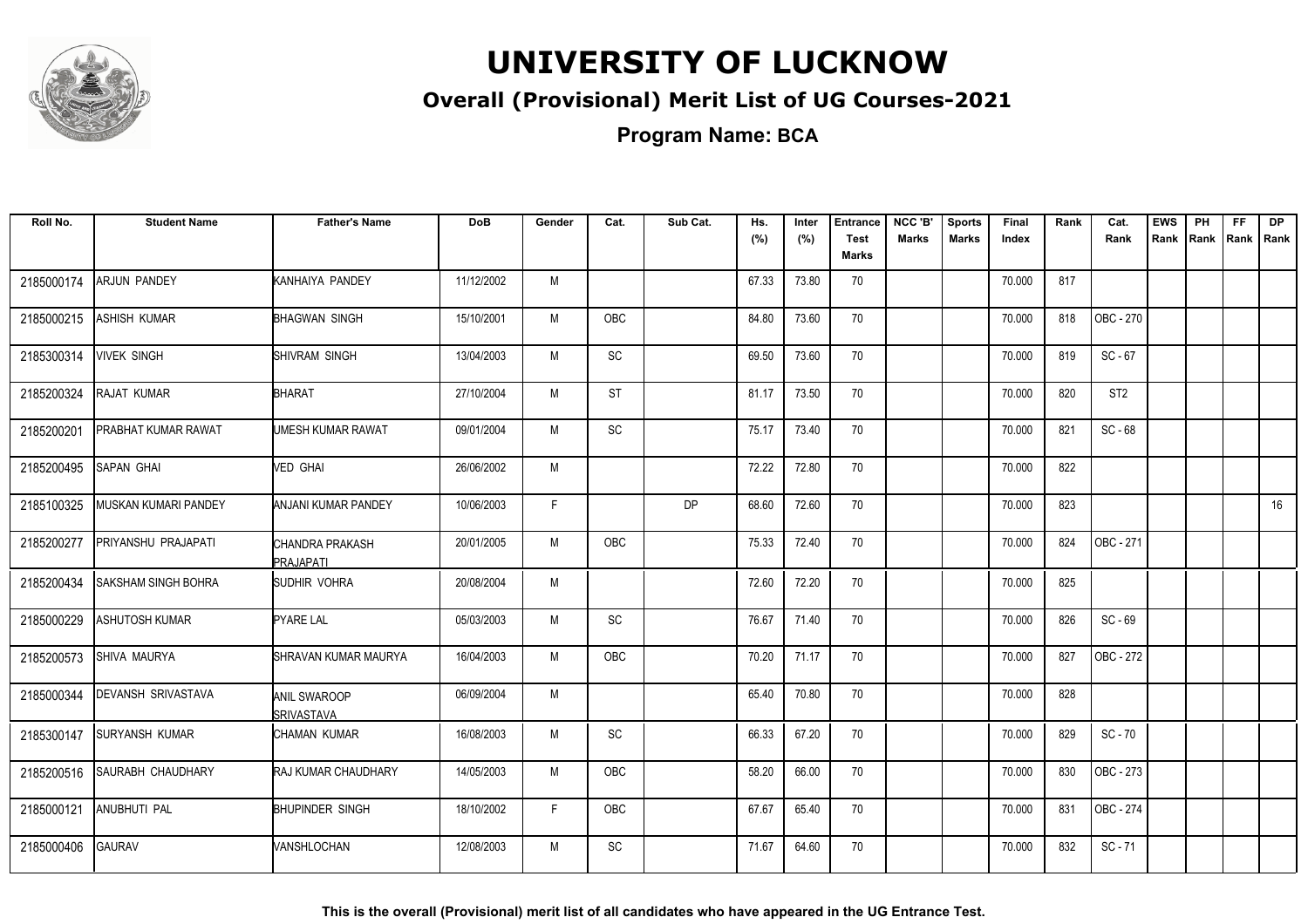

#### **Overall (Provisional) Merit List of UG Courses-2021**

**Program Name: BCA**

| Roll No.   | <b>Student Name</b>    | <b>Father's Name</b>                       | <b>DoB</b> | Gender | Cat.       | Sub Cat. | Hs.<br>(%) | Inter<br>(%) | <b>Entrance</b><br><b>Test</b><br><b>Marks</b> | NCC 'B'<br><b>Marks</b> | <b>Sports</b><br><b>Marks</b> | Final<br>Index | Rank | Cat.<br>Rank | <b>EWS</b> | PH<br>Rank Rank | <b>FF</b><br>Rank   Rank | <b>DP</b> |
|------------|------------------------|--------------------------------------------|------------|--------|------------|----------|------------|--------------|------------------------------------------------|-------------------------|-------------------------------|----------------|------|--------------|------------|-----------------|--------------------------|-----------|
| 2185300039 | SHREYASH TRIPATHI      | <b>GANESH SHANKER</b><br><b>TRIPATHI</b>   | 22/04/2004 | M      |            |          | 72.80      | 63.80        | 70                                             |                         |                               | 70.000         | 833  |              | 32         |                 |                          |           |
| 2185100110 | <b>ADARSH TIWARI</b>   | <b>MANOJ TIWARI</b>                        | 07/02/2004 | M      |            |          | 50.83      | 61.00        | 70                                             |                         |                               | 70.000         | 834  |              |            |                 |                          |           |
| 2185000370 | <b>DIVYANSH SINGH</b>  | <b>BRAJESH SINGH</b>                       | 14/02/2003 | M      |            |          | 76.83      | 60.00        | 70                                             |                         |                               | 70.000         | 835  |              |            |                 |                          |           |
| 2185200561 | SHASHWAT SRIVASTAVA    | <b>HARIHAR SHARAN</b><br><b>SRIVASTAVA</b> | 02/11/2003 | M      |            |          | 70.67      | 59.83        | 70                                             |                         |                               | 70.000         | 836  |              | 33         |                 |                          |           |
| 2185000186 | <b>ARPIT SHUKLA</b>    | <b>MUKESH CHANDRA</b><br><b>SHUKLA</b>     | 30/08/2002 | M      |            |          | 72.00      | 59.20        | 70                                             |                         |                               | 70.000         | 837  |              |            |                 |                          |           |
| 2185000336 | DEEPENDRA CHAURASIA    | SURAJ LAL CHAURASIA                        | 16/12/2002 | M      | OBC        |          | 83.60      | 55.00        | 70                                             |                         |                               | 70.000         | 838  | OBC - 275    |            |                 |                          |           |
| 2185200039 | MOHAMMAD KAIF ANSARI   | MAHMOOD ANSARI                             | 27/06/2002 | M      | <b>OBC</b> |          | 41.40      | 52.80        | 70                                             |                         |                               | 70.000         | 839  | OBC - 276    |            |                 |                          |           |
| 2185300136 | <b>SURAJ CHAURASIA</b> | GANGA SAGAR CHAURASIA                      | 23/12/2003 | M      | <b>OBC</b> |          | 45.00      | 49.60        | 70                                             |                         |                               | 70.000         | 840  | OBC - 277    |            |                 |                          |           |
| 2185000587 | KSHITIJ RASTOGI        | RAJESH RASTOGI                             | 24/04/2003 | M      |            |          | 84.33      | 0.00         | 70                                             |                         |                               | 70.000         | 841  |              |            |                 |                          |           |
| 2185000214 | ASHISH JHA             | YUGAL KISHORE JHA                          | 02/11/2002 | M      |            |          | 75.67      | 0.00         | 70                                             |                         |                               | 70.000         | 842  |              |            |                 |                          |           |
| 2185300032 | SHREYANSH MISHRA       | <b>MR PRABHAKAR MISHRA</b>                 | 19/07/2002 | M      |            |          | 67.40      | 0.00         | 70                                             |                         |                               | 70.000         | 843  |              |            |                 |                          |           |
| 2185200361 | RISHABH YADAV          | <b>RAJ KUMAR YADAV</b>                     | 09/05/2002 | M      | <b>OBC</b> |          | 66.50      | 0.00         | 70                                             |                         |                               | 70.000         | 844  | OBC - 278    |            |                 |                          |           |
| 2185000294 | AYUSH KUMAR SINGH      | AJEET KUMAR SINGH                          | 03/11/2002 | M      |            |          | 64.50      | 0.00         | 70                                             |                         |                               | 70.000         | 845  |              |            |                 |                          |           |
| 2185200296 | RAFAT FATIMA           | WAHAJUL HASAN                              | 05/05/2003 | F      |            |          | 61.83      | 0.00         | 70                                             |                         |                               | 70.000         | 846  |              |            |                 |                          |           |
| 2185300067 | SHWETA MALL            | PRAMOD MALL                                | 02/05/2003 | F.     |            |          | 76.90      | 91.50        | 68                                             |                         |                               | 68.000         | 847  |              |            |                 |                          |           |
| 2185200564 | SHAZAIN KHAN           | SHAKEEL AHMAD KHAN                         | 02/10/2002 | M      |            |          | 73.60      | 85.00        | 68                                             |                         |                               | 68.000         | 848  |              |            |                 |                          |           |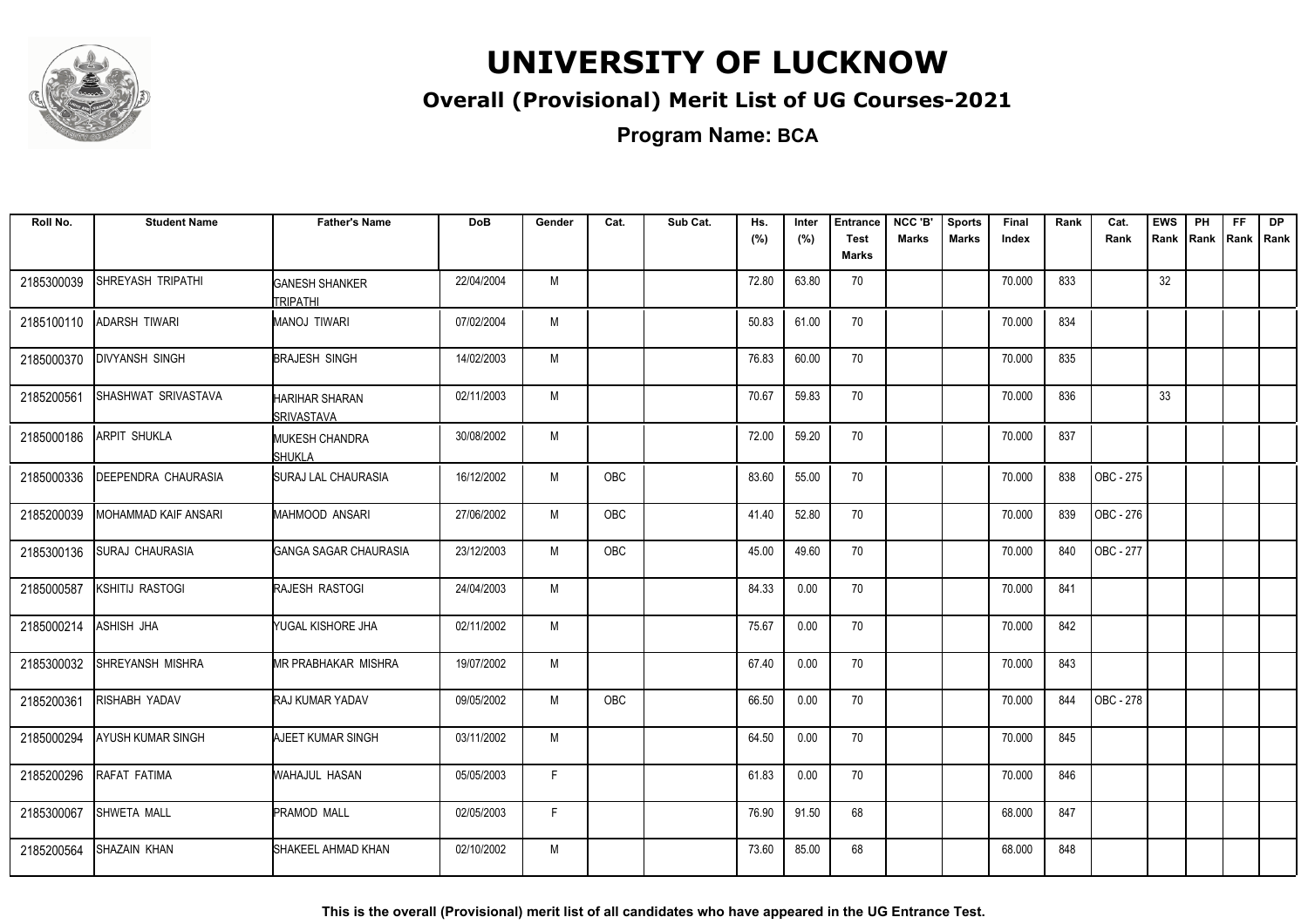

#### **Overall (Provisional) Merit List of UG Courses-2021**

**Program Name: BCA**

| Roll No.   | <b>Student Name</b>        | <b>Father's Name</b>                     | <b>DoB</b> | Gender | Cat.       | Sub Cat. | Hs.   | Inter | <b>Entrance</b>      | NCC 'B'      | <b>Sports</b> | Final  | Rank | Cat.             | <b>EWS</b> | PH | FF.                | <b>DP</b> |
|------------|----------------------------|------------------------------------------|------------|--------|------------|----------|-------|-------|----------------------|--------------|---------------|--------|------|------------------|------------|----|--------------------|-----------|
|            |                            |                                          |            |        |            |          | (%)   | (%)   | <b>Test</b><br>Marks | <b>Marks</b> | <b>Marks</b>  | Index  |      | Rank             | Rank       |    | Rank   Rank   Rank |           |
|            | <b>SAKSHI AGRAHARI</b>     | DILEEP AGRAHARI                          | 07/12/2002 | F.     |            |          | 85.40 | 83.20 |                      |              |               | 68.000 | 849  |                  |            |    |                    |           |
| 2185200436 |                            |                                          |            |        |            |          |       |       | 68                   |              |               |        |      |                  |            |    |                    |           |
| 2185300179 | <b>TANU MISHRA</b>         | KOMAL KUMAR MISHRA                       | 03/12/2004 | F      |            |          | 83.17 | 82.83 | 68                   |              |               | 68.000 | 850  |                  |            |    |                    |           |
| 2185100098 | <b>ADARSH GUPTA</b>        | SHITAL GUPTA                             | 01/12/2004 | M      | OBC        |          | 83.60 | 82.50 | 68                   |              |               | 68.000 | 851  | OBC - 279        |            |    |                    |           |
| 2185100083 | <b>ABHISHEK SONI</b>       | SHIVRAM SONI                             | 18/10/2005 | M      | <b>OBC</b> |          | 81.50 | 81.80 | 68                   |              |               | 68.000 | 852  | <b>OBC - 280</b> |            |    |                    |           |
| 2185000091 | ANMOL GUPTA                | MANOJ GUPTA                              | 16/03/2003 | M      | <b>OBC</b> |          | 74.00 | 81.75 | 68                   |              |               | 68.000 | 853  | OBC - 281        |            |    |                    |           |
| 2185100019 | <b>AAYUSH GUPTA</b>        | MINOD KR GUPTA                           | 08/04/2003 | M      |            |          | 65.80 | 81.00 | 68                   |              |               | 68.000 | 854  |                  |            |    |                    |           |
| 2185200103 | NAINSI VERMA               | <b>ANIL MOHAN VERMA</b>                  | 23/02/2004 | F.     | OBC        |          | 80.00 | 80.20 | 68                   |              |               | 68.000 | 855  | OBC - 282        |            |    |                    |           |
| 2185200386 | <b>ROHAN RATHORE</b>       | <b>SUSHIL KUMAR RATHORE</b>              | 10/06/2003 | M      | <b>OBC</b> |          | 71.67 | 79.20 | 68                   |              |               | 68.000 | 856  | OBC - 283        |            |    |                    |           |
| 2185000015 | <b>AMAN GUPTA</b>          | MUNNA LAL GUPTA                          | 27/09/2003 | M      |            |          | 76.33 | 79.17 | 68                   |              |               | 68.000 | 857  |                  |            |    |                    |           |
| 2185000387 | EFA ANJUM                  | <b>MOHD SHAMIM KHAN</b>                  | 08/06/2003 | F.     |            |          | 82.40 | 78.17 | 68                   |              |               | 68.000 | 858  |                  |            |    |                    |           |
| 2185200325 | RAJAT PATEL                | SURENDRA KUMAR VERMA                     | 10/09/2002 | М      | OBC        |          | 85.20 | 78.00 | 68                   |              |               | 68.000 | 859  | OBC - 284        |            |    |                    |           |
| 2185200556 | <b>SHASHANK SRIVASTAVA</b> | VIMLESH KUMAR<br><b>SRIVASTAVA</b>       | 26/09/2004 | M      |            |          | 79.00 | 78.00 | 68                   |              |               | 68.000 | 860  |                  |            |    |                    |           |
| 2185000120 | <b>ANUBHAV SINGH</b>       | JAILENDRA KUMAR                          | 10/10/2003 | M      | <b>OBC</b> |          | 55.80 | 77.60 | 68                   |              |               | 68.000 | 861  | OBC - 285        |            |    |                    |           |
| 2185000569 | KM JAGRITI SHARMA          | KANHAIYA SHARMA                          | 30/04/2001 | F.     | OBC        |          | 86.83 | 77.00 | 68                   |              |               | 68.000 | 862  | OBC - 286        |            |    |                    |           |
| 2185100281 | ICHANDRAKESH MAURYA        | <b>RAM VINOD</b>                         | 09/04/2003 | M      | <b>OBC</b> |          | 77.50 | 74.40 | 68                   |              |               | 68.000 | 863  | OBC - 287        |            |    |                    |           |
| 2185100333 | <b>PIYUSH SRIVASTAVA</b>   | <b>MUKESH KUMAR</b><br><b>SRIVASTAVA</b> | 23/04/2003 | М      |            |          | 76.67 | 74.40 | 68                   |              |               | 68.000 | 864  |                  |            |    |                    |           |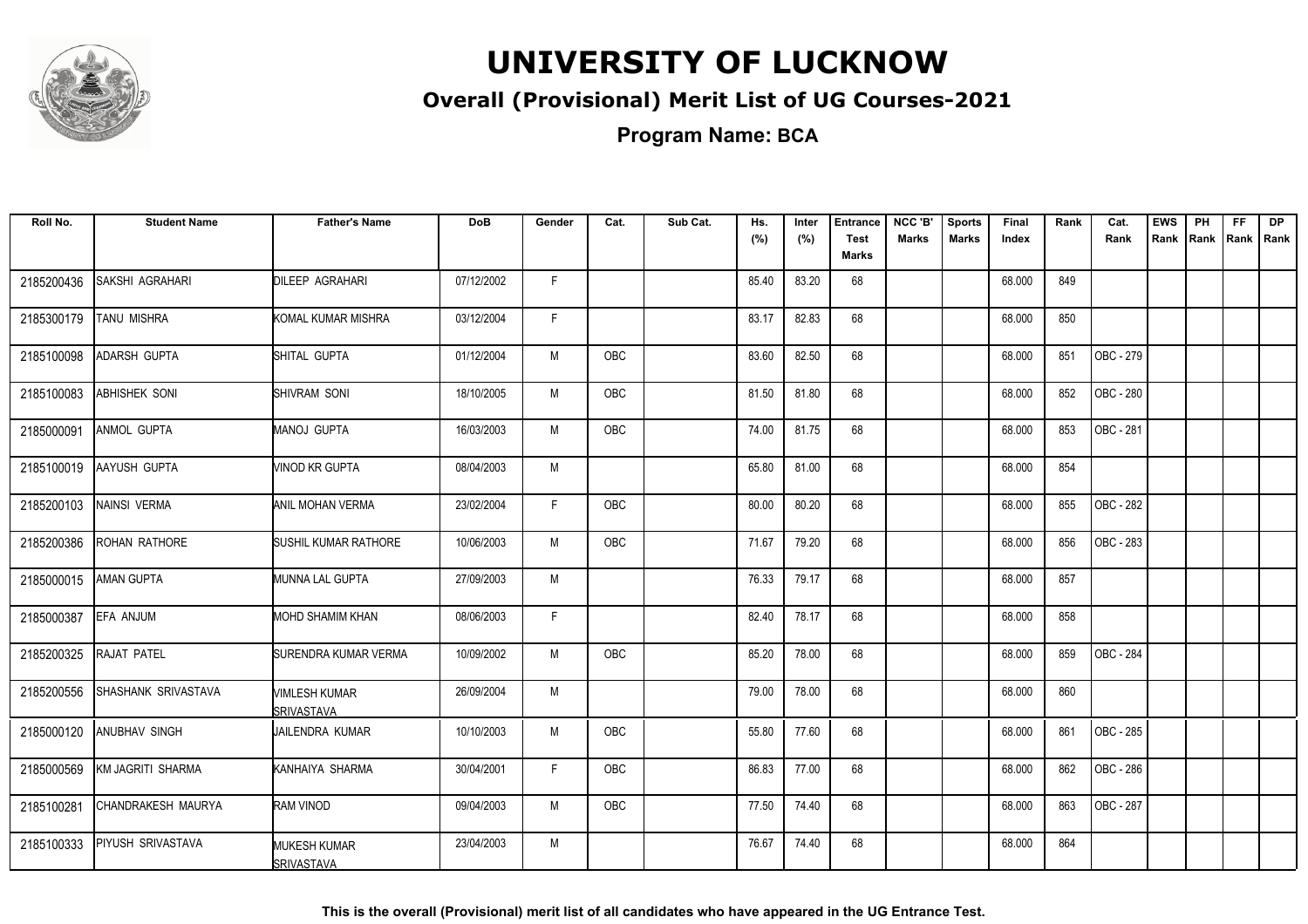

#### **Overall (Provisional) Merit List of UG Courses-2021**

**Program Name: BCA**

| Roll No.   | <b>Student Name</b>                          | <b>Father's Name</b>             | <b>DoB</b> | Gender | Cat.          | Sub Cat. | Hs.<br>(%) | Inter<br>(%) | <b>Entrance</b><br><b>Test</b> | NCC 'B'<br>Marks | <b>Sports</b><br><b>Marks</b> | Final<br>Index | Rank | Cat.<br>Rank | <b>EWS</b><br>Rank | PH | <b>FF</b><br>Rank Rank Rank | <b>DP</b> |
|------------|----------------------------------------------|----------------------------------|------------|--------|---------------|----------|------------|--------------|--------------------------------|------------------|-------------------------------|----------------|------|--------------|--------------------|----|-----------------------------|-----------|
|            |                                              |                                  |            |        |               |          |            |              | Marks                          |                  |                               |                |      |              |                    |    |                             |           |
| 2185000580 | KRISHNA KUSHWAHA                             | SHAMBHU KUSHWAHA                 | 21/07/2003 | M      | OBC           |          | 80.33      | 74.00        | 68                             |                  |                               | 68.000         | 865  | OBC - 288    |                    |    |                             |           |
| 2185300324 | YACHNA SONI                                  | <b>MITHILESH KUMAR SONI</b>      | 16/08/2002 | F      | <b>OBC</b>    |          | 79.17      | 74.00        | 68                             |                  |                               | 68.000         | 866  | OBC - 289    |                    |    |                             |           |
| 2185000034 | AMOL SINGH                                   | RAKESH SINGH                     | 20/07/2003 | M      | $\mathsf{SC}$ |          | 63.33      | 73.67        | 68                             |                  |                               | 68.000         | 867  | $SC - 72$    |                    |    |                             |           |
| 2185300009 | SHIWANI TRIPATHI                             | SUDAMA TRIPATHI                  | 21/03/2004 | F      |               |          | 61.80      | 72.60        | 68                             |                  |                               | 68.000         | 868  |              |                    |    |                             |           |
| 2185000265 | AYAN MEHDI                                   | HADI RAZA                        | 15/01/2005 | M      |               |          | 77.67      | 72.40        | 68                             |                  |                               | 68.000         | 869  |              |                    |    |                             |           |
| 2185000271 | <b>AYUSH GAUTAM</b>                          | SATYA NARAYAN GAUTAM             | 09/06/2004 | M      | SC            |          | 73.50      | 72.40        | 68                             |                  |                               | 68.000         | 870  | $SC - 73$    |                    |    |                             |           |
| 2185000509 | JAI BHARGAVA                                 | <b>BHOLA NATH</b>                | 25/08/2004 | М      | <b>SC</b>     |          | 68.40      | 72.40        | 68                             |                  |                               | 68.000         | 871  | SC-74        |                    |    |                             |           |
| 2185000135 | <b>ANUPAM KUMAR</b>                          | SHIV KUMAR                       | 01/06/2003 | M      | OBC           |          | 68.50      | 71.40        | 68                             |                  |                               | 68.000         | 872  | OBC - 290    |                    |    |                             |           |
| 2185200016 | MEENAKSHI YADAV                              | <b>SANT KUMAR YADAV</b>          | 19/04/2004 | F.     | OBC           |          | 71.00      | 71.33        | 68                             |                  |                               | 68.000         | 873  | OBC - 291    |                    |    |                             |           |
| 2185300351 | ZAID KHAN                                    | ZAFAR ALI                        | 05/07/2003 | M      |               |          | 71.33      | 70.60        | 68                             |                  |                               | 68.000         | 874  |              |                    |    |                             |           |
| 2185100163 | <b>ADITYA PRATAP SINGH</b><br><b>CHAUHAN</b> | VIRENDRA PRATAP SINGH<br>CHAUHAN | 12/03/2004 | M      |               |          | 67.40      | 70.40        | 68                             |                  |                               | 68.000         | 875  |              |                    |    |                             |           |
| 2185000242 | ATUL GUPTA                                   | LT. SHIV KUMAR GUPTA             | 18/11/2002 | M      | OBC           |          | 71.83      | 69.00        | 68                             |                  |                               | 68.000         | 876  | OBC - 292    |                    |    |                             |           |
| 2185300129 | <b>SUNNY RAI</b>                             | MANOJ KUMAR RAI                  | 06/03/2003 | M      |               |          | 57.67      | 68.20        | 68                             |                  |                               | 68.000         | 877  |              |                    |    |                             |           |
| 2185000232 | ASHWANI KUMAR SINGH                          | <b>ARVIND KUMAR SINGH</b>        | 24/03/2003 | M      |               |          | 68.33      | 67.80        | 68                             |                  |                               | 68.000         | 878  |              |                    |    |                             |           |
| 2185300073 | SIDDHARTH ASTHANA                            | ASHOK KUMAR ASTHANA              | 04/07/2003 | М      |               |          | 79.50      | 66.20        | 68                             |                  |                               | 68.000         | 879  |              |                    |    |                             |           |
| 2185300201 | <b>TUSHAR GUPTA</b>                          | <b>RAVI KUMAR GUPTA</b>          | 06/10/2004 | M      | <b>OBC</b>    |          | 76.67      | 65.20        | 68                             |                  |                               | 68.000         | 880  | OBC - 293    |                    |    |                             |           |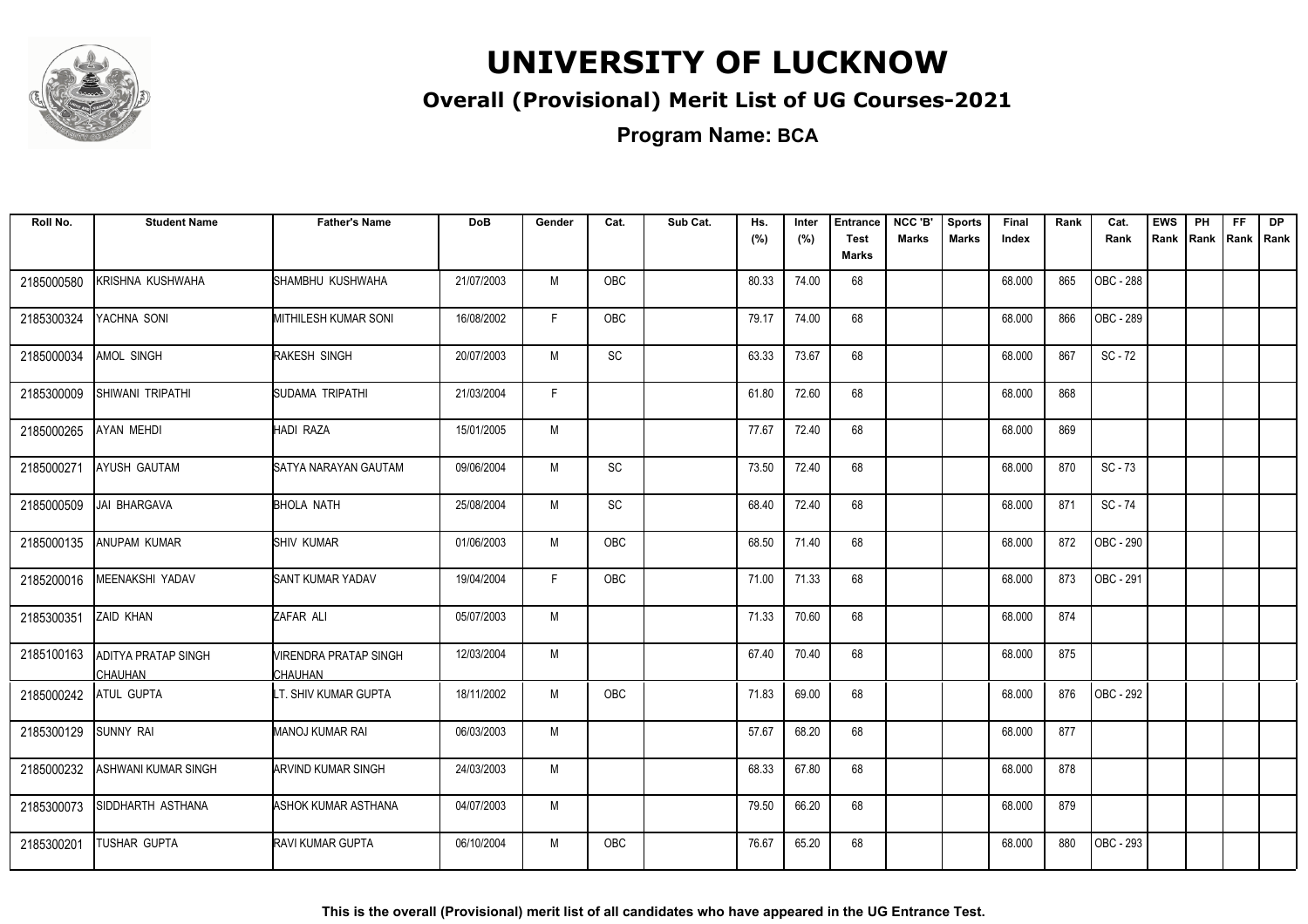

#### **Overall (Provisional) Merit List of UG Courses-2021**

**Program Name: BCA**

| Roll No.   | <b>Student Name</b>         | <b>Father's Name</b>       | <b>DoB</b> | Gender | Cat.       | Sub Cat. | Hs.<br>(%) | Inter<br>(%) | <b>Entrance</b><br><b>Test</b> | NCC 'B'<br>Marks | <b>Sports</b><br><b>Marks</b> | Final<br>Index | Rank | Cat.<br>Rank | <b>EWS</b><br>Rank | PH | <b>FF</b><br>Rank   Rank   Rank | DP |
|------------|-----------------------------|----------------------------|------------|--------|------------|----------|------------|--------------|--------------------------------|------------------|-------------------------------|----------------|------|--------------|--------------------|----|---------------------------------|----|
|            |                             |                            |            |        |            |          |            |              | Marks                          |                  |                               |                |      |              |                    |    |                                 |    |
| 2185300063 | SHUBHAM SINGH RAO           | AJIT KUMAR RAO             | 14/04/2004 | M      | OBC        |          | 65.80      | 64.80        | 68                             |                  |                               | 68.000         | 881  | OBC - 294    |                    |    |                                 |    |
| 2185300011 | SHOBHIT MISHRA              | <b>TRIVENI PRASAD</b>      | 23/01/2004 | M      |            |          | 58.20      | 64.60        | 68                             |                  |                               | 68.000         | 882  |              | 34                 |    |                                 |    |
| 2185200363 | RISHI MADDHESHIYA           | DHARMENDRA<br>MADDHESHIYA  | 20/10/2005 | M      | OBC        |          | 70.50      | 64.20        | 68                             |                  |                               | 68.000         | 883  | OBC - 295    |                    |    |                                 |    |
| 2185100160 | ADITYA KUMAR MISHRA         | <b>RAJESH KUMAR MISHRA</b> | 15/08/2004 | M      |            |          | 66.00      | 64.20        | 68                             |                  |                               | 68.000         | 884  |              |                    |    |                                 |    |
| 2185100242 | <b>AMAN ANSARI</b>          | IRSAD AHMAD                | 07/10/2002 | M      | <b>OBC</b> |          | 68.17      | 64.00        | 68                             |                  |                               | 68.000         | 885  | OBC - 296    |                    |    |                                 |    |
| 2185200306 | RAHUL KUMAR                 | <b>HARI SHANKAR</b>        | 10/07/2001 | M      | SC         |          | 69.67      | 63.40        | 68                             |                  |                               | 68.000         | 886  | $SC - 75$    |                    |    |                                 |    |
| 2185000632 | MANISH MAURYA               | RAVINDRA MAURYA            | 24/01/2003 | M      | OBC        |          | 61.50      | 62.00        | 68                             |                  |                               | 68.000         | 887  | OBC - 297    |                    |    |                                 |    |
| 2185100207 | AKASH KUMAR GAUTAM          | RAKESH KUMAR               | 01/08/2003 | M      | <b>SC</b>  |          | 62.67      | 61.83        | 68                             |                  |                               | 68.000         | 888  | SC-76        |                    |    |                                 |    |
| 2185200524 | SAURABH KUMAR MAURYA        | UMESH KUMAR MAURYA         | 01/06/2001 | M      | OBC        |          | 76.40      | 61.60        | 68                             |                  |                               | 68.000         | 889  | OBC - 298    |                    |    |                                 |    |
| 2185100285 | DEEPAK KUMAR GUPTA          | <b>SUKHRAM GUPTA</b>       | 25/09/2002 | M      | OBC        |          | 76.00      | 61.00        | 68                             |                  |                               | 68.000         | 890  | OBC - 299    |                    |    |                                 |    |
| 2185200205 | PRADEEP RAJ                 | KRISHNA ANURAGI            | 24/11/2003 | M      | SC         |          | 70.83      | 59.00        | 68                             |                  |                               | 68.000         | 891  | SC - 77      |                    |    |                                 |    |
| 2185300061 | <b>SHUBHAM VIMAL</b>        | <b>RAMESH VIMAL</b>        | 08/09/2004 | M      | <b>SC</b>  |          | 68.00      | 58.60        | 68                             |                  |                               | 68.000         | 892  | SC-78        |                    |    |                                 |    |
| 2185000427 | HAIDER KADRI KHAN           | NAUSHAD KHAN               | 19/11/2001 | M      |            |          | 76.00      | 58.40        | 68                             |                  |                               | 68.000         | 893  |              |                    |    |                                 |    |
| 2185200390 | <b>ROHIT KUMAR</b>          | ASHOK RAM                  | 12/07/2002 | M      | <b>SC</b>  |          | 69.83      | 58.40        | 68                             |                  |                               | 68.000         | 894  | SC-79        |                    |    |                                 |    |
| 2185200089 | MONIKA YADAV                | VIJAY PAL SINGH            | 02/07/2004 | F.     | OBC        |          | 69.83      | 58.00        | 68                             |                  |                               | 68.000         | 895  | OBC - 300    |                    |    |                                 |    |
| 2185000636 | <b>MANISH KUMAR RATHOWR</b> | MANSHA RAM                 | 10/07/2002 | M      | <b>SC</b>  |          | 67.83      | 55.60        | 68                             |                  |                               | 68.000         | 896  | $SC - 80$    |                    |    |                                 |    |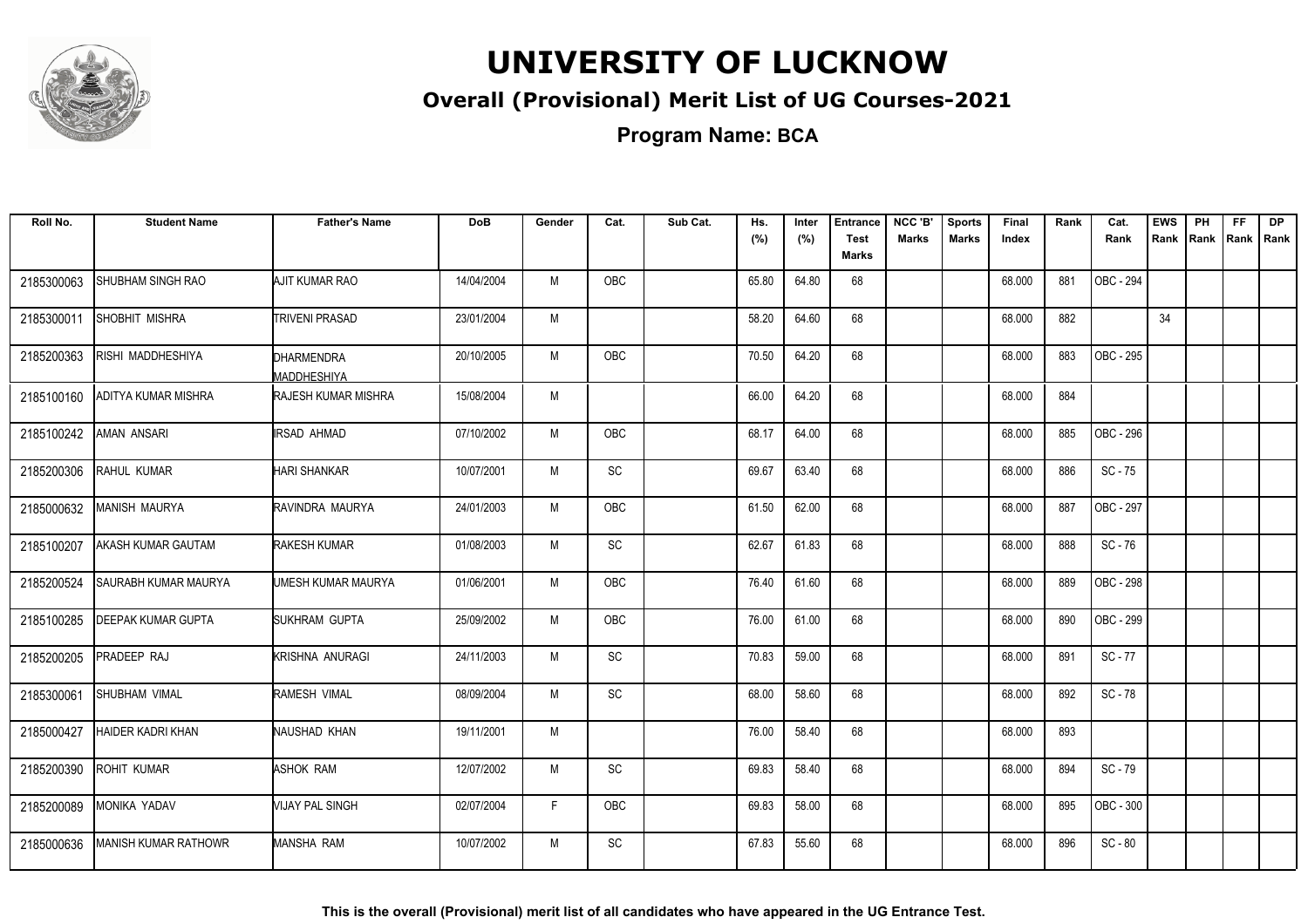

#### **Overall (Provisional) Merit List of UG Courses-2021**

**Program Name: BCA**

| Roll No.   | <b>Student Name</b>       | <b>Father's Name</b>             | <b>DoB</b> | Gender | Cat.       | Sub Cat. | Hs.<br>(%) | Inter<br>(%) | <b>Entrance</b><br><b>Test</b><br><b>Marks</b> | NCC 'B'<br><b>Marks</b> | <b>Sports</b><br><b>Marks</b> | <b>Final</b><br>Index | Rank | Cat.<br>Rank      | <b>EWS</b><br>Rank | PH<br>Rank | FF.<br> Rank   Rank | <b>DP</b> |
|------------|---------------------------|----------------------------------|------------|--------|------------|----------|------------|--------------|------------------------------------------------|-------------------------|-------------------------------|-----------------------|------|-------------------|--------------------|------------|---------------------|-----------|
| 2185200336 | RANJEET SINGH             | RAJESHWAR SINGH                  | 05/07/2002 | M      | OBC        |          | 75.00      | 55.33        | 68                                             |                         |                               | 68.000                | 897  | OBC - 301         |                    |            |                     |           |
| 2185100079 | ABHISHEK SHARMA           | MUNNA SHARMA                     | 16/08/2002 | M      | OBC        |          | 63.67      | 53.80        | 68                                             |                         |                               | 68.000                | 898  | OBC - 302         |                    |            |                     |           |
| 2185100037 | <b>ABHAY SINGH</b>        | SUNIL SINGH                      | 26/07/2003 | M      |            |          | 51.50      | 52.40        | 68                                             |                         |                               | 68.000                | 899  |                   | 35                 |            |                     |           |
| 2185000157 | ANUSHKA SHARMA            | <b>BABLU RAM</b>                 | 30/06/2004 | F      | OBC        |          | 87.83      | 0.00         | 68                                             |                         |                               | 68.000                | 900  | $\vert$ OBC - 303 |                    |            |                     |           |
| 2185000457 | <b>HARSHIKA ARORA</b>     | <b>BHUSHAN ARORA</b>             | 15/11/2003 | F      |            |          | 83.40      | 0.00         | 68                                             |                         |                               | 68.000                | 901  |                   |                    |            |                     |           |
| 2185000355 | DHARSHIKA SINGH           | RAJENDRA PRASAD YADAV            | 30/06/2004 | F      | <b>OBC</b> |          | 82.83      | 0.00         | 68                                             |                         |                               | 68.000                | 902  | OBC - 304         |                    |            |                     |           |
| 2185200551 | SHARMISTHA SINGH          | <b>MANISH SINGH</b>              | 25/06/2003 | F      |            |          | 81.17      | 0.00         | 68                                             |                         |                               | 68.000                | 903  |                   |                    |            |                     |           |
| 2185200038 | MOHAMMAD IBRAHIM KHAN     | MOHAMMAD ALEEM KHAN              | 21/08/2003 | M      |            |          | 80.00      | 0.00         | 68                                             |                         |                               | 68.000                | 904  |                   |                    |            |                     |           |
| 2185200110 | NARAYANI SHUKLA           | OM PRAKASH SHUKLA                | 30/10/2004 | F.     |            |          | 80.00      | 0.00         | 68                                             |                         |                               | 68.000                | 905  |                   |                    |            |                     |           |
| 2185300267 | <b>VIKAS VERMA</b>        | SUNEEL KUMAR VERMA               | 07/06/2004 | M      | OBC        |          | 79.83      | 0.00         | 68                                             |                         |                               | 68.000                | 906  | OBC - 305         |                    |            |                     |           |
| 2185300194 | TEJAS SRIVASTAVA          | AJAY SRIVASTAVA                  | 24/12/2003 | M      |            |          | 69.17      | 0.00         | 68                                             |                         |                               | 68.000                | 907  |                   |                    |            |                     |           |
| 2185200157 | NITESH KUMAR PANDEY       | SATYENDRA KUMAR<br><b>PANDEY</b> | 17/09/2005 | M      |            |          | 68.00      | 0.00         | 68                                             |                         |                               | 68.000                | 908  |                   |                    |            |                     |           |
| 2185100091 | ABHISHEK KUMAR SAHANI     | SUDAMA SAHANI                    | 19/04/2003 | M      | OBC        |          | 66.50      | 0.00         | 68                                             |                         |                               | 68.000                | 909  | $\vert$ OBC - 306 |                    |            |                     |           |
| 2185300047 | SHRUTI GUPTA              | VIJAY KUMAR GUPTA                | 11/09/2003 | F      |            |          | 65.80      | 0.00         | 68                                             |                         |                               | 68.000                | 910  |                   |                    |            |                     |           |
| 2185000030 | <b>AMIT KUMAR JAISWAL</b> | RAJESH JAISWAL                   | 01/07/2003 | M      | OBC        |          | 64.67      | 0.00         | 68                                             |                         |                               | 68.000                | 911  | OBC - 307         |                    |            |                     |           |
| 2185000241 | <b>ATUL CHAUHAN</b>       | MUNSHI LAL CHAUHAN               | 10/01/2002 | M      | SC         |          | 62.50      | 0.00         | 68                                             |                         |                               | 68.000                | 912  | $SC - 81$         |                    |            |                     |           |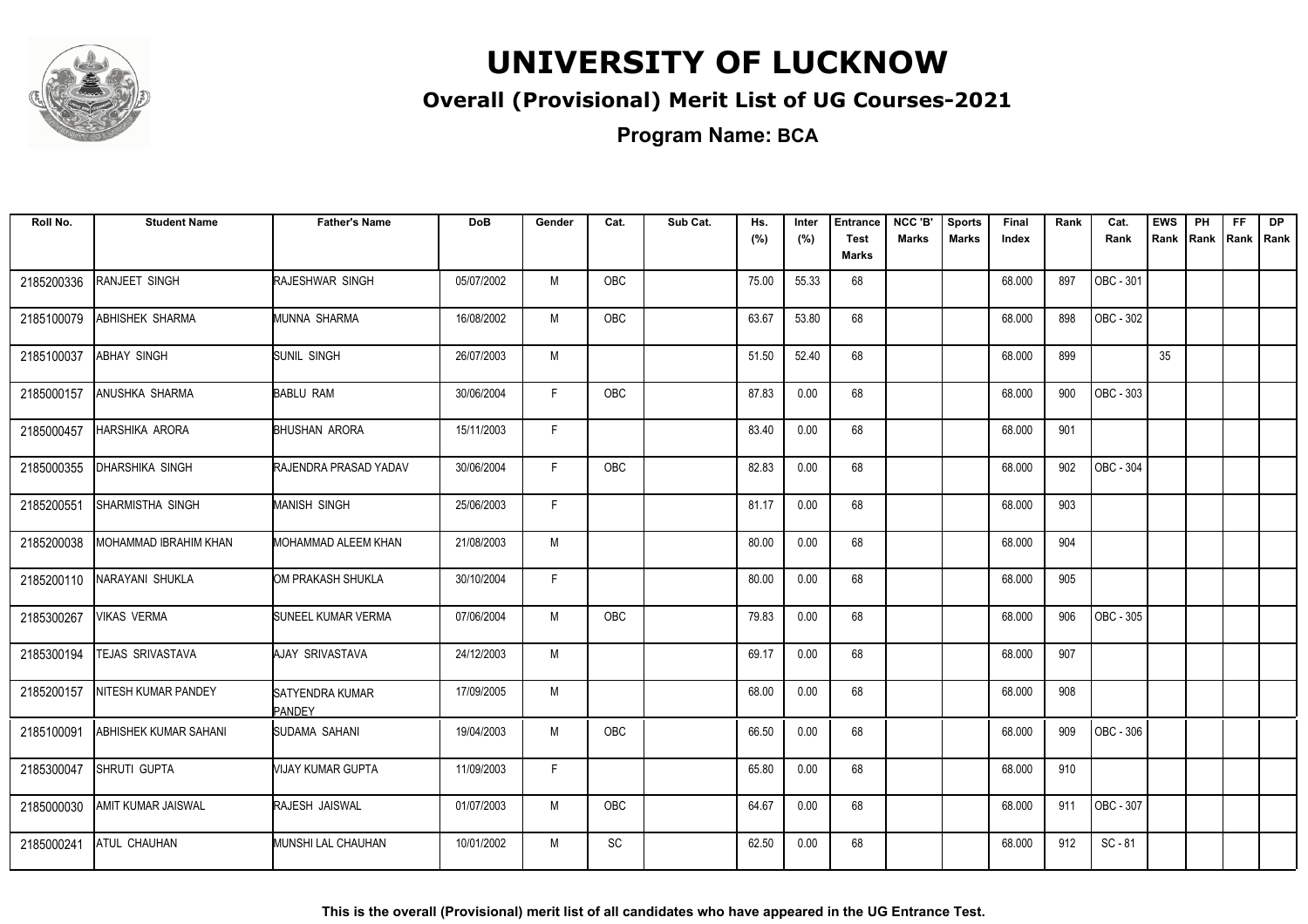

#### **Overall (Provisional) Merit List of UG Courses-2021**

**Program Name: BCA**

| Roll No.   | <b>Student Name</b>   | <b>Father's Name</b>                | <b>DoB</b> | Gender       | Cat.       | Sub Cat. | Hs.<br>(%) | Inter<br>(%) | <b>Entrance</b><br><b>Test</b><br><b>Marks</b> | NCC 'B'<br><b>Marks</b> | <b>Sports</b><br>Marks | <b>Final</b><br>Index | Rank | Cat.<br>Rank | <b>EWS</b><br>Rank | PH<br>Rank | FF<br>Rank Rank | <b>DP</b> |
|------------|-----------------------|-------------------------------------|------------|--------------|------------|----------|------------|--------------|------------------------------------------------|-------------------------|------------------------|-----------------------|------|--------------|--------------------|------------|-----------------|-----------|
| 2185300078 | SIDDHARTH YADAV       | ARVIND YADAV                        | 29/10/2003 | M            | OBC        |          | 56.40      | 0.00         | 68                                             |                         |                        | 68.000                | 913  | OBC - 308    |                    |            |                 |           |
| 2185000193 | ARUNESH DIXIT         | SRIKANT DIXIT                       | 05/07/2001 | M            |            |          | 56.00      | 0.00         | 68                                             |                         |                        | 68.000                | 914  |              |                    |            |                 |           |
| 2185000588 | KSHITIZ SINGH         | AJAY SINGH                          | 19/12/2003 | M            |            |          | 54.80      | 0.00         | 68                                             |                         |                        | 68.000                | 915  |              |                    |            |                 |           |
| 2185000359 | <b>DIKSHA GAURAV</b>  | <b>SRI CHANDRA</b>                  | 11/04/2004 | $\mathsf{F}$ | SC         |          | 94.67      | 90.60        | 66                                             |                         |                        | 66.000                | 916  | SC - 82      |                    |            |                 |           |
| 2185000508 | JAHNVI SRIVASTAVA     | <b>RAJESH CHANDRA</b><br>SRIVASTAVA | 11/09/2002 | F.           |            |          | 85.33      | 85.80        | 66                                             |                         |                        | 66.000                | 917  |              |                    |            |                 |           |
| 2185000624 | <b>MANAS SINGH</b>    | <b>ANIL KUMAR</b>                   | 25/12/2002 | M            | <b>OBC</b> |          | 77.60      | 81.20        | 66                                             |                         |                        | 66.000                | 918  | OBC - 309    |                    |            |                 |           |
| 2185300083 | <b>SIMRAN KASHYAP</b> | <b>LALLAN KUMAR KASHYAP</b>         | 26/01/2002 | F.           | OBC        |          | 61.33      | 79.33        | 66                                             |                         |                        | 66.000                | 919  | OBC - 310    |                    |            |                 |           |
| 2185200458 | SAMAGRA SRIVASTAVA    | <b>PIYUSH KUMAR</b><br>SRIVASTAVA   | 06/02/2003 | M            |            |          | 71.20      | 79.20        | 66                                             |                         |                        | 66.000                | 920  |              |                    |            |                 |           |
| 2185100300 | GYANENDRA SAXENA      | KAMAL SAXENA                        | 09/04/2003 | M            |            |          | 79.80      | 78.40        | 66                                             |                         |                        | 66.000                | 921  |              |                    |            |                 |           |
| 2185200538 | SHAILENDRA TIWARI     | ANJANI KUMAR TIWARI                 | 01/05/2001 | M            |            |          | 66.00      | 78.00        | 66                                             |                         |                        | 66.000                | 922  |              |                    |            |                 |           |
| 2185200355 | REHAN                 | ABDUL WAHEED                        | 13/05/2004 | M            | <b>OBC</b> |          | 81.33      | 77.60        | 66                                             |                         |                        | 66.000                | 923  | OBC - 311    |                    |            |                 |           |
| 2185200329 | <b>RAJVANSH</b>       | SUBODH KUMAR GUPTA                  | 23/06/2003 | M            |            |          | 79.00      | 76.60        | 66                                             |                         |                        | 66.000                | 924  |              |                    |            |                 |           |
| 2185000020 | AMISH GUPTA           | RAMADHAR GUPTA                      | 13/12/2002 | M            | OBC        |          | 84.50      | 76.00        | 66                                             |                         |                        | 66.000                | 925  | OBC - 312    |                    |            |                 |           |
| 2185200437 | SAKSHI KASHYAP        | RAJENDRA KUMAR                      | 09/09/2003 | F            | OBC        |          | 71.80      | 74.67        | 66                                             |                         |                        | 66.000                | 926  | OBC - 313    |                    |            |                 |           |
| 2185200311 | RAHUL VERMA           | RAM CHANDRA VERMA                   | 17/11/2002 | M            | OBC        |          | 80.40      | 73.50        | 66                                             |                         |                        | 66.000                | 927  | OBC - 314    |                    |            |                 |           |
| 2185200572 | SHIV JEE SINGH        | <b>HARIOM SINGH</b>                 | 30/08/2004 | M            |            |          | 77.20      | 72.40        | 66                                             |                         |                        | 66.000                | 928  |              |                    |            |                 |           |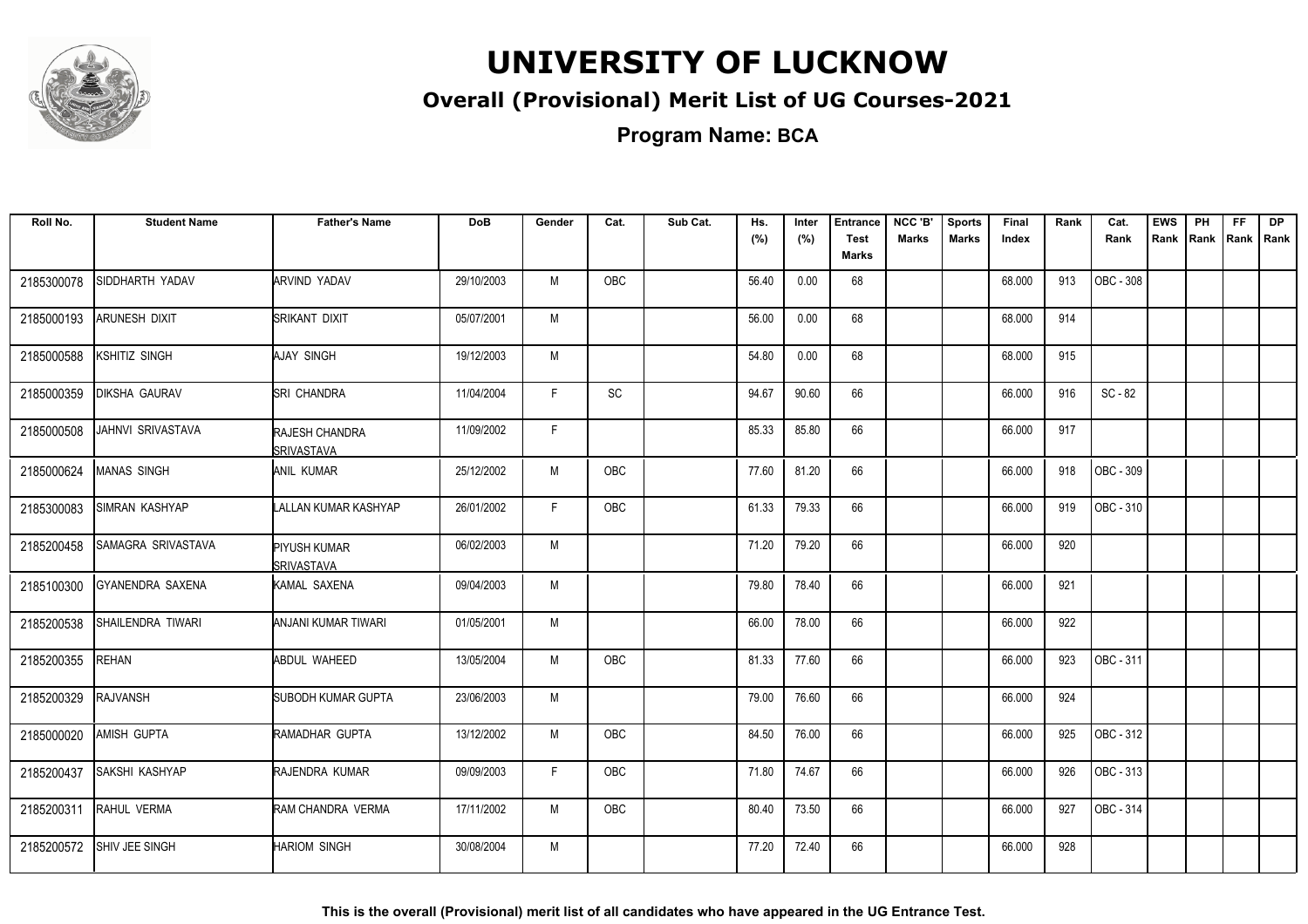

#### **Overall (Provisional) Merit List of UG Courses-2021**

**Program Name: BCA**

| Roll No.   | <b>Student Name</b>       | <b>Father's Name</b>       | <b>DoB</b> | Gender | Cat.       | Sub Cat. | Hs.<br>(%) | Inter<br>(%) | <b>Entrance</b><br><b>Test</b> | NCC 'B'<br><b>Marks</b> | <b>Sports</b><br><b>Marks</b> | Final<br>Index | Rank | Cat.<br>Rank | <b>EWS</b><br>Rank | PH | <b>FF</b><br>Rank Rank Rank | DP |
|------------|---------------------------|----------------------------|------------|--------|------------|----------|------------|--------------|--------------------------------|-------------------------|-------------------------------|----------------|------|--------------|--------------------|----|-----------------------------|----|
|            |                           |                            |            |        |            |          |            |              | <b>Marks</b>                   |                         |                               |                |      |              |                    |    |                             |    |
| 2185000385 | DURGESH KUMAR PRAJAPATI   | RAMKESH PRAJAPATI          | 16/06/2003 | M      | OBC        |          | 70.50      | 72.20        | 66                             |                         |                               | 66.000         | 929  | OBC - 315    |                    |    |                             |    |
| 2185100200 | AKASH VERMA               | <b>RAM ASRAY</b>           | 16/04/2003 | M      | SC         |          | 67.83      | 71.60        | 66                             |                         |                               | 66.000         | 930  | $SC - 83$    |                    |    |                             |    |
| 2185200050 | MOHD AYAZ                 | MOHD SARTAJ HUSSAIN        | 18/06/2003 | M      |            |          | 62.83      | 71.60        | 66                             |                         |                               | 66.000         | 931  |              |                    |    |                             |    |
| 2185300268 | <b>VIKAS YADAV</b>        | ANIL YADAV                 | 03/03/2003 | M      | <b>OBC</b> |          | 72.00      | 71.20        | 66                             |                         |                               | 66.000         | 932  | OBC - 316    |                    |    |                             |    |
| 2185200411 | <b>SACCHIDANAND YADAV</b> | RAM CHET YADAV             | 14/04/2005 | M      | <b>OBC</b> |          | 71.50      | 69.60        | 66                             |                         |                               | 66.000         | 933  | OBC - 317    |                    |    |                             |    |
| 2185200588 | <b>SHIVAM KUMAR</b>       | <b>RAJEEV KUMAR</b>        | 22/12/2004 | M      |            |          | 67.60      | 69.60        | 66                             |                         |                               | 66.000         | 934  |              |                    |    |                             |    |
| 2185000562 | KHUSHI VERMA              | <b>MANOJ VERMA</b>         | 09/09/2003 | F      | <b>OBC</b> |          | 71.00      | 68.80        | 66                             |                         |                               | 66.000         | 935  | OBC - 318    |                    |    |                             |    |
| 2185000184 | <b>ARPIT PANDEY</b>       | PADAM KANT PANDEY          | 23/09/2003 | M      |            |          | 76.67      | 65.20        | 66                             |                         |                               | 66.000         | 936  |              |                    |    |                             |    |
| 2185200026 | MOHAMMAD ALI              | <b>MERAJ HUSSAIN</b>       | 26/08/2003 | M      |            |          | 69.00      | 64.40        | 66                             |                         |                               | 66.000         | 937  |              |                    |    |                             |    |
| 2185300137 | <b>SURAJ KUMAR</b>        | AJAY KUMAR                 | 05/12/2004 | M      | SC         |          | 68.80      | 64.40        | 66                             |                         |                               | 66.000         | 938  | SC-84        |                    |    |                             |    |
| 2185000606 | LALIT GUPTA               | DEV NARAYAN GUPTA          | 07/02/2002 | M      | OBC        |          | 77.50      | 63.60        | 66                             |                         |                               | 66.000         | 939  | OBC - 319    |                    |    |                             |    |
| 2185200133 | NIKHIL SINGH              | <b>HEMANT SINGH</b>        | 28/04/2004 | M      | OBC        |          | 83.67      | 62.20        | 66                             |                         |                               | 66.000         | 940  | OBC - 320    |                    |    |                             |    |
| 2185300177 | TANISHQ SAXENA            | <b>SURESH KUMAR SAXENA</b> | 02/11/2002 | M      |            |          | 68.60      | 62.00        | 66                             |                         |                               | 66.000         | 941  |              |                    |    |                             |    |
| 2185000284 | <b>AYUSH TIWARI</b>       | SANJAY TIWARI              | 01/07/2002 | M      |            |          | 64.67      | 60.40        | 66                             |                         |                               | 66.000         | 942  |              |                    |    |                             |    |
| 2185300317 | <b>VIVEK KUMAR MAURYA</b> | <b>MAHESH KUMAR</b>        | 24/09/2003 | M      | <b>OBC</b> |          | 54.33      | 59.83        | 66                             |                         |                               | 66.000         | 943  | OBC - 321    |                    |    |                             |    |
| 2185200576 | <b>SHIVAM</b>             | <b>SANTOSH KUMAR</b>       | 30/07/2001 | M      | <b>SC</b>  |          | 60.33      | 59.50        | 66                             |                         |                               | 66.000         | 944  | $SC - 85$    |                    |    |                             |    |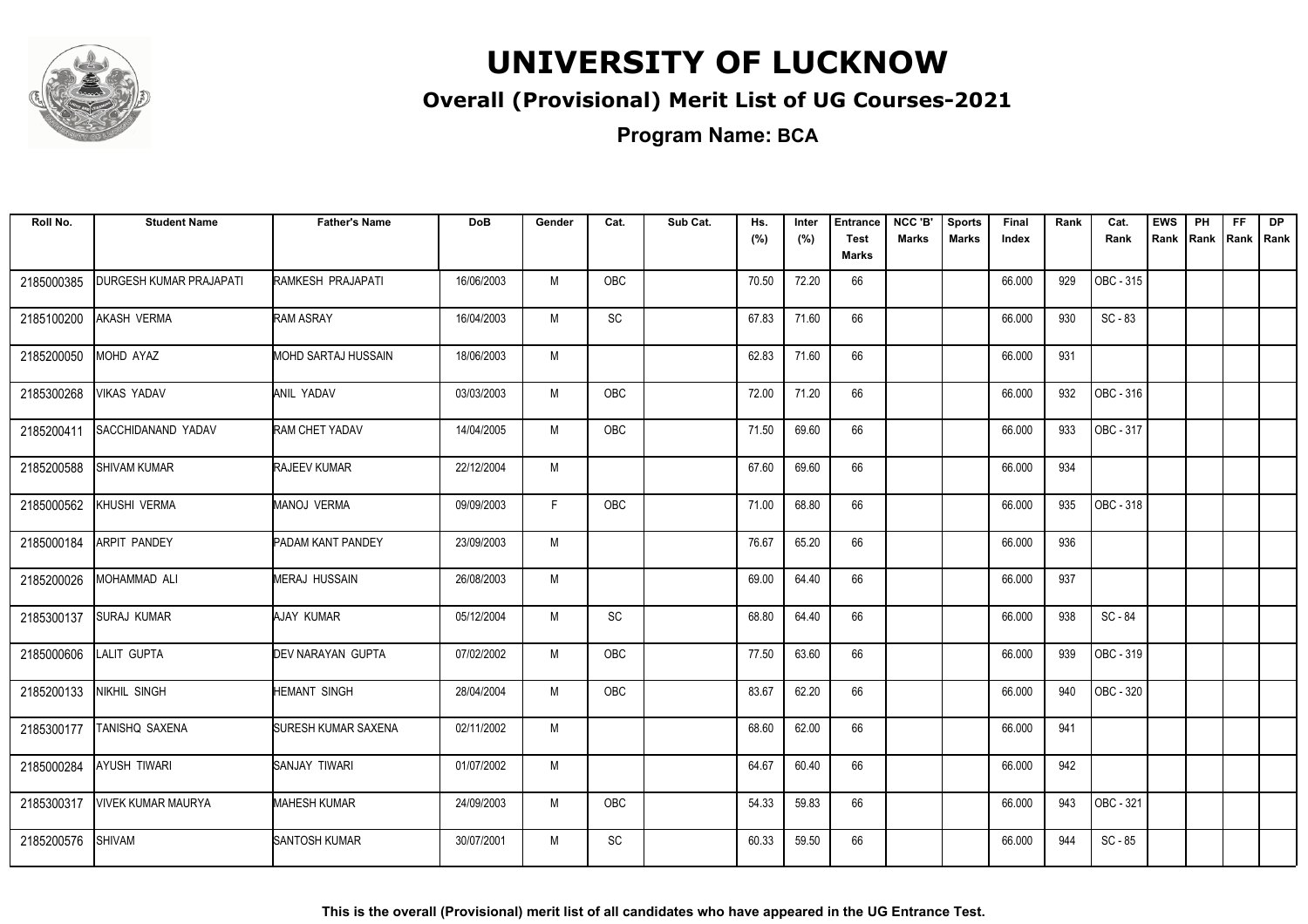

#### **Overall (Provisional) Merit List of UG Courses-2021**

**Program Name: BCA**

| Roll No.   | <b>Student Name</b>        | <b>Father's Name</b>                        | <b>DoB</b> | Gender | Cat.       | Sub Cat. | Hs.<br>(%) | Inter<br>(%) | <b>Entrance</b><br><b>Test</b><br>Marks | NCC 'B'<br><b>Marks</b> | <b>Sports</b><br><b>Marks</b> | Final<br>Index | Rank | Cat.<br>Rank | <b>EWS</b><br>Rank | PH<br>Rank | <b>FF</b><br>Rank   Rank | <b>DP</b> |
|------------|----------------------------|---------------------------------------------|------------|--------|------------|----------|------------|--------------|-----------------------------------------|-------------------------|-------------------------------|----------------|------|--------------|--------------------|------------|--------------------------|-----------|
| 2185300095 | <b>SOMESH KUMAR PAL</b>    | <b>SANJAY KUMAR PAL</b>                     | 13/05/2003 | M      | OBC        |          | 70.50      | 59.00        | 66                                      |                         |                               | 66.000         | 945  | OBC - 322    |                    |            |                          |           |
| 2185200252 | PRAYODH MISHRA MISHRA      | IOM PRAKASH MISHRA<br><b>PRAKASH MISHRA</b> | 24/11/2001 | M      |            |          | 70.40      | 56.80        | 66                                      |                         |                               | 66.000         | 946  |              |                    |            |                          |           |
| 2185100046 | <b>ABHIJEET SINGH</b>      | <b>PRABHAT KUMAR SINGH</b>                  | 18/08/2004 | M      |            |          | 57.00      | 54.80        | 66                                      |                         |                               | 66.000         | 947  |              |                    |            |                          |           |
| 2185000003 | <b>AMAN SHARMA</b>         | AXMAN SHARMA                                | 05/06/2003 | M      | OBC        |          | 54.20      | 53.40        | 66                                      |                         |                               | 66.000         | 948  | OBC - 323    |                    |            |                          |           |
| 2185300312 | <b>VIVEK PATHAK</b>        | <b>SHAILENDRA SOHAN</b><br><b>PATHAK</b>    | 09/02/2004 | M      |            |          | 80.50      | 0.00         | 66                                      |                         |                               | 66.000         | 949  |              |                    |            |                          |           |
| 2185100025 | ABDUL SAMAD JILANI         | <b>INTIKHAB JILANI</b>                      | 16/08/2000 | M      |            |          | 76.20      | 0.00         | 66                                      |                         |                               | 66.000         | 950  |              |                    |            |                          |           |
| 2185200190 | PIYUSH GUPTA               | <b>DILEEP GUPTA</b>                         | 24/03/2004 | M      | OBC        |          | 76.17      | 0.00         | 66                                      |                         |                               | 66.000         | 951  | OBC - 324    |                    |            |                          |           |
| 2185200540 | SHAILJA SRIVASTAVA         | <b>RAJESH KUMAR</b><br><b>SRIVASTAVA</b>    | 01/07/2003 | F      |            |          | 70.20      | 0.00         | 66                                      |                         |                               | 66.000         | 952  |              |                    |            |                          |           |
| 2185300020 | SHREY TRIPATHI             | <b>KK TRIPATHI</b>                          | 03/06/2004 | M      |            |          | 68.33      | 0.00         | 66                                      |                         |                               | 66.000         | 953  |              |                    |            |                          |           |
| 2185200099 | <b>MUSKAN KHATTRI</b>      | <b>ANIL KHATTRI</b>                         | 05/02/2002 | F      |            |          | 65.00      | 0.00         | 66                                      |                         |                               | 66.000         | 954  |              |                    |            |                          |           |
| 2185200360 | RISHABH YADAV              | <b>BENI MADHAV YADAV</b>                    | 28/09/2004 | M      | <b>OBC</b> |          | 57.60      | 0.00         | 66                                      |                         |                               | 66.000         | 955  | OBC - 325    |                    |            |                          |           |
| 2185000481 | <b>HIMANSHU GUPTA</b>      | <b>SUSHIL KUMAR GUPTA</b>                   | 17/04/2004 | M      |            |          | 51.17      | 0.00         | 66                                      |                         |                               | 66.000         | 956  |              |                    |            |                          |           |
| 2185200014 | <b>MEENAKSHI CHOUDHARY</b> | SHANKAR LAL                                 | 27/02/2002 | F      | <b>SC</b>  |          | 82.17      | 84.80        | 64                                      |                         |                               | 64.000         | 957  | $SC - 86$    |                    |            |                          |           |
| 2185000230 | ASHWANI KUSHWAHA           | OM PRAKASH KUSHWAHA                         | 22/05/2003 | M      | OBC        |          | 81.33      | 84.00        | 64                                      |                         |                               | 64.000         | 958  | OBC - 326    |                    |            |                          |           |
| 2185000572 | KOMAL GUPTA                | <b>VIRENDRA GUPTA</b>                       | 05/10/2003 | F      | <b>OBC</b> |          | 79.00      | 83.20        | 64                                      |                         |                               | 64.000         | 959  | OBC - 327    |                    |            |                          |           |
| 2185000512 | JANHAVI TRIVEDI            | <b>MAHENDRA KUMAR TRIVEDI</b>               | 25/06/2004 | E      |            |          | 75.83      | 83.20        | 64                                      |                         |                               | 64.000         | 960  |              |                    |            |                          |           |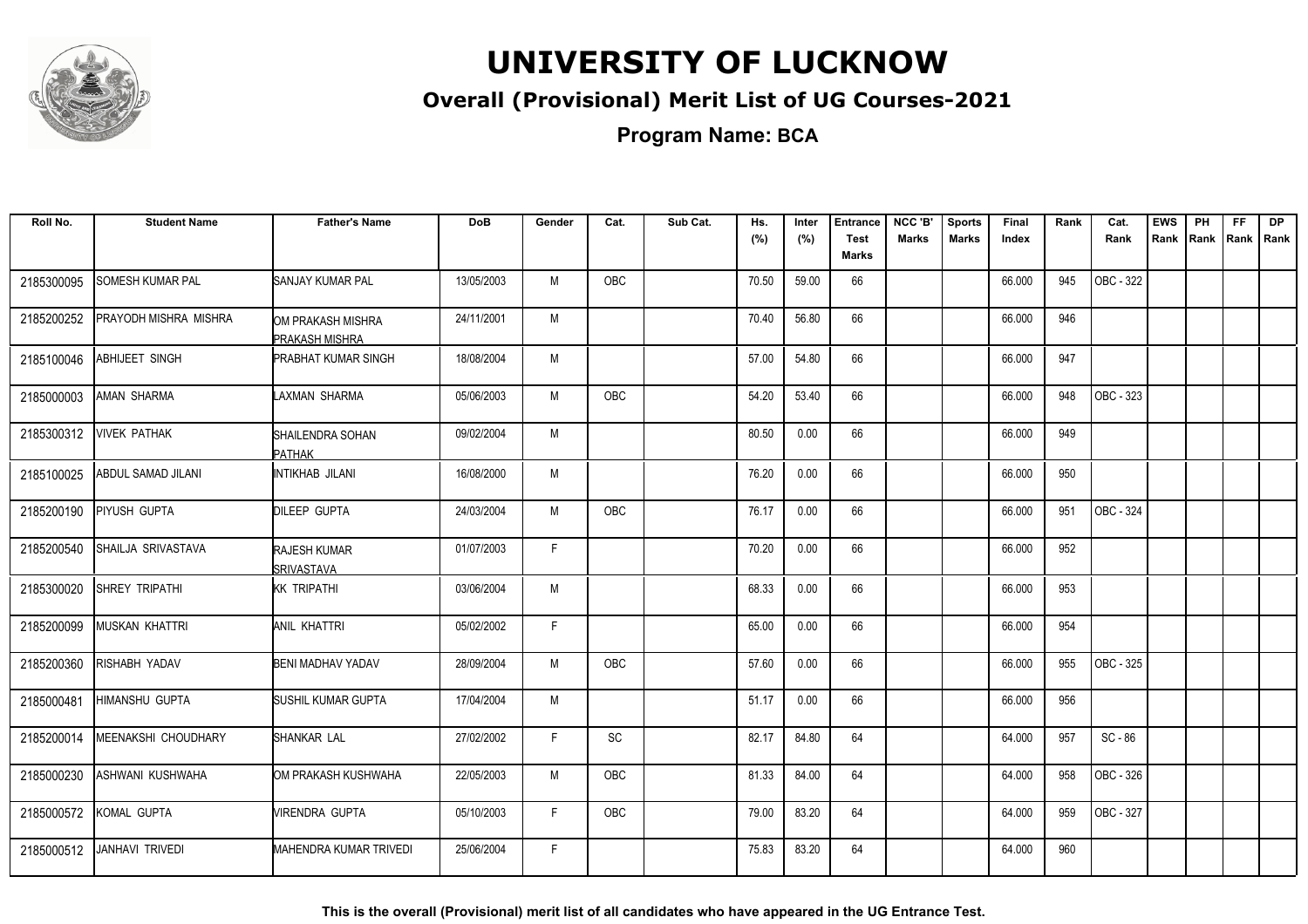

#### **Overall (Provisional) Merit List of UG Courses-2021**

**Program Name: BCA**

| Roll No.   | <b>Student Name</b>   | <b>Father's Name</b>       | <b>DoB</b> | Gender | Cat.      | Sub Cat. | Hs.<br>(%) | Inter<br>(%) | <b>Entrance</b><br><b>Test</b> | NCC 'B'<br><b>Marks</b> | <b>Sports</b><br><b>Marks</b> | Final<br>Index | Rank | Cat.<br>Rank    | <b>EWS</b><br>Rank | PH<br>Rank Rank Rank | <b>FF</b> | DP |
|------------|-----------------------|----------------------------|------------|--------|-----------|----------|------------|--------------|--------------------------------|-------------------------|-------------------------------|----------------|------|-----------------|--------------------|----------------------|-----------|----|
|            |                       |                            |            |        |           |          |            |              | Marks                          |                         |                               |                |      |                 |                    |                      |           |    |
| 2185200385 | ROHAN KUMAR           | <b>RAMESH</b>              | 22/10/2003 | M      | OBC       |          | 87.80      | 80.80        | 64                             |                         |                               | 64.000         | 961  | OBC - 328       |                    |                      |           |    |
| 2185200275 | PRIYANSHU GUPTA       | KRISHNA GUPTA              | 03/10/2003 | M      | OBC       |          | 68.60      | 79.20        | 64                             |                         |                               | 64.000         | 962  | OBC - 329       |                    |                      |           |    |
| 2185000515 | JANHVI SINGH          | RAKESH KUMAR               | 23/03/2003 | F      |           |          | 78.83      | 78.67        | 64                             |                         |                               | 64.000         | 963  |                 |                    |                      |           |    |
| 2185200515 | SAUMYA SAXENA         | LATE PARVEEN SAXENA        | 31/08/2003 | E      |           |          | 72.00      | 78.00        | 64                             |                         |                               | 64.000         | 964  |                 |                    |                      |           |    |
| 2185200233 | PRANSHU SHUKLA        | <b>ARVIND KUMAR SHUKLA</b> | 20/06/2004 | M      |           |          | 78.33      | 77.80        | 64                             |                         |                               | 64.000         | 965  |                 |                    |                      |           |    |
| 2185000552 | KAVYA TANDON          | <b>GAURAV TANDON</b>       | 17/11/2002 | F      |           |          | 63.83      | 77.00        | 64                             |                         |                               | 64.000         | 966  |                 |                    |                      |           |    |
| 2185100239 | <b>AMAAN MUMTAZ</b>   | FAROOQUE AHMAD             | 05/07/2004 | M      |           |          | 66.17      | 76.80        | 64                             |                         |                               | 64.000         | 967  |                 |                    |                      |           |    |
| 2185200308 | RAHUL SHARMA          | SANTOSH SHARMA             | 01/01/2001 | M      | OBC       |          | 73.83      | 76.60        | 64                             |                         |                               | 64.000         | 968  | OBC - 330       |                    |                      |           |    |
| 2185000537 | KARTIKEY GUPTA        | PYARE LAL GUPTA            | 08/08/2003 | M      | OBC       |          | 69.33      | 76.40        | 64                             |                         |                               | 64.000         | 969  | OBC - 331       |                    |                      |           |    |
| 2185000431 | <b>HARI OM GUPTA</b>  | RAMJI GUPTA                | 05/02/2005 | M      | OBC       |          | 79.00      | 76.17        | 64                             |                         |                               | 64.000         | 970  | OBC - 332       |                    |                      |           |    |
| 2185300071 | SIDDHANT YADAV        | RAMESH KUMAR YADAV         | 24/09/2004 | M      | OBC       |          | 67.20      | 75.40        | 64                             |                         |                               | 64.000         | 971  | OBC - 333       |                    |                      |           |    |
| 2185300256 | VARUNRAJE             | <b>UDAYNATH</b>            | 11/03/2003 | M      | OBC       |          | 81.80      | 74.50        | 64                             |                         |                               | 64.000         | 972  | OBC - 334       |                    |                      |           |    |
| 2185200127 | NIDHI GOND            | <b>TRIBHUVAN GOND</b>      | 28/05/2002 | F.     | <b>ST</b> |          | 89.17      | 72.80        | 64                             |                         |                               | 64.000         | 973  | ST <sub>3</sub> |                    |                      |           |    |
| 2185300132 | <b>SUPRIYA SHUKLA</b> | <b>MADAN MOHAN SHUKLA</b>  | 17/12/2005 | F.     |           |          | 80.33      | 72.80        | 64                             |                         |                               | 64.000         | 974  |                 |                    |                      |           |    |
| 2185100314 | KHUSHI ARYA           | KUNDAN RAM                 | 18/12/2002 | F      |           | UE       | 74.67      | 72.20        | 64                             |                         |                               | 64.000         | 975  |                 |                    |                      |           |    |
| 2185200372 | <b>RITESH MISHRA</b>  | <b>ASHOK MISHRA</b>        | 20/09/2002 | M      |           |          | 63.67      | 72.20        | 64                             |                         |                               | 64.000         | 976  |                 |                    |                      |           |    |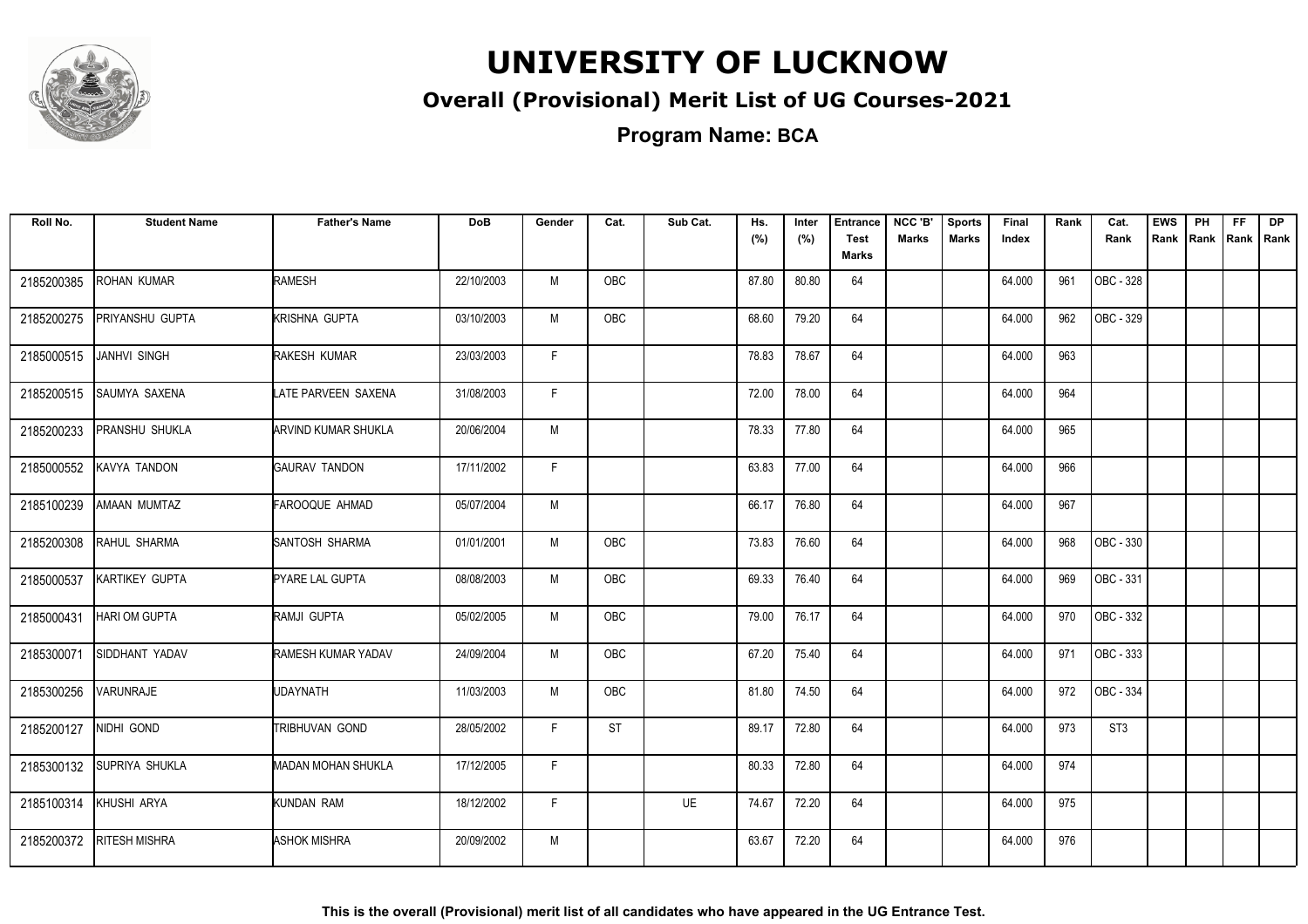

#### **Overall (Provisional) Merit List of UG Courses-2021**

**Program Name: BCA**

| Roll No.   | <b>Student Name</b>   | <b>Father's Name</b>               | <b>DoB</b> | Gender | Cat.       | Sub Cat.  | Hs.<br>(%) | Inter<br>(%) | <b>Entrance</b><br><b>Test</b> | NCC 'B'<br>Marks | <b>Sports</b><br>Marks | Final<br>Index | Rank | Cat.<br>Rank | <b>EWS</b><br>Rank | <b>PH</b><br>Rank   Rank | <b>FF</b> | <b>DP</b><br>Rank |
|------------|-----------------------|------------------------------------|------------|--------|------------|-----------|------------|--------------|--------------------------------|------------------|------------------------|----------------|------|--------------|--------------------|--------------------------|-----------|-------------------|
|            |                       |                                    |            |        |            |           |            |              | Marks                          |                  |                        |                |      |              |                    |                          |           |                   |
| 2185300153 | <b>SUYASH BAJPAI</b>  | OM PRAKASH BAJPAI                  | 23/06/2003 | M      |            |           | 67.67      | 71.80        | 64                             |                  |                        | 64.000         | 977  |              |                    |                          |           |                   |
| 2185000224 | ASHUTOSH DUBEY        | <b>MR RAMA SHANKAR DUBEY</b>       | 08/07/2003 | M      |            |           | 55.00      | 71.80        | 64                             |                  |                        | 64.000         | 978  |              |                    |                          |           |                   |
| 2185300319 | VIVEK KUMAR PRATEEK   | OM PRAKASH BHARTI                  | 14/11/2004 | M      | SC         |           | 75.83      | 70.60        | 64                             |                  |                        | 64.000         | 979  | SC-87        |                    |                          |           |                   |
| 2185000292 | AYUSH KUMAR GUPTA     | ANAND GUPTA                        | 20/02/2003 | M      | OBC        |           | 66.83      | 70.40        | 64                             |                  |                        | 64.000         | 980  | OBC - 335    |                    |                          |           |                   |
| 2185100373 | SHUBHI SRIVASTAVA     | SANJEEV KUMAR<br><b>SRIVASTAVA</b> | 27/11/2003 | F      |            | <b>UE</b> | 66.33      | 69.83        | 64                             |                  |                        | 64.000         | 981  |              |                    |                          |           |                   |
| 2185300183 | TANYA TIWARI          | <b>PRAMOD KUMAR TIWARI</b>         | 15/09/2004 | F      |            |           | 89.80      | 69.80        | 64                             |                  |                        | 64.000         | 982  |              |                    |                          |           |                   |
| 2185000489 | HIMANSHU YADAV        | KAMLESH YADAV                      | 07/10/2004 | М      | OBC        |           | 69.40      | 68.83        | 64                             |                  |                        | 64.000         | 983  | OBC - 336    |                    |                          |           |                   |
| 2185100069 | <b>ABHISHEK KUMAR</b> | NARSINGH PRASAD                    | 15/05/2004 | M      | SC         |           | 71.83      | 68.60        | 64                             |                  |                        | 64.000         | 984  | SC-88        |                    |                          |           |                   |
| 2185200368 | RITESH VERMA          | VIJAY KUMAR VERMA                  | 08/08/2004 | M      | OBC        |           | 69.00      | 68.20        | 64                             |                  |                        | 64.000         | 985  | OBC - 337    |                    |                          |           |                   |
| 2185000052 | ANANYA RAJPUT         | <b>DINESH RAJPUT</b>               | 04/08/2005 | E      | <b>OBC</b> |           | 79.83      | 67.80        | 64                             |                  |                        | 64.000         | 986  | OBC - 338    |                    |                          |           |                   |
| 2185100182 | AJWADULLAH            | <b>SANJAR IMAM</b>                 | 01/03/2003 | M      |            |           | 75.33      | 67.40        | 64                             |                  |                        | 64.000         | 987  |              |                    |                          |           |                   |
| 2185100085 | ABHISHEK VERMA        | RAJESH VERMA                       | 01/07/2004 | M      | OBC        |           | 50.40      | 67.40        | 64                             |                  |                        | 64.000         | 988  | OBC - 339    |                    |                          |           |                   |
| 2185200369 | <b>RITESH YADAV</b>   | <b>INDRADEV YADAV</b>              | 01/01/2004 | M      | OBC        |           | 64.40      | 67.17        | 64                             |                  |                        | 64.000         | 989  | OBC - 340    |                    |                          |           |                   |
| 2185100138 | ADITYA MUKHERJEE      | SAJAL MUKHERJEE                    | 07/11/2004 | M      |            |           | 73.67      | 67.00        | 64                             |                  |                        | 64.000         | 990  |              |                    |                          |           |                   |
| 2185000208 | <b>ARYAN VERMA</b>    | ROHIT KUMAR VERMA                  | 02/02/2004 | M      | OBC        |           | 64.33      | 66.20        | 64                             |                  |                        | 64.000         | 991  | OBC - 341    |                    |                          |           |                   |
| 2185100361 | <b>SATYAM MISHRA</b>  | UMESH CHANDRA MISHRA               | 20/07/2004 | M      |            |           | 78.50      | 65.80        | 64                             |                  |                        | 64.000         | 992  |              |                    |                          |           |                   |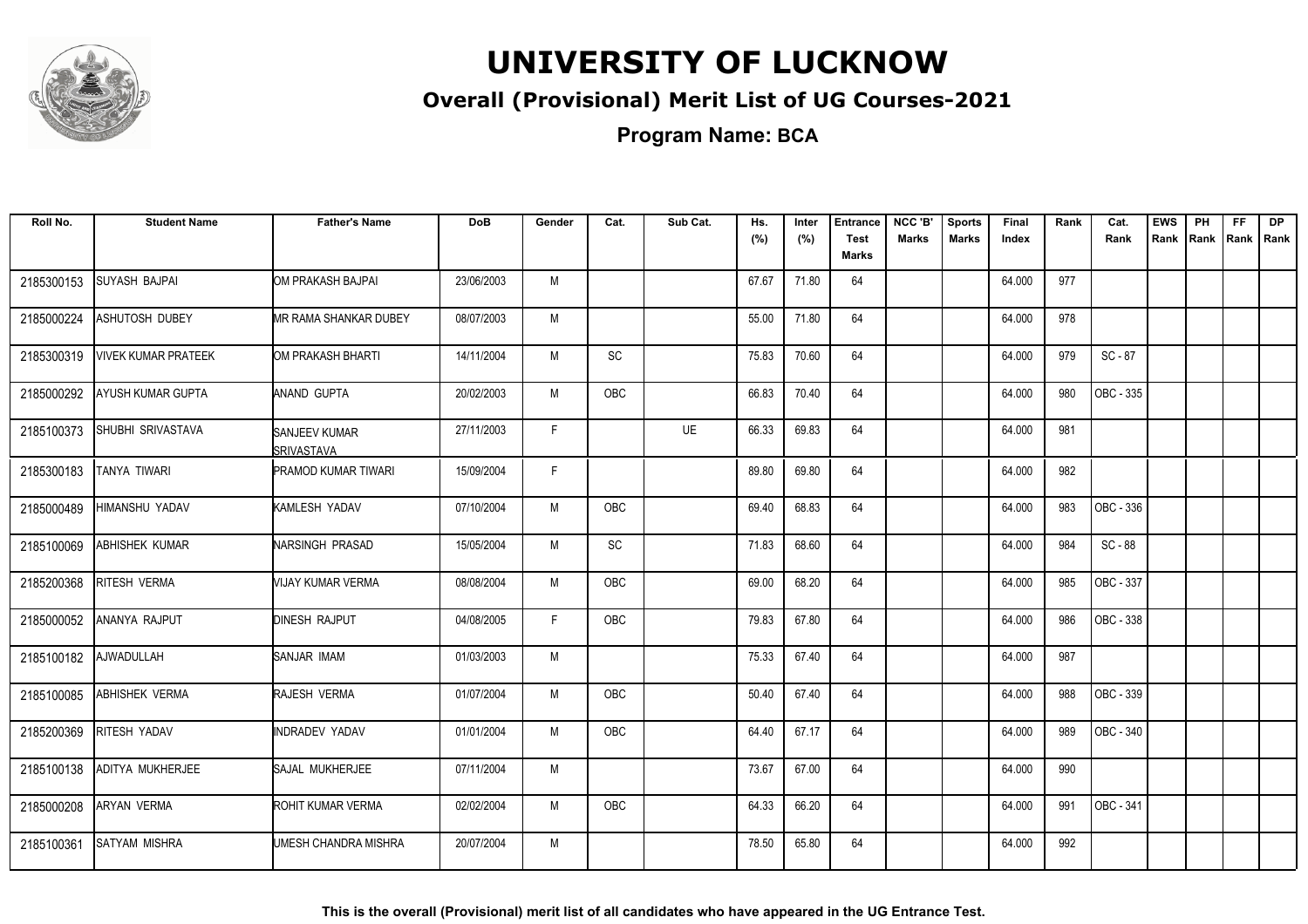

#### **Overall (Provisional) Merit List of UG Courses-2021**

**Program Name: BCA**

| Roll No.   | <b>Student Name</b>    | <b>Father's Name</b>                        | <b>DoB</b> | Gender | Cat.          | Sub Cat. | Hs.<br>(%) | Inter<br>(%) | <b>Entrance</b><br><b>Test</b> | NCC 'B'<br><b>Marks</b> | <b>Sports</b><br><b>Marks</b> | Final<br>Index | Rank | Cat.<br>Rank            | <b>EWS</b><br>Rank | PH | FF.<br>Rank   Rank   Rank | <b>DP</b> |
|------------|------------------------|---------------------------------------------|------------|--------|---------------|----------|------------|--------------|--------------------------------|-------------------------|-------------------------------|----------------|------|-------------------------|--------------------|----|---------------------------|-----------|
|            |                        |                                             |            |        |               |          |            |              | Marks                          |                         |                               |                |      |                         |                    |    |                           |           |
| 2185200164 | NITISH MODI            | MANOJ KUMAR MODI                            | 23/04/2003 | M      | <b>OBC</b>    |          | 65.00      | 63.40        | 64                             |                         |                               | 64.000         | 993  | OBC - 342               |                    |    |                           |           |
| 2185200228 | PRANJAL MODANWAL       | UMESH CHANDRA                               | 07/11/2003 | М      | OBC           |          | 65.20      | 63.33        | 64                             |                         |                               | 64.000         | 994  | OBC - 343               |                    |    |                           |           |
| 2185200098 | MUSKAN KHAN            | SABIR KHAN                                  | 24/08/2003 | F      |               |          | 63.20      | 62.60        | 64                             |                         |                               | 64.000         | 995  |                         |                    |    |                           |           |
| 2185200433 | SAKSHAM KUMAR          | <b>SHIV KUMAR SINGH</b>                     | 25/01/2004 | M      |               |          | 77.80      | 61.80        | 64                             |                         |                               | 64.000         | 996  |                         |                    |    |                           |           |
| 2185200076 | MOHD IBRAHIM ANSARI    | MOHD AZIM ANSARI                            | 31/12/2002 | M      | OBC           |          | 70.67      | 61.60        | 64                             |                         |                               | 64.000         | 997  | OBC - 344               |                    |    |                           |           |
| 2185200047 | MOHD ALEEM             | MOHD NAFEES                                 | 07/12/2001 | M      | OBC           |          | 44.83      | 60.80        | 64                             |                         |                               | 64.000         | 998  | OBC - 345               |                    |    |                           |           |
| 2185200389 | ROHIT GUPTA            | <b>MANOJ GUPTA</b>                          | 13/03/2003 | M      | OBC           |          | 87.50      | 60.20        | 64                             |                         |                               | 64.000         | 999  | OBC - 346               |                    |    |                           |           |
| 2185200280 | PRIYANSHU SINGH        | <b>PRAKASH CHANDRA YADAV</b>                | 01/01/2002 | M      | <b>OBC</b>    |          | 74.50      | 59.00        | 64                             |                         |                               | 64.000         | 1000 | OBC - 347               |                    |    |                           |           |
| 2185200192 | PIYUSH SINGH           | <b>ANIL SINGH</b>                           | 27/07/2002 | M      |               |          | 61.29      | 58.20        | 64                             |                         |                               | 64.000         | 1001 |                         |                    |    |                           |           |
| 2185300100 | <b>SONU GAUTAM</b>     | JARAKHAN LAL                                | 15/07/1996 | M      | SC            |          | 65.17      | 56.80        | 64                             |                         |                               | 64.000         | 1002 | SC-89                   |                    |    |                           |           |
| 2185200075 | <b>MOHD FARMAN ALI</b> | <b>GULSHAN ALI</b>                          | 19/09/2003 | M      | <b>OBC</b>    |          | 68.33      | 56.20        | 64                             |                         |                               | 64.000         | 1003 | $\overline{)$ OBC - 348 |                    |    |                           |           |
| 2185000283 | AYUSH SRIVASTAVA       | <b>LATE DHARMENDRA</b><br><b>SRIVASTAVA</b> | 05/03/2003 | M      |               |          | 51.17      | 56.20        | 64                             |                         |                               | 64.000         | 1004 |                         |                    |    |                           |           |
| 2185200478 | SANJANA JAISWAL        | CHANDRA PRAKASH<br>JAISWAL                  | 23/06/2000 | M      | OBC           |          | 73.83      | 55.80        | 64                             |                         |                               | 64.000         | 1005 | OBC - 349               |                    |    |                           |           |
| 2185000044 | <b>ANAND KUMAR</b>     | KAMALDEV SINGH YADAV                        | 20/08/2002 | M      | <b>OBC</b>    |          | 53.33      | 53.40        | 64                             |                         |                               | 64.000         | 1006 | OBC - 350               |                    |    |                           |           |
| 2185200548 | SHALVI SRIVASTAVA      | ARUN KUMAR SRIVASTAV                        | 03/06/2003 | F.     |               |          | 78.00      | 0.00         | 64                             |                         |                               | 64.000         | 1007 |                         |                    |    |                           |           |
| 2185000286 | <b>AYUSH VERMA</b>     | RAM KHELAWAN VERMA                          | 03/11/2002 | M      | $\mathsf{SC}$ |          | 73.50      | 0.00         | 64                             |                         |                               | 64.000         | 1008 | SC - 90                 |                    |    |                           |           |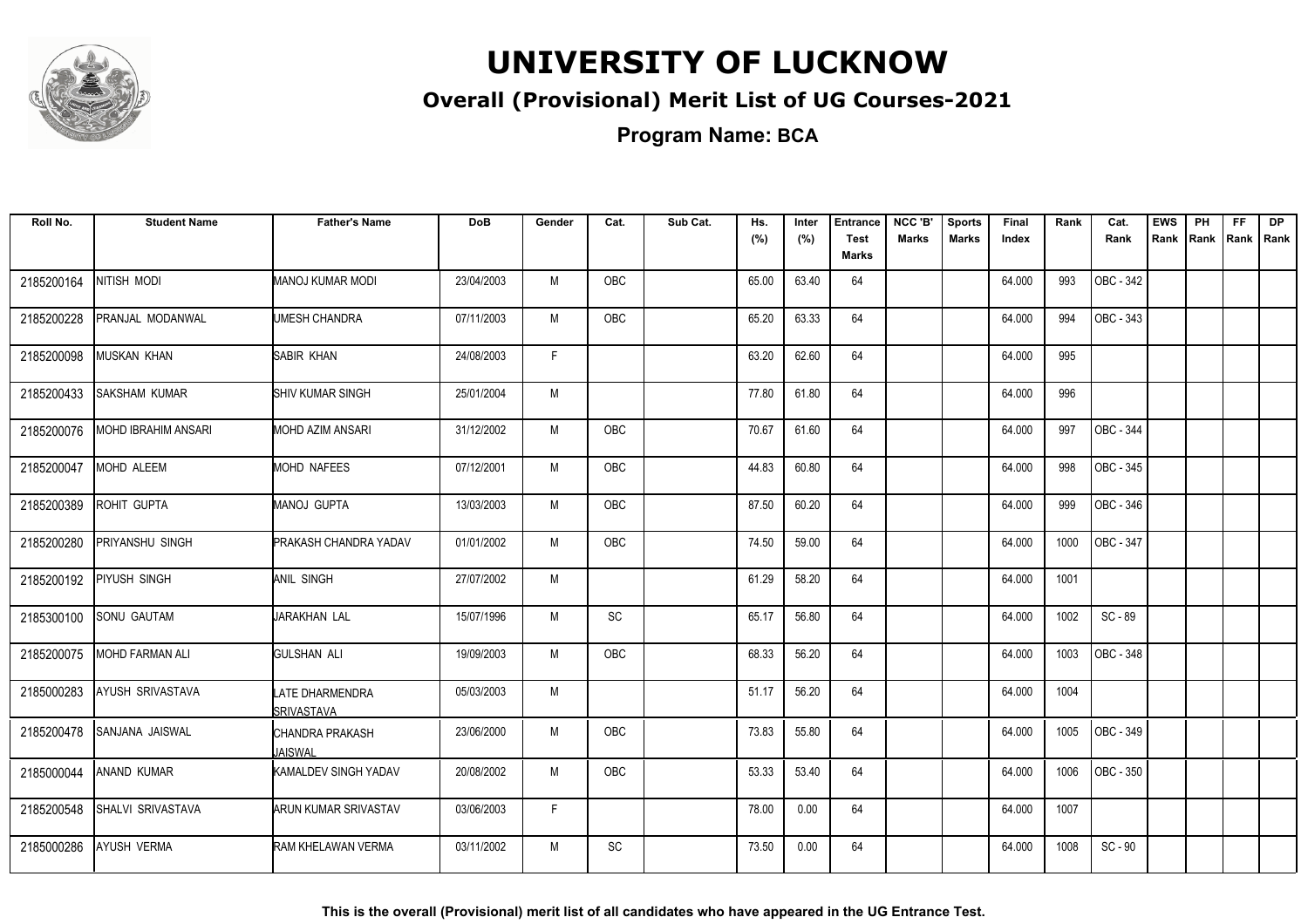

#### **Overall (Provisional) Merit List of UG Courses-2021**

**Program Name: BCA**

| Roll No.   | <b>Student Name</b>     | <b>Father's Name</b>       | <b>DoB</b> | Gender       | Cat.       | Sub Cat. | Hs.<br>(%) | Inter<br>(%) | <b>Entrance</b><br><b>Test</b><br><b>Marks</b> | NCC 'B'<br><b>Marks</b> | <b>Sports</b><br><b>Marks</b> | <b>Final</b><br>Index | Rank | Cat.<br>Rank | <b>EWS</b><br>Rank | PH<br>Rank     | FF.<br>Rank Rank | <b>DP</b> |
|------------|-------------------------|----------------------------|------------|--------------|------------|----------|------------|--------------|------------------------------------------------|-------------------------|-------------------------------|-----------------------|------|--------------|--------------------|----------------|------------------|-----------|
| 2185100261 | ANKITA JAISWAL          | SATENDRA JAISWAL           | 20/11/2002 | F            | <b>OBC</b> | PH       | 72.20      | 0.00         | 64                                             |                         |                               | 64.000                | 1009 | OBC - 351    |                    | $\overline{2}$ |                  |           |
| 2185000117 | <b>ANUBHAV JAISWAL</b>  | NARENDRA KUMAR             | 07/01/2004 | M            | <b>OBC</b> |          | 69.67      | 0.00         | 64                                             |                         |                               | 64.000                | 1010 | OBC - 352    |                    |                |                  |           |
| 2185000332 | DEEPALI CHAUBEY         | SUDHIR KUMAR CHAUBEY       | 01/11/2003 | $\mathsf{F}$ |            |          | 69.00      | 0.00         | 64                                             |                         |                               | 64.000                | 1011 |              |                    |                |                  |           |
| 2185000425 | <b>GUNANGAR SHARMA</b>  | SANJEEV SHARMA             | 12/05/2003 | M            |            |          | 61.83      | 0.00         | 64                                             |                         |                               | 64.000                | 1012 |              |                    |                |                  |           |
| 2185200439 | SAKSHI MISHRA           | SAKSHI MISHRA              | 28/03/2003 | M            |            |          | 59.20      | 0.00         | 64                                             |                         |                               | 64.000                | 1013 |              |                    |                |                  |           |
| 2185200499 | SARTHAK KAPOOR          | SANDEEP KAPOOR             | 25/05/2003 | M            |            |          | 40.60      | 0.00         | 64                                             |                         |                               | 64.000                | 1014 |              |                    |                |                  |           |
| 2185200037 | MOHAMMAD FAHAD SIDDIQUI | <b>MOHAMMAD KHALIK</b>     | 28/12/2002 | M            |            |          | 67.83      | 79.20        | 62                                             |                         |                               | 62.000                | 1015 |              |                    |                |                  |           |
| 2185000258 | <b>AVIRAL AWASTHI</b>   | ABHIMANYU AWASTHI          | 07/05/2004 | M            |            |          | 73.40      | 78.40        | 62                                             |                         |                               | 62.000                | 1016 |              |                    |                |                  |           |
| 2185200041 | MOHAMMAD TABISH QADEER  | QADEER AHMAD               | 18/09/2003 | M            |            |          | 64.67      | 78.40        | 62                                             |                         |                               | 62.000                | 1017 |              |                    |                |                  |           |
| 2185100087 | <b>ABHISHEK YADAV</b>   | <b>PRADEEP KUMAR YADAV</b> | 26/03/2003 | M            | <b>OBC</b> |          | 60.83      | 77.17        | 62                                             |                         |                               | 62.000                | 1018 | OBC - 353    |                    |                |                  |           |
| 2185200545 | SHALINI DWIVEDI         | MUKESH KUMAR DWIVEDI       | 18/04/2003 | F            |            |          | 70.60      | 76.80        | 62                                             |                         |                               | 62.000                | 1019 |              |                    |                |                  |           |
| 2185100081 | <b>ABHISHEK SINGH</b>   | <b>SUNIL KUMAR</b>         | 13/12/2001 | M            | SC         |          | 60.40      | 75.00        | 62                                             |                         |                               | 62.000                | 1020 | $SC - 91$    |                    |                |                  |           |
| 2185300222 | <b>UTKARSH SINGH</b>    | <b>ARVIND SINGH</b>        | 21/11/2003 | M            |            |          | 63.80      | 74.20        | 62                                             |                         |                               | 62.000                | 1021 |              |                    |                |                  |           |
| 2185000432 | HARI OM SINGH           | AWADHESH PRATAP SINGH      | 18/07/2004 | M            |            |          | 61.33      | 74.00        | 62                                             |                         |                               | 62.000                | 1022 |              |                    |                |                  |           |
| 2185100349 | RAJ SHARMA              | <b>BALI RAM SHARMA</b>     | 30/03/2004 | M            |            |          | 72.20      | 73.40        | 62                                             |                         |                               | 62.000                | 1023 |              |                    |                |                  |           |
| 2185300181 | <b>TANU YADAV</b>       | <b>RAMESH SINGH YADAV</b>  | 19/10/2004 | F.           | <b>OBC</b> |          | 78.60      | 71.80        | 62                                             |                         |                               | 62.000                | 1024 | OBC - 354    |                    |                |                  |           |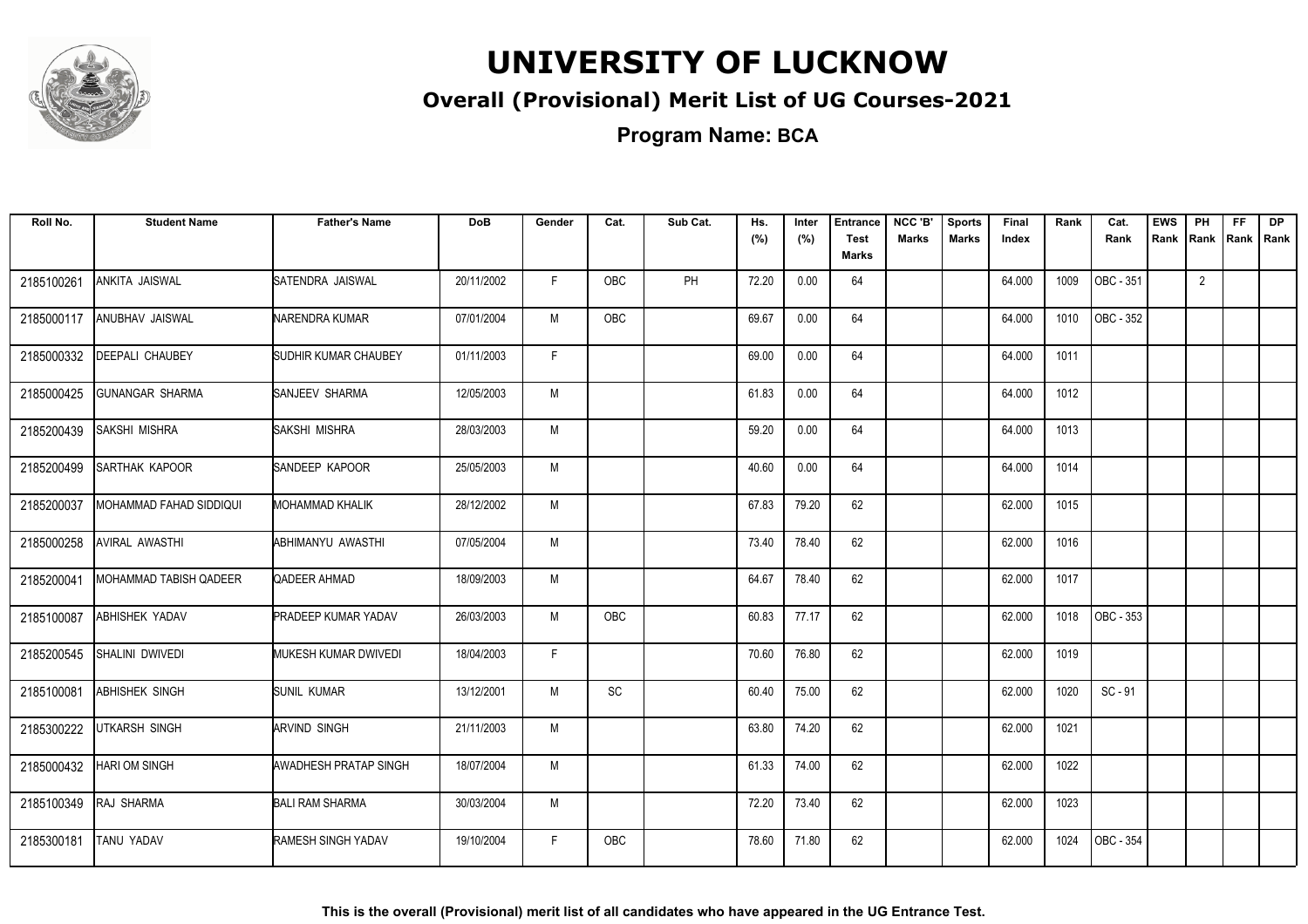

#### **Overall (Provisional) Merit List of UG Courses-2021**

**Program Name: BCA**

| Roll No.   | <b>Student Name</b>        | <b>Father's Name</b>       | <b>DoB</b> | Gender | Cat.                         | Sub Cat. | Hs.<br>(%) | Inter<br>(%) | <b>Entrance</b><br><b>Test</b><br>Marks | NCC 'B'<br><b>Marks</b> | <b>Sports</b><br><b>Marks</b> | <b>Final</b><br>Index | Rank | Cat.<br>Rank | <b>EWS</b><br>Rank | PH<br>Rank | FF.<br>Rank   Rank | <b>DP</b> |
|------------|----------------------------|----------------------------|------------|--------|------------------------------|----------|------------|--------------|-----------------------------------------|-------------------------|-------------------------------|-----------------------|------|--------------|--------------------|------------|--------------------|-----------|
| 2185200586 | SHIVAM VERMA               | AWDHESH KUMAR VERMA        | 16/05/2002 | M      | SC                           |          | 62.00      | 71.09        | 62                                      |                         |                               | 62.000                | 1025 | SC - 92      |                    |            |                    |           |
| 2185000090 | <b>ANMOL DUBE</b>          | <b>HEMANT DUBE</b>         | 15/01/2003 | M      |                              |          | 54.60      | 70.40        | 62                                      |                         |                               | 62.000                | 1026 |              |                    |            |                    |           |
| 2185300287 | VIPIN KUMAR MAURYA         | <b>RANA PRATAP MAURYA</b>  | 14/08/2002 | M      | OBC                          |          | 70.50      | 69.80        | 62                                      |                         |                               | 62.000                | 1027 | OBC - 355    |                    |            |                    |           |
| 2185100343 | PRINCI VERMA               | <b>RAM LAKHAN KUMAR</b>    | 18/11/2002 | F      | $\mathsf{SC}$                |          | 72.80      | 69.20        | 62                                      |                         |                               | 62.000                | 1028 | $SC - 93$    |                    |            |                    |           |
| 2185200319 | RAJ SONI                   | PURUSHOTTAM SONI           | 31/08/2002 | M      | OBC                          |          | 56.80      | 68.80        | 62                                      |                         |                               | 62.000                | 1029 | OBC - 356    |                    |            |                    |           |
| 2185200285 | PRIYANSHU YADAV            | DEENANATH YADAV            | 09/03/2004 | M      | <b>OBC</b>                   |          | 67.17      | 68.67        | 62                                      |                         |                               | 62.000                | 1030 | OBC - 357    |                    |            |                    |           |
| 2185300008 | SHIVRAJ BHARGAVA           | <b>RAJ KUMAR</b>           | 05/07/2002 | M      | SC                           |          | 62.20      | 68.40        | 62                                      |                         |                               | 62.000                | 1031 | SC - 94      |                    |            |                    |           |
| 2185200327 | RAJESHWAR CHANDRA<br>SAHAY | CHANDRAKANT                | 05/08/2002 | M      | $\operatorname{\textsf{SC}}$ |          | 71.83      | 66.80        | 62                                      |                         |                               | 62.000                | 1032 | $SC - 95$    |                    |            |                    |           |
| 2185000125 | ANUJ MAURYA                | <b>BRIJESH MAURYA</b>      | 14/09/2003 | M      | OBC                          |          | 67.00      | 64.20        | 62                                      |                         |                               | 62.000                | 1033 | OBC - 358    |                    |            |                    |           |
| 2185300258 | <b>VICKY GAUTAM</b>        | <b>DINESH KUMAR</b>        | 21/11/2001 | M      | SC                           |          | 77.17      | 61.40        | 62                                      |                         |                               | 62.000                | 1034 | SC-96        |                    |            |                    |           |
| 2185000573 | KOMAL VERMA                | ASHARAM VERMA              | 15/05/2003 | M      | OBC                          |          | 72.33      | 60.80        | 62                                      |                         |                               | 62.000                | 1035 | OBC - 359    |                    |            |                    |           |
| 2185100158 | ADITYA KUMAR CHAUHAN       | <b>RAJESH CHAUHAN</b>      | 30/01/1999 | M      | <b>OBC</b>                   |          | 79.00      | 59.60        | 62                                      |                         |                               | 62.000                | 1036 | OBC - 360    |                    |            |                    |           |
| 2185200013 | <b>MD SHOAB ALI</b>        | <b>MD NASIM</b>            | 16/01/2002 | M      | <b>OBC</b>                   |          | 53.80      | 58.80        | 62                                      |                         |                               | 62.000                | 1037 | OBC - 361    |                    |            |                    |           |
| 2185100268 | ANURAG MISHRA              | <b>PREM NARAYAN MISHRA</b> | 10/08/2003 | M      |                              |          | 69.83      | 57.40        | 62                                      |                         |                               | 62.000                | 1038 |              |                    |            |                    |           |
| 2185300030 | SHREYA YADAV               | SANTOSH KUMAR YADAV        | 20/09/2003 | F.     | OBC                          |          | 55.67      | 56.80        | 62                                      |                         |                               | 62.000                | 1039 | OBC - 362    |                    |            |                    |           |
| 2185300271 | <b>VIKAS YADAV</b>         | SITA RAM YADAV             | 29/08/2003 | M      | <b>OBC</b>                   |          | 60.33      | 54.33        | 62                                      |                         |                               | 62.000                | 1040 | OBC - 363    |                    |            |                    |           |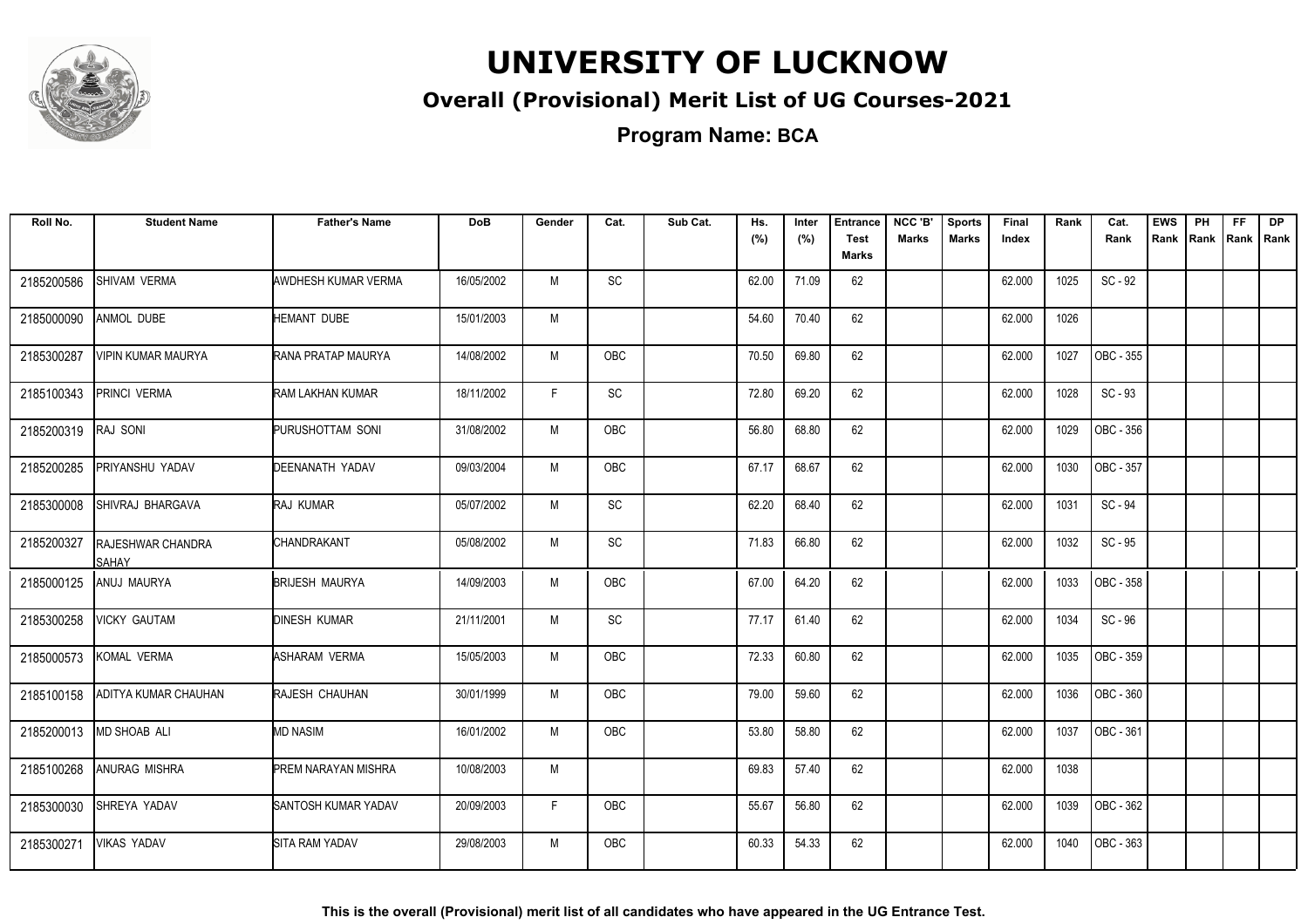

#### **Overall (Provisional) Merit List of UG Courses-2021**

**Program Name: BCA**

| Roll No.   | <b>Student Name</b>        | <b>Father's Name</b>               | <b>DoB</b> | Gender       | Cat.       | Sub Cat. | Hs.   | Inter | <b>Entrance</b>             | NCC 'B'      | <b>Sports</b> | Final  | Rank | Cat.      | <b>EWS</b> | PH   | FF.       | <b>DP</b> |
|------------|----------------------------|------------------------------------|------------|--------------|------------|----------|-------|-------|-----------------------------|--------------|---------------|--------|------|-----------|------------|------|-----------|-----------|
|            |                            |                                    |            |              |            |          | (%)   | (%)   | <b>Test</b><br><b>Marks</b> | <b>Marks</b> | <b>Marks</b>  | Index  |      | Rank      | Rank       | Rank | Rank Rank |           |
| 2185000235 | ASMA SAHU                  | SUDHIR SAHU                        | 19/06/2003 | F            | <b>OBC</b> |          | 81.17 | 52.40 | 62                          |              |               | 62.000 | 1041 | OBC - 364 |            |      |           |           |
| 2185200256 | PRINCE GAUTAM              | GULAB PRASAD                       | 20/06/1999 | М            | SC         |          | 80.17 | 52.40 | 62                          |              |               | 62.000 | 1042 | SC - 97   |            |      |           |           |
| 2185000293 | AYUSH KUMAR GUPTA          | <b>MANOJ KUMAR GUPTA</b>           | 28/02/2002 | M            | OBC        |          | 62.00 | 47.80 | 62                          |              |               | 62.000 | 1043 | OBC - 365 |            |      |           |           |
| 2185200467 | <b>SANAYA SINGH RAJPUT</b> | <b>SURENDRA NATH SINGH</b>         | 06/01/2004 | $\mathsf{F}$ |            |          | 87.20 | 0.00  | 62                          |              |               | 62.000 | 1044 |           |            |      |           |           |
| 2185200470 | SANDEEP KUSHWAHA           | DASHRATH KUSHWAHA                  | 09/04/2004 | M            | <b>OBC</b> |          | 78.83 | 0.00  | 62                          |              |               | 62.000 | 1045 | OBC - 366 |            |      |           |           |
| 2185000574 | KOMAL KUMARI GUPTA         | SANJAY GUPTA                       | 21/12/2003 | F            |            |          | 75.40 | 0.00  | 62                          |              |               | 62.000 | 1046 |           |            |      |           |           |
| 2185200578 | SHIVAM GUPTA               | RAMJI GUPTA                        | 16/12/2003 | M            | OBC        |          | 72.33 | 0.00  | 62                          |              |               | 62.000 | 1047 | OBC - 367 |            |      |           |           |
| 2185200577 | <b>SHIVAM</b>              | YOGESH KUMAR GUPTA                 | 01/11/2006 | M            | SC         |          | 69.33 | 0.00  | 62                          |              |               | 62.000 | 1048 | SC - 98   |            |      |           |           |
| 2185000259 | <b>AVIRAL SHARMA</b>       | OM PRAKASH SHARMA                  | 15/09/2003 | М            | OBC        |          | 66.33 | 0.00  | 62                          |              |               | 62.000 | 1049 | OBC - 368 |            |      |           |           |
| 2185000356 | DHIRENDRA KUMAR            | <b>RAJKISHOR</b>                   | 12/08/2005 | M            | SC         |          | 65.60 | 0.00  | 62                          |              |               | 62.000 | 1050 | SC-99     |            |      |           |           |
| 2185300174 | TANISHQ GUPTA              | RAJESH KUMAR GUPTA                 | 01/01/2005 | М            | OBC        |          | 63.20 | 0.00  | 62                          |              |               | 62.000 | 1051 | OBC - 369 |            |      |           |           |
| 2185000376 | DIVYANSHU KASAUDHAN        | DINESH CHANDRA<br>KASAUDHAN        | 23/08/2002 | M            | <b>OBC</b> |          | 57.20 | 0.00  | 62                          |              |               | 62.000 | 1052 | OBC - 370 |            |      |           |           |
| 2185100038 | <b>ABHAY SONWANI</b>       | ALOK KUMAR SONWANI                 | 04/11/2002 | M            | SC         |          | 53.33 | 0.00  | 62                          |              |               | 62.000 | 1053 | SC - 100  |            |      |           |           |
| 2185000323 | DAKSH KUMAR JAISWAL        | SANJAY KUMAR JAISWAL               | 19/08/2003 | М            | OBC        |          | 49.60 | 0.00  | 62                          |              |               | 62.000 | 1054 | OBC - 371 |            |      |           |           |
| 2185200020 | <b>MISTHY MAURYA</b>       | SHAMBHOO LAL MAURYA                | 10/06/2005 | F.           | OBC        |          | 71.00 | 90.80 | 60                          |              |               | 60.000 | 1055 | OBC - 372 |            |      |           |           |
| 2185000261 | AVIRAL SRIVASTAVA          | <b>ASHWANI KUMAR</b><br>SRIVASTAVA | 17/03/2004 | M            |            |          | 78.60 | 83.60 | 60                          |              |               | 60.000 | 1056 |           |            |      |           |           |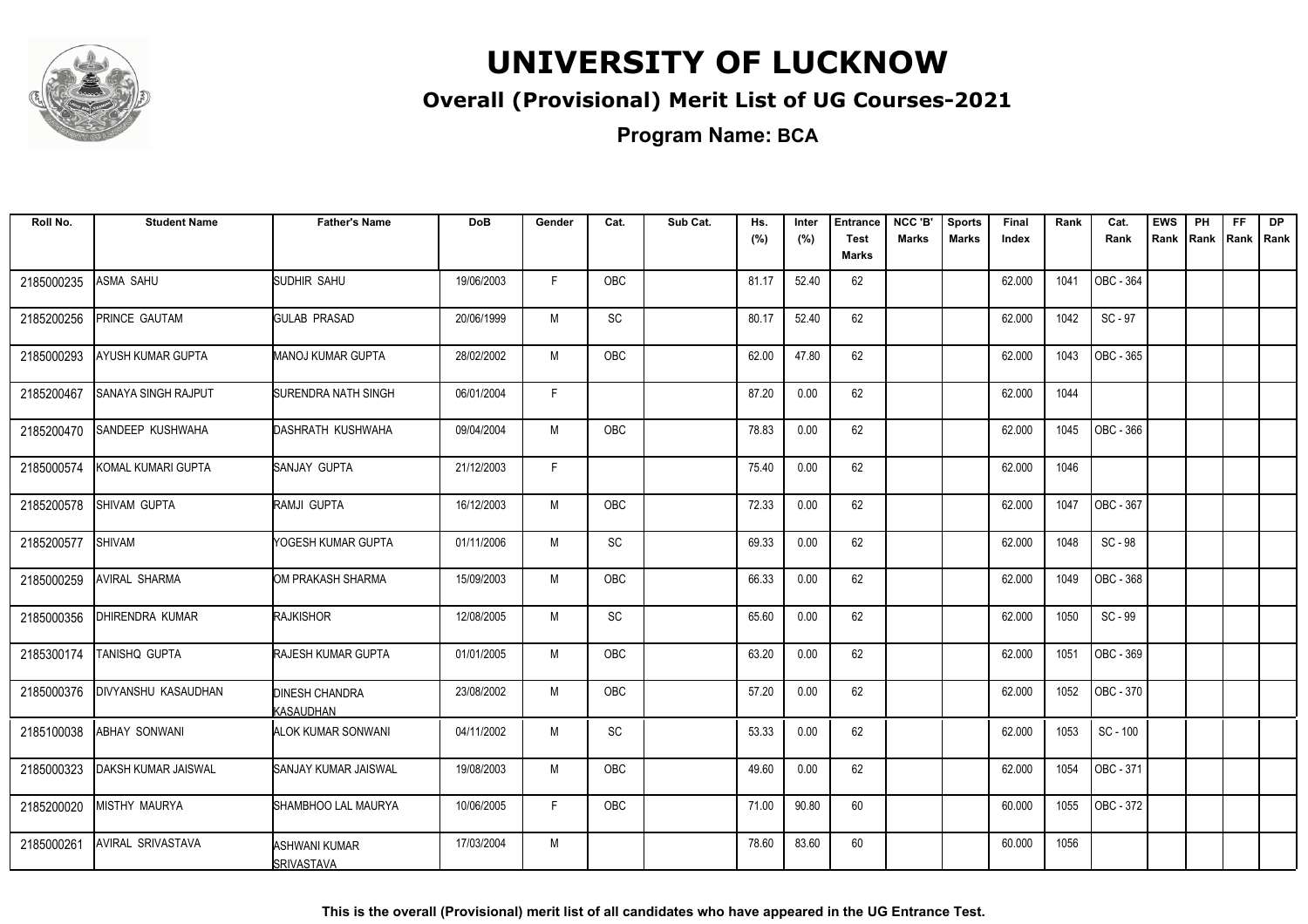

#### **Overall (Provisional) Merit List of UG Courses-2021**

**Program Name: BCA**

| Roll No.   | <b>Student Name</b>    | <b>Father's Name</b>              | <b>DoB</b> | Gender | Cat.       | Sub Cat. | Hs.<br>(%) | Inter<br>(%) | <b>Entrance</b><br><b>Test</b><br>Marks | NCC 'B'<br><b>Marks</b> | <b>Sports</b><br><b>Marks</b> | Final<br>Index | Rank | Cat.<br>Rank           | <b>EWS</b><br>Rank | PH<br>Rank | FF.<br>Rank   Rank | <b>DP</b> |
|------------|------------------------|-----------------------------------|------------|--------|------------|----------|------------|--------------|-----------------------------------------|-------------------------|-------------------------------|----------------|------|------------------------|--------------------|------------|--------------------|-----------|
| 2185300294 | VISHAKHA VERMA         | ANIL VERMA                        | 18/08/2004 | F.     | OBC        |          | 69.40      | 81.80        | 60                                      |                         |                               | 60.000         | 1057 | OBC - 373              |                    |            |                    |           |
| 2185000532 | KANYA MEHROTRA         | ALOK MEHROTRA                     | 20/11/2002 | M      |            |          | 89.50      | 81.00        | 60                                      |                         |                               | 60.000         | 1058 |                        |                    |            |                    |           |
| 2185200592 | SHIVANG RAI            | GANGA SAGAR RAI                   | 05/03/2004 | M      |            |          | 75.50      | 81.00        | 60                                      |                         |                               | 60.000         | 1059 |                        |                    |            |                    |           |
| 2185200159 | NITESH KUMAR YADAV     | <b>FUL CHAND</b>                  | 03/10/2003 | M      |            |          | 64.00      | 79.40        | 60                                      |                         |                               | 60.000         | 1060 |                        |                    |            |                    |           |
| 2185200487 | <b>SANSKAR KHARWAR</b> | VINOD KUMAR KHAWAR                | 01/11/2002 | M      | <b>ST</b>  |          | 74.67      | 78.20        | 60                                      |                         |                               | 60.000         | 1061 | ST4                    |                    |            |                    |           |
| 2185000524 | JYOTI SHAH             | JITENDRA KUMAR SHAH               | 10/09/2003 | F      | <b>ST</b>  |          | 73.40      | 77.60        | 60                                      |                         |                               | 60.000         | 1062 | ST <sub>5</sub>        |                    |            |                    |           |
| 2185100004 | AADITYA PANT           | <b>MAYANK PANT</b>                | 02/03/2003 | M      |            |          | 81.50      | 77.40        | 60                                      |                         |                               | 60.000         | 1063 |                        |                    |            |                    |           |
| 2185200104 | <b>NAMAN MISHRA</b>    | ANIL KUMAR MISHRA                 | 16/02/2004 | M      |            |          | 82.83      | 75.80        | 60                                      |                         |                               | 60.000         | 1064 |                        |                    |            |                    |           |
| 2185000330 | <b>DEEPAK KUSHWAHA</b> | <b>DINESH KUSHWAHA</b>            | 05/06/2003 | M      | OBC        |          | 79.00      | 74.60        | 60                                      |                         |                               | 60.000         | 1065 | OBC - 374              |                    |            |                    |           |
| 2185100234 | ALOK VERMA             | RAM SAJEEVAN VERMA                | 02/12/2003 | M      | OBC        |          | 87.50      | 74.40        | 60                                      |                         |                               | 60.000         | 1066 | OBC - 375              |                    |            |                    |           |
| 2185200570 | SHIPRA VERMA           | DEEPAK KUMAR                      | 07/06/2003 | F      | OBC        |          | 76.80      | 73.17        | 60                                      |                         |                               | 60.000         | 1067 | $\overline{OBC - 376}$ |                    |            |                    |           |
| 2185100258 | ANJALI SHARMA          | VIRENDRA KUMAR SHARMA             | 23/06/2001 | F      | <b>OBC</b> |          | 70.17      | 72.67        | 60                                      |                         |                               | 60.000         | 1068 | OBC - 377              |                    |            |                    |           |
| 2185300101 | SOUMYA SRIVASTAVA      | SANJAY KUMAR<br><b>SRIVASTAVA</b> | 13/07/2003 | F      |            |          | 59.40      | 72.67        | 60                                      |                         |                               | 60.000         | 1069 |                        |                    |            |                    |           |
| 2185200460 | <b>SAMEER KHAN</b>     | SHAMIM KHAN                       | 03/03/2003 | M      |            |          | 53.00      | 72.40        | 60                                      |                         |                               | 60.000         | 1070 |                        |                    |            |                    |           |
| 2185200450 | SAKSHI TIWARI          | RAM MANI TIWARI                   | 18/03/2004 | F.     |            |          | 52.86      | 72.40        | 60                                      |                         |                               | 60.000         | 1071 |                        |                    |            |                    |           |
| 2185000108 | ANSHIKA THAPA          | <b>RAJU THAPA</b>                 | 25/07/2003 | F      |            |          | 63.33      | 71.83        | 60                                      |                         |                               | 60.000         | 1072 |                        |                    |            |                    |           |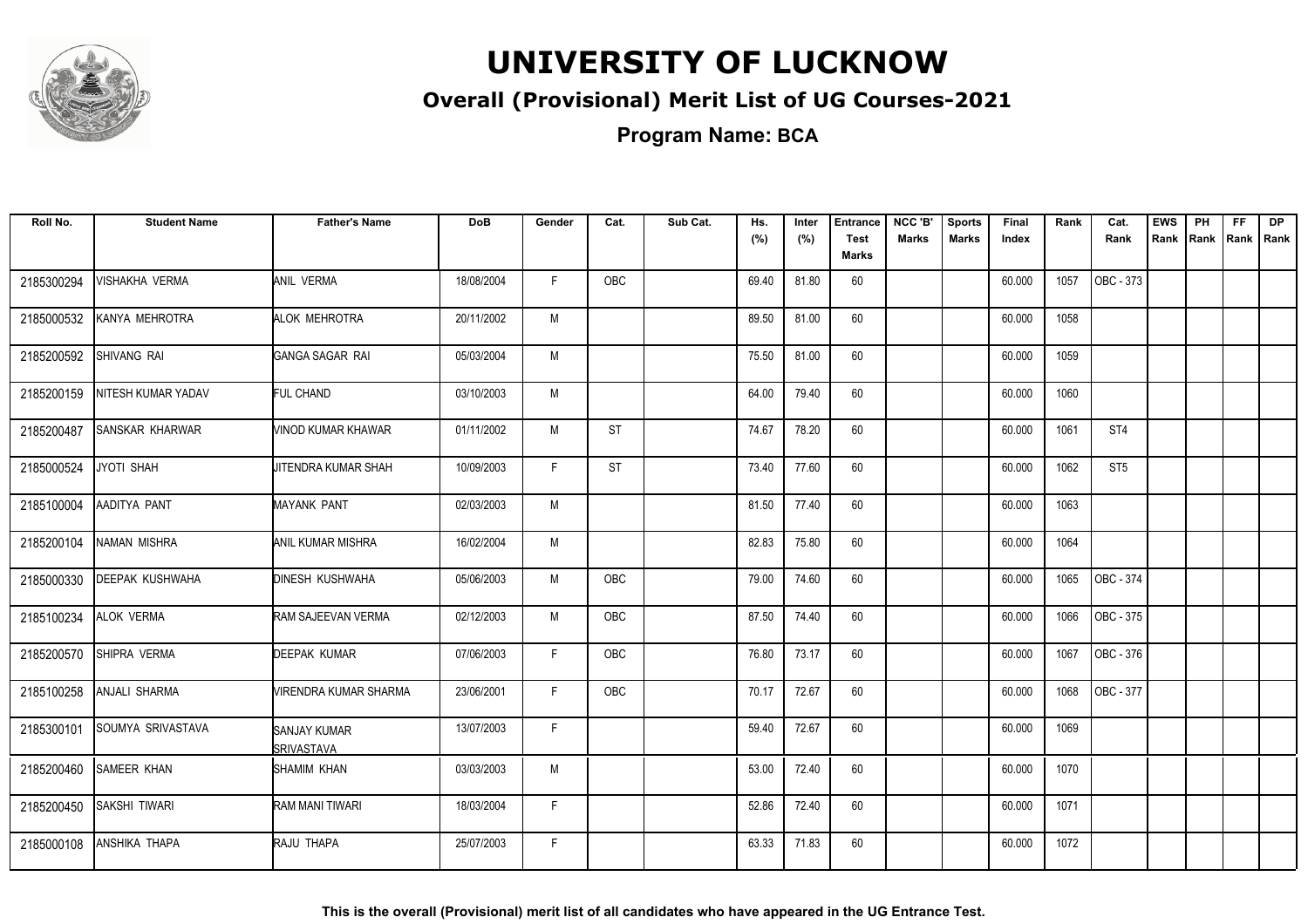

#### **Overall (Provisional) Merit List of UG Courses-2021**

**Program Name: BCA**

| Roll No.   | <b>Student Name</b>    | <b>Father's Name</b>        | <b>DoB</b> | Gender | Cat.       | Sub Cat. | Hs.<br>(%) | Inter<br>(%) | <b>Entrance</b><br><b>Test</b> | NCC 'B'<br>Marks | <b>Sports</b><br><b>Marks</b> | Final<br>Index | Rank | Cat.<br>Rank | <b>EWS</b><br>Rank | PH | <b>FF</b><br>Rank   Rank   Rank | <b>DP</b> |
|------------|------------------------|-----------------------------|------------|--------|------------|----------|------------|--------------|--------------------------------|------------------|-------------------------------|----------------|------|--------------|--------------------|----|---------------------------------|-----------|
|            |                        |                             |            |        |            |          |            |              | <b>Marks</b>                   |                  |                               |                |      |              |                    |    |                                 |           |
| 2185100355 | RUBY YADAV             | UMA SHANKAR YADAV           | 20/01/2001 | F      | <b>OBC</b> |          | 79.83      | 70.40        | 60                             |                  |                               | 60.000         | 1073 | OBC - 378    |                    |    |                                 |           |
| 2185200018 | MIRZA SAAD IKRAM       | MIRZA ZAFAR IKRAM           | 25/10/2002 | M      |            |          | 45.17      | 69.00        | 60                             |                  |                               | 60.000         | 1074 |              |                    |    |                                 |           |
| 2185100332 | PIYUSH                 | LATE VINOD                  | 23/08/2004 | M      |            |          | 73.50      | 68.60        | 60                             |                  |                               | 60.000         | 1075 |              |                    |    |                                 |           |
| 2185100188 | AKASH GUPTA            | CHANDRABHAN GUPTA           | 09/11/2002 | M      | OBC        |          | 80.50      | 68.00        | 60                             |                  |                               | 60.000         | 1076 | OBC - 379    |                    |    |                                 |           |
| 2185100055 | <b>ABHINAV TRIVEDI</b> | SAMEER KUMAR                | 02/07/2004 | M      |            |          | 71.33      | 67.40        | 60                             |                  |                               | 60.000         | 1077 |              | 36                 |    |                                 |           |
| 2185200316 | RAJ KISHOR             | <b>GOVIND</b>               | 04/02/2005 | M      | <b>OBC</b> |          | 70.33      | 65.80        | 60                             |                  |                               | 60.000         | 1078 | OBC - 380    |                    |    |                                 |           |
| 2185200380 | RIYA AGRAHARI          | MIRENDRA KUMAR              | 06/07/2002 | F      |            |          | 77.33      | 63.60        | 60                             |                  |                               | 60.000         | 1079 |              |                    |    |                                 |           |
| 2185300133 | <b>SUPRIYA SINGH</b>   | SIDDHARTH SHANKAR<br>ISINGH | 06/08/2000 | F.     |            |          | 74.00      | 63.40        | 60                             |                  |                               | 60.000         | 1080 |              |                    |    |                                 |           |
| 2185300309 | VISHNU SHANKAR SINGH   | CHANDRA SHEKHAR SINGH       | 06/06/2000 | M      |            |          | 57.00      | 61.80        | 60                             |                  |                               | 60.000         | 1081 |              |                    |    |                                 |           |
| 2185100375 | SIDDHARTH SINGH        | KARUNESH SINGH              | 03/02/2003 | M      |            |          | 57.80      | 59.60        | 60                             |                  |                               | 60.000         | 1082 |              |                    |    |                                 |           |
| 2185100265 | ANUBHAV PANDEY         | JAI SHANKER PANDEY          | 28/03/2002 | F      |            |          | 62.00      | 58.00        | 60                             |                  |                               | 60.000         | 1083 |              |                    |    |                                 |           |
| 2185000304 | <b>BHAVISHYA KUMAR</b> | RAMCHANDRA                  | 07/06/2004 | M      | SC         |          | 63.50      | 57.60        | 60                             |                  |                               | 60.000         | 1084 | SC - 101     |                    |    |                                 |           |
| 2185000384 | <b>DURGESH KUMAR</b>   | KALI CHARAN                 | 03/04/1999 | M      | SC         |          | 68.67      | 51.80        | 60                             |                  |                               | 60.000         | 1085 | SC - 102     |                    |    |                                 |           |
| 2185300135 | <b>SURAJ</b>           | <b>AVDHESH KUMAR</b>        | 05/09/2002 | M      | SC         |          | 59.67      | 47.20        | 60                             |                  |                               | 60.000         | 1086 | SC - 103     |                    |    |                                 |           |
| 2185000197 | <b>ARYA SINGH</b>      | <b>ISURYABHAN SINGH</b>     | 05/04/2004 | F.     | <b>OBC</b> |          | 93.00      | 0.00         | 60                             |                  |                               | 60.000         | 1087 | OBC - 381    |                    |    |                                 |           |
| 2185200521 | <b>SAURABH SINGH</b>   | KALIKA SINGH                | 15/07/2004 | M      |            |          | 82.33      | 0.00         | 60                             |                  |                               | 60.000         | 1088 |              |                    |    |                                 |           |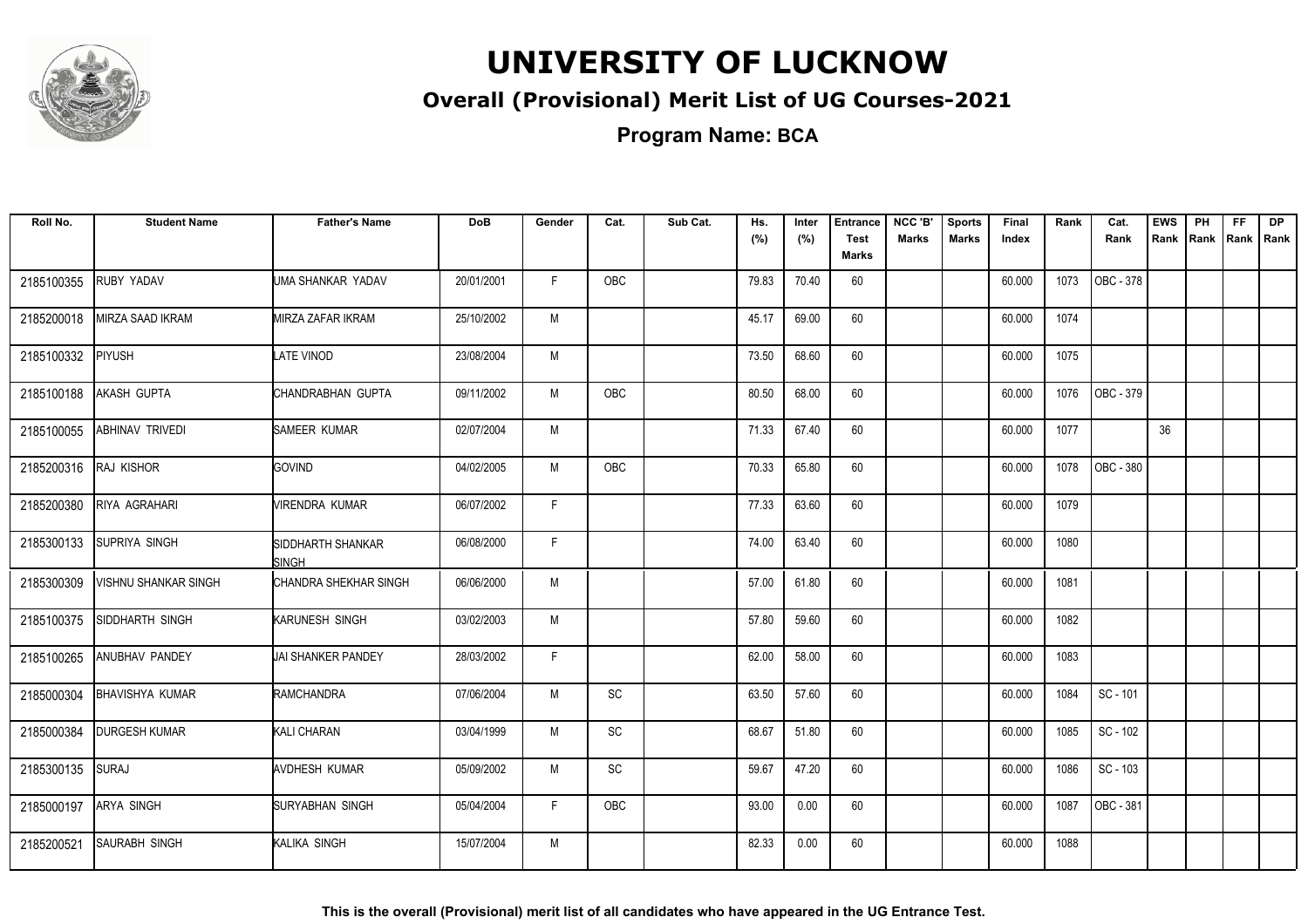

#### **Overall (Provisional) Merit List of UG Courses-2021**

**Program Name: BCA**

| Roll No.   | <b>Student Name</b>        | <b>Father's Name</b>       | <b>DoB</b> | Gender | Cat.                         | Sub Cat. | Hs.<br>(%) | Inter<br>(%) | <b>Entrance</b><br><b>Test</b><br>Marks | NCC 'B'<br><b>Marks</b> | <b>Sports</b><br><b>Marks</b> | Final<br>Index | Rank | Cat.<br>Rank           | <b>EWS</b><br>Rank | PH<br>Rank | FF.<br>Rank   Rank | <b>DP</b> |
|------------|----------------------------|----------------------------|------------|--------|------------------------------|----------|------------|--------------|-----------------------------------------|-------------------------|-------------------------------|----------------|------|------------------------|--------------------|------------|--------------------|-----------|
| 2185200240 | <b>PRATEEK SINGH</b>       | ANUP KUMAR                 | 07/10/2003 | M      |                              |          | 78.00      | 0.00         | 60                                      |                         |                               | 60.000         | 1089 |                        |                    |            |                    |           |
| 2185000029 | AMIT YADAV                 | MANOJ YADAV                | 01/01/2004 | M      | OBC                          |          | 77.20      | 0.00         | 60                                      |                         |                               | 60.000         | 1090 | OBC - 382              |                    |            |                    |           |
| 2185200060 | <b>MOHD UBAID</b>          | <b>MOHD ANEES</b>          | 02/06/2003 | M      |                              |          | 69.17      | 0.00         | 60                                      |                         |                               | 60.000         | 1091 |                        |                    |            |                    |           |
| 2185300077 | SIDDHARTH VERMA            | <b>RAM SHANKER</b>         | 24/12/2003 | M      | $\operatorname{\textsf{SC}}$ |          | 64.17      | 0.00         | 60                                      |                         |                               | 60.000         | 1092 | SC - 104               |                    |            |                    |           |
| 2185100106 | <b>ADARSH SINGH</b>        | LATE RAJANDAR SINGH        | 18/03/2004 | M      | OBC                          |          | 50.80      | 0.00         | 60                                      |                         |                               | 60.000         | 1093 | OBC - 383              |                    |            |                    |           |
| 2185100156 | ADITYA YADAV               | YOGENDRA YADAV             | 27/05/2005 | M      | <b>OBC</b>                   |          | 47.20      | 0.00         | 60                                      |                         |                               | 60.000         | 1094 | OBC - 384              |                    |            |                    |           |
| 2185200420 | SAHIL ALI                  | ANWAR ALI                  | 23/04/2004 | M      | <b>OBC</b>                   |          | 40.33      | 0.00         | 60                                      |                         |                               | 60.000         | 1095 | OBC - 385              |                    |            |                    |           |
| 2185200541 | <b>SHAILVI CHITRANSHI</b>  | ANSHUL NIGAM               | 27/09/2003 | E      |                              |          | 63.40      | 82.80        | 58                                      |                         |                               | 58.000         | 1096 |                        |                    |            |                    |           |
| 2185100080 | <b>ABHISHEK SINGH</b>      | RAKESH KUMAR SINGH         | 15/09/2004 | M      |                              |          | 89.80      | 79.60        | 58                                      |                         |                               | 58.000         | 1097 |                        | 37                 |            |                    |           |
| 2185200596 | SHIVANI YADAV              | SARVESH KUMAR              | 05/03/2004 | F      | OBC                          |          | 83.40      | 76.80        | 58                                      |                         |                               | 58.000         | 1098 | OBC - 386              |                    |            |                    |           |
| 2185200109 | NANDINI RAJPOOT            | VIJENDRA KUMAR RAJPOOT     | 12/10/2003 | F.     | OBC                          |          | 59.90      | 76.33        | 58                                      |                         |                               | 58.000         | 1099 | OBC - 387              |                    |            |                    |           |
| 2185300173 | TANISHKA SAHU              | MUKESH KUMAR SAHU          | 27/12/2003 | F      | <b>OBC</b>                   |          | 61.00      | 75.60        | 58                                      |                         |                               | 58.000         | 1100 | $\overline{OBC} - 388$ |                    |            |                    |           |
| 2185000417 | <b>GAURAV PRATAP SINGH</b> | SATYENDRA PRATAP SINGH     | 09/07/2005 | M      |                              |          | 69.33      | 75.40        | 58                                      |                         |                               | 58.000         | 1101 |                        |                    |            |                    |           |
| 2185300099 | SONALI SRIVASTAVA          | SUDHIR KUMAR<br>SRIVASTAVA | 08/10/2003 | F      |                              |          | 74.33      | 74.60        | 58                                      |                         |                               | 58.000         | 1102 |                        |                    |            |                    |           |
| 2185200100 | <b>MUSKAN SINGH</b>        | PUSHPENDER KUMAR           | 02/09/2002 | F      | SC                           |          | 68.93      | 73.40        | 58                                      |                         |                               | 58.000         | 1103 | SC - 105               |                    |            |                    |           |
| 2185000300 | <b>AYUSHI TIWARI</b>       | VIVEK TIWARI               | 26/11/2005 | F      |                              |          | 79.83      | 73.00        | 58                                      |                         |                               | 58.000         | 1104 |                        |                    |            |                    |           |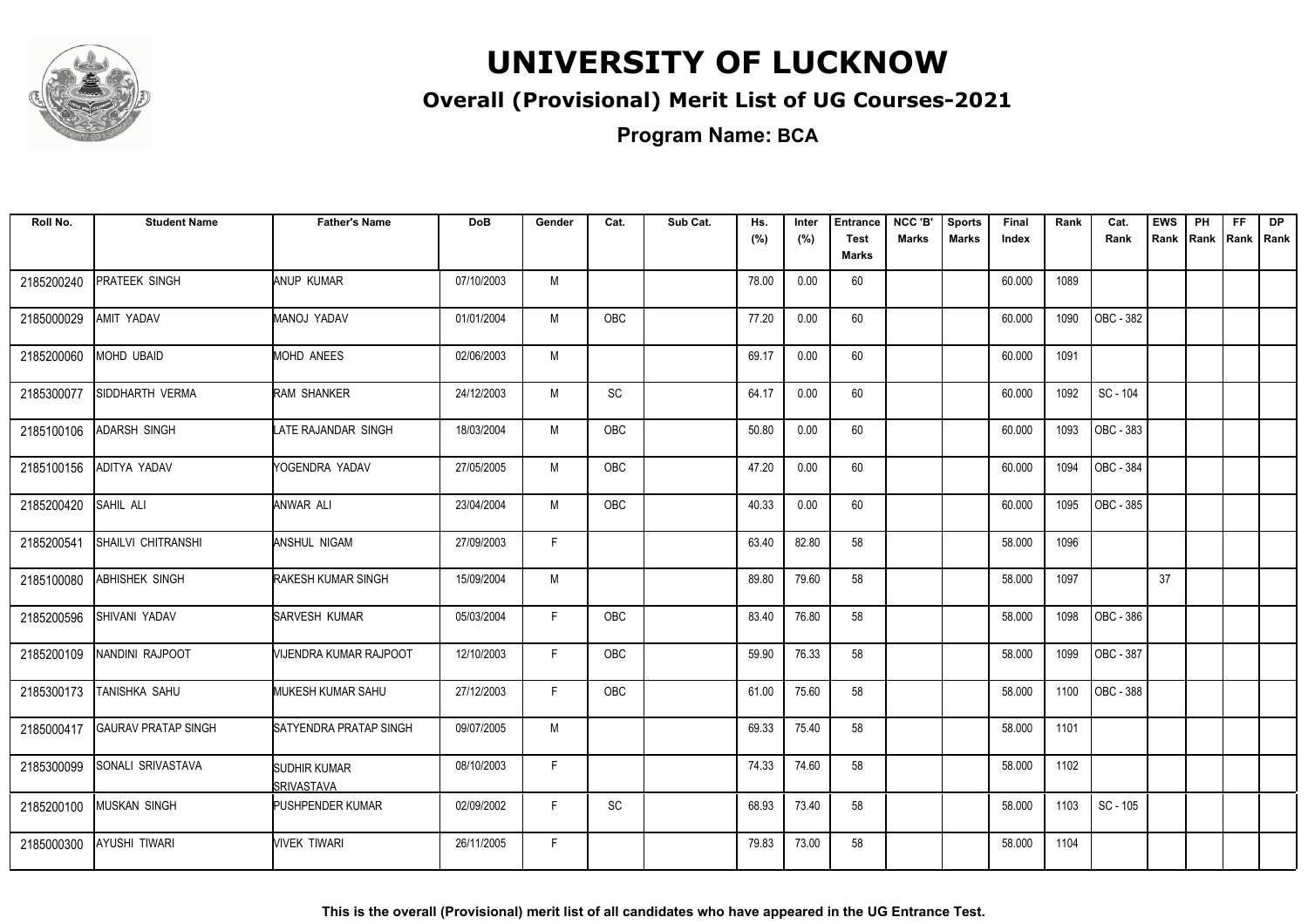

#### **Overall (Provisional) Merit List of UG Courses-2021**

**Program Name: BCA**

| Roll No.   | <b>Student Name</b>             | <b>Father's Name</b>                       | <b>DoB</b> | Gender | Cat.       | Sub Cat. | Hs.<br>(%) | Inter<br>(%) | <b>Entrance</b><br><b>Test</b><br><b>Marks</b> | NCC 'B'<br><b>Marks</b> | <b>Sports</b><br><b>Marks</b> | Final<br>Index | Rank | Cat.<br>Rank | <b>EWS</b><br>Rank | PH<br>Rank | FF.<br>Rank   Rank | <b>DP</b> |
|------------|---------------------------------|--------------------------------------------|------------|--------|------------|----------|------------|--------------|------------------------------------------------|-------------------------|-------------------------------|----------------|------|--------------|--------------------|------------|--------------------|-----------|
| 2185200199 | PRABAL SRIVASTAVA               | VIMAL KUMAR SRIVASTAVA                     | 26/11/2003 | M      |            |          | 58.67      | 72.60        | 58                                             |                         |                               | 58.000         | 1105 |              |                    |            |                    |           |
| 2185000646 | MANVENDRA SINGH                 | <b>AMAR SINGH CHANDEL</b>                  | 08/03/2003 | M      |            |          | 53.00      | 70.20        | 58                                             |                         |                               | 58.000         | 1106 |              |                    |            |                    |           |
| 2185000257 | CHANDEL<br><b>AVINASH KUMAR</b> | BRIJ BIHARI SINGH                          | 31/12/2003 | M      |            |          | 80.60      | 68.80        | 58                                             |                         |                               | 58.000         | 1107 |              |                    |            |                    |           |
| 2185000527 | KAJAL MISHRA                    | DINESH KUMAR MISHRA                        | 24/06/2003 | F.     |            |          | 75.67      | 68.00        | 58                                             |                         |                               | 58.000         | 1108 |              |                    |            |                    |           |
| 2185200358 | RISHABH CHAURASIYA              | RATAN LAL CHAURASIYA                       | 12/02/2001 | M      | <b>OBC</b> |          | 65.33      | 66.00        | 58                                             |                         |                               | 58.000         | 1109 | OBC - 389    |                    |            |                    |           |
| 2185200535 | <b>SHAGUN VERMA</b>             | VIRENDRA KUMAR VERMA                       | 22/04/2002 | F.     | SC         |          | 62.33      | 65.33        | 58                                             |                         |                               | 58.000         | 1110 | SC - 106     |                    |            |                    |           |
| 2185100140 | <b>ADITYA PAL</b>               | <b>SANJAY KUMAR PAL</b>                    | 08/06/2004 | M      | <b>OBC</b> |          | 74.80      | 64.80        | 58                                             |                         |                               | 58.000         | 1111 | OBC - 390    |                    |            |                    |           |
| 2185300131 | <b>SUNNYDEV GUPTA</b>           | SUNIL KUMAR GUPTA                          | 02/10/2002 | M      | <b>OBC</b> |          | 69.00      | 64.40        | 58                                             |                         |                               | 58.000         | 1112 | OBC - 391    |                    |            |                    |           |
| 2185200546 | SHALINI SAINI                   | NEERAJ KUMAR                               | 12/03/2003 | F.     | <b>OBC</b> |          | 67.67      | 64.20        | 58                                             |                         |                               | 58.000         | 1113 | OBC - 392    |                    |            |                    |           |
| 2185100214 | AKSHAT AWASTHI                  | <b>RAM KISHOR AWASTHI</b>                  | 29/12/2003 | M      |            |          | 78.17      | 62.60        | 58                                             |                         |                               | 58.000         | 1114 |              |                    |            |                    |           |
| 2185100319 | MADHUKAR KUMAR                  | NAND LAL PRASAD                            | 21/11/2002 | M      | <b>SC</b>  |          | 50.33      | 61.20        | 58                                             |                         |                               | 58.000         | 1115 | SC - 107     |                    |            |                    |           |
| 2185100095 | <b>ABHISHEK VINOD TIWARI</b>    | VINOD TIWARI                               | 02/10/2001 | M      |            |          | 67.20      | 60.00        | 58                                             |                         |                               | 58.000         | 1116 |              |                    |            |                    |           |
| 2185000088 | ANKUR KUMAR SRIVASTAVA          | <b>AKHILESH KUMAR</b><br><b>SRIVASTAVA</b> | 26/06/2004 | M      |            |          | 55.33      | 58.40        | 58                                             |                         |                               | 58.000         | 1117 |              |                    |            |                    |           |
| 2185300243 | VAISHALI RAWAT                  | RAMPHER RAWAT                              | 22/04/2001 | F      | SC         |          | 70.00      | 56.00        | 58                                             |                         |                               | 58.000         | 1118 | SC - 108     |                    |            |                    |           |
| 2185000153 | <b>ANUSHKA</b>                  | <b>PRATAP SINGH</b>                        | 15/03/2004 | F      | OBC        |          | 77.00      | 0.00         | 58                                             |                         |                               | 58.000         | 1119 | OBC - 393    |                    |            |                    |           |
| 2185100013 | AASHISH GUPTA                   | <b>AYODHYA PRASAD</b>                      | 10/01/2004 | M      | OBC        |          | 75.20      | 0.00         | 58                                             |                         |                               | 58.000         | 1120 | OBC - 394    |                    |            |                    |           |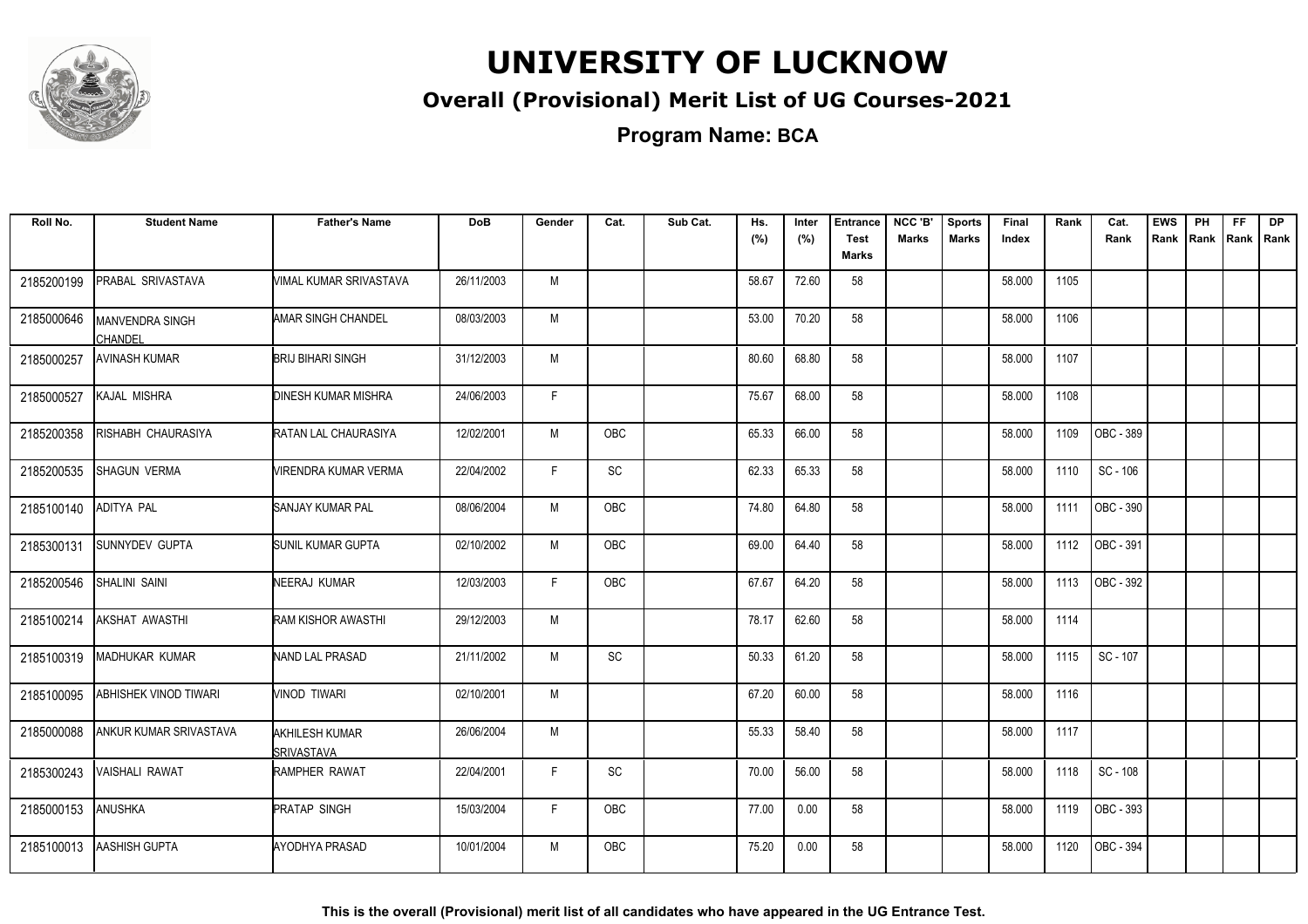

#### **Overall (Provisional) Merit List of UG Courses-2021**

**Program Name: BCA**

| Roll No.   | <b>Student Name</b>              | <b>Father's Name</b>               | <b>DoB</b> | Gender | Cat.       | Sub Cat. | Hs.<br>(%) | Inter<br>(%) | <b>Entrance</b><br><b>Test</b> | NCC 'B'<br><b>Marks</b> | <b>Sports</b><br><b>Marks</b> | Final<br>Index | Rank | Cat.<br>Rank | <b>EWS</b><br>Rank | PH<br>Rank   Rank | FF | <b>DP</b><br>l Rank |
|------------|----------------------------------|------------------------------------|------------|--------|------------|----------|------------|--------------|--------------------------------|-------------------------|-------------------------------|----------------|------|--------------|--------------------|-------------------|----|---------------------|
|            |                                  |                                    |            |        |            |          |            |              | <b>Marks</b>                   |                         |                               |                |      |              |                    |                   |    |                     |
| 2185000299 | AYUSHI TIWARI                    | <b>TILAK RAJ TIWARI</b>            | 01/07/2003 | F.     |            |          | 75.17      | 0.00         | 58                             |                         |                               | 58.000         | 1121 |              |                    |                   |    |                     |
| 2185000547 | KAUSHAL KISHOR                   | <b>BHAIYA LAL</b>                  | 01/01/2003 | M      | OBC        |          | 74.00      | 0.00         | 58                             |                         |                               | 58.000         | 1122 | OBC - 395    |                    |                   |    |                     |
| 2185000539 | KARTIKEY SINGH                   | <b>SUNIL KUMAR SINGH</b>           | 23/11/2003 | M      |            |          | 72.60      | 0.00         | 58                             |                         |                               | 58.000         | 1123 |              |                    |                   |    |                     |
| 2185300094 | SOMENDRA KUMAR<br><b>KASHYAP</b> | <b>I</b> SANTOSH KUMAR KASHYAP     | 12/06/2002 | M      | <b>OBC</b> |          | 68.83      | 0.00         | 58                             |                         |                               | 58.000         | 1124 | OBC - 396    |                    |                   |    |                     |
| 2185000400 | <b>GARIMA MINGLANI</b>           | <b>DEEPAK KR MINGLANI</b>          | 18/06/2003 | F.     |            |          | 64.00      | 0.00         | 58                             |                         |                               | 58.000         | 1125 |              |                    |                   |    |                     |
| 2185200145 | NIRAJ VISHWAKARMA                | RAJENDRA SHARMA                    | 15/08/2003 | M      | <b>OBC</b> |          | 62.00      | 87.80        | 56                             |                         |                               | 56.000         | 1126 | OBC - 397    |                    |                   |    |                     |
| 2185300127 | SUNAINA KUMARI SHARMA            | <b>I</b> DHRUWDEO SHARMA           | 10/06/2003 | F      | <b>OBC</b> |          | 84.50      | 84.20        | 56                             |                         |                               | 56.000         | 1127 | OBC - 398    |                    |                   |    |                     |
| 2185100397 | <b>WARISH RAZA</b>               | JAMALUDDIN KHAN                    | 27/05/2003 | M      |            |          | 78.60      | 82.00        | 56                             |                         |                               | 56.000         | 1128 |              |                    |                   |    |                     |
| 2185000513 | JANHVI MADDHESHIYA               | RAKESH KUMAR<br><b>MADDHESHIYA</b> | 12/07/2003 | F.     | <b>OBC</b> |          | 82.60      | 81.60        | 56                             |                         |                               | 56.000         | 1129 | OBC - 399    |                    |                   |    |                     |
| 2185200152 | NISTHA KESHARWANI                | MINAY KUMAR<br>KESHARWANI          | 13/06/2004 | F      |            |          | 79.67      | 81.20        | 56                             |                         |                               | 56.000         | 1130 |              |                    |                   |    |                     |
| 2185300060 | SHUBHAM VERMA                    | RAM SWAROOP VERMA                  | 26/10/2001 | M      | <b>SC</b>  |          | 62.83      | 80.83        | 56                             |                         |                               | 56.000         | 1131 | SC - 109     |                    |                   |    |                     |
| 2185200416 | <b>SADIA</b>                     | MOHD ANIS                          | 15/12/2004 | F      | OBC        |          | 76.00      | 79.50        | 56                             |                         |                               | 56.000         | 1132 | OBC - 400    |                    |                   |    |                     |
| 2185300353 | ZAINAB IQBAL                     | <b>IQBAL AHMAD</b>                 | 25/05/2004 | F      |            |          | 81.60      | 79.20        | 56                             |                         |                               | 56.000         | 1133 |              |                    |                   |    |                     |
| 2185000110 | ANSHU ANAND                      | ANAND KUMAR                        | 02/06/2002 | M      | <b>SC</b>  |          | 65.83      | 78.40        | 56                             |                         |                               | 56.000         | 1134 | SC - 110     |                    |                   |    |                     |
| 2185200543 | SHALINI                          | RAM KUMAR                          | 17/07/2004 | F.     | SC         |          | 78.33      | 77.80        | 56                             |                         |                               | 56.000         | 1135 | SC - 111     |                    |                   |    |                     |
| 2185200421 | <b>SAHIL ANSARI</b>              | IMTIYAJ ANSARI                     | 03/07/2002 | M      | <b>OBC</b> |          | 68.50      | 76.40        | 56                             |                         |                               | 56.000         | 1136 | OBC - 401    |                    |                   |    |                     |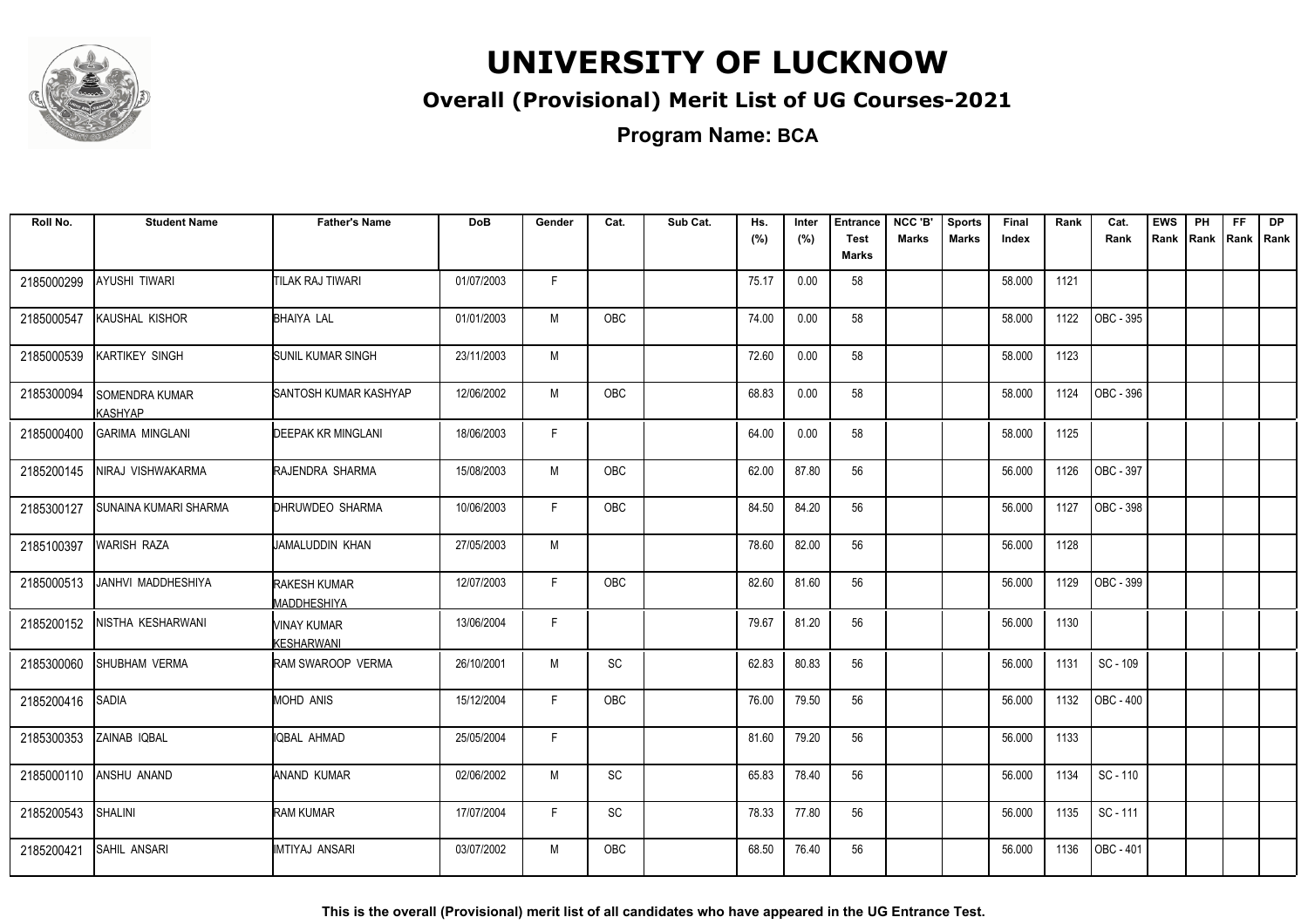

#### **Overall (Provisional) Merit List of UG Courses-2021**

**Program Name: BCA**

| Roll No.   | <b>Student Name</b>       | <b>Father's Name</b>       | <b>DoB</b> | Gender | Cat.       | Sub Cat. | Hs.<br>(%) | Inter<br>(%) | <b>Entrance</b><br><b>Test</b><br>Marks | NCC 'B'<br><b>Marks</b> | <b>Sports</b><br><b>Marks</b> | Final<br>Index | Rank | Cat.<br>Rank           | <b>EWS</b><br>Rank | PH<br>Rank Rank | <b>FF</b> | <b>DP</b><br>Rank |
|------------|---------------------------|----------------------------|------------|--------|------------|----------|------------|--------------|-----------------------------------------|-------------------------|-------------------------------|----------------|------|------------------------|--------------------|-----------------|-----------|-------------------|
| 2185000006 | AMAN UPADHYAY             | INDRAJEET UPADHYAY         | 10/12/2003 | M      |            |          | 64.00      | 76.20        | 56                                      |                         |                               | 56.000         | 1137 |                        |                    |                 |           |                   |
| 2185100134 | ADITYA KUMAR              | <b>PRAMOD RANJAN KUMAR</b> | 12/09/2005 | M      | <b>OBC</b> |          | 81.33      | 75.40        | 56                                      |                         |                               | 56.000         | 1138 | OBC - 402              |                    |                 |           |                   |
| 2185000005 | AMAN TIWARI               | PINTU TIWARI               | 12/01/2004 | M      |            |          | 74.50      | 75.40        | 56                                      |                         |                               | 56.000         | 1139 |                        |                    |                 |           |                   |
| 2185000171 | <b>ARJIT TIWARI</b>       | <b>MAHESH TIWARI</b>       | 27/01/2003 | M      |            |          | 61.83      | 71.64        | 56                                      |                         |                               | 56.000         | 1140 |                        |                    |                 |           |                   |
| 2185200431 | <b>SAIF ALI KHAN</b>      | KHURSHID AHAMAD KHAN       | 05/03/2005 | M      |            |          | 67.00      | 71.60        | 56                                      |                         |                               | 56.000         | 1141 |                        |                    |                 |           |                   |
| 2185100067 | ABHISHEK KANNOUJIA        | SHOBHE LAL                 | 15/08/2003 | M      | SC         |          | 75.60      | 71.00        | 56                                      |                         |                               | 56.000         | 1142 | SC - 112               |                    |                 |           |                   |
| 2185000087 | <b>ANKUR PANDEY</b>       | SANJAY PANDEY              | 01/01/2003 | M      |            |          | 86.17      | 70.20        | 56                                      |                         |                               | 56.000         | 1143 |                        |                    |                 |           |                   |
| 2185000444 | <b>HARSH PANDEY</b>       | SANJAY KUMAR PANDEY        | 03/03/2003 | M      |            |          | 79.33      | 68.80        | 56                                      |                         |                               | 56.000         | 1144 |                        |                    |                 |           |                   |
| 2185200102 | NAGENDRA GUPTA            | <b>PREM CHAND PRASAD</b>   | 01/01/2003 | M      | <b>OBC</b> |          | 53.00      | 68.00        | 56                                      |                         |                               | 56.000         | 1145 | $\overline{OBC}$ - 403 |                    |                 |           |                   |
| 2185000288 | AYUSH YADAV               | <b>AMAR SINGH</b>          | 10/06/2002 | M      | OBC        |          | 78.33      | 67.80        | 56                                      |                         |                               | 56.000         | 1146 | OBC - 404              |                    |                 |           |                   |
| 2185100125 | <b>ADITI SRIVASTAVA</b>   | <b>PRAMOD SRIVASTAVA</b>   | 07/12/2002 | F      |            |          | 73.20      | 65.80        | 56                                      |                         |                               | 56.000         | 1147 |                        |                    |                 |           |                   |
| 2185000377 | <b>DIVYANSHU KAUSHAL</b>  | SUNIL KUMAR GAUTAM         | 19/09/2003 | M      | SC         |          | 48.67      | 65.20        | 56                                      |                         |                               | 56.000         | 1148 | SC - 113               |                    |                 |           |                   |
| 2185000252 | AVIJEET YADAV             | KAILASH YADAV              | 05/05/2005 | M      | OBC        |          | 63.67      | 64.67        | 56                                      |                         |                               | 56.000         | 1149 | OBC - 405              |                    |                 |           |                   |
| 2185000187 | <b>ARPIT SONI</b>         | SHRI CHANDRA SONI          | 25/07/2003 | M      | OBC        |          | 64.00      | 64.40        | 56                                      |                         |                               | 56.000         | 1150 | OBC - 406              |                    |                 |           |                   |
| 2185000454 | <b>HARSH VARDHAN GIRI</b> | <b>DINESH CHANDRA GIRI</b> | 15/12/2000 | M      | <b>OBC</b> |          | 96.67      | 60.40        | 56                                      |                         |                               | 56.000         | 1151 | OBC - 407              |                    |                 |           |                   |
| 2185100071 | <b>ABHISHEK KUMAR</b>     | RAM PAL                    | 14/11/2001 | M      | <b>SC</b>  |          | 44.80      | 58.60        | 56                                      |                         |                               | 56.000         | 1152 | SC - 114               |                    |                 |           |                   |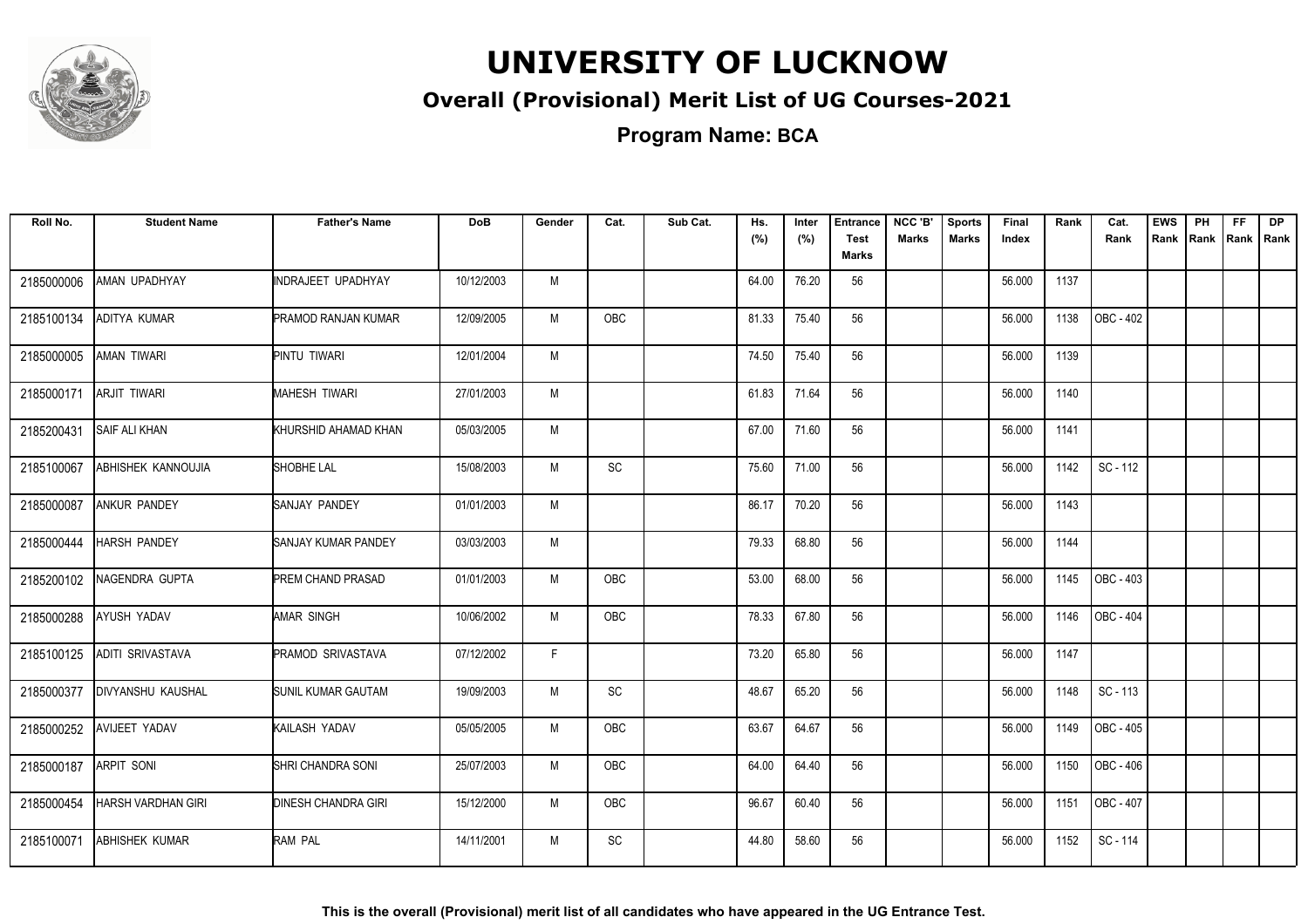

#### **Overall (Provisional) Merit List of UG Courses-2021**

**Program Name: BCA**

| Roll No.   | <b>Student Name</b>    | <b>Father's Name</b>     | <b>DoB</b> | Gender | Cat.       | Sub Cat. | Hs.   | Inter | Entrance                    | NCC 'B'      | <b>Sports</b> | Final  | Rank | Cat.      | <b>EWS</b> | PH | <b>FF</b> | <b>DP</b> |
|------------|------------------------|--------------------------|------------|--------|------------|----------|-------|-------|-----------------------------|--------------|---------------|--------|------|-----------|------------|----|-----------|-----------|
|            |                        |                          |            |        |            |          | (%)   | (%)   | <b>Test</b><br><b>Marks</b> | <b>Marks</b> | <b>Marks</b>  | Index  |      | Rank      | Rank       |    | Rank Rank | I Rank    |
| 2185000203 | ARYAN JOSHI            | RAKESH JOSHI             | 10/12/2001 | M      |            |          | 68.17 | 55.40 | 56                          |              |               | 56.000 | 1153 |           |            |    |           |           |
| 2185000428 | HANS RAJ SRIVASTAVA    | ANIL KUMAR SRIVASTAVA    | 29/07/2004 | M      |            |          | 49.00 | 54.20 | 56                          |              |               | 56.000 | 1154 |           |            |    |           |           |
| 2185000484 | HIMANSHU PANDEY        | <b>PREM KUMAR PANDEY</b> | 30/08/2003 | M      |            |          | 79.00 | 0.00  | 56                          |              |               | 56.000 | 1155 |           |            |    |           |           |
| 2185200484 | SANJU KANAUJIA         | VINOD KUMAR KANAUJIA     | 07/01/2003 | M      | SC         |          | 77.50 | 0.00  | 56                          |              |               | 56.000 | 1156 | SC - 115  |            |    |           |           |
| 2185200283 | PRIYANSHU SINGH        | <b>SUNIL KUMAR SINGH</b> | 15/07/2004 | M      |            |          | 76.67 | 0.00  | 56                          |              |               | 56.000 | 1157 |           |            |    |           |           |
| 2185100065 | ABHISHEK GAUTAM        | <b>PRAHLAD GAUTAM</b>    | 13/10/2002 | M      | SC         |          | 73.50 | 0.00  | 56                          |              |               | 56.000 | 1158 | SC - 116  |            |    |           |           |
| 2185000419 | <b>GIRISH KANDPAL</b>  | LAXMI DUTT               | 12/03/2002 | M      |            |          | 71.67 | 0.00  | 56                          |              |               | 56.000 | 1159 |           |            |    |           |           |
| 2185000314 | CHANDRABHAN YADAV      | DHIRENDRA KUMAR YADAV    | 28/04/2001 | M      | <b>OBC</b> |          | 70.80 | 0.00  | 56                          |              |               | 56.000 | 1160 | OBC - 408 |            |    |           |           |
| 2185200435 | SAKSHI                 | <b>BABOORAM</b>          | 03/07/2004 | F.     | OBC        |          | 70.00 | 0.00  | 56                          |              |               | 56.000 | 1161 | OBC - 409 |            |    |           |           |
| 2185200096 | MURARI MOHAN TRIPATHI  | KAMAL KUMAR TRIPATHI     | 20/06/2003 | M      |            |          | 66.80 | 0.00  | 56                          |              |               | 56.000 | 1162 |           |            |    |           |           |
| 2185300121 | <b>SUMIT SINGH</b>     | SHIV BAHADUR SINGH       | 30/12/2003 | M      |            |          | 62.80 | 0.00  | 56                          |              |               | 56.000 | 1163 |           |            |    |           |           |
| 2185200539 | SHAILENDRA SINGH YADAV | SATYANARAYAN YADAV       | 07/04/2004 | M      | <b>OBC</b> |          | 56.83 | 0.00  | 56                          |              |               | 56.000 | 1164 | OBC - 410 |            |    |           |           |
| 2185000045 | ANAND RAI              | AJAY RAI                 | 08/08/2003 | M      |            |          | 51.50 | 0.00  | 56                          |              |               | 56.000 | 1165 |           |            |    |           |           |
| 2185100386 | UTTKARSH SINGH         | <b>SHESH NATH SINGH</b>  | 18/10/2002 | M      |            |          | 41.40 | 0.00  | 56                          |              |               | 56.000 | 1166 |           |            |    |           |           |
| 2185000617 | <b>MAHVISH</b>         | MOHD. FAREED             | 27/12/2002 | F.     |            |          | 84.60 | 91.40 | 54                          |              |               | 54.000 | 1167 |           |            |    |           |           |
| 2185100174 | <b>AHSAN KHAN</b>      | <b>IRSHAD AHMAD</b>      | 05/10/2002 | M      |            |          | 77.00 | 82.20 | 54                          |              |               | 54.000 | 1168 |           |            |    |           |           |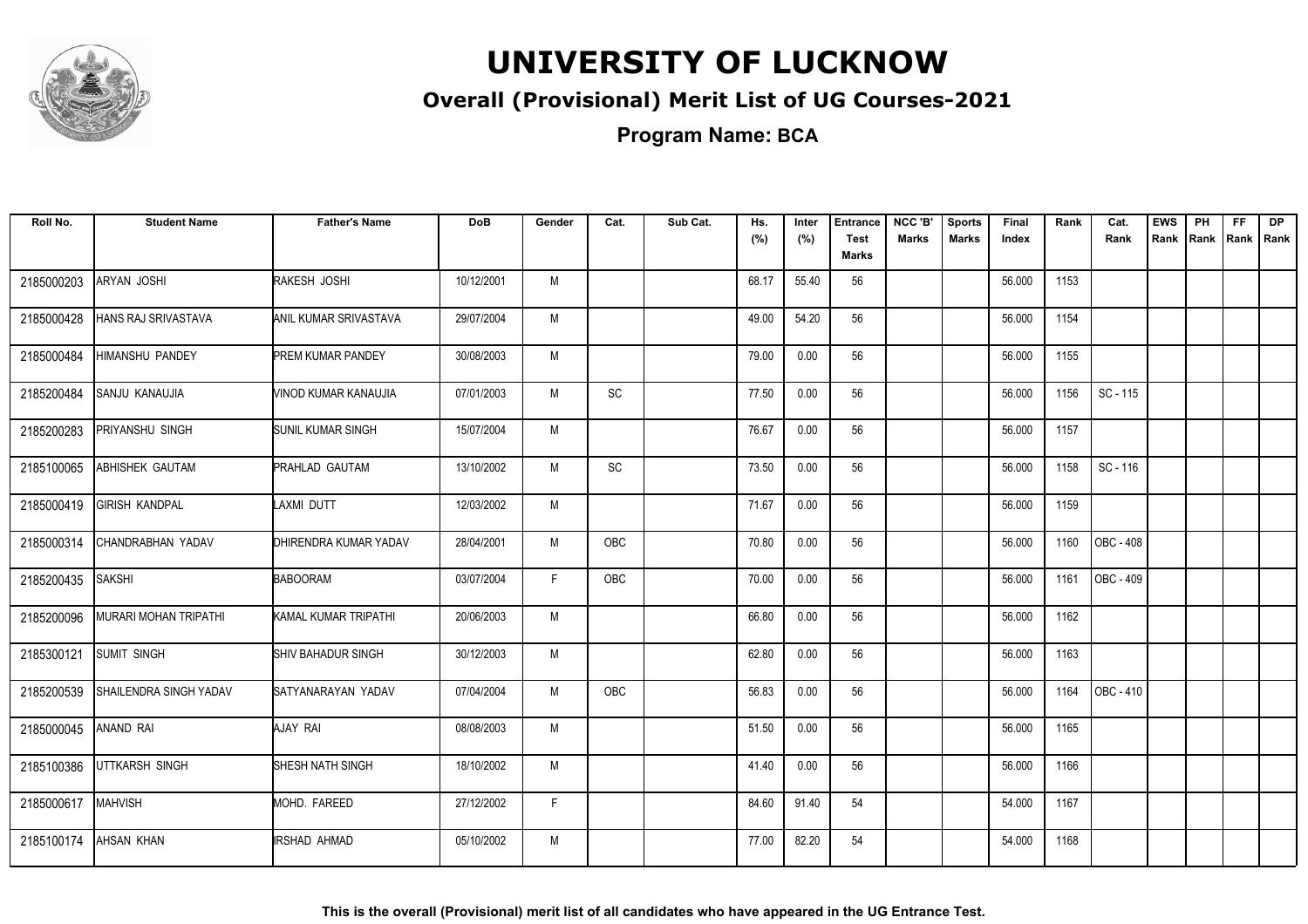

#### **Overall (Provisional) Merit List of UG Courses-2021**

**Program Name: BCA**

| Roll No.   | <b>Student Name</b>  | <b>Father's Name</b>     | <b>DoB</b> | Gender | Cat.                         | Sub Cat. | Hs.<br>(%) | Inter<br>(%) | <b>Entrance</b><br><b>Test</b><br><b>Marks</b> | NCC 'B'<br><b>Marks</b> | <b>Sports</b><br><b>Marks</b> | Final<br>Index | Rank | Cat.<br>Rank    | <b>EWS</b> | PH<br>Rank Rank | FF.<br> Rank   Rank | <b>DP</b> |
|------------|----------------------|--------------------------|------------|--------|------------------------------|----------|------------|--------------|------------------------------------------------|-------------------------|-------------------------------|----------------|------|-----------------|------------|-----------------|---------------------|-----------|
| 2185100331 | <b>OMKAR PANDEY</b>  | ANIL KUMAR PANDEY        | 01/07/2004 | M      |                              |          | 80.60      | 81.20        | 54                                             |                         |                               | 54.000         | 1169 |                 |            |                 |                     |           |
| 2185000592 | KUMARI UNNATI TIWARI | <b>ANIL KUMAR TIWARI</b> | 25/05/2003 | F.     |                              |          | 66.20      | 80.60        | 54                                             |                         |                               | 54.000         | 1170 |                 |            |                 |                     |           |
| 2185000559 | KHUSHI RASTOGI       | VIKAS RASTOGI            | 10/09/2003 | F.     |                              |          | 74.00      | 80.20        | 54                                             |                         |                               | 54.000         | 1171 |                 |            |                 |                     |           |
| 2185000603 | LABIB HAIDER RIZVI   | <b>ISHRAT JAH RIZVI</b>  | 16/09/2001 | M      |                              |          | 68.83      | 79.00        | 54                                             |                         |                               | 54.000         | 1172 |                 |            |                 |                     |           |
| 2185200216 | PRAJJWAL DIXIT       | VINOD KUMAR DIXIT        | 26/09/2004 | M      |                              |          | 65.33      | 77.50        | 54                                             |                         |                               | 54.000         | 1173 |                 | 38         |                 |                     |           |
| 2185000033 | AMODH MISHRA         | OM PRAKASH MISHRA        | 30/04/2002 | M      |                              |          | 68.40      | 76.80        | 54                                             |                         |                               | 54.000         | 1174 |                 |            |                 |                     |           |
| 2185300270 | VIKAS YADAV          | KAMLESH YADAV            | 12/05/1997 | M      | OBC                          |          | 80.33      | 76.60        | 54                                             |                         |                               | 54.000         | 1175 | OBC-411         |            |                 |                     |           |
| 2185000474 | <b>HEMANT KUMAR</b>  | RAJENDRA PRASAD YADAV    | 12/09/2002 | M      | OBC                          |          | 81.60      | 76.17        | 54                                             |                         |                               | 54.000         | 1176 | OBC - 412       |            |                 |                     |           |
| 2185200475 | SANDEEP SARAN        | <b>NARESH</b>            | 18/08/2002 | M      | SC                           |          | 55.00      | 72.33        | 54                                             |                         |                               | 54.000         | 1177 | SC - 117        |            |                 |                     |           |
| 2185000267 | AYAZ ANSARI          | AVID HUSEN ANSARI        | 09/11/2003 | M      | <b>OBC</b>                   |          | 71.60      | 72.20        | 54                                             |                         |                               | 54.000         | 1178 | OBC - 413       |            |                 |                     |           |
| 2185200114 | NAVNEET KUMAR        | <b>SUNDAR LAL</b>        | 28/11/2001 | M      | <b>SC</b>                    |          | 66.83      | 72.00        | 54                                             |                         |                               | 54.000         | 1179 | SC-118          |            |                 |                     |           |
| 2185200118 | NEELESH PRASHANT     | AKHILESH KUMAR           | 26/09/2003 | M      | $\operatorname{\textsf{SC}}$ |          | 68.67      | 69.50        | 54                                             |                         |                               | 54.000         | 1180 | SC - 119        |            |                 |                     |           |
| 2185200531 | <b>SEEMA</b>         | RAM BACHAN               | 05/12/2002 | F.     | <b>ST</b>                    |          | 71.50      | 69.40        | 54                                             |                         |                               | 54.000         | 1181 | ST <sub>6</sub> |            |                 |                     |           |
| 2185000338 | <b>DEEPIKA SONI</b>  | RAJU SONI                | 13/11/2004 | F.     |                              |          | 53.60      | 68.00        | 54                                             |                         |                               | 54.000         | 1182 |                 |            |                 |                     |           |
| 2185200274 | PRIYANSHU BHARTI     | ACHCHHE LAL              | 12/05/2003 | M      | $\operatorname{\textsf{SC}}$ |          | 65.83      | 67.40        | 54                                             |                         |                               | 54.000         | 1183 | SC - 120        |            |                 |                     |           |
| 2185100327 | NIDHI SINGH          | NARENDRA PAL SINGH       | 25/01/2003 | F.     |                              |          | 46.80      | 66.60        | 54                                             |                         |                               | 54.000         | 1184 |                 |            |                 |                     |           |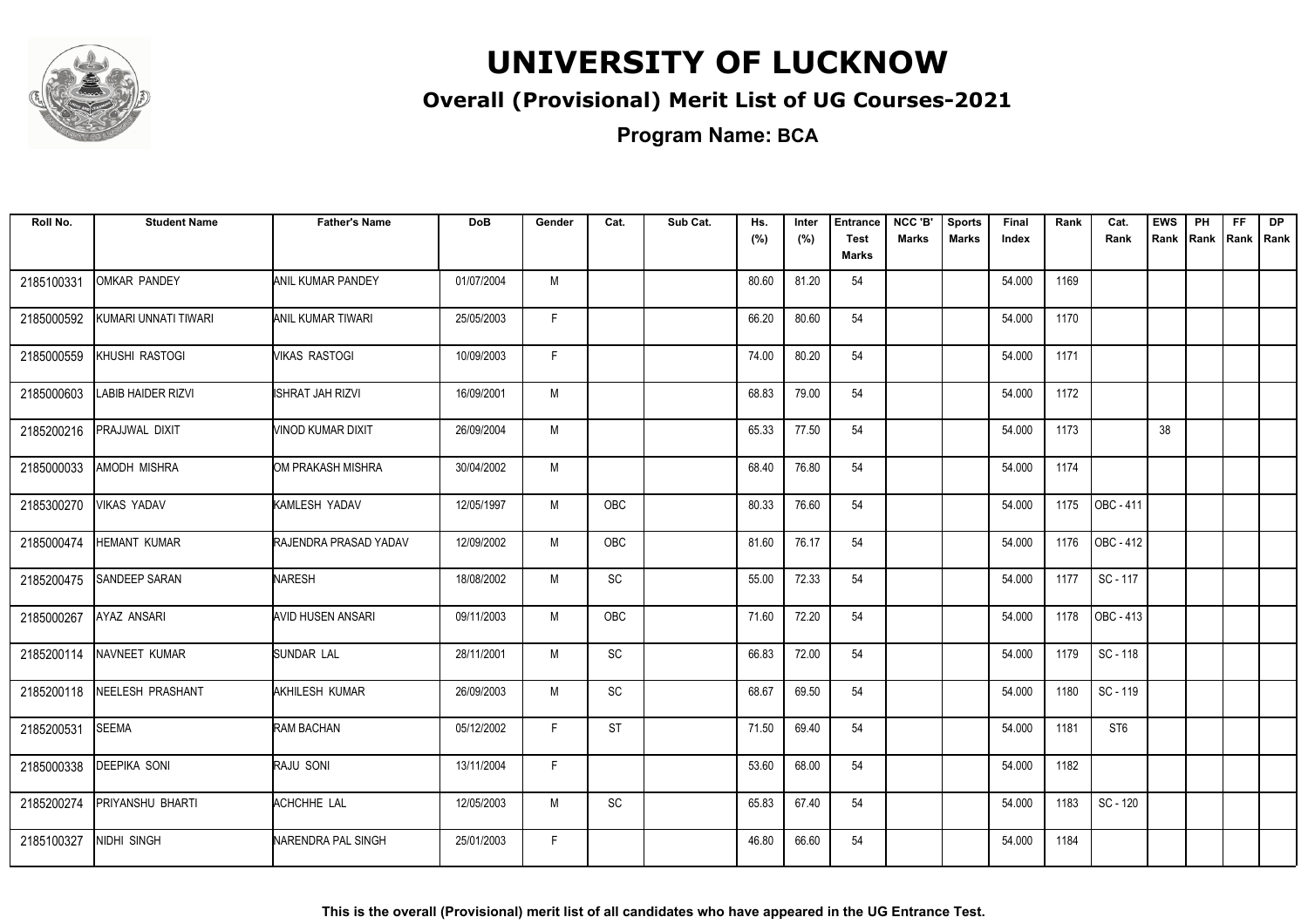

#### **Overall (Provisional) Merit List of UG Courses-2021**

**Program Name: BCA**

| Roll No.   | <b>Student Name</b>  | <b>Father's Name</b>        | <b>DoB</b> | Gender | Cat.       | Sub Cat. | Hs.<br>(%) | Inter<br>(%) | <b>Entrance</b><br><b>Test</b><br><b>Marks</b> | NCC 'B'<br><b>Marks</b> | <b>Sports</b><br><b>Marks</b> | Final<br>Index | Rank | Cat.<br>Rank | <b>EWS</b><br>Rank | PH<br>Rank Rank | <b>FF</b> | <b>DP</b><br>Rank |
|------------|----------------------|-----------------------------|------------|--------|------------|----------|------------|--------------|------------------------------------------------|-------------------------|-------------------------------|----------------|------|--------------|--------------------|-----------------|-----------|-------------------|
| 2185300202 | TUSHAR JAISWAL       | MUKESH KUMAR JAISWAL        | 18/01/2004 | M      |            |          | 69.60      | 64.80        | 54                                             |                         |                               | 54.000         | 1185 |              |                    |                 |           |                   |
| 2185100062 | ABHISHEK BANERJEE    | <b>TUSHAR KANT BANERJEE</b> | 05/03/2002 | M      |            |          | 56.50      | 62.60        | 54                                             |                         |                               | 54.000         | 1186 |              |                    |                 |           |                   |
| 2185200474 | SANDEEP YADAV        | <b>GANESH YADAV</b>         | 13/05/2001 | M      | OBC        |          | 77.80      | 60.20        | 54                                             |                         |                               | 54.000         | 1187 | OBC - 414    |                    |                 |           |                   |
| 2185200150 | NISHANT SONKER       | VIRENDRA KUMAR SONKER       | 14/08/2002 | M      | SC         |          | 67.50      | 58.80        | 54                                             |                         |                               | 54.000         | 1188 | SC - 121     |                    |                 |           |                   |
| 2185300150 | SURYANSH KUMAR MALL  | <b>DINESH MALL</b>          | 28/08/2004 | M      | OBC        |          | 60.00      | 58.80        | 54                                             |                         |                               | 54.000         | 1189 | OBC - 415    |                    |                 |           |                   |
| 2185300144 | <b>SURYA PRAKASH</b> | MIJAY PRAKASH               | 10/07/2003 | M      | SC         |          | 56.17      | 55.20        | 54                                             |                         |                               | 54.000         | 1190 | SC - 122     |                    |                 |           |                   |
| 2185000080 | <b>ANKIT TIWARI</b>  | UMESH TIWARI                | 04/02/2002 | M      |            |          | 95.00      | 54.67        | 54                                             |                         |                               | 54.000         | 1191 |              |                    |                 |           |                   |
| 2185200583 | SHIVAM SHUKLA        | SANJEEV SHUKLA              | 20/01/2002 | M      |            |          | 66.33      | 54.00        | 54                                             |                         |                               | 54.000         | 1192 |              |                    |                 |           |                   |
| 2185200284 | PRIYANSHU TRIPATHI   | SANJAY KUMAR TRIPATHI       | 06/07/2004 | M      |            |          | 45.20      | 52.00        | 54                                             |                         |                               | 54.000         | 1193 |              |                    |                 |           |                   |
| 2185300291 | <b>VIRAT GUPTA</b>   | LAXMI NARAYAN GUPTA         | 09/11/2002 | M      | <b>OBC</b> |          | 81.17      | 0.00         | 54                                             |                         |                               | 54.000         | 1194 | OBC - 416    |                    |                 |           |                   |
| 2185000221 | ASHISH KUMAR         | <b>BALRAM</b>               | 10/04/2005 | M      | <b>OBC</b> |          | 76.50      | 0.00         | 54                                             |                         |                               | 54.000         | 1195 | OBC - 417    |                    |                 |           |                   |
| 2185000494 | IMARAN ANSARI        | ISHRAR ANSARI               | 01/08/2003 | М      |            |          | 61.17      | 0.00         | 54                                             |                         |                               | 54.000         | 1196 |              |                    |                 |           |                   |
| 2185000418 | <b>GAUTAM YADAV</b>  | OM PRAKASH YADAV            | 10/12/2003 | M      | <b>OBC</b> |          | 59.00      | 0.00         | 54                                             |                         |                               | 54.000         | 1197 | OBC - 418    |                    |                 |           |                   |
| 2185200188 | PEEYUSH SINGH YADAV  | RAVINDRA SINGH YADAV        | 01/08/2003 | M      | OBC        |          | 52.00      | 0.00         | 54                                             |                         |                               | 54.000         | 1198 | OBC - 419    |                    |                 |           |                   |
| 2185000245 | <b>ATUL SINGH</b>    | RAMPRAVESH SINGH            | 04/01/2002 | M      | <b>OBC</b> |          | 50.80      | 0.00         | 54                                             |                         |                               | 54.000         | 1199 | OBC - 420    |                    |                 |           |                   |
| 2185200448 | SAKSHI SINHA         | KAILASH CHANDRA             | 09/07/2003 | F.     |            |          | 83.80      | 81.80        | 52                                             |                         |                               | 52.000         | 1200 |              |                    |                 |           |                   |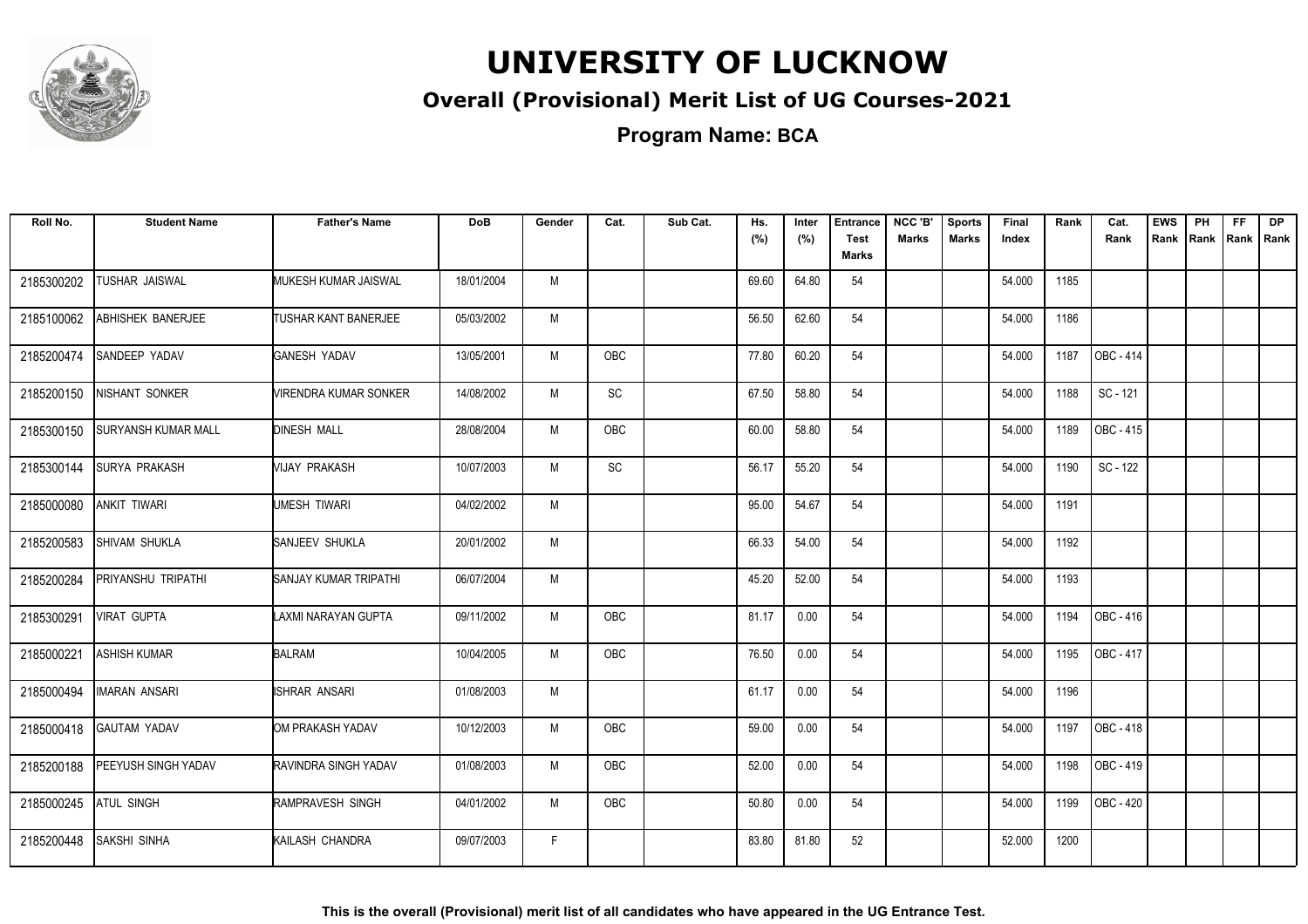

#### **Overall (Provisional) Merit List of UG Courses-2021**

**Program Name: BCA**

| Roll No.   | <b>Student Name</b>      | <b>Father's Name</b>        | <b>DoB</b> | Gender | Cat.          | Sub Cat.  | Hs.<br>(%) | Inter<br>(%) | <b>Entrance</b><br><b>Test</b><br>Marks | NCC 'B'<br><b>Marks</b> | <b>Sports</b><br><b>Marks</b> | Final<br>Index | Rank | Cat.<br>Rank | <b>EWS</b><br>Rank | PH<br>Rank Rank | <b>FF</b> | <b>DP</b><br>Rank |
|------------|--------------------------|-----------------------------|------------|--------|---------------|-----------|------------|--------------|-----------------------------------------|-------------------------|-------------------------------|----------------|------|--------------|--------------------|-----------------|-----------|-------------------|
| 2185300117 | <b>SUJEET KUMAR</b>      | RAM ASHISH PRASAD           | 13/07/2004 | M      | $\mathsf{SC}$ |           | 79.50      | 81.00        | 52                                      |                         |                               | 52.000         | 1201 | SC - 123     |                    |                 |           |                   |
| 2185100337 | PRANAV SINGH             | <b>BUDDHI LAL</b>           | 16/04/2004 | M      | <b>SC</b>     |           | 65.50      | 79.00        | 52                                      |                         |                               | 52.000         | 1202 | SC - 124     |                    |                 |           |                   |
| 2185200331 | RAKHI TIWARI             | <b>GANESH PRASAD TIWARI</b> | 12/08/2003 | F      |               |           | 82.50      | 78.20        | 52                                      |                         |                               | 52.000         | 1203 |              |                    |                 |           |                   |
| 2185200377 | RITUNJAYA SHUKLA         | ANIL KUMAR SHUKLA           | 01/02/2005 | F.     |               |           | 78.00      | 78.20        | 52                                      |                         |                               | 52.000         | 1204 |              |                    |                 |           |                   |
| 2185100002 | AADESH GUPTA             | VINOD KUMAR GUPTA           | 10/01/2002 | M      |               |           | 79.50      | 77.67        | 52                                      |                         |                               | 52.000         | 1205 |              |                    |                 |           |                   |
| 2185200165 | NITISH RAI               | VINOD RAI                   | 28/09/2001 | M      |               |           | 82.83      | 74.80        | 52                                      |                         |                               | 52.000         | 1206 |              |                    |                 |           |                   |
| 2185300237 | <b>VAIBHAV SINGH</b>     | <b>RANJEET SINGH</b>        | 14/04/2005 | M      |               |           | 68.67      | 74.60        | 52                                      |                         |                               | 52.000         | 1207 |              |                    |                 |           |                   |
| 2185100259 | ANKIT YADAV              | RAJESH YADAV                | 21/01/2004 | M      | <b>OBC</b>    | <b>DP</b> | 79.80      | 74.50        | 52                                      |                         |                               | 52.000         | 1208 | OBC - 421    |                    |                 |           | 17                |
| 2185000335 | DEEPANSHU SRIVASTAVA     | <b>PRADEEP KUMAR</b>        | 05/04/2003 | M      |               |           | 80.00      | 72.60        | 52                                      |                         |                               | 52.000         | 1209 |              |                    |                 |           |                   |
| 2185100128 | <b>ADITYA</b>            | <b>SANTOSH KUMAR</b>        | 29/08/2003 | M      | SC            |           | 72.00      | 71.60        | 52                                      |                         |                               | 52.000         | 1210 | SC - 125     |                    |                 |           |                   |
| 2185200398 | ROHIT YADAV              | <b>SWAMI NATH YADAV</b>     | 15/03/2004 | M      | <b>OBC</b>    |           | 75.67      | 71.00        | 52                                      |                         |                               | 52.000         | 1211 | OBC - 422    |                    |                 |           |                   |
| 2185300261 | VIJAYMAL KUMAR           | SURENDRA NATH               | 14/06/2003 | M      | <b>ST</b>     |           | 75.00      | 70.40        | 52                                      |                         |                               | 52.000         | 1212 | ST7          |                    |                 |           |                   |
| 2185000307 | <b>BHAVYA SRIVASTAVA</b> | <b>RAJ KUMAR SRIVASTAVA</b> | 30/07/2004 | F      |               |           | 73.83      | 70.20        | 52                                      |                         |                               | 52.000         | 1213 |              |                    |                 |           |                   |
| 2185000205 | <b>ARYAN SHUKLA</b>      | <b>PRAVEEN SHUKLA</b>       | 01/03/2004 | M      |               |           | 59.67      | 69.83        | 52                                      |                         |                               | 52.000         | 1214 |              |                    |                 |           |                   |
| 2185200171 | OM PATHAK                | RAJESH PATHAK               | 09/03/2004 | M      |               |           | 66.00      | 69.60        | 52                                      |                         |                               | 52.000         | 1215 |              |                    |                 |           |                   |
| 2185300013 | SHOBHIT KUMAR PANDEY     | <b>SANJAY KUMAR PANDEY</b>  | 31/12/2003 | M      |               |           | 71.60      | 69.17        | 52                                      |                         |                               | 52.000         | 1216 |              |                    |                 |           |                   |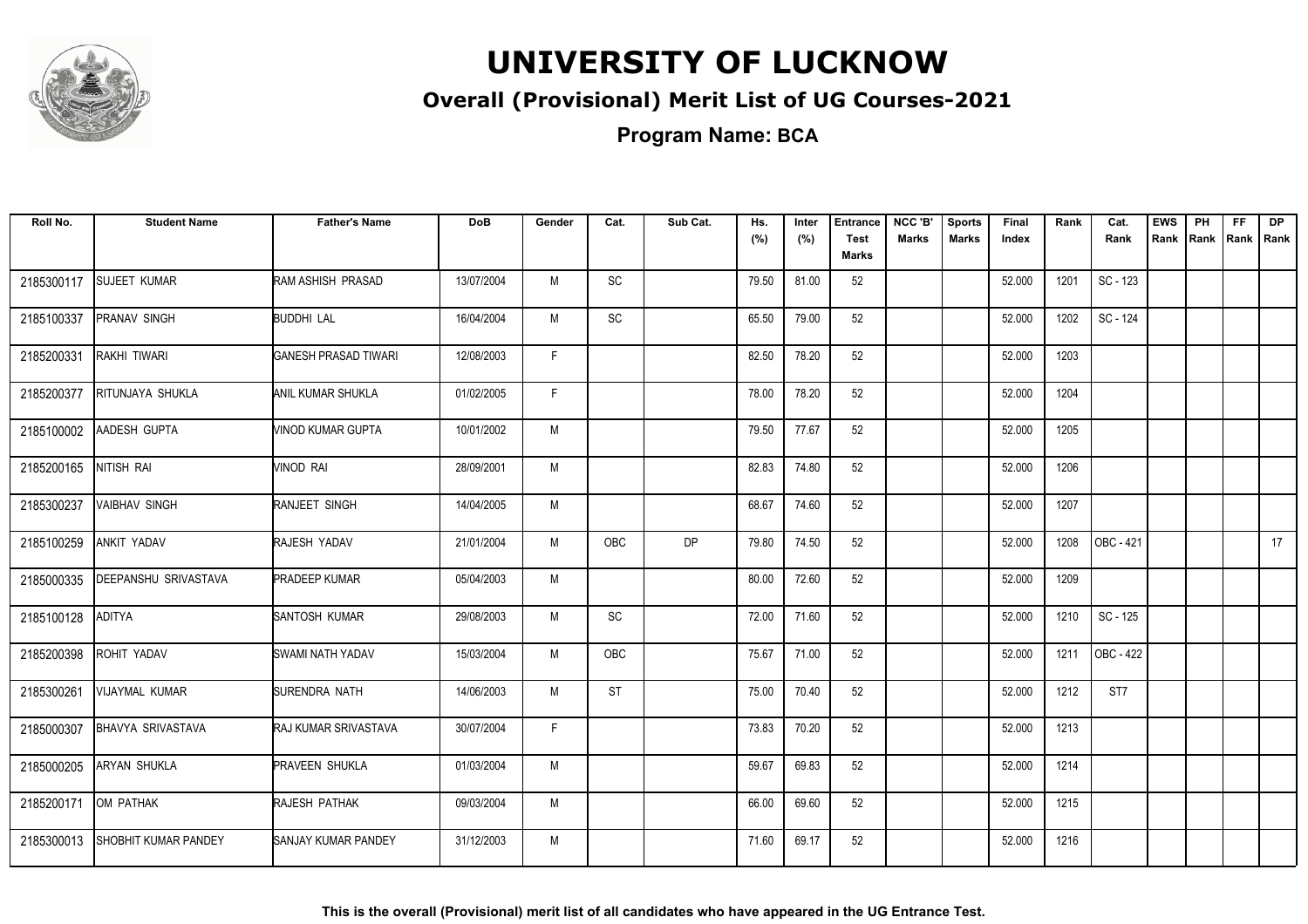

#### **Overall (Provisional) Merit List of UG Courses-2021**

**Program Name: BCA**

| Roll No.   | <b>Student Name</b>    | <b>Father's Name</b>              | <b>DoB</b> | Gender | Cat.       | Sub Cat. | Hs.<br>(%) | Inter<br>(%) | <b>Entrance</b><br><b>Test</b> | NCC 'B'<br><b>Marks</b> | <b>Sports</b><br><b>Marks</b> | Final<br>Index | Rank | Cat.<br>Rank | <b>EWS</b><br>Rank | PH<br>Rank | FF.<br>Rank Rank | <b>DP</b> |
|------------|------------------------|-----------------------------------|------------|--------|------------|----------|------------|--------------|--------------------------------|-------------------------|-------------------------------|----------------|------|--------------|--------------------|------------|------------------|-----------|
|            |                        |                                   |            |        |            |          |            |              | <b>Marks</b>                   |                         |                               |                |      |              |                    |            |                  |           |
| 2185200125 | NEHA YADAV             | <b>RAJESH KUMAR</b>               | 11/03/2003 | F.     | OBC        |          | 77.00      | 69.00        | 52                             |                         |                               | 52.000         | 1217 | OBC - 423    |                    |            |                  |           |
| 2185200397 | ROHIT VISHWAKARMA      | SATYA PRAKASH<br>VISHWAKARMA      | 14/07/2002 | M      | OBC        |          | 74.50      | 68.50        | 52                             |                         |                               | 52.000         | 1218 | OBC - 424    |                    |            |                  |           |
| 2185200278 | PRIYANSHU SHUKLA       | <b>PRATAP NARAYAN SHUKLA</b>      | 27/10/2002 | M      |            |          | 76.17      | 67.20        | 52                             |                         |                               | 52.000         | 1219 |              |                    |            |                  |           |
| 2185300162 | SWATI SINGH            | SANJAY SINGH                      | 15/08/2002 | F      |            |          | 67.80      | 66.60        | 52                             |                         |                               | 52.000         | 1220 |              |                    |            |                  |           |
| 2185300198 | <b>TUFAIL ANSARI</b>   | <b>NOOR HASAN ANSARI</b>          | 22/05/2003 | M      | <b>OBC</b> |          | 52.80      | 64.60        | 52                             |                         |                               | 52.000         | 1221 | OBC - 425    |                    |            |                  |           |
| 2185000217 | <b>ASHISH SINGH</b>    | <b>ARVIND BAHADUR SINGH</b>       | 08/02/2004 | M      |            |          | 72.80      | 64.00        | 52                             |                         |                               | 52.000         | 1222 |              |                    |            |                  |           |
| 2185000340 | <b>DEVANSH</b>         | ANUPAM TRIPATHI                   | 10/05/2003 | M      |            |          | 54.67      | 63.80        | 52                             |                         |                               | 52.000         | 1223 |              |                    |            |                  |           |
| 2185300247 | VANSH SHARMA           | RAHUL SHARMA                      | 08/12/2001 | M      |            |          | 69.33      | 63.40        | 52                             |                         |                               | 52.000         | 1224 |              |                    |            |                  |           |
| 2185000133 | ANUP KUMAR             | <b>CHHOTELAL</b>                  | 12/03/2002 | M      | SC         |          | 83.33      | 58.80        | 52                             |                         |                               | 52.000         | 1225 | SC - 126     |                    |            |                  |           |
| 2185200508 | SATYAM KESHARWANI      | <b>PREM CHANDRA</b><br>KESHARWANI | 07/09/2003 | M      |            |          | 59.20      | 53.17        | 52                             |                         |                               | 52.000         | 1226 |              |                    |            |                  |           |
| 2185000194 | <b>ARUSH SINGH</b>     | SUNIL SINGH                       | 10/11/2004 | M      |            |          | 54.60      | 50.00        | 52                             |                         |                               | 52.000         | 1227 |              |                    |            |                  |           |
| 2185000582 | KRISHNA NAND MISHRA    | <b>KRISHNA DEV MISHRA</b>         | 02/08/2004 | M      |            |          | 59.00      | 48.80        | 52                             |                         |                               | 52.000         | 1228 |              |                    |            |                  |           |
| 2185200320 | RAJ YADAV              | ASHOK KUMAR YADAV                 | 27/05/2003 | M      | OBC        |          | 74.50      | 0.00         | 52                             |                         |                               | 52.000         | 1229 | OBC - 426    |                    |            |                  |           |
| 2185100385 | URVASHI CHANDRA        | <b>DINESH CHANDRA SAXENA</b>      | 16/10/2004 | F      |            | UE       | 73.67      | 0.00         | 52                             |                         |                               | 52.000         | 1230 |              |                    |            |                  |           |
| 2185100339 | PRATEEK MISHRA         | SANJAY MISHRA                     | 05/12/2002 | M      |            |          | 72.00      | 0.00         | 52                             |                         |                               | 52.000         | 1231 |              |                    |            |                  |           |
| 2185300038 | <b>SHREYANSH YADAV</b> | <b>RAKESH KUMAR YADAV</b>         | 11/10/2002 | M      | <b>OBC</b> |          | 62.33      | 0.00         | 52                             |                         |                               | 52.000         | 1232 | OBC - 427    |                    |            |                  |           |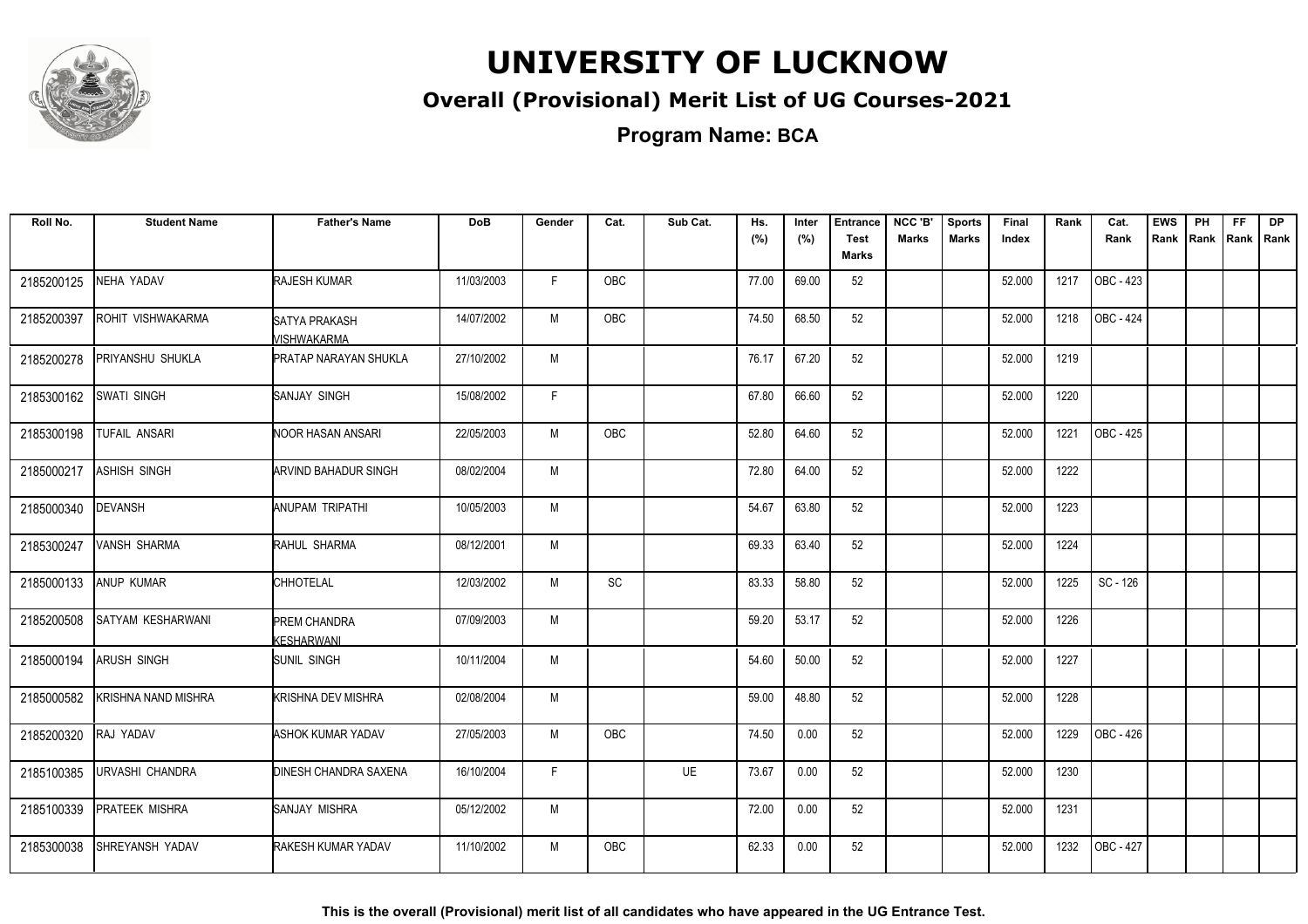

#### **Overall (Provisional) Merit List of UG Courses-2021**

**Program Name: BCA**

| Roll No.   | <b>Student Name</b>      | <b>Father's Name</b>              | <b>DoB</b> | Gender | Cat.                         | Sub Cat. | Hs.<br>(%) | Inter<br>(%) | <b>Entrance</b><br><b>Test</b><br><b>Marks</b> | NCC 'B'<br><b>Marks</b> | <b>Sports</b><br><b>Marks</b> | Final<br>Index | Rank | Cat.<br>Rank     | <b>EWS</b> | PH<br>Rank Rank | FF.<br>Rank   Rank | <b>DP</b> |
|------------|--------------------------|-----------------------------------|------------|--------|------------------------------|----------|------------|--------------|------------------------------------------------|-------------------------|-------------------------------|----------------|------|------------------|------------|-----------------|--------------------|-----------|
| 2185000127 | ANUJ SHARMA              | LAKHAN SHARMA                     | 01/01/2004 | M      |                              |          | 57.40      | 0.00         | 52                                             |                         |                               | 52.000         | 1233 |                  |            |                 |                    |           |
| 2185300023 | SHREYA GARG              | AJAY GARG                         | 18/06/2003 | F.     |                              |          | 75.20      | 80.20        | 50                                             |                         |                               | 50.000         | 1234 |                  |            |                 |                    |           |
| 2185200091 | <b>MRIDUL SHARMA</b>     | <b>SHIV KANT</b>                  | 30/04/2004 | M      |                              |          | 74.83      | 80.00        | 50                                             |                         |                               | 50.000         | 1235 |                  |            |                 |                    |           |
| 2185200276 | PRIYANSHU PANDAY         | <b>SARWAN PANDEY</b>              | 02/04/2002 | M      |                              |          | 67.69      | 77.20        | 50                                             |                         |                               | 50.000         | 1236 |                  |            |                 |                    |           |
| 2185000066 | ANISHKA                  | <b>MR.VINIT SINGH</b>             | 15/03/2003 | F.     | OBC                          |          | 77.50      | 74.20        | 50                                             |                         |                               | 50.000         | 1237 | <b>OBC - 428</b> |            |                 |                    |           |
| 2185300119 | SUMIT SHARMA             | <b>GANESH SHARMA</b>              | 10/06/2003 | M      | <b>OBC</b>                   |          | 75.33      | 68.40        | 50                                             |                         |                               | 50.000         | 1238 | <b>OBC</b> - 429 |            |                 |                    |           |
| 2185300341 | <b>YATHARTH</b>          | <b>ANJANI KUMAR</b><br>SRIVASTAVA | 08/05/2000 | M      |                              |          | 68.40      | 66.40        | 50                                             |                         |                               | 50.000         | 1239 |                  |            |                 |                    |           |
| 2185100033 | ABHAY KASHYAP            | RAJESH KUMAR KASHYAP              | 24/12/2001 | M      | OBC                          |          | 66.83      | 62.20        | 50                                             |                         |                               | 50.000         | 1240 | OBC - 430        |            |                 |                    |           |
| 2185000082 | <b>ANKITA</b>            | AWADHESH KUMAR                    | 10/08/2002 | F.     | SC                           |          | 56.17      | 61.40        | 50                                             |                         |                               | 50.000         | 1241 | SC - 127         |            |                 |                    |           |
| 2185100096 | ABRAR ANSARI             | ALLAUDDIN                         | 08/05/2002 | M      | OBC                          |          | 66.17      | 60.00        | 50                                             |                         |                               | 50.000         | 1242 | OBC - 431        |            |                 |                    |           |
| 2185200081 | MOHD AMAN                | MOHD GUDDU                        | 15/02/2003 | M      | OBC                          |          | 69.50      | 55.80        | 50                                             |                         |                               | 50.000         | 1243 | OBC - 432        |            |                 |                    |           |
| 2185200428 | <b>SAHIL SINGH</b>       | SHIV PRAKASH SINGH                | 13/01/2002 | M      | <b>OBC</b>                   |          | 50.40      | 50.00        | 50                                             |                         |                               | 50.000         | 1244 | OBC - 433        |            |                 |                    |           |
| 2185000111 | <b>ANSHU KUMAR</b>       | <b>SANTOSH KUMAR</b>              | 24/06/2003 | M      | <b>ST</b>                    |          | 60.00      | 45.20        | 50                                             |                         |                               | 50.000         | 1245 | ST <sub>8</sub>  |            |                 |                    |           |
| 2185300297 | VISHAL KANNAUJIYA        | HINCHHLAL KANNAUJIYA              | 20/08/2003 | M      | $\operatorname{\textsf{SC}}$ |          | 79.17      | 0.00         | 50                                             |                         |                               | 50.000         | 1246 | SC - 128         |            |                 |                    |           |
| 2185200567 | <b>SHIKHAR SRIVASTAV</b> | NAND KUMAR                        | 24/12/2004 | M      |                              |          | 77.33      | 0.00         | 50                                             |                         |                               | 50.000         | 1247 |                  |            |                 |                    |           |
| 2185300041 | <b>SHREYSHRI SAR</b>     | <b>SUSHANTA SAR</b>               | 07/06/2003 | F.     |                              |          | 75.00      | 0.00         | 50                                             |                         |                               | 50.000         | 1248 |                  |            |                 |                    |           |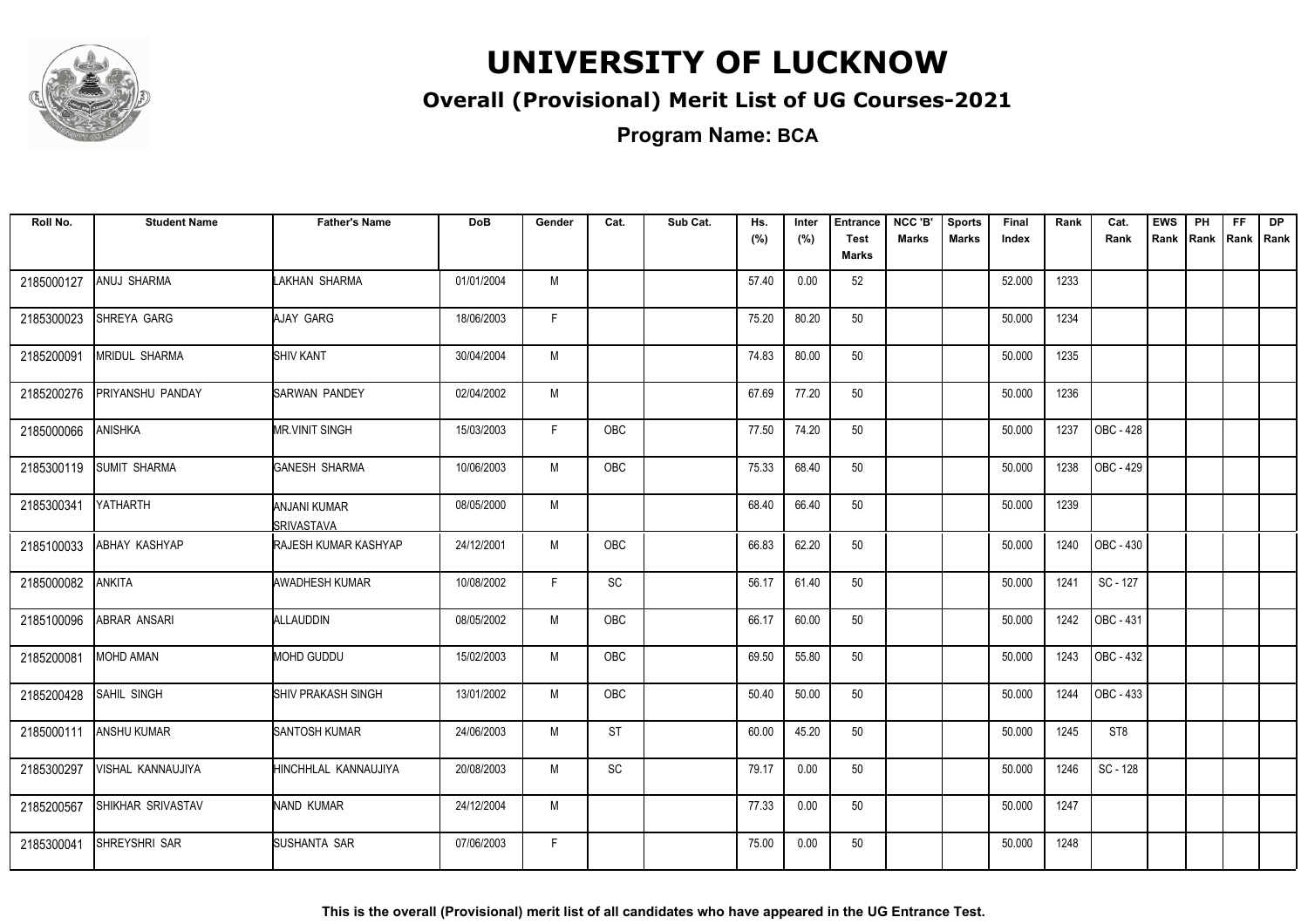

#### **Overall (Provisional) Merit List of UG Courses-2021**

**Program Name: BCA**

| Roll No.   | <b>Student Name</b>   | <b>Father's Name</b>               | <b>DoB</b> | Gender | Cat.       | Sub Cat. | Hs.<br>(%) | Inter<br>(%) | <b>Entrance</b><br><b>Test</b> | NCC 'B'<br>Marks | <b>Sports</b><br><b>Marks</b> | Final<br>Index | Rank | Cat.<br>Rank     | <b>EWS</b><br>Rank | PH | <b>FF</b><br>Rank   Rank   Rank | <b>DP</b> |
|------------|-----------------------|------------------------------------|------------|--------|------------|----------|------------|--------------|--------------------------------|------------------|-------------------------------|----------------|------|------------------|--------------------|----|---------------------------------|-----------|
|            |                       |                                    |            |        |            |          |            |              | <b>Marks</b>                   |                  |                               |                |      |                  |                    |    |                                 |           |
| 2185100127 | ADITIYA KUMAR SINGH   | <b>DILEEP KUMAR SINGH</b>          | 01/01/2005 | M      | SC         |          | 72.00      | 0.00         | 50                             |                  |                               | 50.000         | 1249 | SC - 129         |                    |    |                                 |           |
| 2185000467 | HARSHIT KUMAR RAI     | PANKAJ KUMAR RAI                   | 09/11/2003 | M      |            |          | 56.60      | 0.00         | 50                             |                  |                               | 50.000         | 1250 |                  |                    |    |                                 |           |
| 2185300328 | YASH PAL              | NARESH PAL                         | 15/12/2002 | M      | OBC        |          | 64.20      | 77.40        | 48                             |                  |                               | 48.000         | 1251 | OBC - 434        |                    |    |                                 |           |
| 2185300221 | URVASHI KANAUJIA      | MUKESH KANAUJIA                    | 11/12/2002 | F      | SC         |          | 76.83      | 76.60        | 48                             |                  |                               | 48.000         | 1252 | SC - 130         |                    |    |                                 |           |
| 2185200514 | SAUMYA MAURYA         | LATE SHIV PRAKASH<br><b>MAURYA</b> | 01/01/2004 | F.     | OBC        |          | 77.67      | 73.80        | 48                             |                  |                               | 48.000         | 1253 | OBC - 435        |                    |    |                                 |           |
| 2185000458 | <b>HARSHIL GUPTA</b>  | <b>DURGESH KUMAR GUPTA</b>         | 13/12/2004 | M      |            |          | 41.30      | 69.80        | 48                             |                  |                               | 48.000         | 1254 |                  |                    |    |                                 |           |
| 2185300302 | VISHAL SHUKLA         | SUNIL SHUKLA                       | 01/01/2004 | M      |            |          | 58.40      | 69.40        | 48                             |                  |                               | 48.000         | 1255 |                  | 39                 |    |                                 |           |
| 2185200427 | SAHIL SINGH           | <b>BAJARANGBALI SINGH</b>          | 27/08/2003 | M      | OBC        |          | 70.60      | 66.40        | 48                             |                  |                               | 48.000         | 1256 | OBC - 436        |                    |    |                                 |           |
| 2185000595 | KUNDAN CHAUHAN        | OMPRAKASH CHAUHAN                  | 24/08/2002 | M      | OBC        |          | 51.40      | 66.40        | 48                             |                  |                               | 48.000         | 1257 | OBC - 437        |                    |    |                                 |           |
| 2185300089 | SNEHA BISHT           | <b>ARJUN SINGH BISHT</b>           | 13/12/2004 | F      |            |          | 72.17      | 65.80        | 48                             |                  |                               | 48.000         | 1258 |                  |                    |    |                                 |           |
| 2185200507 | <b>SATVIK BARI</b>    | CHANDRA PRAKSH                     | 20/11/2004 | M      | OBC        |          | 58.00      | 61.83        | 48                             |                  |                               | 48.000         | 1259 | OBC - 438        |                    |    |                                 |           |
| 2185100193 | <b>AKASH KUMAR</b>    | RAJESH KUMAR                       | 05/10/2002 | M      | SC         |          | 71.50      | 54.60        | 48                             |                  |                               | 48.000         | 1260 | SC - 131         |                    |    |                                 |           |
| 2185200476 | SANDHYA RAWAT         | <b>SONU KUMAR</b>                  | 21/08/2004 | F.     | SC         |          | 72.67      | 0.00         | 48                             |                  |                               | 48.000         | 1261 | SC - 132         |                    |    |                                 |           |
| 2185200533 | <b>SERAJ MEHADI</b>   | ANSAR HUSAIN                       | 18/08/2003 | М      |            |          | 68.50      | 0.00         | 48                             |                  |                               | 48.000         | 1262 |                  |                    |    |                                 |           |
| 2185000312 | <b>BRIJESH SHARMA</b> | RAMASHRAY SHARMA                   | 17/12/2002 | M      | <b>OBC</b> |          | 67.83      | 0.00         | 48                             |                  |                               | 48.000         | 1263 | OBC - 439        |                    |    |                                 |           |
| 2185200126 | <b>NIDA PARVEEN</b>   | NAIMUDDEEN                         | 21/03/2002 | F.     | <b>OBC</b> |          | 84.40      | 84.60        | 46                             |                  |                               | 46.000         | 1264 | <b>OBC - 440</b> |                    |    |                                 |           |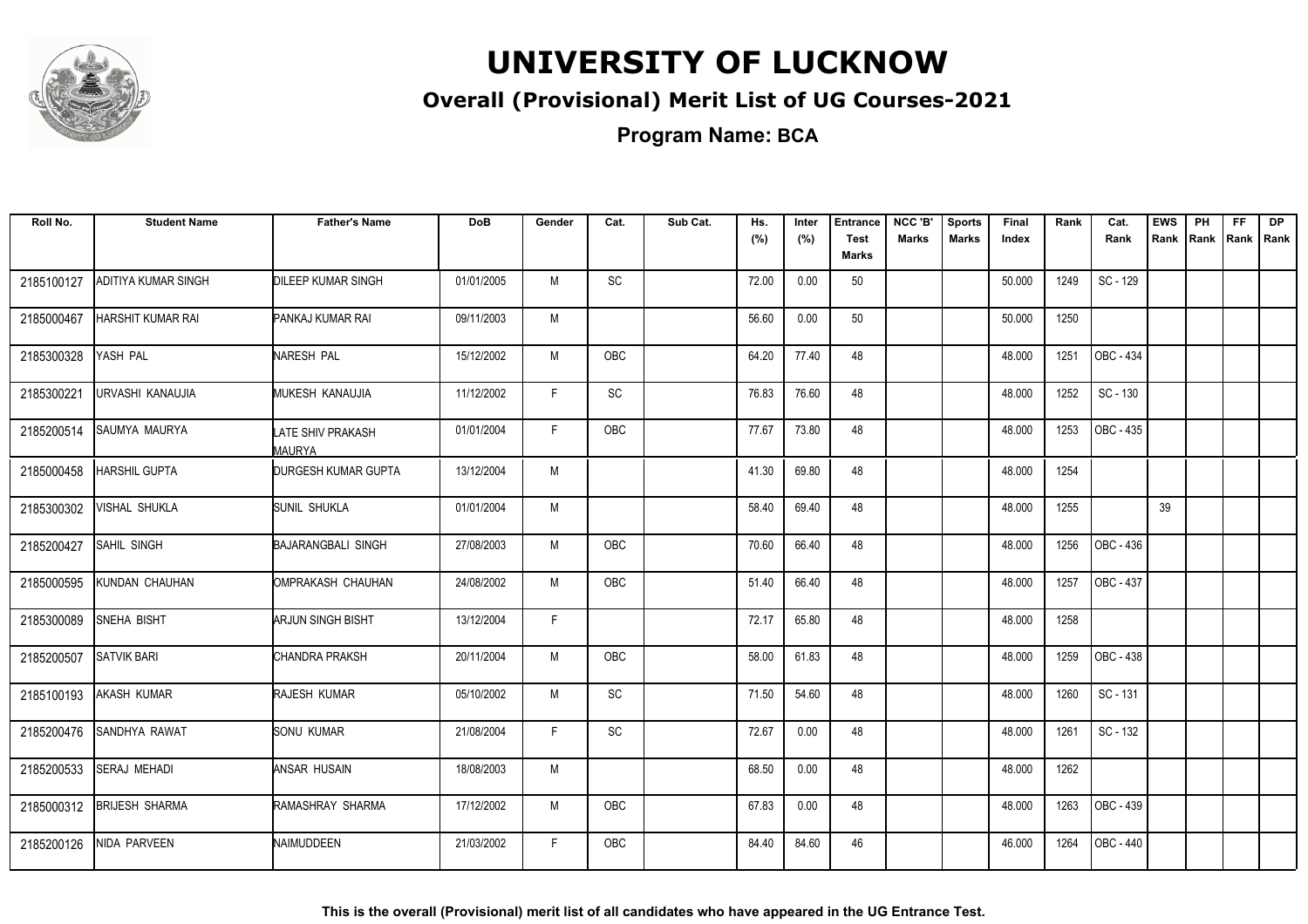

#### **Overall (Provisional) Merit List of UG Courses-2021**

**Program Name: BCA**

| Roll No.   | <b>Student Name</b>   | <b>Father's Name</b>                       | <b>DoB</b> | Gender | Cat.                         | Sub Cat. | Hs.<br>(%) | Inter<br>(%) | <b>Entrance</b><br><b>Test</b><br><b>Marks</b> | NCC 'B'<br><b>Marks</b> | <b>Sports</b><br><b>Marks</b> | Final<br>Index | Rank | Cat.<br>Rank | <b>EWS</b> | PH<br>Rank Rank | FF.<br>Rank   Rank | <b>DP</b> |
|------------|-----------------------|--------------------------------------------|------------|--------|------------------------------|----------|------------|--------------|------------------------------------------------|-------------------------|-------------------------------|----------------|------|--------------|------------|-----------------|--------------------|-----------|
| 2185000555 | KHUSHBU TIWARI        | RAJEEV KUMAR TIWARI                        | 24/05/2003 | F.     |                              |          | 84.60      | 80.80        | 46                                             |                         |                               | 46.000         | 1265 |              |            |                 |                    |           |
| 2185200141 | NIMITA RAI            | JEET BAHADUR RAI                           | 12/06/2004 | F.     |                              |          | 74.17      | 77.20        | 46                                             |                         |                               | 46.000         | 1266 |              |            |                 |                    |           |
| 2185200422 | SAHIL KUMAR           | RAMU BHARTI                                | 04/06/2002 | M      | $\operatorname{\textsf{SC}}$ |          | 71.83      | 76.20        | 46                                             |                         |                               | 46.000         | 1267 | SC - 133     |            |                 |                    |           |
| 2185300344 | YUKTA MISHRA          | RAJENDRA PRASAD MISHRA                     | 05/02/2003 | F      |                              |          | 71.50      | 75.20        | 46                                             |                         |                               | 46.000         | 1268 |              |            |                 |                    |           |
| 2185000362 | DIPANJALI SINGH       | YASHWANT SINGH                             | 11/08/2004 | F.     |                              |          | 68.50      | 74.80        | 46                                             |                         |                               | 46.000         | 1269 |              |            |                 |                    |           |
| 2185100072 | ABHISHEK KUMAR        | SANJAY KUMAR                               | 15/01/2004 | M      | SC                           |          | 70.00      | 73.40        | 46                                             |                         |                               | 46.000         | 1270 | SC - 134     |            |                 |                    |           |
| 2185200388 | ROHIT GUPTA           | <b>DINESH KUMAR GUPTA</b>                  | 28/06/2002 | M      |                              |          | 74.83      | 73.20        | 46                                             |                         |                               | 46.000         | 1271 |              |            |                 |                    |           |
| 2185200451 | <b>SAKSHI YADAV</b>   | <b>BASUDEV</b>                             | 05/07/2005 | F.     | <b>OBC</b>                   |          | 72.83      | 70.80        | 46                                             |                         |                               | 46.000         | 1272 | $LOG - 441$  |            |                 |                    |           |
| 2185000078 | <b>ANKIT SHIVHARE</b> | INDRAPAL SHIVHARE                          | 28/01/2003 | M      | <b>OBC</b>                   |          | 82.40      | 67.60        | 46                                             |                         |                               | 46.000         | 1273 | OBC - 442    |            |                 |                    |           |
| 2185200334 | RAM PRAVESH MAURYA    | DUKHANTI MAURYA                            | 01/07/2005 | M      |                              |          | 72.00      | 67.60        | 46                                             |                         |                               | 46.000         | 1274 |              |            |                 |                    |           |
| 2185200445 | SAKSHI SINGH          | AKHILESH PRATAP SINGH                      | 05/10/2002 | F.     |                              |          | 80.50      | 64.20        | 46                                             |                         |                               | 46.000         | 1275 |              |            |                 |                    |           |
| 2185100264 | ANSHUMAN TIWARI       | <b>ISACHIDANAND TIWARI</b>                 | 07/08/2003 | M      |                              |          | 54.00      | 62.20        | 46                                             |                         |                               | 46.000         | 1276 |              |            |                 |                    |           |
| 2185300034 | SHREYANSH SHUKLA      | <b>MANOJ SHUKLA</b>                        | 19/05/2001 | M      |                              |          | 57.00      | 58.60        | 46                                             |                         |                               | 46.000         | 1277 |              | 40         |                 |                    |           |
| 2185000311 | <b>BRIJBHAN SINGH</b> | NAGENDRA SINGH                             | 03/08/2003 | M      |                              |          | 55.40      | 54.80        | 46                                             |                         |                               | 46.000         | 1278 |              |            |                 |                    |           |
| 2185200492 | SANTOSH RAI           | <b>LATE RADHESHYAM</b>                     | 05/06/2001 | M      | OBC                          |          | 84.00      | 48.20        | 46                                             |                         |                               | 46.000         | 1279 | OBC - 443    |            |                 |                    |           |
| 2185300232 | VAIBHAV CHAURASIA     | <b>MAHENDRA PRASAD</b><br><b>CHAURASIA</b> | 27/03/2003 | M      | OBC                          |          | 61.50      | 0.00         | 46                                             |                         |                               | 46.000         | 1280 | OBC - 444    |            |                 |                    |           |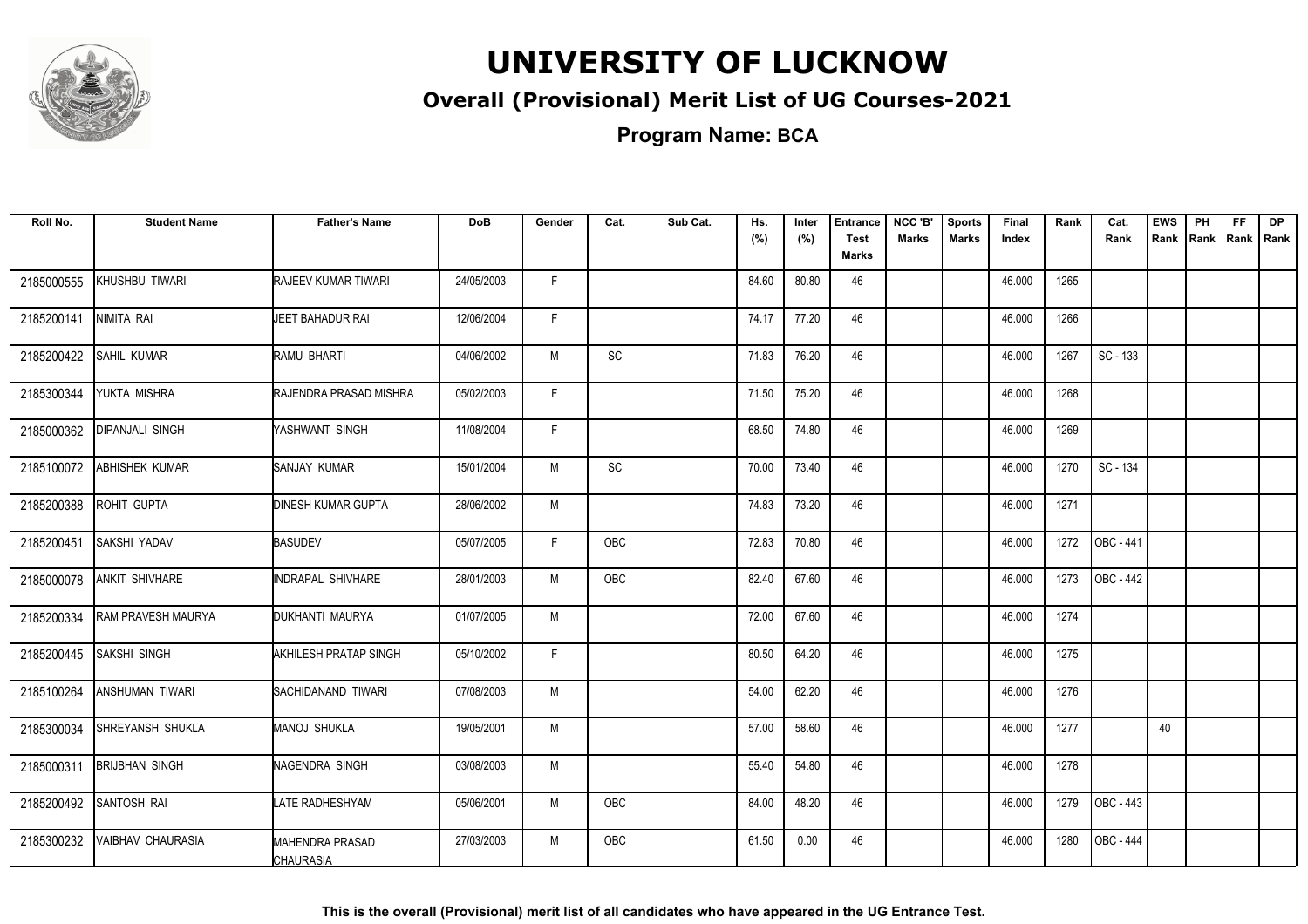

#### **Overall (Provisional) Merit List of UG Courses-2021**

**Program Name: BCA**

| Roll No.   | <b>Student Name</b>    | <b>Father's Name</b>        | <b>DoB</b> | Gender | Cat.       | Sub Cat. | Hs.<br>(%) | Inter<br>(%) | <b>Entrance</b><br><b>Test</b> | NCC 'B'<br><b>Marks</b> | <b>Sports</b><br><b>Marks</b> | Final<br>Index | Rank | Cat.<br>Rank | <b>EWS</b> | PH<br>Rank Rank | FF.<br>Rank   Rank | <b>DP</b> |
|------------|------------------------|-----------------------------|------------|--------|------------|----------|------------|--------------|--------------------------------|-------------------------|-------------------------------|----------------|------|--------------|------------|-----------------|--------------------|-----------|
|            |                        |                             |            |        |            |          |            |              | <b>Marks</b>                   |                         |                               |                |      |              |            |                 |                    |           |
| 2185000145 | ANURAG PRAJAPATI       | MAHENDRA PRAJAPATI          | 27/11/2001 | M      | <b>OBC</b> |          | 44.20      | 0.00         | 46                             |                         |                               | 46.000         | 1281 | OBC - 445    |            |                 |                    |           |
| 2185100011 | AASHIKA VERMA          | SUNIL KUMAR VERMA           | 03/10/2002 | F.     | OBC        |          | 77.67      | 78.20        | 44                             |                         |                               | 44.000         | 1282 | OBC - 446    |            |                 |                    |           |
| 2185000275 | AYUSH MISHRA           | PANKAJ MISHRA               | 01/04/2004 | M      |            |          | 60.80      | 73.67        | 44                             |                         |                               | 44.000         | 1283 |              |            |                 |                    |           |
| 2185200167 | NITLESH MODI           | <b>MANOJ KUMAR MODI</b>     | 25/03/2004 | M      | OBC        |          | 62.33      | 66.80        | 44                             |                         |                               | 44.000         | 1284 | OBC - 447    |            |                 |                    |           |
| 2185200194 | PIYUSH BHASKAR DUBEY   | RADHEY SHYAM DUBEY          | 30/11/2005 | M      |            |          | 52.50      | 64.00        | 44                             |                         |                               | 44.000         | 1285 |              |            |                 |                    |           |
| 2185300321 | <b>VIVEK MISHRA</b>    | DEV NARAYAN MISHRA          | 01/07/2003 | M      |            |          | 63.50      | 60.00        | 44                             |                         |                               | 44.000         | 1286 |              |            |                 |                    |           |
| 2185000011 | <b>AMAN YADAV</b>      | RAMBABU YADAV               | 05/09/2002 | M      | <b>OBC</b> |          | 72.83      | 51.80        | 44                             |                         |                               | 44.000         | 1287 | OBC - 448    |            |                 |                    |           |
| 2185200519 | <b>SAURABH SAHU</b>    | <b>HARISHCHANDRA SAHU</b>   | 20/11/2003 | M      |            |          | 82.33      | 0.00         | 44                             |                         |                               | 44.000         | 1288 |              |            |                 |                    |           |
| 2185000633 | <b>MANISH PANDEY</b>   | <b>GIRJESH KUMAR PANDEY</b> | 05/07/2003 | M      |            |          | 75.50      | 0.00         | 44                             |                         |                               | 44.000         | 1289 |              |            |                 |                    |           |
| 2185000226 | ASHUTOSH MALL          | NAVNEET SINGH               | 31/05/2002 | M      | <b>OBC</b> |          | 65.17      | 0.00         | 44                             |                         |                               | 44.000         | 1290 | OBC - 449    |            |                 |                    |           |
| 2185300106 | SRISHTI GULATI         | SANJAY GULATI               | 07/06/2002 | F.     |            |          | 50.83      | 0.00         | 44                             |                         |                               | 44.000         | 1291 |              |            |                 |                    |           |
| 2185000578 | KRISHNA AGARWAL        | ABHAY KUMAR AGARWAL         | 20/11/2003 | M      |            |          | 49.17      | 0.00         | 44                             |                         |                               | 44.000         | 1292 |              |            |                 |                    |           |
| 2185300110 | SUBHAN ANSARI          | <b>MOHD IRFAN ANSARI</b>    | 19/11/2003 | M      | OBC        |          | 55.40      | 60.50        | 42                             |                         |                               | 42.000         | 1293 | OBC - 450    |            |                 |                    |           |
| 2185200302 | RAGINI YADAV           | SANTOSH YADAV               | 08/03/2003 | F.     | OBC        |          | 67.50      | 59.40        | 42                             |                         |                               | 42.000         | 1294 | OBC - 451    |            |                 |                    |           |
| 2185200068 | MOHD ANAS              | <b>FIROZ AHMAD</b>          | 28/10/2003 | M      | OBC        |          | 51.00      | 56.60        | 42                             |                         |                               | 42.000         | 1295 | OBC - 452    |            |                 |                    |           |
| 2185300138 | <b>SURAJ PRAJAPATI</b> | RAMA SHANKAR<br>PRAJAPATI   | 15/07/2003 | M      | OBC        |          | 75.33      | 53.80        | 42                             |                         |                               | 42.000         | 1296 | OBC - 453    |            |                 |                    |           |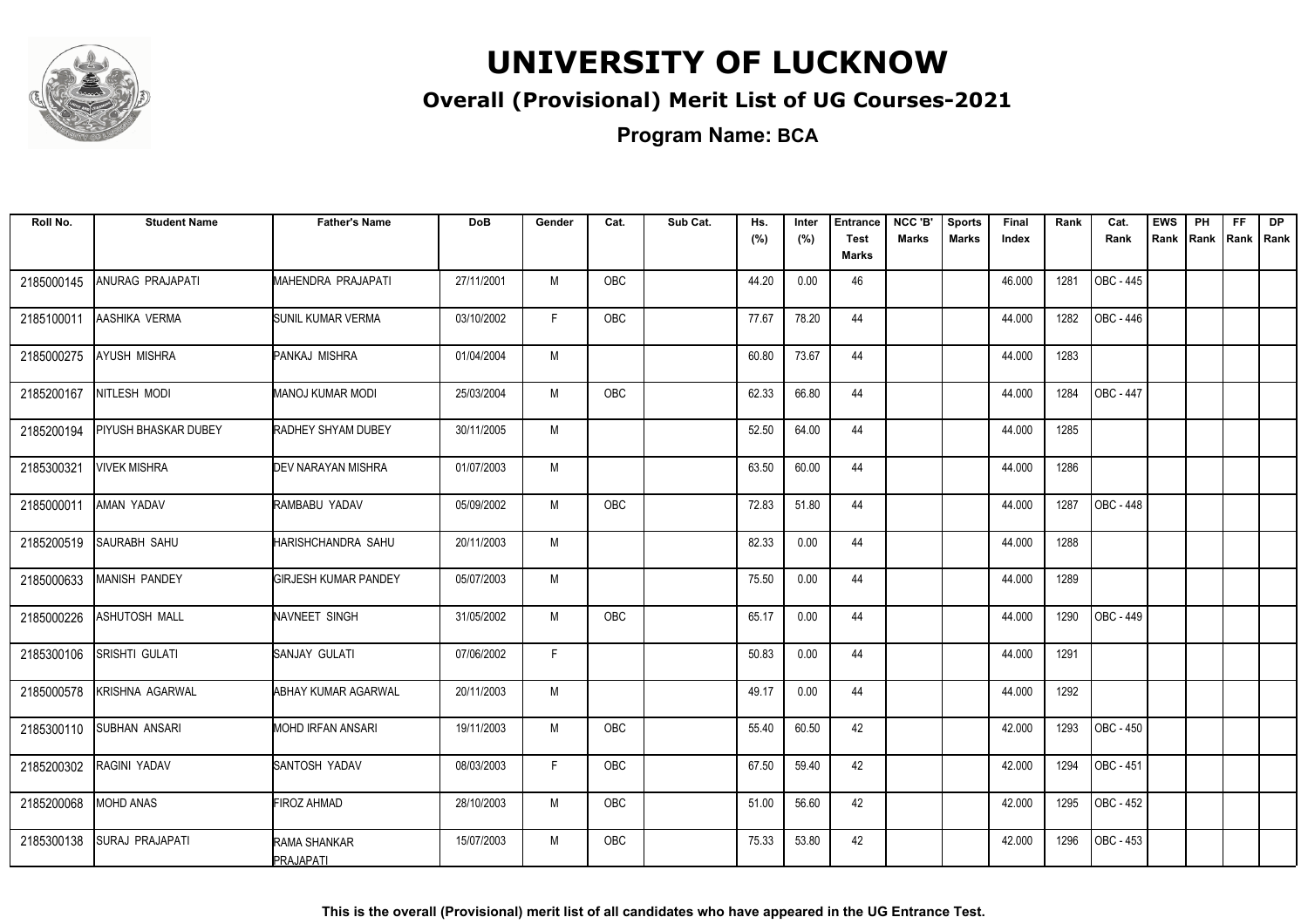

#### **Overall (Provisional) Merit List of UG Courses-2021**

**Program Name: BCA**

| Roll No.   | <b>Student Name</b>       | <b>Father's Name</b>        | <b>DoB</b> | Gender | Cat.       | Sub Cat. | Hs.<br>(%) | Inter<br>(%) | <b>Entrance</b><br><b>Test</b><br><b>Marks</b> | NCC 'B'<br><b>Marks</b> | <b>Sports</b><br><b>Marks</b> | Final<br>Index | Rank | Cat.<br>Rank     | <b>EWS</b><br>Rank | PH | <b>FF</b><br>Rank Rank | <b>DP</b><br>Rank |
|------------|---------------------------|-----------------------------|------------|--------|------------|----------|------------|--------------|------------------------------------------------|-------------------------|-------------------------------|----------------|------|------------------|--------------------|----|------------------------|-------------------|
| 2185200332 | RAM JI                    | <b>SHIV SHANKAR TRIVEDI</b> | 04/07/2003 | M      |            |          | 83.33      | 0.00         | 42                                             |                         |                               | 42.000         | 1297 |                  |                    |    |                        |                   |
| 2185200346 | RAVENDRA KUMAR            | UEETENDRA KUMAR             | 19/09/2004 | M      | <b>OBC</b> |          | 71.00      | 0.00         | 42                                             |                         |                               | 42.000         | 1298 | <b>OBC - 454</b> |                    |    |                        |                   |
| 2185300288 | <b>VIPUL KUAMR YADAV</b>  | <b>BRIJESH KUMAR YADAV</b>  | 16/01/2004 | M      | OBC        |          | 65.50      | 0.00         | 42                                             |                         |                               | 42.000         | 1299 | OBC - 455        |                    |    |                        |                   |
| 2185100154 | ADITYA YADAV              | <b>MANOJ KUMAR YADAV</b>    | 19/03/2002 | M      | OBC        |          | 63.67      | 0.00         | 42                                             |                         |                               | 42.000         | 1300 | OBC - 456        |                    |    |                        |                   |
| 2185200166 | NITISH KUMAR YADAV        | <b>JAI KISHOR YADAV</b>     | 15/07/2003 | M      | OBC        |          | 83.00      | 80.50        | 40                                             |                         |                               | 40.000         | 1301 | OBC - 457        |                    |    |                        |                   |
| 2185200010 | <b>MD GULZAR SIDDIQUI</b> | <b>MD FAROOKH SIDDIQUI</b>  | 24/03/2003 | M      |            |          | 56.67      | 71.60        | 40                                             |                         |                               | 40.000         | 1302 |                  |                    |    |                        |                   |
| 2185000200 | <b>ARYAN GUPTA</b>        | <b>RAJEEV KUMAR GUPTA</b>   | 09/09/2003 | M      |            |          | 78.33      | 65.80        | 40                                             |                         |                               | 40.000         | 1303 |                  |                    |    |                        |                   |
| 2185000227 | ASHUTOSH MISHRA           | PAWAN KUMAR MISHRA          | 20/12/2002 | M      |            |          | 60.83      | 61.20        | 40                                             |                         |                               | 40.000         | 1304 |                  |                    |    |                        |                   |
| 2185200559 | SHASHI PRATAP MAURYA      | ASHOK KUMAR MAURYA          | 08/09/2004 | M      | <b>OBC</b> |          | 79.83      | 79.80        | 38                                             |                         |                               | 38.000         | 1305 | <b>OBC - 458</b> |                    |    |                        |                   |
| 2185300114 | SUDHANSHU SINGH           | AMIT KUMAR SINGH            | 20/01/2003 | M      |            |          | 82.33      | 74.20        | 38                                             |                         |                               | 38.000         | 1306 |                  |                    |    |                        |                   |
| 2185200463 | SAMIKSHA SHUKLA           | <b>MANOJ SHUKLA</b>         | 24/10/2004 | F      |            |          | 66.20      | 62.20        | 38                                             |                         |                               | 38.000         | 1307 |                  |                    |    |                        |                   |
| 2185000324 | DAMINI YADAV              | SATYANARAYAN YADAV          | 01/02/2005 | F.     | OBC        |          | 67.00      | 0.00         | 38                                             |                         |                               | 38.000         | 1308 | OBC - 459        |                    |    |                        |                   |
| 2185300304 | VISHAL VERMA              | JUGUL KISHOR                | 07/09/2001 | M      | <b>OBC</b> |          | 79.33      | 80.20        | 36                                             |                         |                               | 36.000         | 1309 | <b>OBC - 460</b> |                    |    |                        |                   |
| 2185300178 | <b>TANU ARYA</b>          | UPDESH KUMAR SINGH          | 03/09/2004 | F      | SC         |          | 56.50      | 73.00        | 36                                             |                         |                               | 36.000         | 1310 | SC - 135         |                    |    |                        |                   |
| 2185000248 | AVANINDRA TEWARI          | MAHENDRA NATH TIWARI        | 18/09/2002 | M      |            |          | 86.80      | 80.60        | 34                                             |                         |                               | 34.000         | 1311 |                  |                    |    |                        |                   |
| 2185000397 | <b>GANESH PRAJAPATI</b>   | PARASNATH PRAJAPATI         | 13/09/2003 | M      | <b>OBC</b> |          | 65.67      | 60.00        | 34                                             |                         |                               | 34.000         | 1312 | OBC - 461        |                    |    |                        |                   |